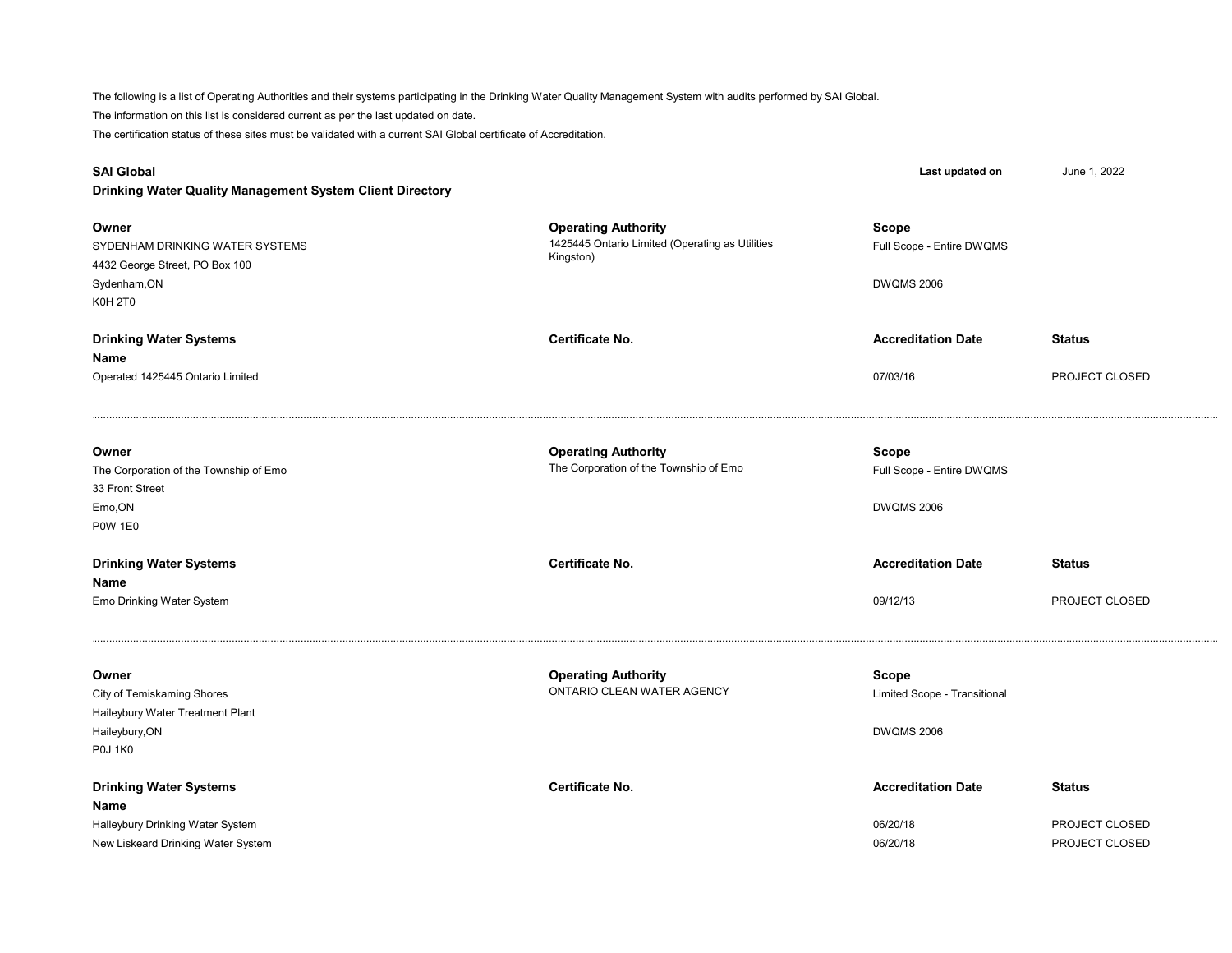## Drinking Water Quality Management System Client Directory SAI Global Last updated on June 1, 2022

| Owner<br>PUC Services Inc.<br>3121 Old Highway 17<br>Echo Bay, ON<br><b>P0S 1C0</b>            | <b>Operating Authority</b><br>PUC Services Inc.          | <b>Scope</b><br>Full Scope - Entire DWQMS<br><b>DWQMS 2006</b> |                                                   |
|------------------------------------------------------------------------------------------------|----------------------------------------------------------|----------------------------------------------------------------|---------------------------------------------------|
| <b>Drinking Water Systems</b><br>Name<br>The Echo Bay Drinking Water Sytem                     | Certificate No.                                          | <b>Accreditation Date</b><br>02/18/17                          | <b>Status</b><br>PROJECT CLOSED                   |
| Owner<br>City of Temiskaming Shores<br>325 Farr Drive<br>Haileybury, ON<br><b>P0J 1K0</b>      | <b>Operating Authority</b><br>ONTARIO CLEAN WATER AGENCY | Scope<br>Full Scope - Entire DWQMS<br><b>DWQMS 2006</b>        |                                                   |
| <b>Drinking Water Systems</b><br>Name<br>Haileybury WTP<br>NEW LISKEARD WTP                    | <b>Certificate No.</b>                                   | <b>Accreditation Date</b><br>07/18/16<br>07/18/16              | <b>Status</b><br>PROJECT CLOSED<br>PROJECT CLOSED |
| Owner<br>Township of Cavan Monaghan<br>988 Cty Rd 10, RR #3<br>Millbrook, ON<br><b>L0A 1G0</b> | <b>Operating Authority</b><br>Township of Cavan Monaghan | <b>Scope</b><br>Full Scope - Entire DWQMS<br><b>DWQMS 2006</b> |                                                   |
| <b>Drinking Water Systems</b><br>Name<br>Millbrook Well & Distribution                         | Certificate No.                                          | <b>Accreditation Date</b><br>06/02/15                          | <b>Status</b><br>PROJECT CLOSED                   |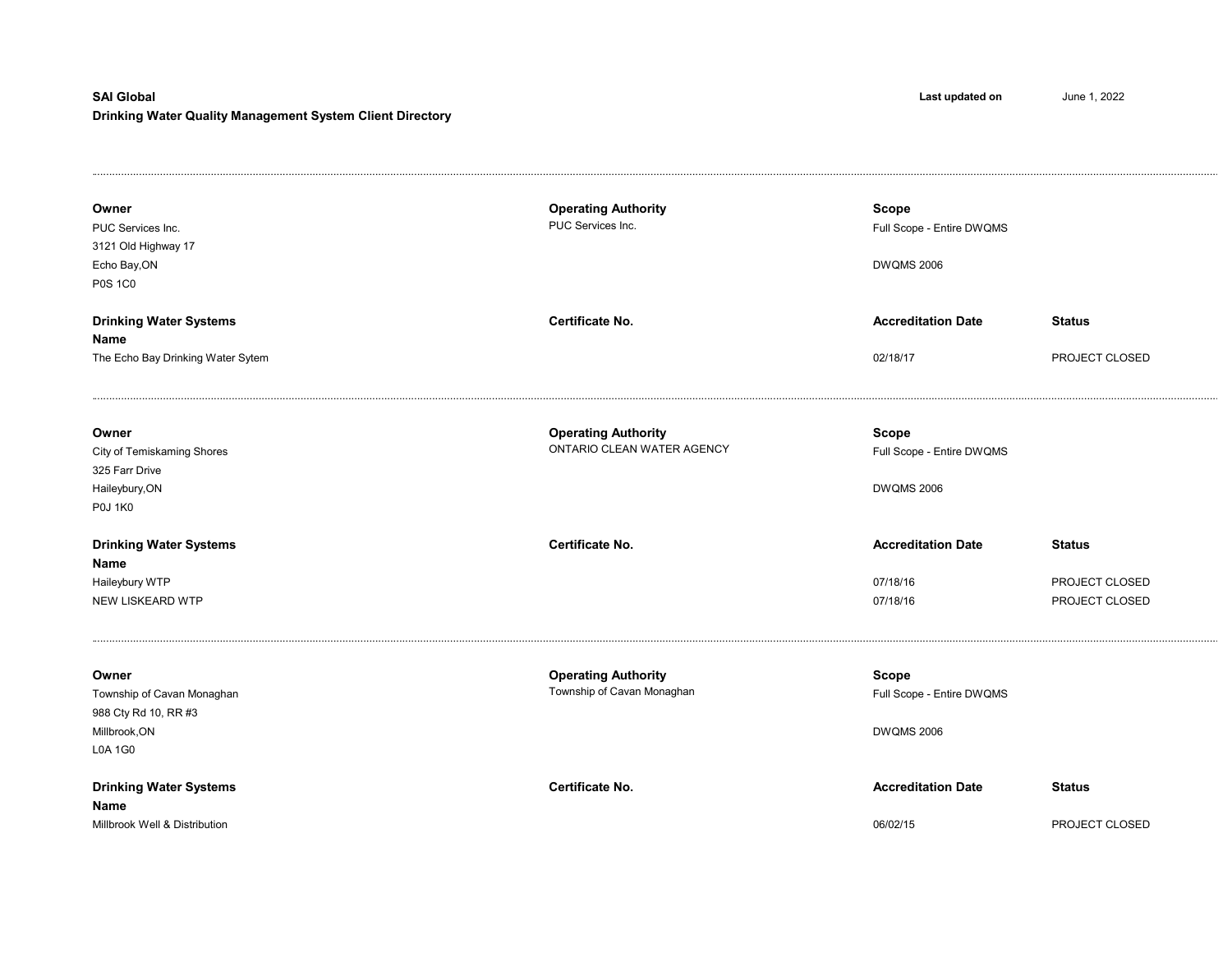## Drinking Water Quality Management System Client Directory SAI Global Last updated on June 1, 2022

| Owner<br>Village of Burk's Falls<br>98 George Street<br>Burk's Falls, ON<br><b>P0A 1C0</b>                                       | <b>Operating Authority</b><br>ONTARIO CLEAN WATER AGENCY                                 | <b>Scope</b><br>Full Scope - Entire DWQMS<br><b>DWQMS 2006</b> |                                 |
|----------------------------------------------------------------------------------------------------------------------------------|------------------------------------------------------------------------------------------|----------------------------------------------------------------|---------------------------------|
| <b>Drinking Water Systems</b><br>Name<br>Burk's Falls Well System                                                                | <b>Certificate No.</b>                                                                   | <b>Accreditation Date</b><br>04/21/16                          | <b>Status</b><br>PROJECT CLOSED |
| Owner<br>Town of Petrolia<br>2701 Old Lakeshore Road<br><b>Brights Grove, ON</b><br><b>NON 1CO</b>                               | <b>Operating Authority</b><br>ONTARIO CLEAN WATER AGENCY                                 | <b>Scope</b><br>Full Scope - Entire DWQMS<br><b>DWQMS 2006</b> |                                 |
| <b>Drinking Water Systems</b><br>Name<br>Petrolia WTP                                                                            | <b>Certificate No.</b>                                                                   | <b>Accreditation Date</b><br>04/05/16                          | <b>Status</b><br>PROJECT CLOSED |
| Owner<br>The Corporation of the Township of Black River-Matheson<br>429 Park Lane P.O. Box 601<br>Matheson, ON<br><b>P0K 1N0</b> | <b>Operating Authority</b><br>The Corporation of the Township of Black<br>River-Matheson | Scope<br>Full Scope - Entire DWQMS<br><b>DWQMS 2006</b>        |                                 |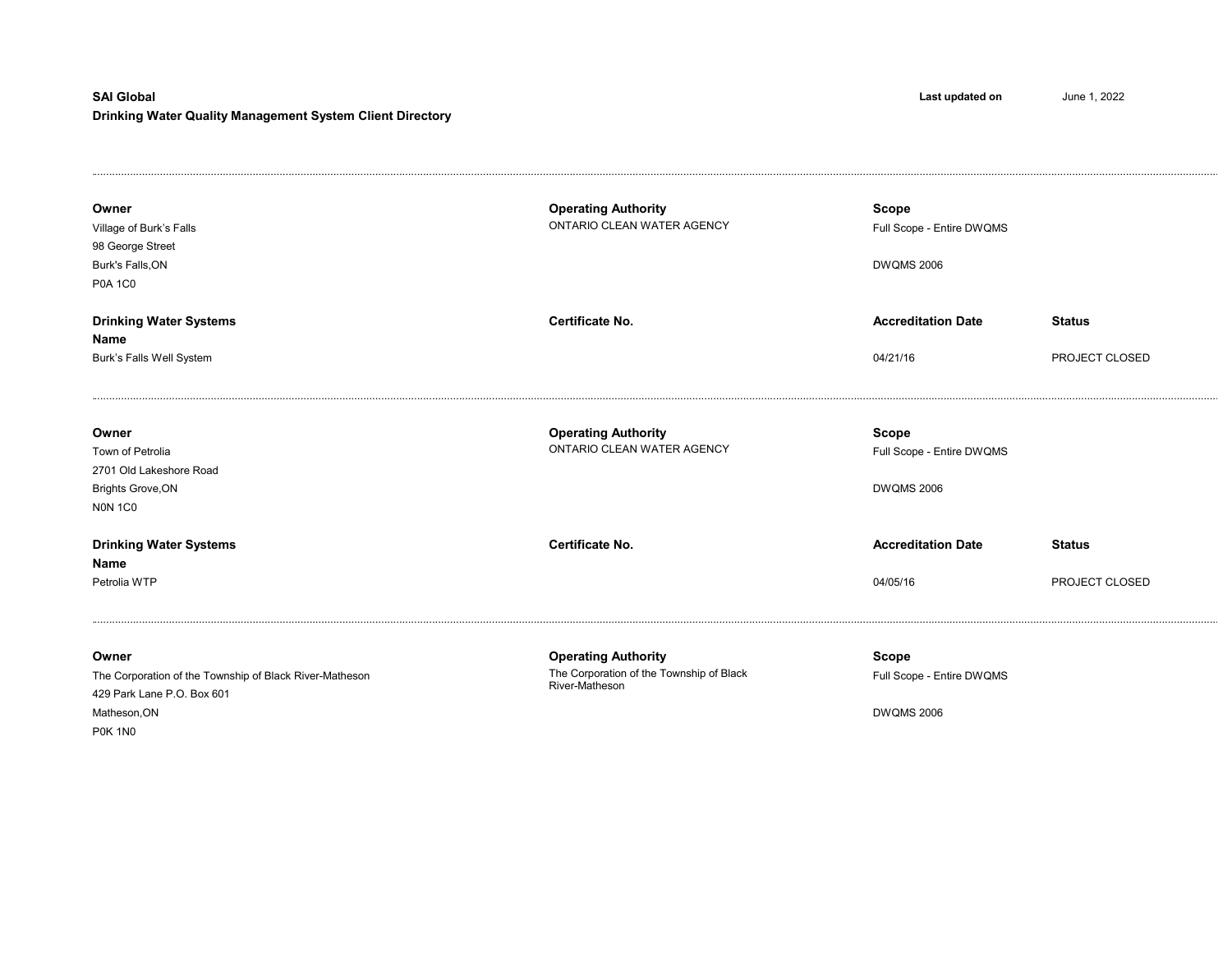## Drinking Water Quality Management System Client Directory

| Owner<br>Municipality of Oliver Paipoonge<br>125 Maple Street<br>Rosslyn Village, ON                                 | <b>Operating Authority</b><br>ONTARIO CLEAN WATER AGENCY              | Scope<br>Limited Scope - Emergency<br><b>DWQMS 2006</b>        |                                  |
|----------------------------------------------------------------------------------------------------------------------|-----------------------------------------------------------------------|----------------------------------------------------------------|----------------------------------|
| <b>Drinking Water Systems</b><br>Name<br>Rosslyn Village Subdivision Drinking Water System                           | Certificate No.                                                       | <b>Accreditation Date</b><br>03/31/17                          | <b>Status</b><br>PROJECT CLOSED  |
| Owner<br>Marathon Distribution System<br>Marathon, ON<br><b>P0T 2E0</b>                                              | <b>Operating Authority</b><br>The Corporation of the Town of Marathon | <b>Scope</b><br>Full Scope - Entire DWQMS<br><b>DWQMS 2006</b> |                                  |
| <b>Drinking Water Systems</b><br>Name<br>The Corporation of the Town of Marathon                                     | Certificate No.                                                       | <b>Accreditation Date</b><br>09/30/16                          | <b>Status</b><br>PROJECT CLOSED  |
| Owner<br>Lake Huron Primary Water Supply System<br>71155 Bluewater Highway<br>Grand Bend, ON                         | <b>Operating Authority</b><br>Lake Huron Primary Water Supply System  | <b>Scope</b><br>Full Scope - Entire DWQMS<br><b>DWQMS 2006</b> |                                  |
| <b>Drinking Water Systems</b><br>Name<br>Elgin Middlesex Pumping Station - Aylmer Area Secondary WAter Supply System | <b>Certificate No.</b>                                                | <b>Accreditation Date</b><br>12/09/16                          | <b>Status</b><br><b>ARCHIVED</b> |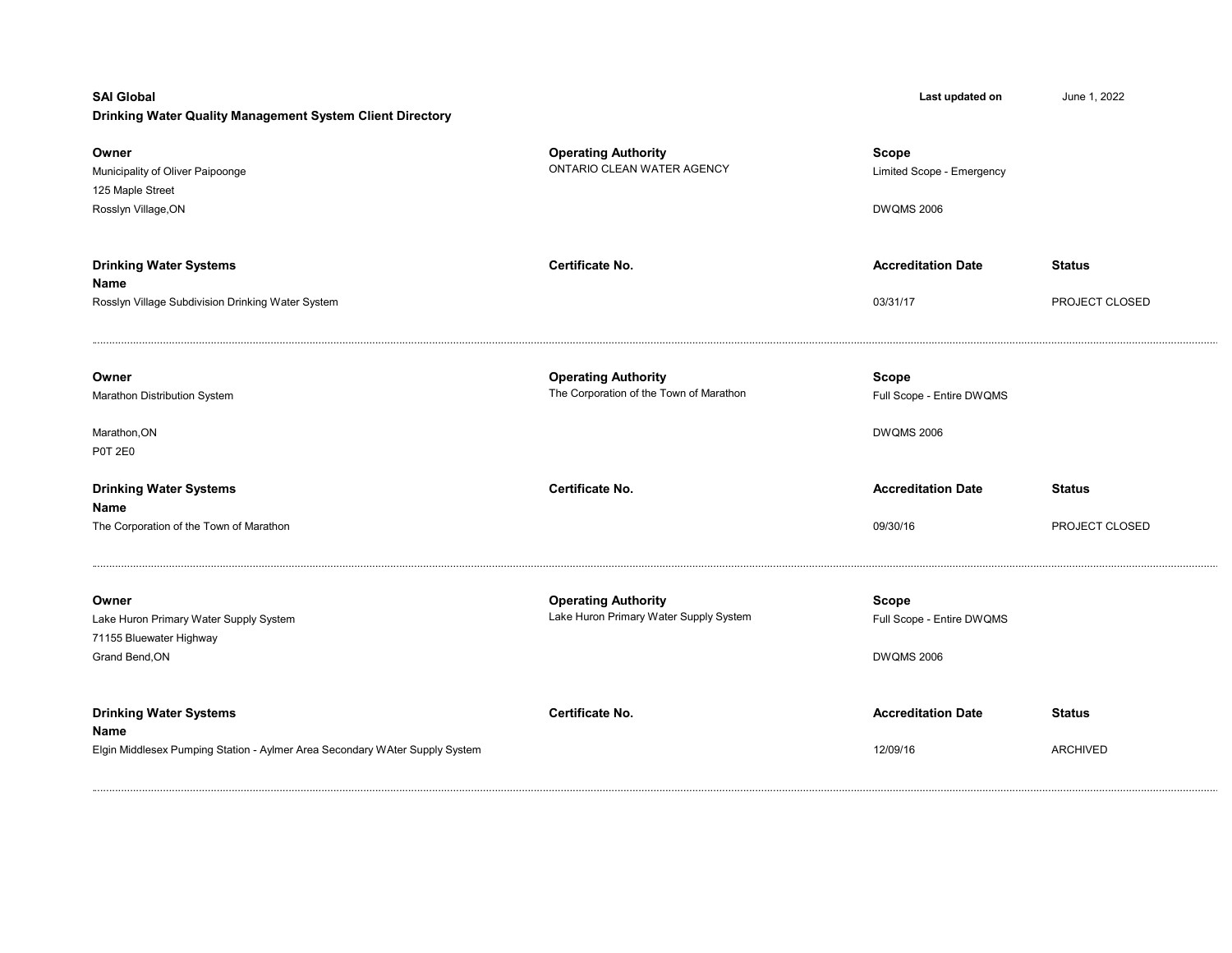## Drinking Water Quality Management System Client Directory

| Owner<br>Township of Georgian Bluffs<br>177964 Grey Road 18<br>Owen Sound, ON<br><b>N4K 5N5</b> | <b>Operating Authority</b><br>Township of Georgian Bluffs                  | <b>Scope</b><br>Full Scope - Entire DWQMS<br><b>DWQMS 2006</b> |                |
|-------------------------------------------------------------------------------------------------|----------------------------------------------------------------------------|----------------------------------------------------------------|----------------|
| <b>Drinking Water Systems</b><br>Name                                                           | Certificate No.                                                            | <b>Accreditation Date</b>                                      | <b>Status</b>  |
| East Linton                                                                                     |                                                                            | 07/04/13                                                       | PROJECT CLOSED |
| Owner<br>The Corporation of the Town of Marathon<br>P.O. Box 1160<br>Red Lake, ON<br>P0V2M0     | <b>Operating Authority</b><br>The Corporation of the Town of Marathon      | <b>Scope</b><br>Full Scope - Entire DWQMS<br><b>DWQMS 2006</b> |                |
| <b>Drinking Water Systems</b>                                                                   | Certificate No.                                                            | <b>Accreditation Date</b>                                      | <b>Status</b>  |
| Name<br>Marathon Well Supply System                                                             |                                                                            | 04/13/15                                                       | PROJECT CLOSED |
| Owner<br>East Linton Drinking Water System<br>Concession 2, Lot 22<br>Owen Sound, ON            | <b>Operating Authority</b><br>ONTARIO CLEAN WATER AGENCY                   | <b>Scope</b><br>Full Scope - Entire DWQMS<br><b>DWQMS 2006</b> |                |
| Owner<br>The Corporation of the Township of Clearview                                           | <b>Operating Authority</b><br>The Corporation of the Township of Clearview | <b>Scope</b><br>Full Scope - Entire DWQMS                      |                |
| 5833 27/28 Sideroad<br>Stayner, ON<br><b>LOM 1S0</b>                                            |                                                                            | <b>DWQMS 2017</b>                                              |                |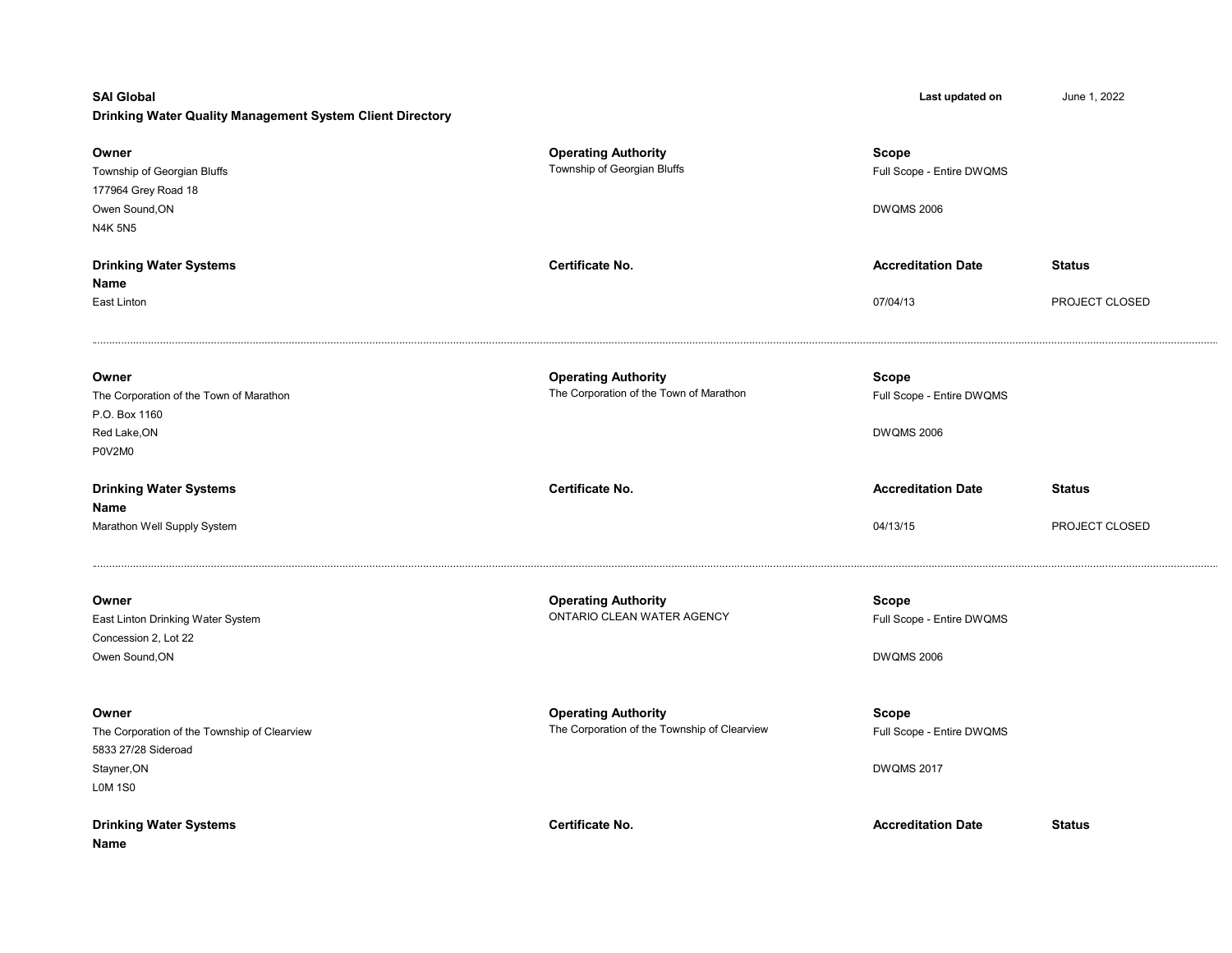| Stayner Drinking Water System          | CERT-0135875 | 02/12/20 | ACCREDITED |
|----------------------------------------|--------------|----------|------------|
| Creemore Drinking Water System         | CERT-0135875 | 02/12/20 | ACCREDITED |
| New Lowell Drinking Water System       | CERT-0135875 | 02/12/20 | ACCREDITED |
| Nottawa Drinking Water System          | CERT-0135875 | 02/12/20 | ACCREDITED |
| Colling-Woodlands Drinking WaterSystem | CERT-0135875 | 02/12/20 | ACCREDITED |
| Buckingham Woods Drinking Water System | CERT-0135875 | 02/12/20 | ACCREDITED |
|                                        |              |          |            |

| Owner<br>The Corporation of the Town of New Tecumseth<br>6558 8th Line<br>Beeton, ON | <b>Operating Authority</b><br>The Corporation of the Town of New Tecumseth | Scope<br>Full Scope - Entire DWQMS<br><b>DWQMS 2017</b> |                   |
|--------------------------------------------------------------------------------------|----------------------------------------------------------------------------|---------------------------------------------------------|-------------------|
| <b>L0G 1A0</b>                                                                       |                                                                            |                                                         |                   |
| <b>Drinking Water Systems</b><br>Name                                                | Certificate No.                                                            | <b>Accreditation Date</b>                               | <b>Status</b>     |
| Alliston Drinking Water System                                                       | CERT-0137646                                                               | 03/01/21                                                | <b>ACCREDITED</b> |
| Tottenham Drinking Water System                                                      | CERT-0137646                                                               | 03/01/21                                                | <b>ACCREDITED</b> |
|                                                                                      |                                                                            |                                                         |                   |
| Owner                                                                                | <b>Operating Authority</b>                                                 | Scope                                                   |                   |
| Municipality of Brooke-Alvinston                                                     | ONTARIO CLEAN WATER AGENCY                                                 | Full Scope - Entire DWQMS                               |                   |
| 3188 Church St.                                                                      |                                                                            |                                                         |                   |
| Alvinston, ON                                                                        |                                                                            | <b>DWQMS 2017</b>                                       |                   |

| <b>Drinking Water Systems</b> | Certificate No. | <b>Accreditation Date</b> | <b>Status</b>     |
|-------------------------------|-----------------|---------------------------|-------------------|
| <b>Name</b>                   |                 |                           |                   |
| <b>Alvinston DS</b>           | CERT-0130297    | 07/02/19                  | <b>ACCREDITED</b> |

N0N 1A0

| Owner                             | <b>Operating Authority</b>        | Scope                     |
|-----------------------------------|-----------------------------------|---------------------------|
| <b>Oxford County Public Works</b> | <b>Oxford County Public Works</b> | Full Scope - Entire DWQMS |
| 21 Reeve Street                   |                                   |                           |
| Woodstock, ON                     |                                   | <b>DWQMS 2017</b>         |
| N4S 7Y3                           |                                   |                           |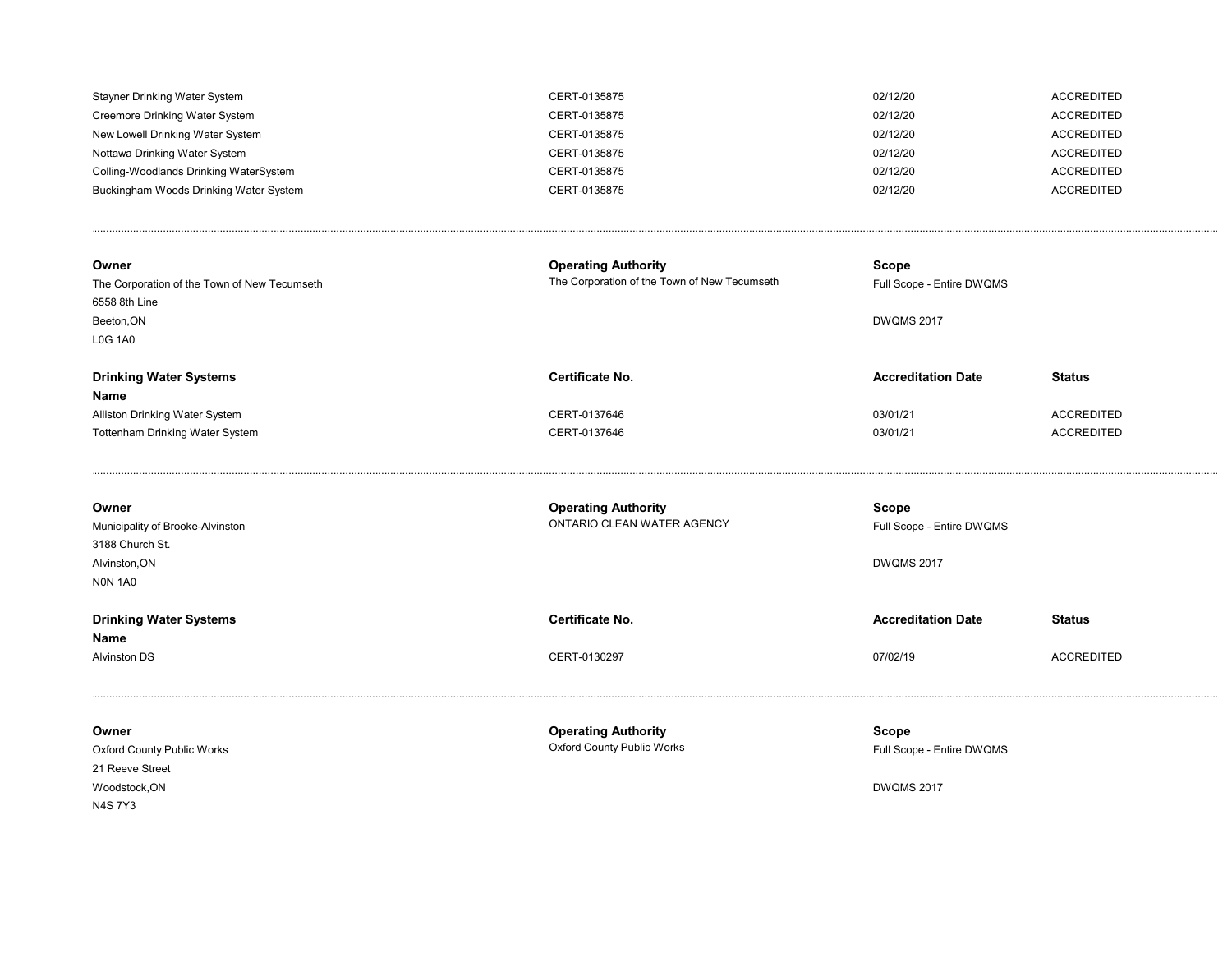| <b>Drinking Water Systems</b>          | Certificate No.            | <b>Accreditation Date</b> | <b>Status</b>     |
|----------------------------------------|----------------------------|---------------------------|-------------------|
| Name                                   |                            |                           |                   |
| <b>Bright Drinking Water System</b>    | CERT-0145144               | 11/20/21                  | <b>ACCREDITED</b> |
| Beachville Drinking Water System       | CERT-0145144               | 11/20/21                  | <b>ACCREDITED</b> |
| Brownsville Drinking Water System      | CERT-0145144               | 11/20/21                  | <b>ACCREDITED</b> |
| Dereham Centre Drinking Water System   | CERT-0145144               | 11/20/21                  | <b>ACCREDITED</b> |
| Drumbo-Princeton Drinking Water System | CERT-0145144               | 11/20/21                  | <b>ACCREDITED</b> |
| Embro Drinking Water System            | CERT-0145144               | 11/20/21                  | <b>ACCREDITED</b> |
| Hickson Drinking Water System          | CERT-0145144               | 11/20/21                  | <b>ACCREDITED</b> |
| Ingersoll Drinking Water System        | CERT-0145144               | 11/20/21                  | <b>ACCREDITED</b> |
| Innerkip Drinking Water System         | CERT-0145144               | 11/20/21                  | <b>ACCREDITED</b> |
| Lakeside Drinking Water System         | CERT-0145144               | 11/20/21                  | <b>ACCREDITED</b> |
| Mt. Elgin Drinking Water System        | CERT-0145144               | 11/20/21                  | <b>ACCREDITED</b> |
| Plattsville Drinking Water System      | CERT-0145144               | 11/20/21                  | <b>ACCREDITED</b> |
| Tavistock Drinking Water System        | CERT-0145144               | 11/20/21                  | <b>ACCREDITED</b> |
| Thamesford Drinking Water System       | CERT-0145144               | 11/20/21                  | <b>ACCREDITED</b> |
| Oxford South Drinking Water System     | CERT-0145144               | 11/20/21                  | <b>ACCREDITED</b> |
| Tillsonburg Drinking Water System      | CERT-0145144               | 11/20/21                  | <b>ACCREDITED</b> |
| Woodstock Drinking Water Supply System | CERT-0145144               | 11/20/21                  | <b>ACCREDITED</b> |
|                                        |                            |                           |                   |
| Owner                                  | <b>Operating Authority</b> | Scope                     |                   |
| Town of Tillsonburg                    | Town of Tillsonburg        | Full Scope - Entire DWQMS |                   |
| Tillsonburg Customer Service Centre    |                            |                           |                   |
| Tillsonburg, ON                        |                            | <b>DWQMS 2017</b>         |                   |
| N4G 5A5                                |                            |                           |                   |
| <b>Drinking Water Systems</b><br>Name  | Certificate No.            | <b>Accreditation Date</b> | <b>Status</b>     |
| Tillsonburg Water Distribution System  | CERT-0144682               | 10/05/21                  | <b>ACCREDITED</b> |
| Owner                                  | <b>Operating Authority</b> | <b>Scope</b>              |                   |
| City of Woodstock                      | City of Woodstock          | Full Scope - Entire DWQMS |                   |
| 944 James Street                       |                            |                           |                   |
| Woodstock, ON                          |                            | <b>DWQMS 2017</b>         |                   |

N4S 0A7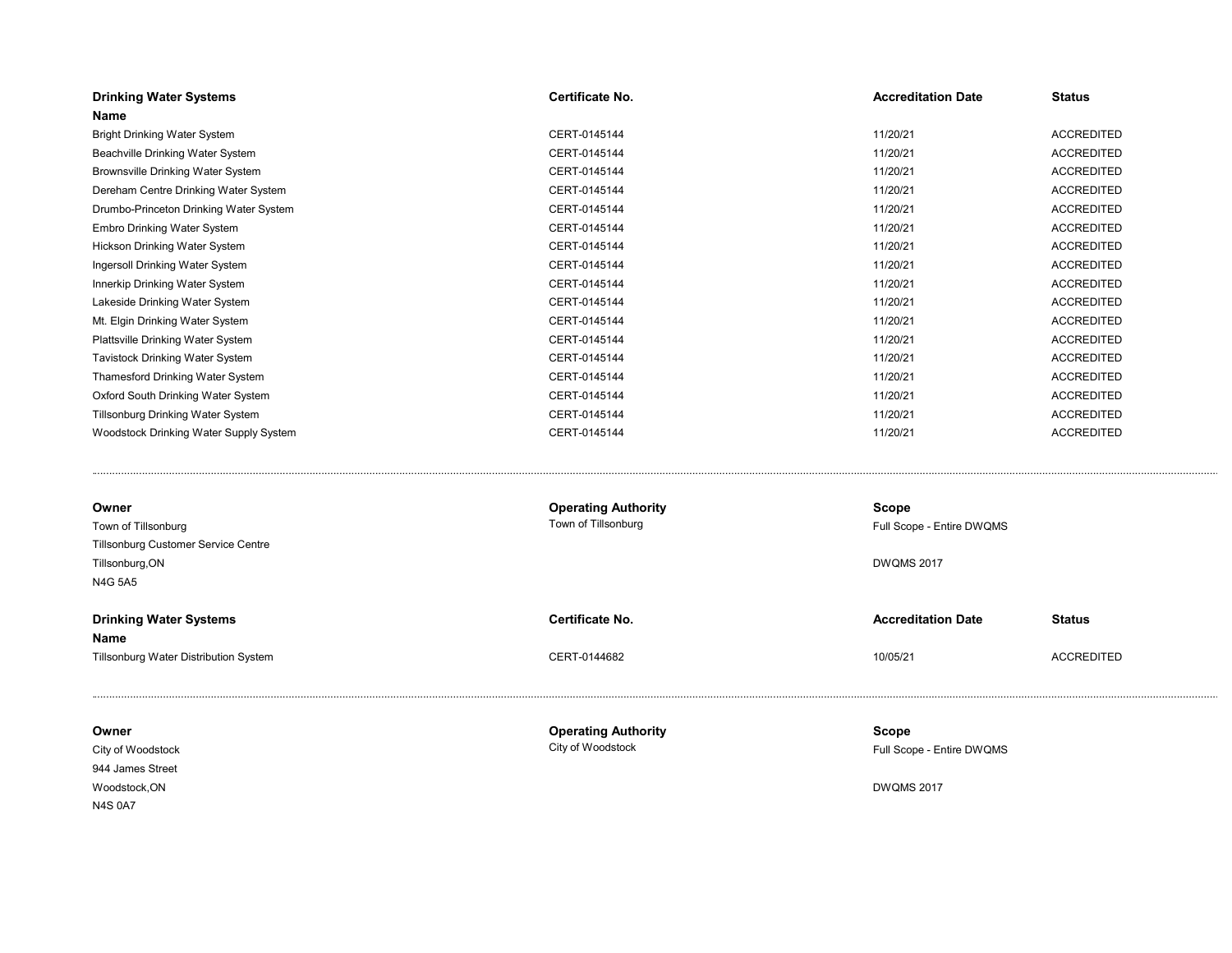| <b>Drinking Water Systems</b><br>Name                                                                                                    | Certificate No.                                          | <b>Accreditation Date</b>                                      | <b>Status</b>     |
|------------------------------------------------------------------------------------------------------------------------------------------|----------------------------------------------------------|----------------------------------------------------------------|-------------------|
| Owner<br>Lake Huron Primary Water Supply System Joint Board of Management<br>71155 Bluewater Highway<br>Grand Bend, ON<br><b>NOL 2L0</b> | <b>Operating Authority</b><br>ONTARIO CLEAN WATER AGENCY | Scope<br>Full Scope - Entire DWQMS<br><b>DWQMS 2017</b>        |                   |
| <b>Drinking Water Systems</b>                                                                                                            | Certificate No.                                          | <b>Accreditation Date</b>                                      | <b>Status</b>     |
| Name<br>Lake Huron Primary Water Supply System                                                                                           | CERT-0133901                                             | 01/03/20                                                       | <b>ACCREDITED</b> |
| Owner<br>City of Woodstock<br>944 James Street<br>Woodstock, ON<br><b>N4S 0A7</b>                                                        | <b>Operating Authority</b><br>City of Woodstock          | <b>Scope</b><br>Full Scope - Entire DWQMS<br><b>DWQMS 2017</b> |                   |
| <b>Drinking Water Systems</b>                                                                                                            | Certificate No.                                          | <b>Accreditation Date</b>                                      | <b>Status</b>     |
| Name<br>Woodstock Water Distribution System                                                                                              | CERT-0144756                                             | 11/20/21                                                       | <b>ACCREDITED</b> |
| Owner<br>Township of Russell<br>717 Notre-Dame Street<br>Embrun, ON<br><b>K0A 1W1</b>                                                    | <b>Operating Authority</b><br>Township of Russell        | Scope<br>Full Scope - Entire DWQMS<br><b>DWQMS 2017</b>        |                   |
| <b>Drinking Water Systems</b><br>Name                                                                                                    | Certificate No.                                          | <b>Accreditation Date</b>                                      | <b>Status</b>     |
| Township of Russell Drinking Water System                                                                                                | CERT-0145454                                             | 01/20/22                                                       | <b>ACCREDITED</b> |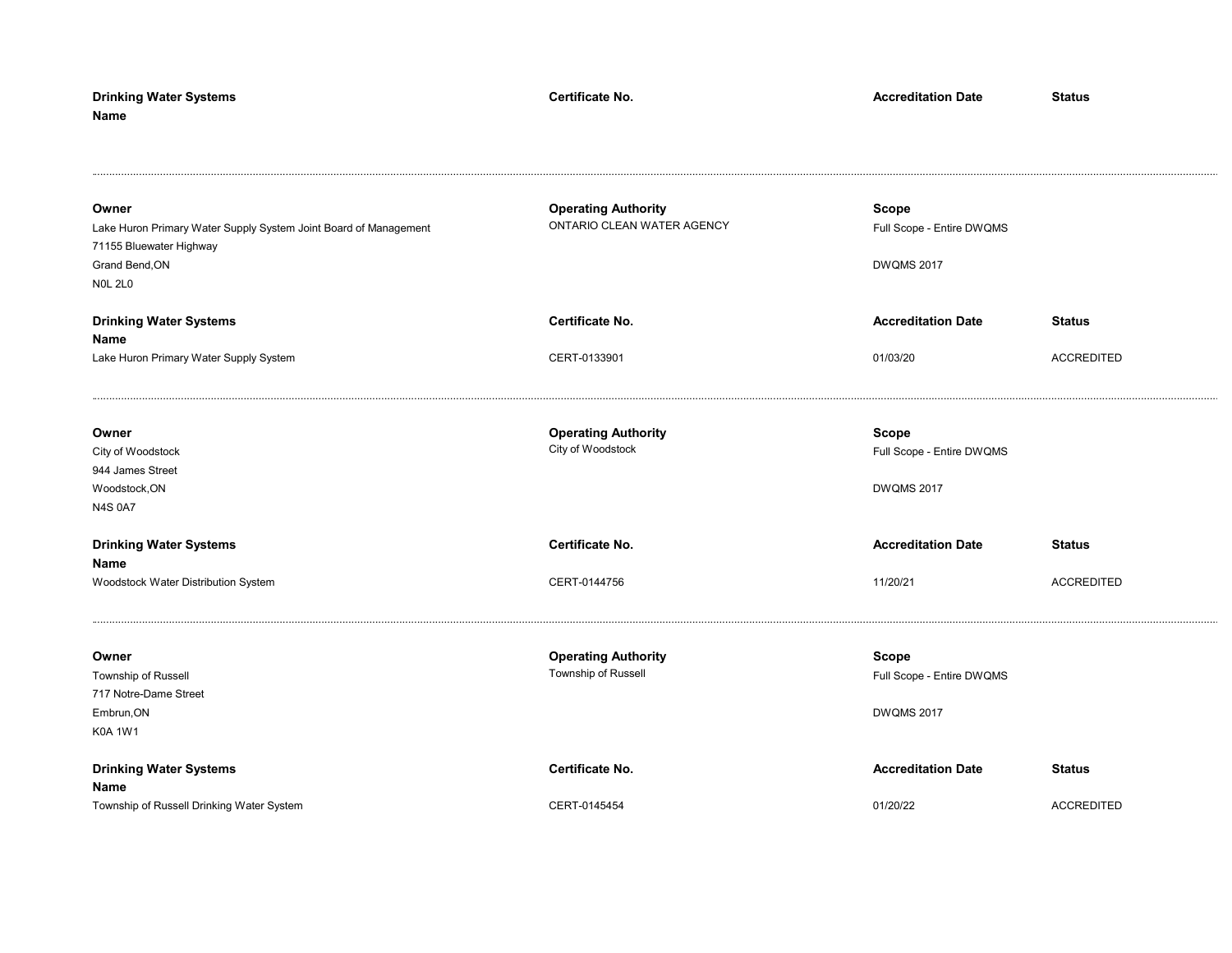| Owner<br>The Corporation of the Township of Kapuskasing<br>169 Clear Lake Road South<br>Kapuskasing, ON<br><b>P5N 2X7</b> | <b>Operating Authority</b><br>The Corporation of the Township of Kapuskasing | Scope<br>Full Scope - Entire DWQMS<br><b>DWQMS 2017</b>        |                   |
|---------------------------------------------------------------------------------------------------------------------------|------------------------------------------------------------------------------|----------------------------------------------------------------|-------------------|
| <b>Drinking Water Systems</b>                                                                                             | Certificate No.                                                              | <b>Accreditation Date</b>                                      | <b>Status</b>     |
| Name<br>Kapuskasing Drinking Water System                                                                                 | CERT-0146098                                                                 | 03/24/22                                                       | <b>ACCREDITED</b> |
| Owner<br>Town of Bancroft<br>359 Snow Road<br>Bancroft, ON<br><b>K0L 1C0</b>                                              | <b>Operating Authority</b><br>ONTARIO CLEAN WATER AGENCY                     | <b>Scope</b><br>Full Scope - Entire DWQMS<br><b>DWQMS 2017</b> |                   |
| <b>Drinking Water Systems</b>                                                                                             | Certificate No.                                                              | <b>Accreditation Date</b>                                      | <b>Status</b>     |
| Name<br><b>Bancroft DWS Plant</b>                                                                                         | CERT-0130766                                                                 | 08/08/19                                                       | <b>ACCREDITED</b> |
| Owner<br>Town of Georgina<br>26557 Civic Center Road<br>Keswick, ON<br>L4P 3G1                                            | <b>Operating Authority</b><br>Town of Georgina                               | <b>Scope</b><br>Full Scope - Entire DWQMS<br><b>DWQMS 2017</b> |                   |
| <b>Drinking Water Systems</b>                                                                                             | <b>Certificate No.</b>                                                       | <b>Accreditation Date</b>                                      | <b>Status</b>     |
| Name<br>Keswick-Sutton Distribution System                                                                                | CERT-0144344                                                                 | 11/23/21                                                       | <b>ACCREDITED</b> |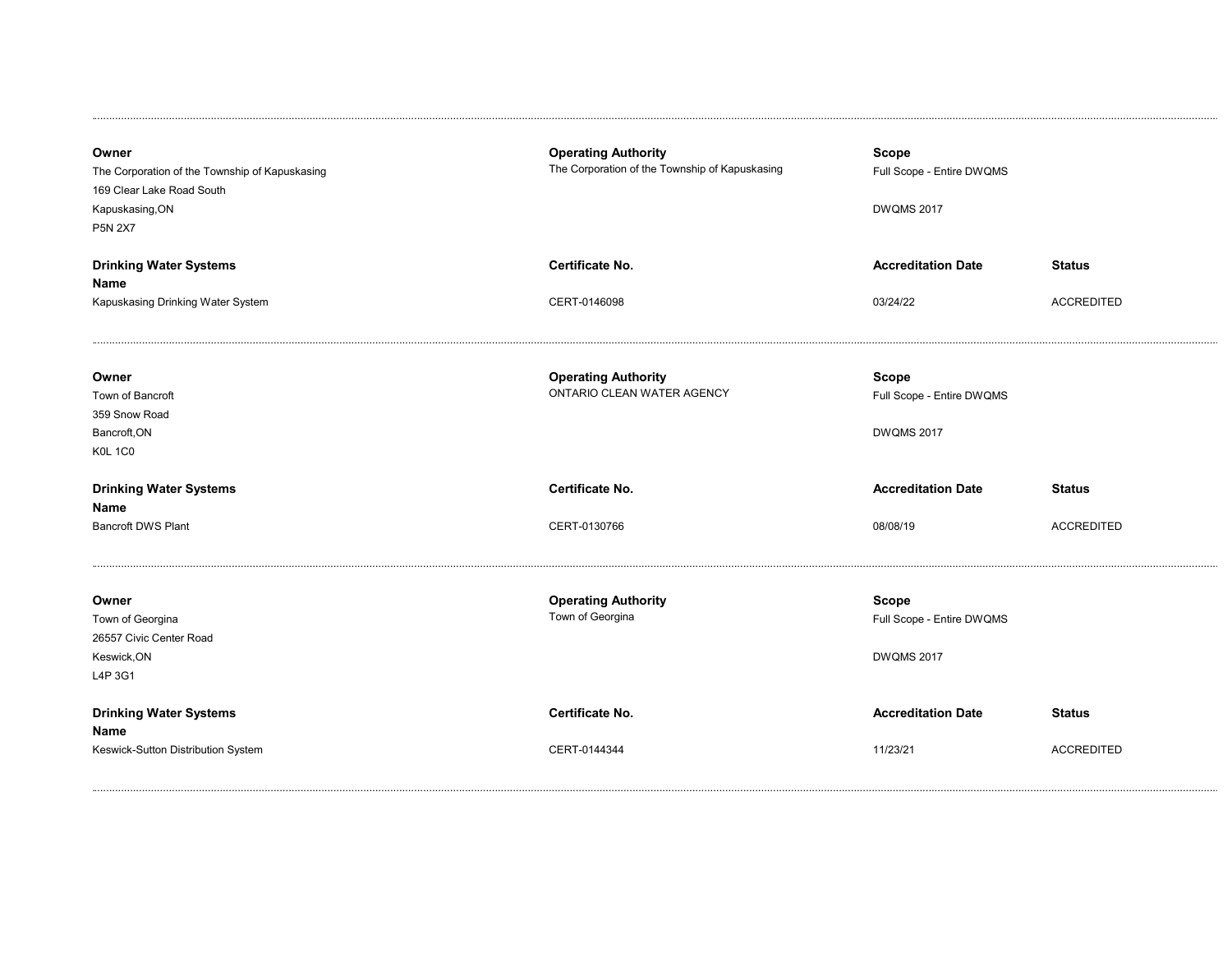| Owner<br>City of Hamilton<br>700 Woodward<br>Hamilton, ON<br>L8H 6P4                                             | <b>Operating Authority</b><br>City of Hamilton                                      | <b>Scope</b><br>Full Scope - Entire DWQMS<br><b>DWQMS 2017</b> |                   |
|------------------------------------------------------------------------------------------------------------------|-------------------------------------------------------------------------------------|----------------------------------------------------------------|-------------------|
| <b>Drinking Water Systems</b>                                                                                    | Certificate No.                                                                     | <b>Accreditation Date</b>                                      | <b>Status</b>     |
| Name                                                                                                             |                                                                                     |                                                                |                   |
| Hamilton Drinking Water System                                                                                   | CERT-0140068                                                                        | 05/24/21                                                       | <b>ACCREDITED</b> |
| Carlisle Drinking Water System                                                                                   | CERT-0140068                                                                        | 05/24/21                                                       | <b>ACCREDITED</b> |
| Freelton Drinking Water System                                                                                   | CERT-0140068                                                                        | 05/24/21                                                       | <b>ACCREDITED</b> |
| Greensville Drinking Water System                                                                                | CERT-0140068                                                                        | 05/24/21                                                       | <b>ACCREDITED</b> |
| Lynden Drinking Water System                                                                                     | CERT-0140068                                                                        | 05/24/21                                                       | <b>ACCREDITED</b> |
| Owner<br>The Corporation of the Town of Niagara-on-the-Lake<br>3 Lorraine Street<br>Virgil, ON<br><b>LOS 1T0</b> | <b>Operating Authority</b><br>The Corporation of the Town of<br>Niagara-on-the-Lake | Scope<br>Full Scope - Entire DWQMS<br><b>DWQMS 2017</b>        |                   |
| <b>Drinking Water Systems</b>                                                                                    | Certificate No.                                                                     | <b>Accreditation Date</b>                                      | <b>Status</b>     |
| Name                                                                                                             |                                                                                     |                                                                |                   |
| Bevan Heights Distribution System                                                                                | CERT-0138980                                                                        | 05/19/21                                                       | <b>ACCREDITED</b> |
| Niagra-on-the-Lake Distribution System                                                                           | CERT-0138980                                                                        | 05/19/21                                                       | <b>ACCREDITED</b> |
| Owner<br>The Corporation of the City of Waterloo<br>265 Lexington Court<br>Waterloo, ON<br><b>N2J 4A8</b>        | <b>Operating Authority</b><br>The Corporation of the City of Waterloo               | <b>Scope</b><br>Full Scope - Entire DWQMS<br><b>DWQMS 2017</b> |                   |
| <b>Drinking Water Systems</b><br>Name                                                                            | Certificate No.                                                                     | <b>Accreditation Date</b>                                      | <b>Status</b>     |
| The City of Waterloo Drinking Water System                                                                       | CERT-0138278                                                                        | 02/11/21                                                       | <b>ACCREDITED</b> |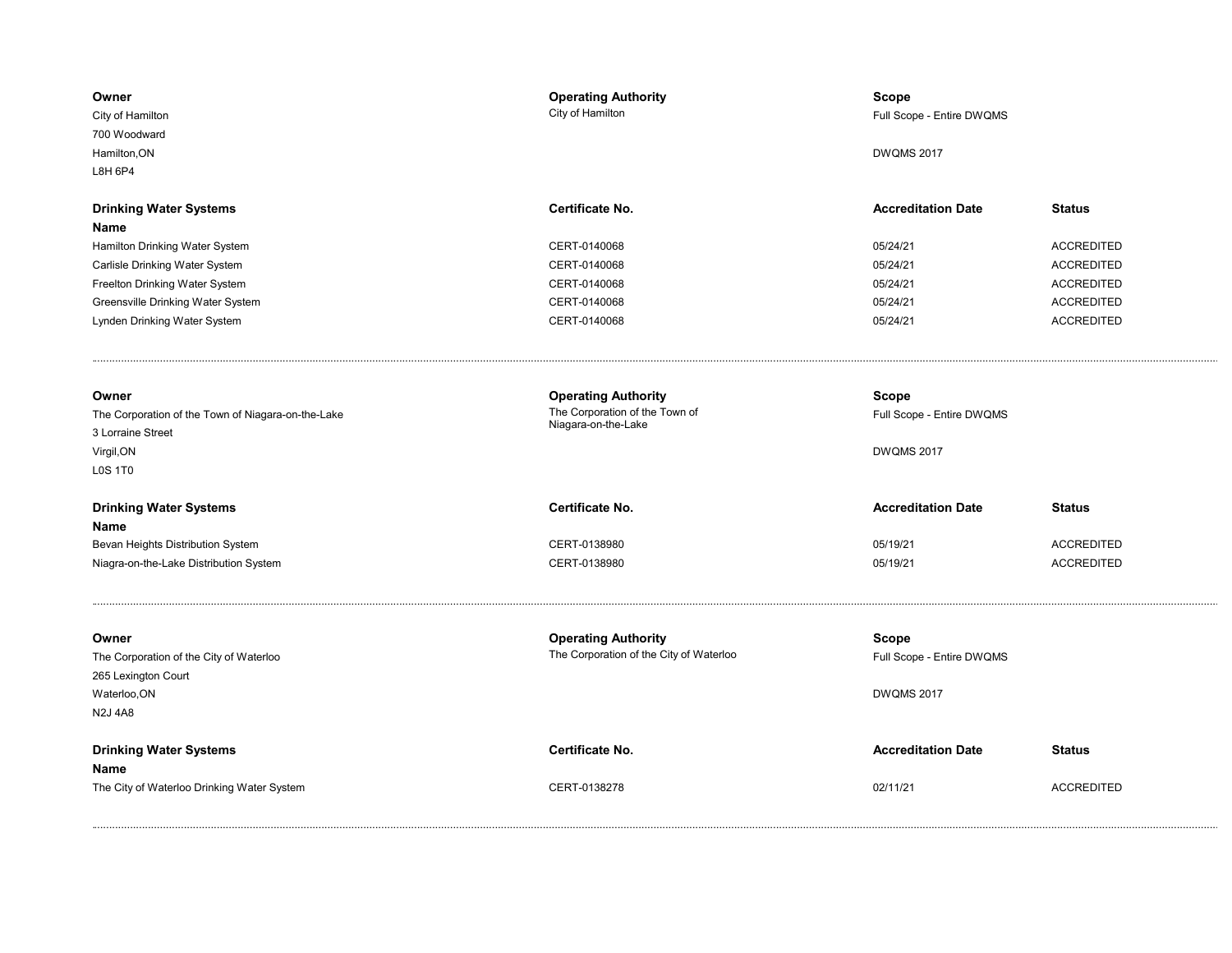| Owner<br>Township of Warwick<br>6332 Nauvoo Road, RR#8<br>Watford, ON<br><b>N0M2S0</b>                                                  | <b>Operating Authority</b><br>ONTARIO CLEAN WATER AGENCY | <b>Scope</b><br>Full Scope - Entire DWQMS<br><b>DWQMS 2017</b> |                   |
|-----------------------------------------------------------------------------------------------------------------------------------------|----------------------------------------------------------|----------------------------------------------------------------|-------------------|
| <b>Drinking Water Systems</b>                                                                                                           | <b>Certificate No.</b>                                   | <b>Accreditation Date</b>                                      | <b>Status</b>     |
| Name<br>Warwick-Watford DS                                                                                                              | CERT-0144986                                             | 11/30/21                                                       | <b>ACCREDITED</b> |
| Owner<br>St. Thomas Area Secondary Water Supply System Joint Board of Management<br>490 South Edgeware Rd.<br>St. Thomas, ON<br>N5P 4N3 | <b>Operating Authority</b><br>ONTARIO CLEAN WATER AGENCY | Scope<br>Full Scope - Entire DWQMS<br><b>DWQMS 2017</b>        |                   |
|                                                                                                                                         |                                                          |                                                                |                   |
| <b>Drinking Water Systems</b>                                                                                                           | Certificate No.                                          | <b>Accreditation Date</b>                                      | <b>Status</b>     |
| Name<br>Elgin Middlesex Pumping Station - St. Thomas Area Secondary Water Supply Sy                                                     | CERT-0133504                                             | 12/10/19                                                       | <b>ACCREDITED</b> |
| Owner<br>Elgin Area Primary Water Supply System Joint Board of Management<br>43665 Dexter Line<br>Union, ON<br><b>NLO 2LO</b>           | <b>Operating Authority</b><br>ONTARIO CLEAN WATER AGENCY | <b>Scope</b><br>Full Scope - Entire DWQMS<br><b>DWQMS 2017</b> |                   |
| <b>Drinking Water Systems</b><br>Name                                                                                                   | Certificate No.                                          | <b>Accreditation Date</b>                                      | <b>Status</b>     |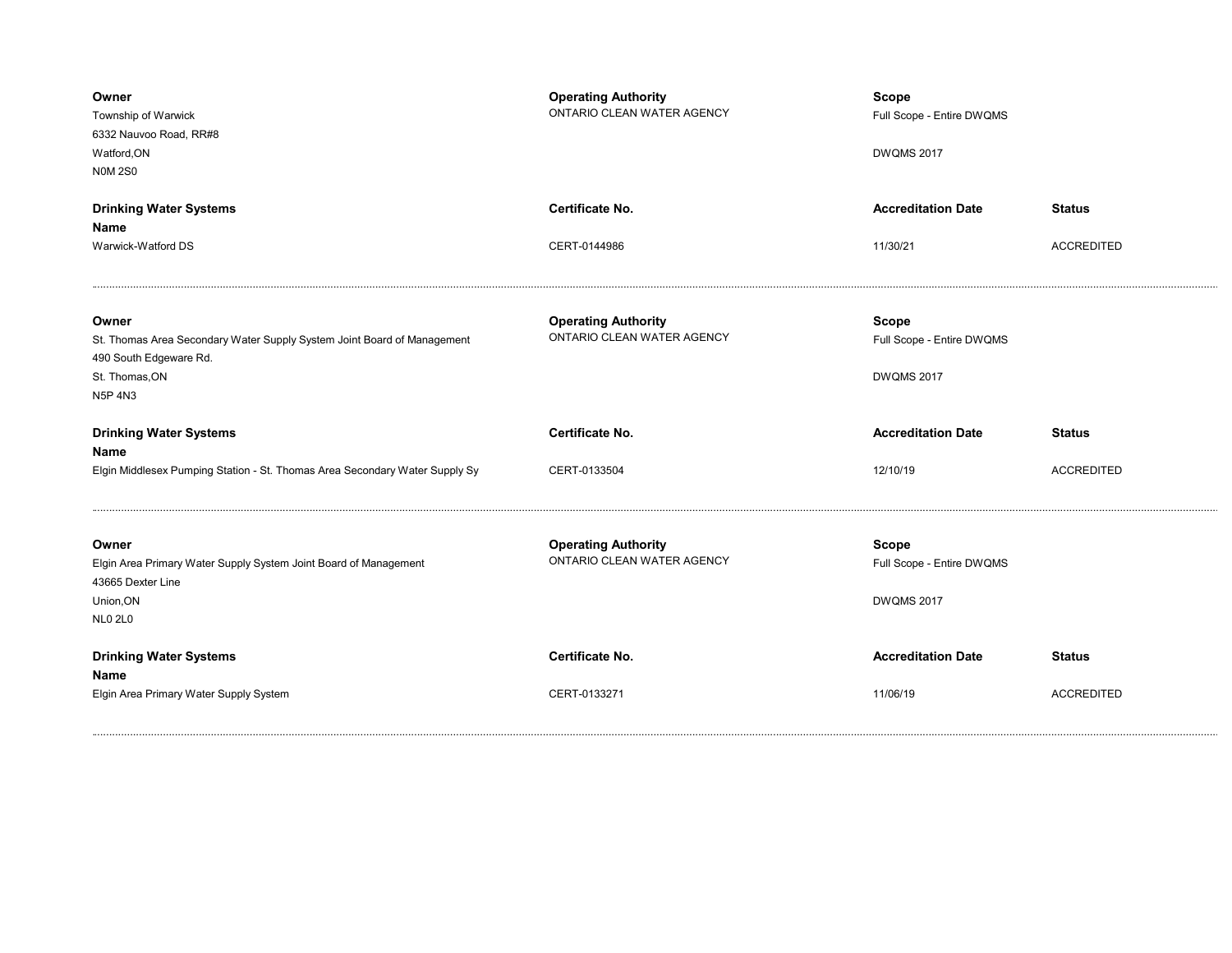| Owner<br>Aylmer Secondary Water Supply System Board of Management<br>490 South Edgeware Rd<br>St. Thomas, ON<br><b>N5P 4N3</b> | <b>Operating Authority</b><br>ONTARIO CLEAN WATER AGENCY                 | <b>Scope</b><br>Full Scope - Entire DWQMS<br><b>DWQMS 2017</b> |                   |
|--------------------------------------------------------------------------------------------------------------------------------|--------------------------------------------------------------------------|----------------------------------------------------------------|-------------------|
| <b>Drinking Water Systems</b>                                                                                                  | Certificate No.                                                          | <b>Accreditation Date</b>                                      | <b>Status</b>     |
| Name<br>Elgin Middlesex Pumping Station - Aylmer Area Secondary WAter Supply System                                            | CERT-0133542                                                             | 12/13/19                                                       | <b>ACCREDITED</b> |
| Owner<br>City of London<br>490 South Edgeware Rd.<br>St. Thomas, ON<br><b>N5P 4N3</b>                                          | <b>Operating Authority</b><br>ONTARIO CLEAN WATER AGENCY                 | Scope<br>Full Scope - Entire DWQMS<br><b>DWQMS 2017</b>        |                   |
| <b>Drinking Water Systems</b><br>Name                                                                                          | Certificate No.                                                          | <b>Accreditation Date</b>                                      | <b>Status</b>     |
| Elgin Middlesex Pump Station - City of London Distribution System                                                              | CERT-0133541                                                             | 12/13/19                                                       | <b>ACCREDITED</b> |
| Owner<br>The Corporation of the City of Thunder Bay                                                                            | <b>Operating Authority</b><br>The Corporation of the City of Thunder Bay | Scope                                                          |                   |
| 500 Donald Street E<br>Thunder Bay, ON<br><b>P7E 5V3</b>                                                                       |                                                                          | Full Scope - Entire DWQMS<br><b>DWQMS 2017</b>                 |                   |
| <b>Drinking Water Systems</b><br>Name                                                                                          | Certificate No.                                                          | <b>Accreditation Date</b>                                      | <b>Status</b>     |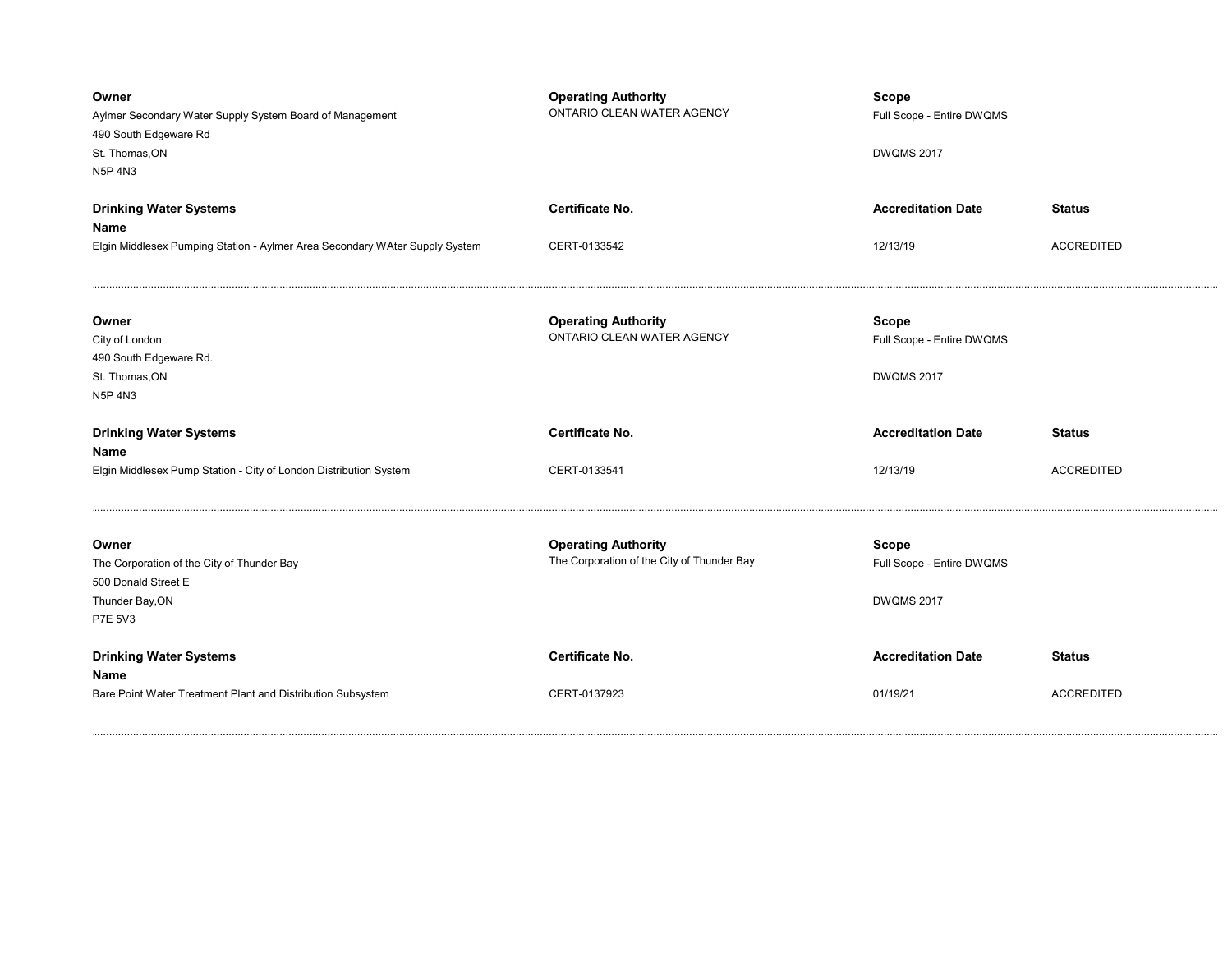| Owner<br>City of London<br>490 South Edgeware Rd.<br>St. Thomas, ON<br>N5P 4N3              | <b>Operating Authority</b><br>ONTARIO CLEAN WATER AGENCY | <b>Scope</b><br>Full Scope - Entire DWQMS<br><b>DWQMS 2017</b> |                   |
|---------------------------------------------------------------------------------------------|----------------------------------------------------------|----------------------------------------------------------------|-------------------|
| <b>Drinking Water Systems</b>                                                               | <b>Certificate No.</b>                                   | <b>Accreditation Date</b>                                      | <b>Status</b>     |
| Name                                                                                        |                                                          |                                                                |                   |
| Elgin Middlesex Pump Station - City of London Distribution System                           |                                                          |                                                                | CANCELLED         |
| Owner<br>Ontario Clean Water Agency (OCWA)<br>920 East Avenue<br>Mississauga, ON<br>L5E 1W6 | <b>Operating Authority</b><br>ONTARIO CLEAN WATER AGENCY | <b>Scope</b><br>Full Scope - Entire DWQMS<br><b>DWQMS 2017</b> |                   |
| <b>Drinking Water Systems</b><br>Name                                                       | Certificate No.                                          | <b>Accreditation Date</b>                                      | <b>Status</b>     |
|                                                                                             |                                                          |                                                                |                   |
| South Peel Drinking Water System                                                            | CERT-0133270                                             | 11/06/19                                                       | <b>ACCREDITED</b> |
| Owner<br>Town of Enniskillen<br>4465 Rokeby Line RR #1<br>Petrolia, ON<br>NON 1R0           | <b>Operating Authority</b><br>Town of Enniskillen        | <b>Scope</b><br>Full Scope - Entire DWQMS<br><b>DWQMS 2017</b> |                   |
| <b>Drinking Water Systems</b><br>Name                                                       | Certificate No.                                          | <b>Accreditation Date</b>                                      | <b>Status</b>     |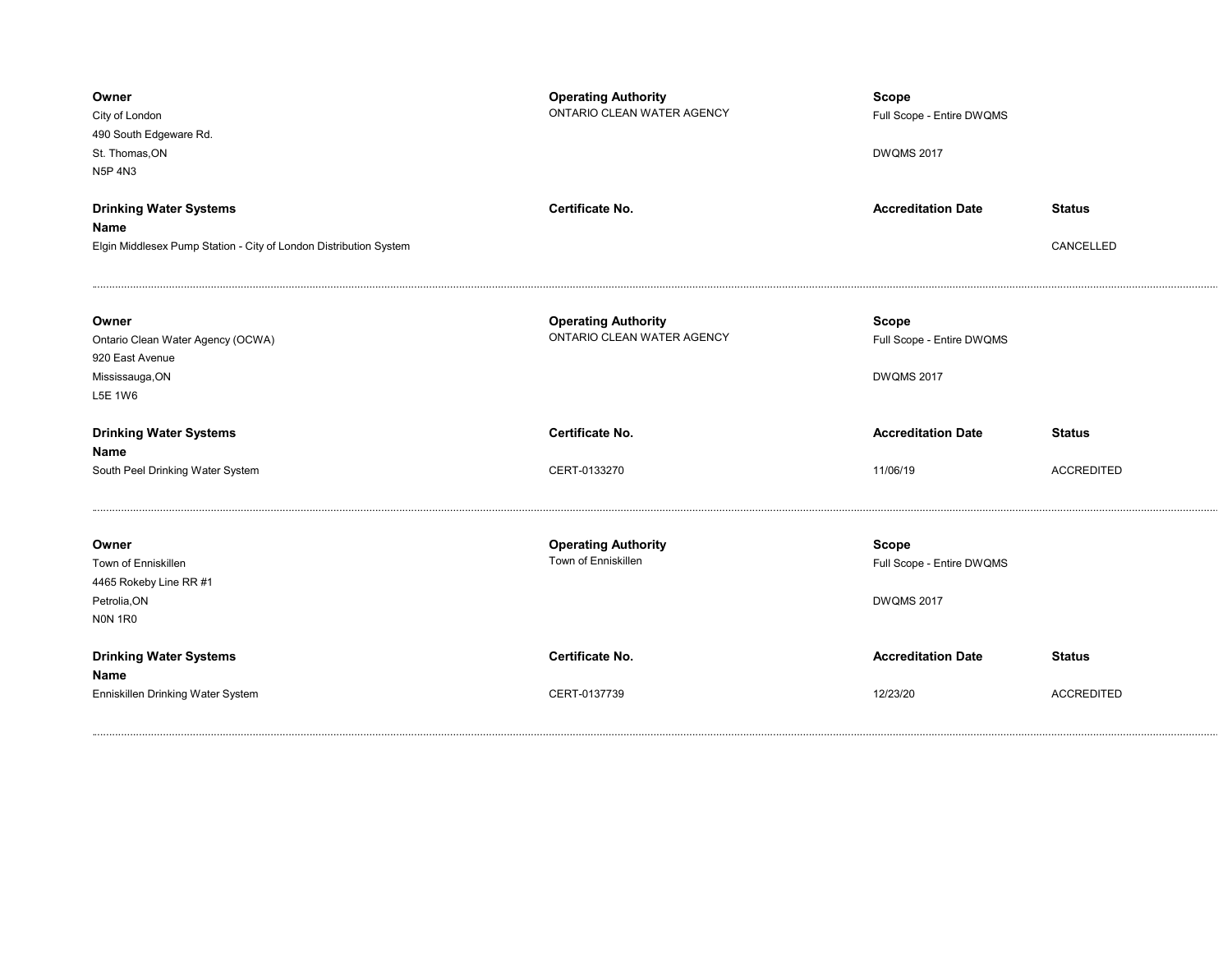| Owner<br>The Municipality of South Bruce<br>21 Gordon Street East, PO Box 540,<br>Teeswater, ON<br><b>N0G 2S0</b> | <b>Operating Authority</b><br>Veolia Water Canada Inc.   | <b>Scope</b><br>Full Scope - Entire DWQMS<br><b>DWQMS 2017</b> |                                        |
|-------------------------------------------------------------------------------------------------------------------|----------------------------------------------------------|----------------------------------------------------------------|----------------------------------------|
| <b>Drinking Water Systems</b><br>Name                                                                             | <b>Certificate No.</b>                                   | <b>Accreditation Date</b>                                      | <b>Status</b>                          |
| Mildmay Water<br><b>Teeswater Water</b>                                                                           | CERT-0146370<br>CERT-0146370                             | 04/18/22<br>04/18/22                                           | <b>ACCREDITED</b><br><b>ACCREDITED</b> |
| Owner<br>Municipality of West Elgin<br>22413 Hoskins Line<br>Rodney, ON<br><b>N0L 2C0</b>                         | <b>Operating Authority</b><br>ONTARIO CLEAN WATER AGENCY | Scope<br>Full Scope - Entire DWQMS<br><b>DWQMS 2017</b>        |                                        |
| <b>Drinking Water Systems</b><br>Name                                                                             | <b>Certificate No.</b>                                   | <b>Accreditation Date</b>                                      | <b>Status</b>                          |
| West Elgin Water Distribution System                                                                              | CERT-0137648                                             | 12/17/20                                                       | <b>ACCREDITED</b>                      |
| Owner<br>Town of Petawawa<br>270 Lieven Road<br>Petawawa, ON<br><b>K8H 2S0</b>                                    | <b>Operating Authority</b><br>ONTARIO CLEAN WATER AGENCY | <b>Scope</b><br>Full Scope - Entire DWQMS<br><b>DWQMS 2017</b> |                                        |
| <b>Drinking Water Systems</b><br>Name<br>Petawawa WTP                                                             | Certificate No.<br>CERT-0146085                          | <b>Accreditation Date</b><br>03/23/22                          | <b>Status</b><br><b>ACCREDITED</b>     |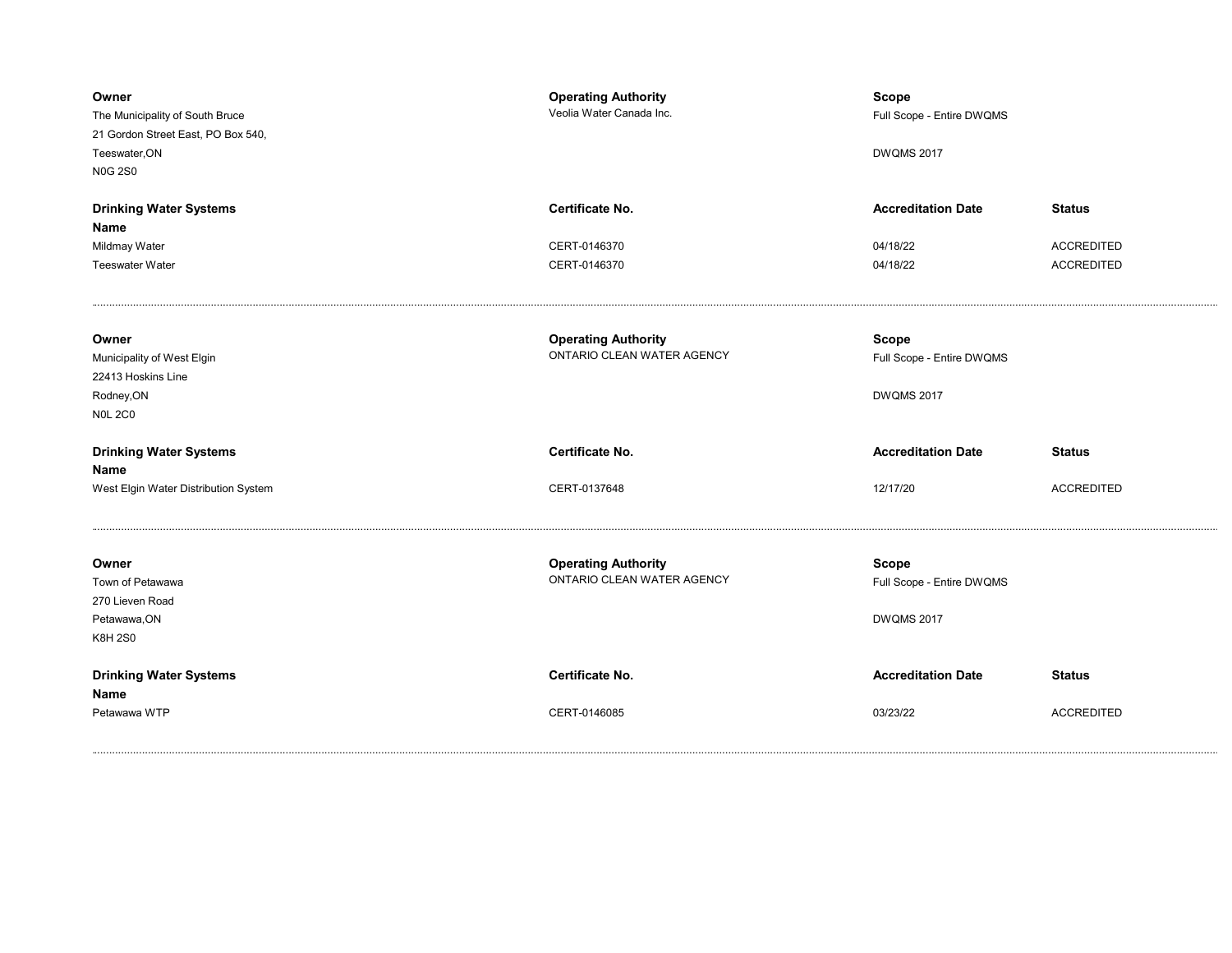| Owner<br>Municipality of Huron East<br>72 Main Street South<br>Seaforth.ON<br>NOK 1W0 | <b>Operating Authority</b><br>Municipality of Huron East | <b>Scope</b><br>Full Scope - Entire DWQMS<br><b>DWQMS 2017</b> |                   |
|---------------------------------------------------------------------------------------|----------------------------------------------------------|----------------------------------------------------------------|-------------------|
| <b>Drinking Water Systems</b>                                                         | Certificate No.                                          | <b>Accreditation Date</b>                                      | <b>Status</b>     |
| Name                                                                                  |                                                          |                                                                |                   |
| Seaforth Distribution System                                                          | CERT-0137252                                             | 11/11/20                                                       | <b>ACCREDITED</b> |
| <b>Brussels Distribution System</b>                                                   | CERT-0137252                                             | 11/11/20                                                       | <b>ACCREDITED</b> |
| Vanstra Water Distribution System                                                     | CERT-0137252                                             | 11/11/20                                                       | <b>ACCREDITED</b> |
| <b>Brucefield Distribution System</b>                                                 | CERT-0137252                                             | 11/11/20                                                       | <b>ACCREDITED</b> |
| Owner                                                                                 | <b>Operating Authority</b>                               | Scope                                                          |                   |
| Municipality of North Perth                                                           | Municipality of North Perth                              | Full Scope - Entire DWQMS                                      |                   |
| 330 Wallace Avenue North                                                              |                                                          |                                                                |                   |
| Listowel, ON                                                                          |                                                          | <b>DWQMS 2017</b>                                              |                   |
| N4W1L3                                                                                |                                                          |                                                                |                   |
| <b>Drinking Water Systems</b>                                                         | Certificate No.                                          | <b>Accreditation Date</b>                                      | <b>Status</b>     |
| Name                                                                                  |                                                          |                                                                |                   |
|                                                                                       | CERT-0145145                                             | 12/04/21                                                       | <b>ACCREDITED</b> |
| Atwood Drinking Water System                                                          |                                                          |                                                                |                   |
| Listowel Drinking Water System                                                        | CERT-0145145                                             | 12/04/21                                                       | <b>ACCREDITED</b> |
| Gowanstown Subdivision Drinking Water System                                          | CERT-0145145                                             | 12/04/21                                                       | <b>ACCREDITED</b> |
| Molesworth Drinking Water System                                                      | CERT-0145145                                             | 12/04/21                                                       | <b>ACCREDITED</b> |
|                                                                                       |                                                          |                                                                |                   |
| Owner                                                                                 | <b>Operating Authority</b>                               | <b>Scope</b>                                                   |                   |
| Township of Moonbeam                                                                  | Township of Moonbeam                                     | Full Scope - Entire DWQMS                                      |                   |
| <b>Hwy 581</b>                                                                        |                                                          |                                                                |                   |
| Moonbeam, ON<br><b>P0L 1V0</b>                                                        |                                                          | <b>DWQMS 2017</b>                                              |                   |
| <b>Drinking Water Systems</b>                                                         | Certificate No.                                          | <b>Accreditation Date</b>                                      | <b>Status</b>     |
| Name                                                                                  |                                                          |                                                                |                   |
| Moonbeam Water Treatment Plant                                                        | CERT-0136362                                             | 09/02/20                                                       | <b>ACCREDITED</b> |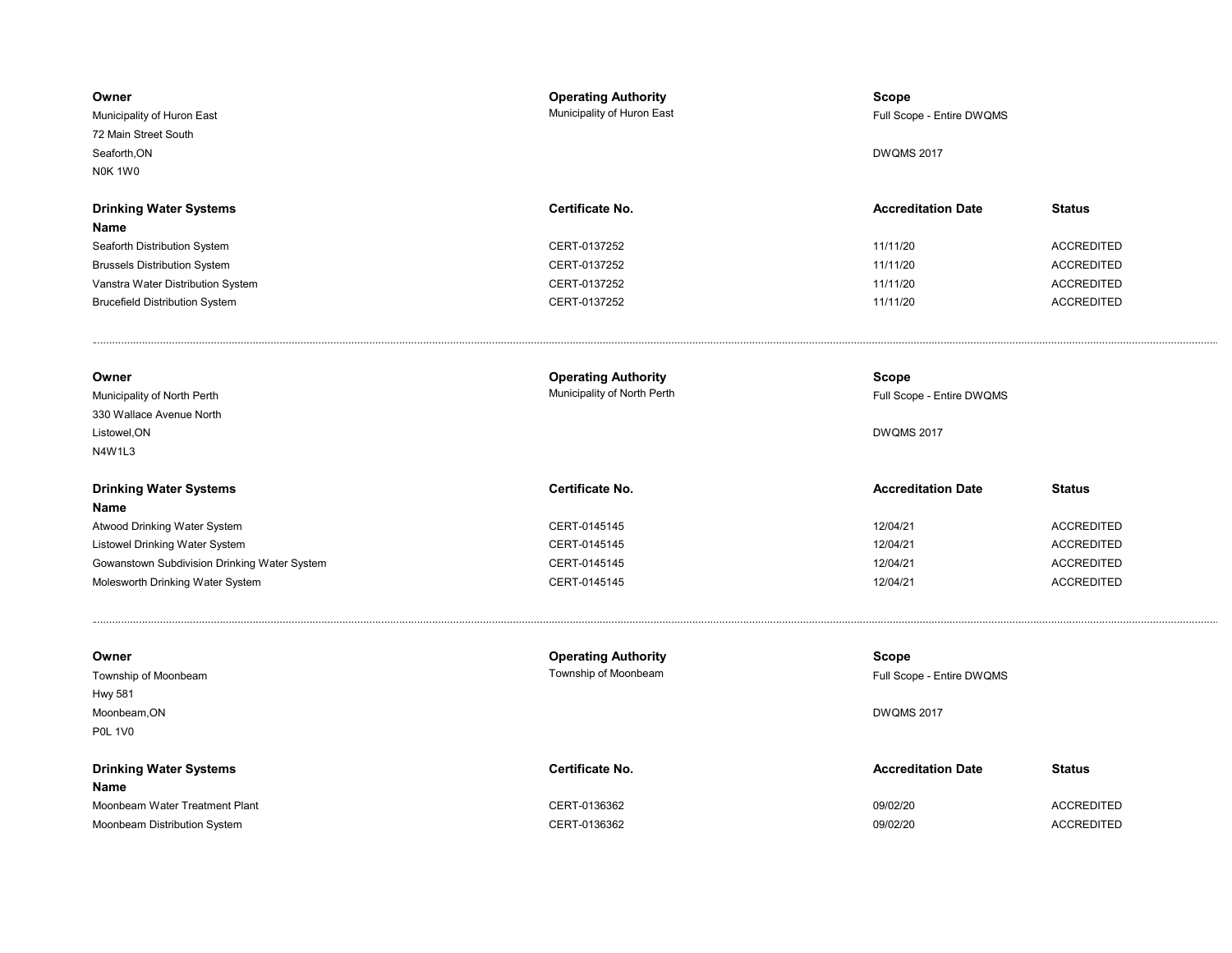| Owner<br>Town of Deep River<br>177 River Road<br>Deep River, ON<br><b>K0J 1P0</b>                       | <b>Operating Authority</b><br>ONTARIO CLEAN WATER AGENCY | <b>Scope</b><br>Full Scope - Entire DWQMS<br><b>DWQMS 2017</b> |                   |
|---------------------------------------------------------------------------------------------------------|----------------------------------------------------------|----------------------------------------------------------------|-------------------|
| <b>Drinking Water Systems</b>                                                                           | Certificate No.                                          | <b>Accreditation Date</b>                                      | <b>Status</b>     |
| Name                                                                                                    |                                                          |                                                                |                   |
| Deep River DWS                                                                                          | CERT-0144987                                             | 01/07/22                                                       | <b>ACCREDITED</b> |
| Owner<br>The Corporation of the Town of Erin<br>5684 Trafalgar Road<br>Hillsburgh, ON<br><b>N0B 1Z0</b> | <b>Operating Authority</b><br>ONTARIO CLEAN WATER AGENCY | <b>Scope</b><br>Full Scope - Entire DWQMS<br><b>DWQMS 2017</b> |                   |
| <b>Drinking Water Systems</b><br>Name                                                                   | <b>Certificate No.</b>                                   | <b>Accreditation Date</b>                                      | <b>Status</b>     |
| Erin Drinking Water System                                                                              | CERT-0133310                                             | 11/06/19                                                       | <b>ACCREDITED</b> |
| Hillsburgh Drinking Water System                                                                        | CERT-0133310                                             | 11/06/19                                                       | <b>ACCREDITED</b> |
| Owner<br>Village of Point Edward<br>135 Kendall Street<br>Point Edward, ON<br><b>N7V 4G6</b>            | <b>Operating Authority</b><br>Village of Point Edward    | <b>Scope</b><br>Full Scope - Entire DWQMS<br><b>DWQMS 2017</b> |                   |
| <b>Drinking Water Systems</b><br>Name                                                                   | Certificate No.                                          | <b>Accreditation Date</b>                                      | <b>Status</b>     |
| Village of Point Edward Distribution System                                                             | CERT-0146099                                             | 03/24/22                                                       | <b>ACCREDITED</b> |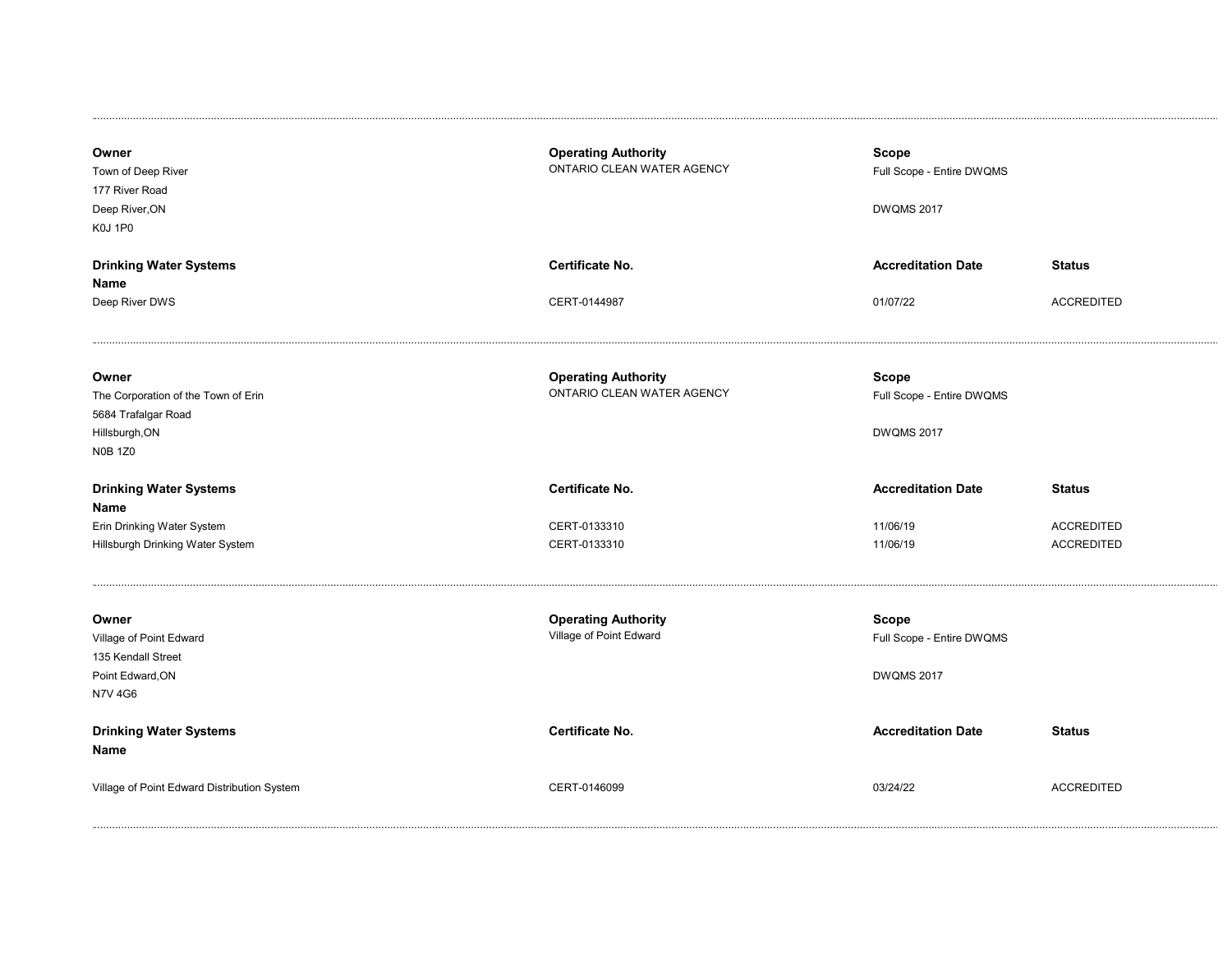| Owner<br>Township of Madawaska Valley<br>52 Trader Lane<br>Barry's Bay, ON<br><b>K0J 1B0</b> | <b>Operating Authority</b><br>ONTARIO CLEAN WATER AGENCY  | <b>Scope</b><br>Full Scope - Entire DWQMS<br><b>DWQMS 2017</b> |                   |
|----------------------------------------------------------------------------------------------|-----------------------------------------------------------|----------------------------------------------------------------|-------------------|
| <b>Drinking Water Systems</b>                                                                | <b>Certificate No.</b>                                    | <b>Accreditation Date</b>                                      | <b>Status</b>     |
| Name                                                                                         |                                                           |                                                                |                   |
| Barry's Bay WTP & DS                                                                         | CERT-0144592                                              | 09/28/21                                                       | <b>ACCREDITED</b> |
| Owner<br>Township of Stirling-Rawdon                                                         | <b>Operating Authority</b><br>Township of Stirling-Rawdon | <b>Scope</b><br>Full Scope - Entire DWQMS                      |                   |
| 93 Elizabeth St.                                                                             |                                                           |                                                                |                   |
| Stirling, ON                                                                                 |                                                           | <b>DWQMS 2017</b>                                              |                   |
| K0K 3E0                                                                                      |                                                           |                                                                |                   |
| <b>Drinking Water Systems</b><br>Name                                                        | <b>Certificate No.</b>                                    | <b>Accreditation Date</b>                                      | <b>Status</b>     |
| Stirling-Rawdon Water                                                                        | CERT-0137650                                              | 12/21/20                                                       | <b>ACCREDITED</b> |
| Owner<br>Municipality of West Nipissing<br>2 St. Amour Street                                | <b>Operating Authority</b><br>ONTARIO CLEAN WATER AGENCY  | <b>Scope</b><br>Full Scope - Entire DWQMS                      |                   |
| Verner, ON<br><b>P0H 2M0</b>                                                                 |                                                           | <b>DWQMS 2017</b>                                              |                   |
|                                                                                              |                                                           |                                                                |                   |
| <b>Drinking Water Systems</b><br>Name                                                        | <b>Certificate No.</b>                                    | <b>Accreditation Date</b>                                      | <b>Status</b>     |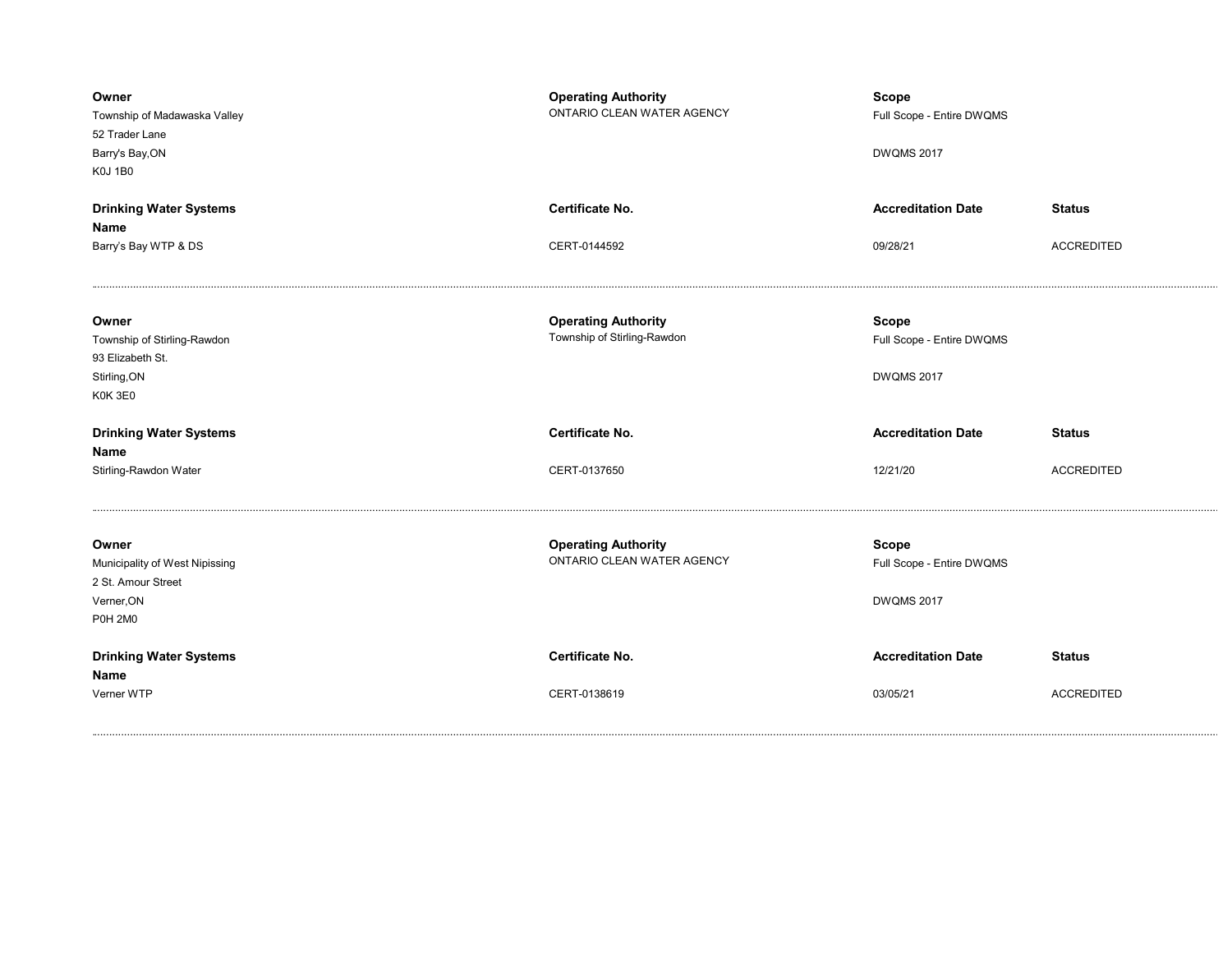| Owner<br>The Corporation of the Township of Ramara<br>2297 Hwy #12<br>Brechin, ON<br><b>LOK 1B0</b> | <b>Operating Authority</b><br>The Corporation of the Township of Ramara | <b>Scope</b><br>Full Scope - Entire DWQMS<br><b>DWQMS 2017</b> |                   |
|-----------------------------------------------------------------------------------------------------|-------------------------------------------------------------------------|----------------------------------------------------------------|-------------------|
| <b>Drinking Water Systems</b>                                                                       | <b>Certificate No.</b>                                                  | <b>Accreditation Date</b>                                      | <b>Status</b>     |
| Name                                                                                                |                                                                         |                                                                |                   |
| Brechin and Lagoon City Drinking Water System                                                       |                                                                         | 01/30/19                                                       | PROJECT CLOSED    |
| Bayshore Village Subdivision Drinking Water System                                                  |                                                                         | 01/30/19                                                       | PROJECT CLOSED    |
| Val Harbour Subdivision Drinking Water System                                                       |                                                                         | 01/30/19                                                       | PROJECT CLOSED    |
| South Ramara Drinking Water System                                                                  |                                                                         | 01/30/19                                                       | PROJECT CLOSED    |
| Park Lane Subdivision Drinking Water System                                                         |                                                                         | 01/30/19                                                       | PROJECT CLOSED    |
| Davy Drive Subdivision Drinking Water System                                                        |                                                                         | 01/30/19                                                       | PROJECT CLOSED    |
| Somerset/Knob hill Distribution System                                                              |                                                                         | 01/30/19                                                       | PROJECT CLOSED    |
| Owner                                                                                               | <b>Operating Authority</b>                                              | Scope                                                          |                   |
| The Corporation of the Town of Petrolia                                                             | ONTARIO CLEAN WATER AGENCY                                              | Full Scope - Entire DWQMS                                      |                   |
| 2701 Old Lakeshore Road                                                                             |                                                                         |                                                                |                   |
| <b>Brights Grove, ON</b>                                                                            |                                                                         | <b>DWQMS 2017</b>                                              |                   |
| <b>NON 1C0</b>                                                                                      |                                                                         |                                                                |                   |
| <b>Drinking Water Systems</b>                                                                       | Certificate No.                                                         | <b>Accreditation Date</b>                                      | <b>Status</b>     |
| Name<br>Town of Petrolia                                                                            | CERT-0137806                                                            | 04/09/21                                                       | <b>ACCREDITED</b> |
|                                                                                                     |                                                                         |                                                                |                   |
| Owner                                                                                               | <b>Operating Authority</b>                                              | Scope                                                          |                   |
| The Corporation of the Township of Centre Wellington                                                | The Corporation of the Township of Centre                               | Full Scope - Entire DWQMS                                      |                   |
| 1 MacDonald Square                                                                                  | Wellington                                                              |                                                                |                   |
| Elora, ON                                                                                           |                                                                         | <b>DWQMS 2017</b>                                              |                   |
| <b>N0B 1S0</b>                                                                                      |                                                                         |                                                                |                   |
| <b>Drinking Water Systems</b>                                                                       | Certificate No.                                                         | <b>Accreditation Date</b>                                      | <b>Status</b>     |
| Name                                                                                                |                                                                         |                                                                |                   |
| Centre Wellington Drinking Water System                                                             | CERT-0137647                                                            | 12/17/20                                                       | <b>ACCREDITED</b> |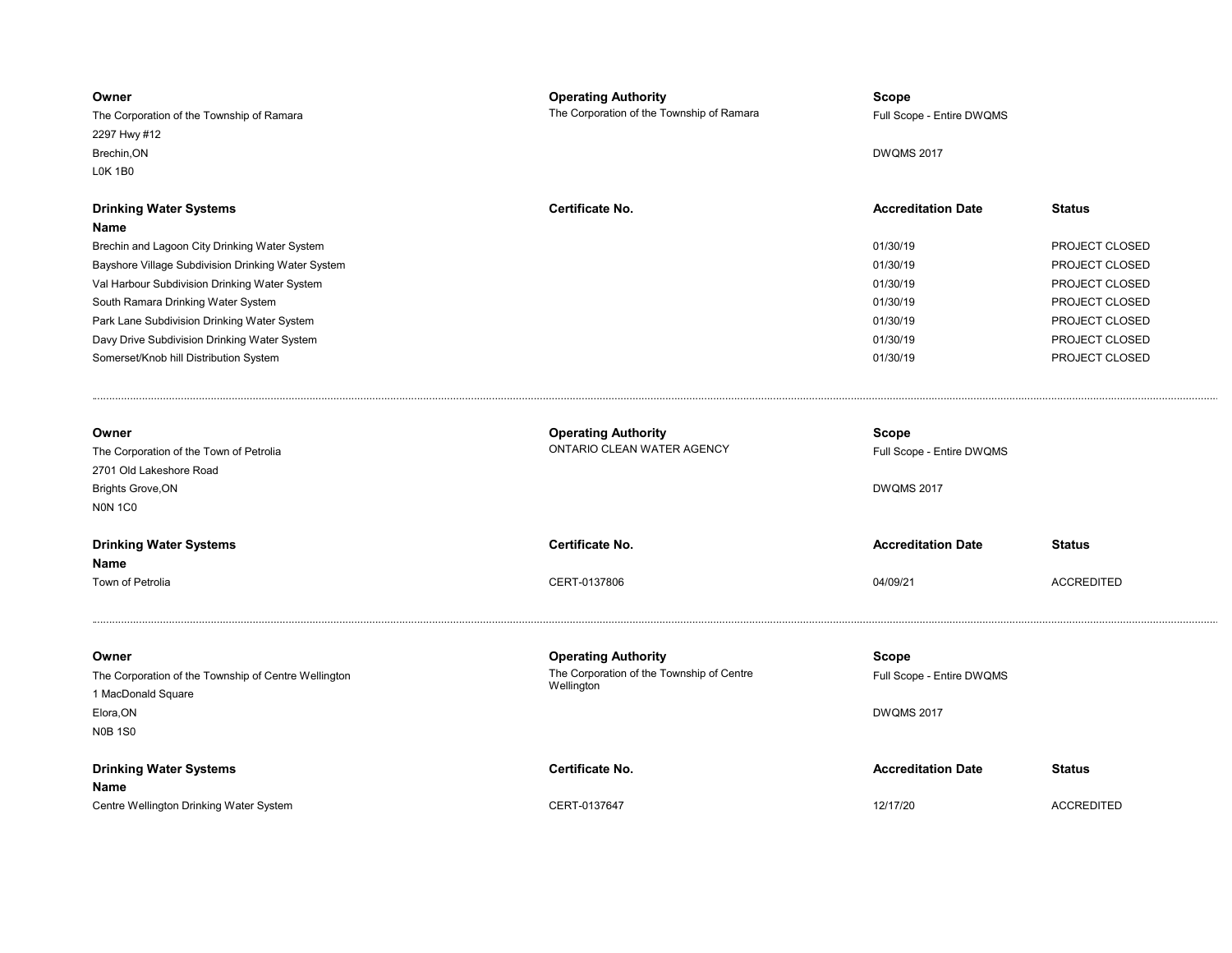| Owner<br>Town of Lincoln<br>4800 South Service Road<br>Beamsville, ON<br><b>LOR 1B1</b>                              | <b>Operating Authority</b><br>Town of Lincoln                       | <b>Scope</b><br>Full Scope - Entire DWQMS<br><b>DWQMS 2017</b> |                                                         |
|----------------------------------------------------------------------------------------------------------------------|---------------------------------------------------------------------|----------------------------------------------------------------|---------------------------------------------------------|
| <b>Drinking Water Systems</b><br>Name<br>Beamsville Water Distribution System<br>Jordan-Vineland Distribution System | Certificate No.<br>CERT-0145251<br>CERT-0145251                     | <b>Accreditation Date</b><br>01/18/22<br>01/18/22              | <b>Status</b><br><b>ACCREDITED</b><br><b>ACCREDITED</b> |
| Owner<br><b>Greater Napanee Utilities</b><br>45 Commercial Court<br>Napanee, ON<br><b>K7R 4A2</b>                    | <b>Operating Authority</b><br><b>Greater Napanee Utilities</b>      | Scope<br>Full Scope - Entire DWQMS<br><b>DWQMS 2017</b>        |                                                         |
| <b>Drinking Water Systems</b><br>Name<br>A.L. Dafoe Drinking Water System<br>Sandhurst Shores Drinking Water System  | Certificate No.<br>CERT-0145390<br>CERT-0145390                     | <b>Accreditation Date</b><br>03/04/22<br>03/04/22              | <b>Status</b><br><b>ACCREDITED</b><br><b>ACCREDITED</b> |
| Owner<br>The Corporation of the City of Barrie<br>20 Royal Parkside Drive<br>Barrie, ON<br>L4M 4T5                   | <b>Operating Authority</b><br>The Corporation of the City of Barrie | <b>Scope</b><br>Full Scope - Entire DWQMS<br><b>DWQMS 2017</b> |                                                         |
| <b>Drinking Water Systems</b><br>Name<br>Barrie Drinking Water System                                                | Certificate No.<br>CERT-0145316                                     | <b>Accreditation Date</b><br>04/27/22                          | <b>Status</b><br><b>ACCREDITED</b>                      |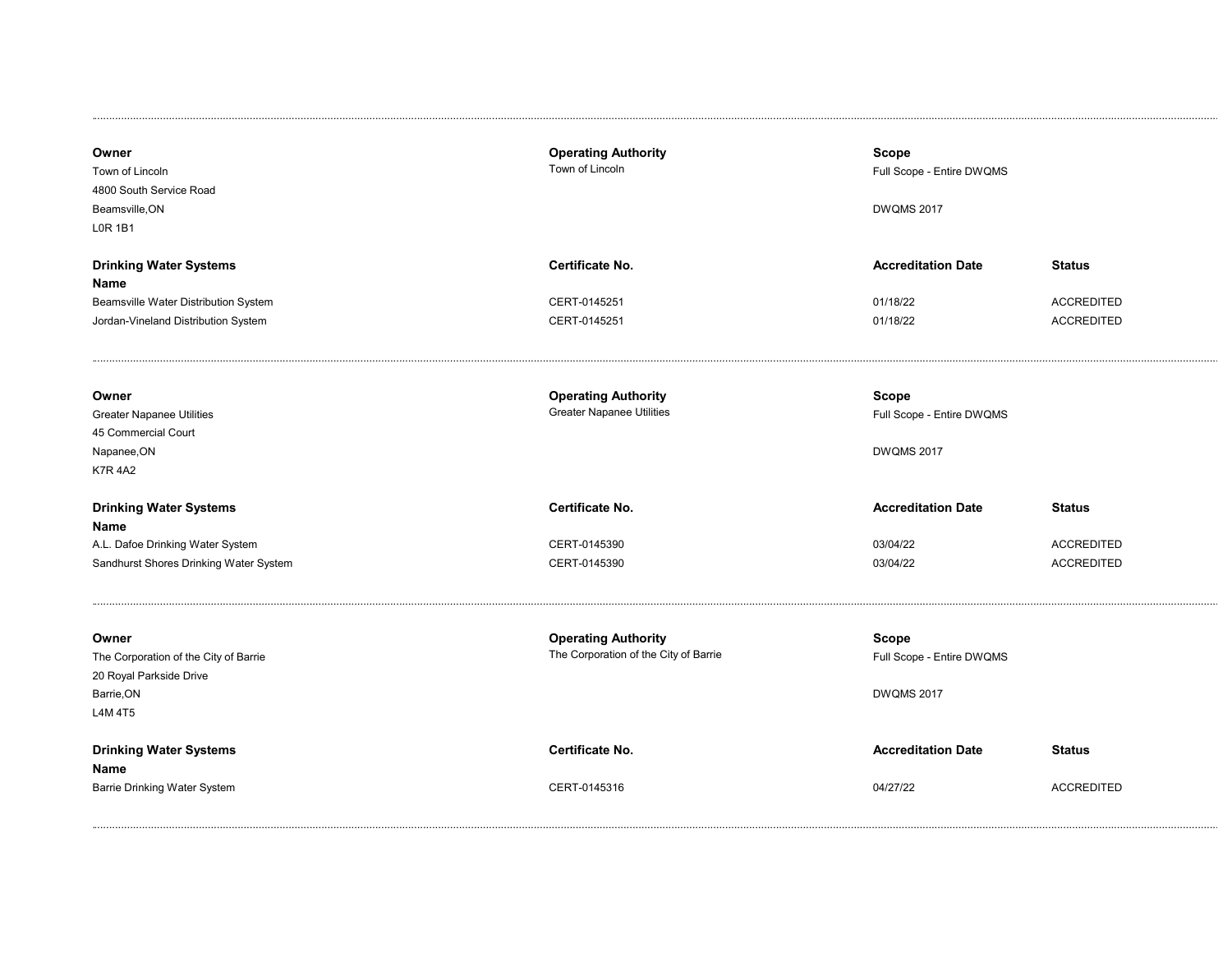| Owner<br>The Municipality of Meaford<br>574 Grandview Avenue<br>Meaford, ON<br><b>N4L 1K2</b>             | <b>Operating Authority</b><br>The Municipality of Meaford               | <b>Scope</b><br>Full Scope - Entire DWQMS<br><b>DWQMS 2017</b> |                                    |
|-----------------------------------------------------------------------------------------------------------|-------------------------------------------------------------------------|----------------------------------------------------------------|------------------------------------|
| <b>Drinking Water Systems</b><br>Name<br>Leith Distribution System                                        | <b>Certificate No.</b><br>CERT-0125554                                  | <b>Accreditation Date</b><br>03/19/19                          | <b>Status</b><br><b>ACCREDITED</b> |
| Meaford Drinking Water System                                                                             | CERT-0125554                                                            | 03/19/19                                                       | <b>ACCREDITED</b>                  |
| Owner<br>The Corporation of the Village of Newbury<br>22910 Hagerty Rd<br>Newbury, ON<br><b>NOL 1Z0</b>   | <b>Operating Authority</b><br>The Corporation of the Village of Newbury | <b>Scope</b><br>Full Scope - Entire DWQMS<br><b>DWQMS 2017</b> |                                    |
|                                                                                                           |                                                                         |                                                                |                                    |
| <b>Drinking Water Systems</b><br>Name                                                                     | <b>Certificate No.</b>                                                  | <b>Accreditation Date</b>                                      | <b>Status</b>                      |
| Newbury Drinking Water System                                                                             | CERT-0146367                                                            | 04/18/22                                                       | <b>ACCREDITED</b>                  |
| Owner<br>Township of Killaloe, Hagarty and Richards<br>226 Water Street<br>Killaloe, ON<br><b>K0J 2A0</b> | <b>Operating Authority</b><br>ONTARIO CLEAN WATER AGENCY                | <b>Scope</b><br>Full Scope - Entire DWQMS<br><b>DWQMS 2017</b> |                                    |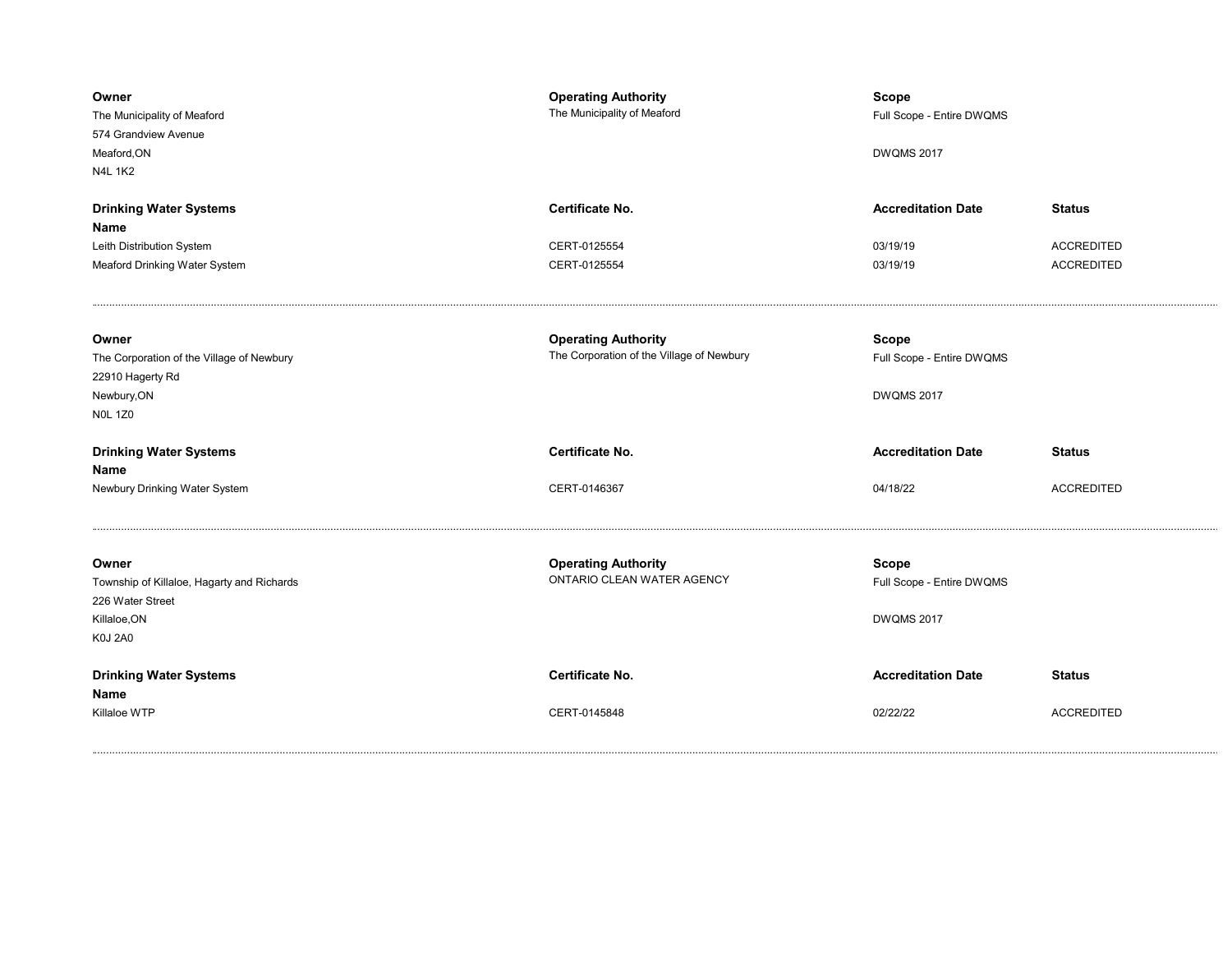| Owner<br>The Corporation of the Town of Deseronto<br>331 Main Street, PO Box 310<br>Deseronto, ON<br><b>K0K 1X0</b> | <b>Operating Authority</b><br>The Corporation of the Town of Deseronto | <b>Scope</b><br>Full Scope - Entire DWQMS<br><b>DWQMS 2017</b> |                   |
|---------------------------------------------------------------------------------------------------------------------|------------------------------------------------------------------------|----------------------------------------------------------------|-------------------|
| <b>Drinking Water Systems</b>                                                                                       | Certificate No.                                                        | <b>Accreditation Date</b>                                      | <b>Status</b>     |
| Name<br>Deseronto Drinking Water System                                                                             | CERT-0125585                                                           | 04/11/19                                                       | <b>ACCREDITED</b> |
| Owner<br>The Municipality of Bayham<br>56169 Heritage Line<br>Straffordville, ON<br><b>N0J 1Y0</b>                  | <b>Operating Authority</b><br>The Municipality of Bayham               | <b>Scope</b><br>Full Scope - Entire DWQMS<br><b>DWQMS 2017</b> |                   |
| <b>Drinking Water Systems</b><br>Name                                                                               | Certificate No.                                                        | <b>Accreditation Date</b>                                      | <b>Status</b>     |
| Bayham Distribution System                                                                                          | CERT-0125604                                                           | 02/18/19                                                       | <b>ACCREDITED</b> |
| Owner<br>Township of Montague<br>6547 Rogers Stevens Drive<br>Smiths Falls, ON<br><b>K7A 4W6</b>                    | <b>Operating Authority</b><br>Township of Montague                     | <b>Scope</b><br>Full Scope - Entire DWQMS<br><b>DWQMS 2017</b> |                   |
| <b>Drinking Water Systems</b><br>Name                                                                               | <b>Certificate No.</b>                                                 | <b>Accreditation Date</b>                                      | <b>Status</b>     |
| Montague Distribution System                                                                                        | CERT-0128078                                                           | 05/10/19                                                       | <b>ACCREDITED</b> |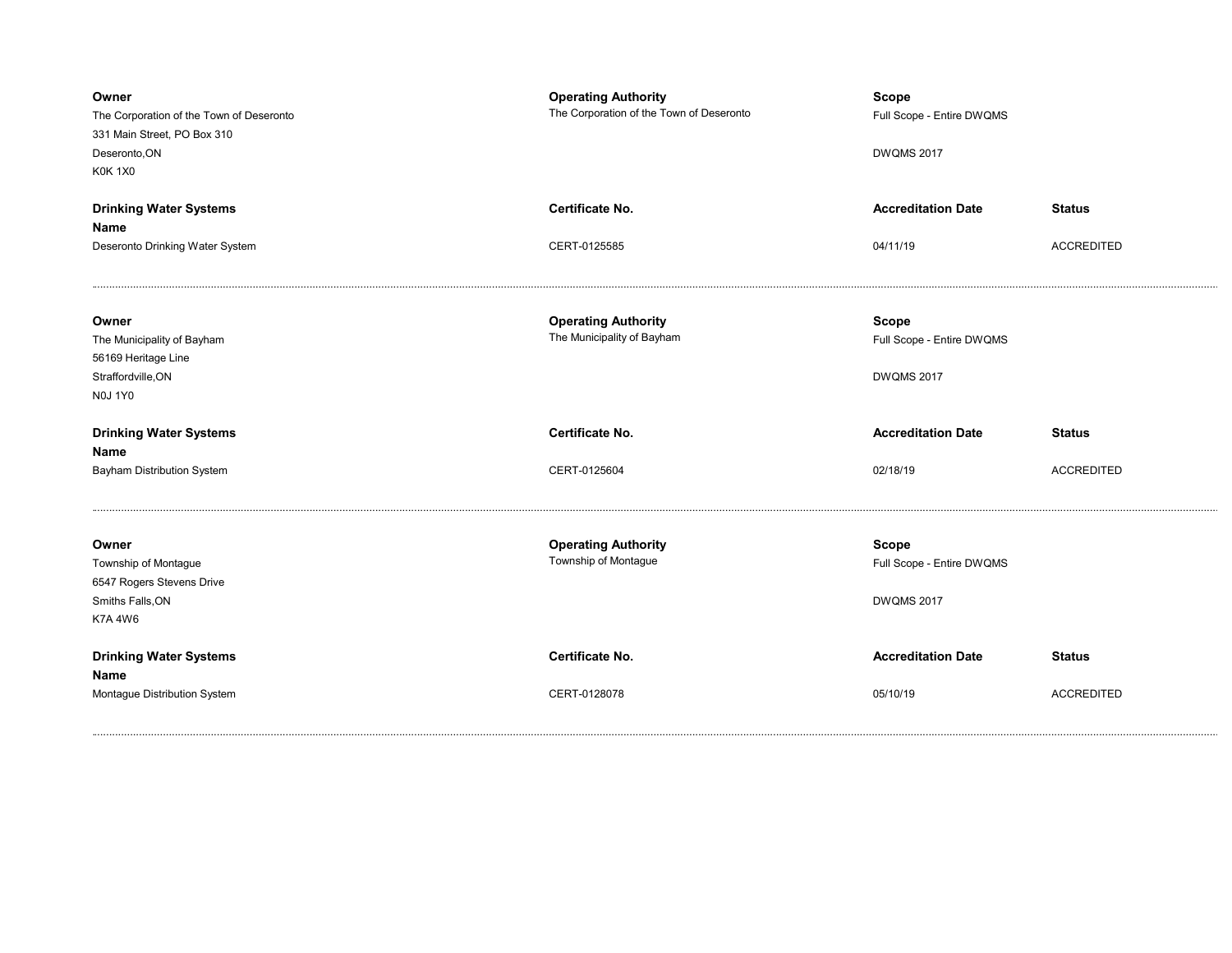| Owner<br>The United Counties of Leeds and Grenville<br>25 Central Ave. West<br>Brockville, ON<br><b>K6V 4N6</b> | <b>Operating Authority</b><br>The United Counties of Leeds and Grenville | Scope<br>Full Scope - Entire DWQMS<br><b>DWQMS 2017</b>        |                   |
|-----------------------------------------------------------------------------------------------------------------|--------------------------------------------------------------------------|----------------------------------------------------------------|-------------------|
| <b>Drinking Water Systems</b><br>Name                                                                           | <b>Certificate No.</b>                                                   | <b>Accreditation Date</b>                                      | <b>Status</b>     |
| Bennett Street Drinking Water System                                                                            | CERT-0137316                                                             | 12/09/20                                                       | <b>ACCREDITED</b> |
| Miller Manor Apartments Drinking Water System                                                                   | CERT-0137316                                                             | 12/09/20                                                       | <b>ACCREDITED</b> |
|                                                                                                                 |                                                                          |                                                                |                   |
| Owner<br>The Regional Municipality of Durham<br>605 Rossland Road East<br>Whitby, ON                            | <b>Operating Authority</b><br>The Regional Municipality of Durham        | <b>Scope</b><br>Full Scope - Entire DWQMS<br><b>DWQMS 2017</b> |                   |
| L1N 6A3                                                                                                         |                                                                          |                                                                |                   |
|                                                                                                                 |                                                                          |                                                                |                   |
| <b>Drinking Water Systems</b><br>Name                                                                           | Certificate No.                                                          | <b>Accreditation Date</b>                                      | <b>Status</b>     |
| <b>Blackstock Drinking Water System</b>                                                                         | CERT-0145202                                                             | 01/06/22                                                       | <b>ACCREDITED</b> |
| Port Perry Drinking Water System                                                                                | CERT-0145202                                                             | 01/06/22                                                       | <b>ACCREDITED</b> |
| Bowmanville Drinking Water System                                                                               | CERT-0145202                                                             | 01/06/22                                                       | <b>ACCREDITED</b> |
| Greenbank Drinking Water System                                                                                 | CERT-0145202                                                             | 01/06/22                                                       | <b>ACCREDITED</b> |
| Uxbridge Drinking Water System                                                                                  | CERT-0145202                                                             | 01/06/22                                                       | <b>ACCREDITED</b> |
| Cannington Drinking Water System                                                                                | CERT-0145202                                                             | 01/06/22                                                       | <b>ACCREDITED</b> |
| Beaverton Drinking Water System                                                                                 | CERT-0145202                                                             | 01/06/22                                                       | <b>ACCREDITED</b> |
| Orono Drinking Water System                                                                                     | CERT-0145202                                                             | 01/06/22                                                       | <b>ACCREDITED</b> |
| Newcastle Drinking Water System                                                                                 | CERT-0145202                                                             | 01/06/22                                                       | <b>ACCREDITED</b> |
| Sunderland Drinking Water System                                                                                | CERT-0145202                                                             | 01/06/22                                                       | <b>ACCREDITED</b> |

L0L 2E0 Oro-Medonte,ON 148 Line 7 South The Corporation of the Township of Oro-Medonte **Full Scope - Entire DWQMS** The Corporation of the Township of Oro-Medonte

Owner **Operating Authority** Community Scope Community

........................................................................................................................................................................................................................................................................................................................................................................................... .

DWQMS 2017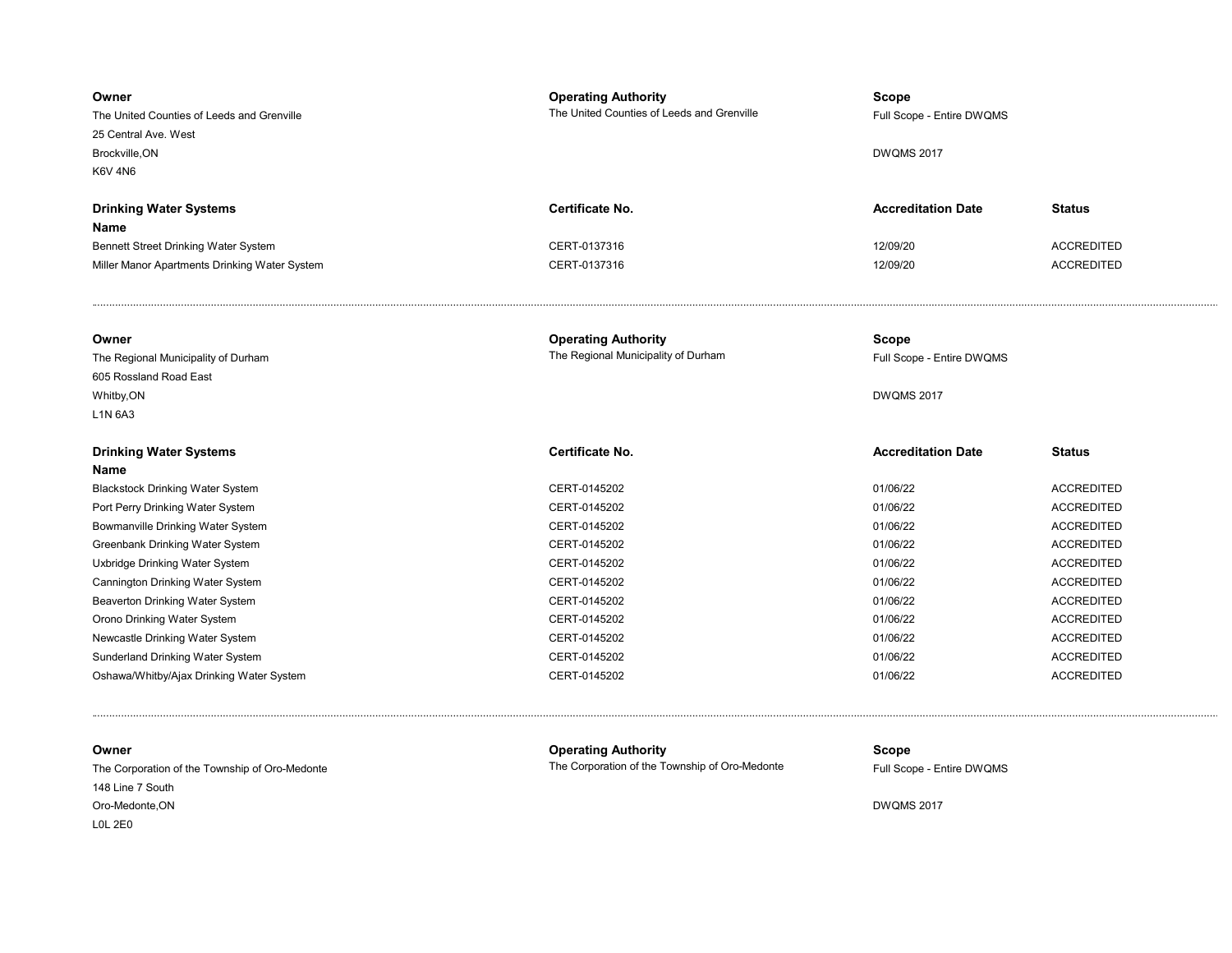| <b>Drinking Water Systems</b><br>Name                                                                                                                       | Certificate No.                                                                                          | <b>Accreditation Date</b>                                                                   | <b>Status</b>     |
|-------------------------------------------------------------------------------------------------------------------------------------------------------------|----------------------------------------------------------------------------------------------------------|---------------------------------------------------------------------------------------------|-------------------|
| Canterbury Subdivision Drinking Water System                                                                                                                | CERT-0145747                                                                                             | 03/04/22                                                                                    | <b>ACCREDITED</b> |
| Cedar Brook Subdivision Drinking Water System                                                                                                               | CERT-0145747                                                                                             | 03/04/22                                                                                    | <b>ACCREDITED</b> |
| Craighurst Drinking Water System                                                                                                                            | CERT-0145747                                                                                             | 03/04/22                                                                                    | <b>ACCREDITED</b> |
| Harbourwood Drinking Water System                                                                                                                           | CERT-0145747                                                                                             | 03/04/22                                                                                    | <b>ACCREDITED</b> |
| Horseshoe Highlands Subdivision Drinking Water System                                                                                                       | CERT-0145747                                                                                             | 03/04/22                                                                                    | <b>ACCREDITED</b> |
| Maplewood Estates Drinking Water System                                                                                                                     | CERT-0145747                                                                                             | 03/04/22                                                                                    | <b>ACCREDITED</b> |
| Medonte Hills Drinking Water System                                                                                                                         | CERT-0145747                                                                                             | 03/04/22                                                                                    | <b>ACCREDITED</b> |
| Robin Crest Drinking Water System                                                                                                                           | CERT-0145747                                                                                             | 03/04/22                                                                                    | <b>ACCREDITED</b> |
| Shanty Bay Drinking Water System                                                                                                                            | CERT-0145747                                                                                             | 03/04/22                                                                                    | <b>ACCREDITED</b> |
| Sugar Bush Drinking Water System                                                                                                                            | CERT-0145747                                                                                             | 03/04/22                                                                                    | <b>ACCREDITED</b> |
| Warminster Drinking Water System                                                                                                                            | CERT-0145747                                                                                             | 03/04/22                                                                                    | <b>ACCREDITED</b> |
| Owner<br>The Corporation of the Township of Centre Wellington<br>1 MacDonald Square<br>Elora, ON<br><b>N0B 1S0</b><br><b>Drinking Water Systems</b><br>Name | <b>Operating Authority</b><br>The Corporation of the Township of Centre<br>Wellington<br>Certificate No. | <b>Scope</b><br>Full Scope - Entire DWQMS<br><b>DWQMS 2017</b><br><b>Accreditation Date</b> | <b>Status</b>     |
| Centre Wellington Drinking Water System                                                                                                                     |                                                                                                          |                                                                                             | PROJECT CLOSED    |
| Owner<br>City of Toronto<br>55 John St 18th Floor Metro Hall<br>Toronto, ON<br><b>M5V 3C6</b>                                                               | <b>Operating Authority</b><br>City of Toronto                                                            | <b>Scope</b><br>Full Scope - Entire DWQMS<br><b>DWQMS 2017</b>                              |                   |
| <b>Drinking Water Systems</b><br>Name                                                                                                                       | Certificate No.                                                                                          | <b>Accreditation Date</b>                                                                   | <b>Status</b>     |
| City of Toronto Drinking Water System                                                                                                                       | CERT-0135482                                                                                             | 02/27/21                                                                                    | <b>ACCREDITED</b> |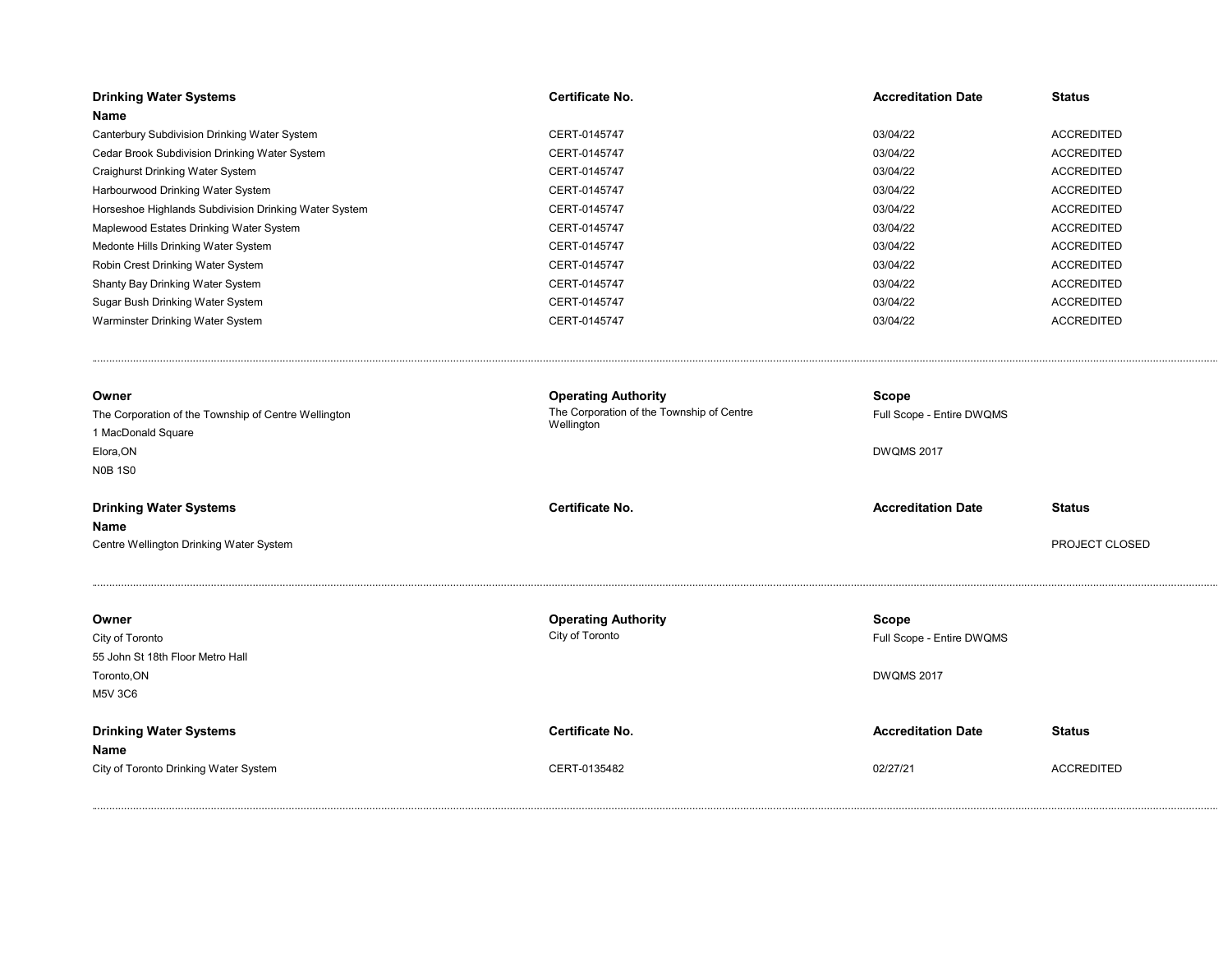| Owner<br>Municipality of Arran-Elderslie<br>1925 Bruce Road #10, P.O Box 70<br>Chesley, ON<br><b>N0G 1L0</b> | <b>Operating Authority</b><br>Municipality of Arran-Elderslie | <b>Scope</b><br>Full Scope - Entire DWQMS<br><b>DWQMS 2017</b> |                                        |
|--------------------------------------------------------------------------------------------------------------|---------------------------------------------------------------|----------------------------------------------------------------|----------------------------------------|
| <b>Drinking Water Systems</b><br>Name                                                                        | Certificate No.                                               | <b>Accreditation Date</b>                                      | <b>Status</b>                          |
| Arran Elderslie Drinking Water System<br>Tara Drinking Water System                                          | CERT-0146083<br>CERT-0146083                                  | 03/23/22<br>03/23/22                                           | <b>ACCREDITED</b><br><b>ACCREDITED</b> |
| Owner<br>Township of Chatsworth<br>316837 Highway 6<br>Chatsworth, ON<br><b>N0H 1G0</b>                      | <b>Operating Authority</b><br>ONTARIO CLEAN WATER AGENCY      | <b>Scope</b><br>Full Scope - Entire DWQMS<br><b>DWQMS 2017</b> |                                        |
| <b>Drinking Water Systems</b>                                                                                | Certificate No.                                               | <b>Accreditation Date</b>                                      | <b>Status</b>                          |
| Name<br>Chatworth DWS                                                                                        | CERT-0126010                                                  | 03/04/19                                                       | <b>ACCREDITED</b>                      |
| Walters Falls DWS                                                                                            | CERT-0126010                                                  | 03/04/19                                                       | <b>ACCREDITED</b>                      |
| Owner<br>The Corporation of the Township of Chapple<br>54 Barwick Road                                       | <b>Operating Authority</b><br>ONTARIO CLEAN WATER AGENCY      | <b>Scope</b><br>Full Scope - Entire DWQMS                      |                                        |
| Barwick, ON<br><b>P0W 1A0</b>                                                                                |                                                               | <b>DWQMS 2017</b>                                              |                                        |
| <b>Drinking Water Systems</b><br>Name                                                                        | Certificate No.                                               | <b>Accreditation Date</b>                                      | <b>Status</b>                          |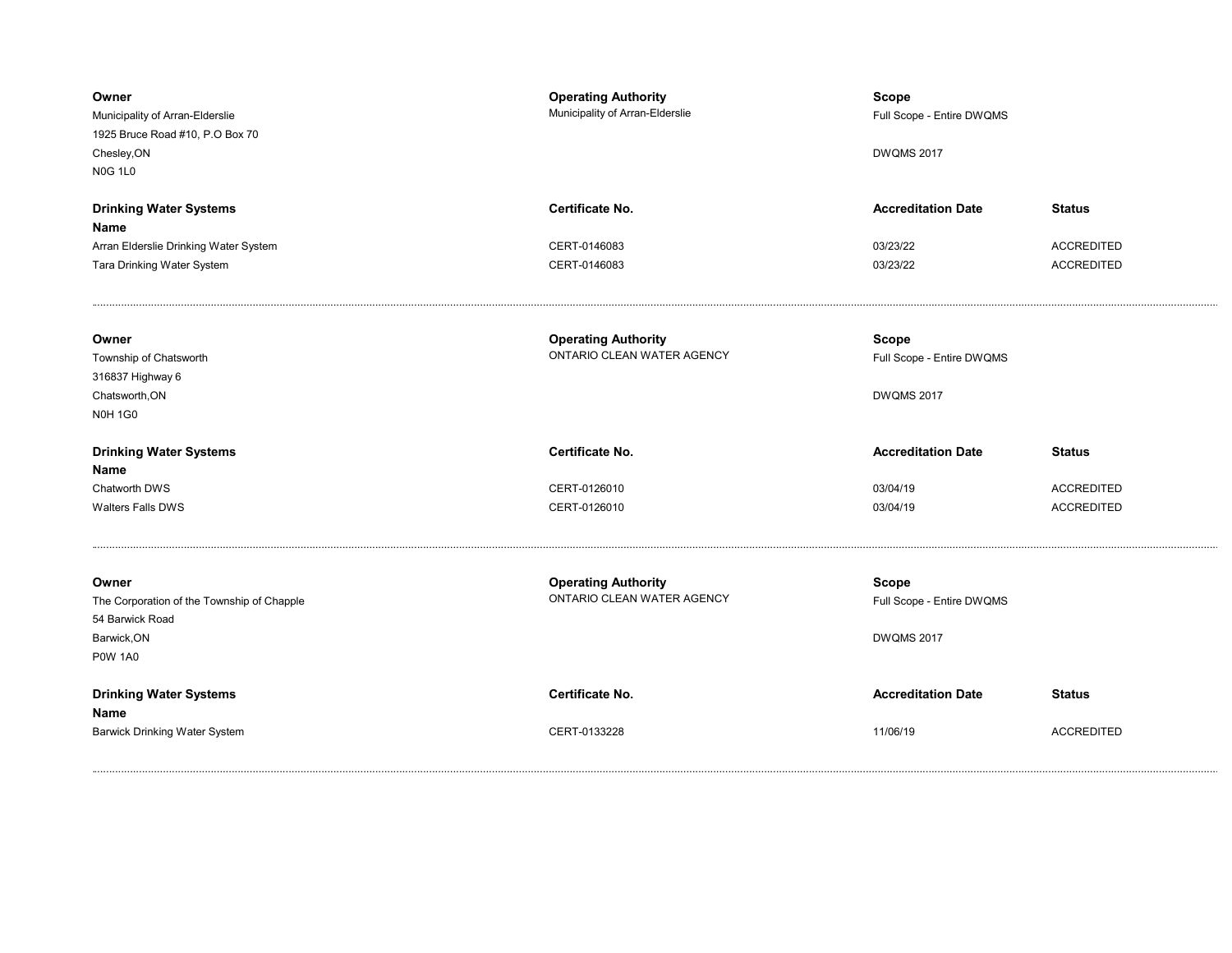| Owner<br>The Corporation of the Township of Emo<br>33 Front St.<br>Emo, ON<br><b>P0W 1E0</b><br>Owner<br>The Corporation of the Town of Perth<br>80 Gore Street East<br>Perth, ON | <b>Operating Authority</b><br>ONTARIO CLEAN WATER AGENCY<br><b>Operating Authority</b><br>The Corporation of the Town of Perth | Scope<br>Full Scope - Entire DWQMS<br><b>DWQMS 2017</b><br><b>Scope</b><br>Full Scope - Entire DWQMS<br><b>DWQMS 2017</b> |                                        |
|-----------------------------------------------------------------------------------------------------------------------------------------------------------------------------------|--------------------------------------------------------------------------------------------------------------------------------|---------------------------------------------------------------------------------------------------------------------------|----------------------------------------|
| <b>K7H 1H9</b>                                                                                                                                                                    |                                                                                                                                |                                                                                                                           |                                        |
| <b>Drinking Water Systems</b>                                                                                                                                                     | Certificate No.                                                                                                                | <b>Accreditation Date</b>                                                                                                 | <b>Status</b>                          |
| Name<br>Perth Drinking Water System                                                                                                                                               | CERT-0145143                                                                                                                   | 11/18/21                                                                                                                  | <b>ACCREDITED</b>                      |
| Owner<br>Ontario Clean Water Agency<br>450 Park Street<br>Victoria Harbour, ON<br><b>L0K 2A0</b>                                                                                  | <b>Operating Authority</b><br>ONTARIO CLEAN WATER AGENCY                                                                       | <b>Scope</b><br>Limited Scope - Transitional<br><b>DWQMS 2017</b>                                                         |                                        |
| <b>Drinking Water Systems</b>                                                                                                                                                     | Certificate No.                                                                                                                | <b>Accreditation Date</b>                                                                                                 | <b>Status</b>                          |
| Name<br>Rope wts<br>Tay Area DWS                                                                                                                                                  |                                                                                                                                | 01/15/19<br>01/15/19                                                                                                      | ARCHIVED<br>ARCHIVED                   |
| Owner<br>Corporation of Haldimand County<br>53 Thorburn St. S.<br>Cayuga, ON<br><b>N0A 1E0</b>                                                                                    | <b>Operating Authority</b><br>Corporation of Haldimand County                                                                  | <b>Scope</b><br>Full Scope - Entire DWQMS<br><b>DWQMS 2017</b>                                                            |                                        |
| <b>Drinking Water Systems</b><br>Name                                                                                                                                             | Certificate No.                                                                                                                | <b>Accreditation Date</b>                                                                                                 | <b>Status</b>                          |
| Dunnville Drinking Water system<br>Nanticoke Drinking Water system                                                                                                                | CERT-0137062<br>CERT-0137062                                                                                                   | 12/13/20<br>12/13/20                                                                                                      | <b>ACCREDITED</b><br><b>ACCREDITED</b> |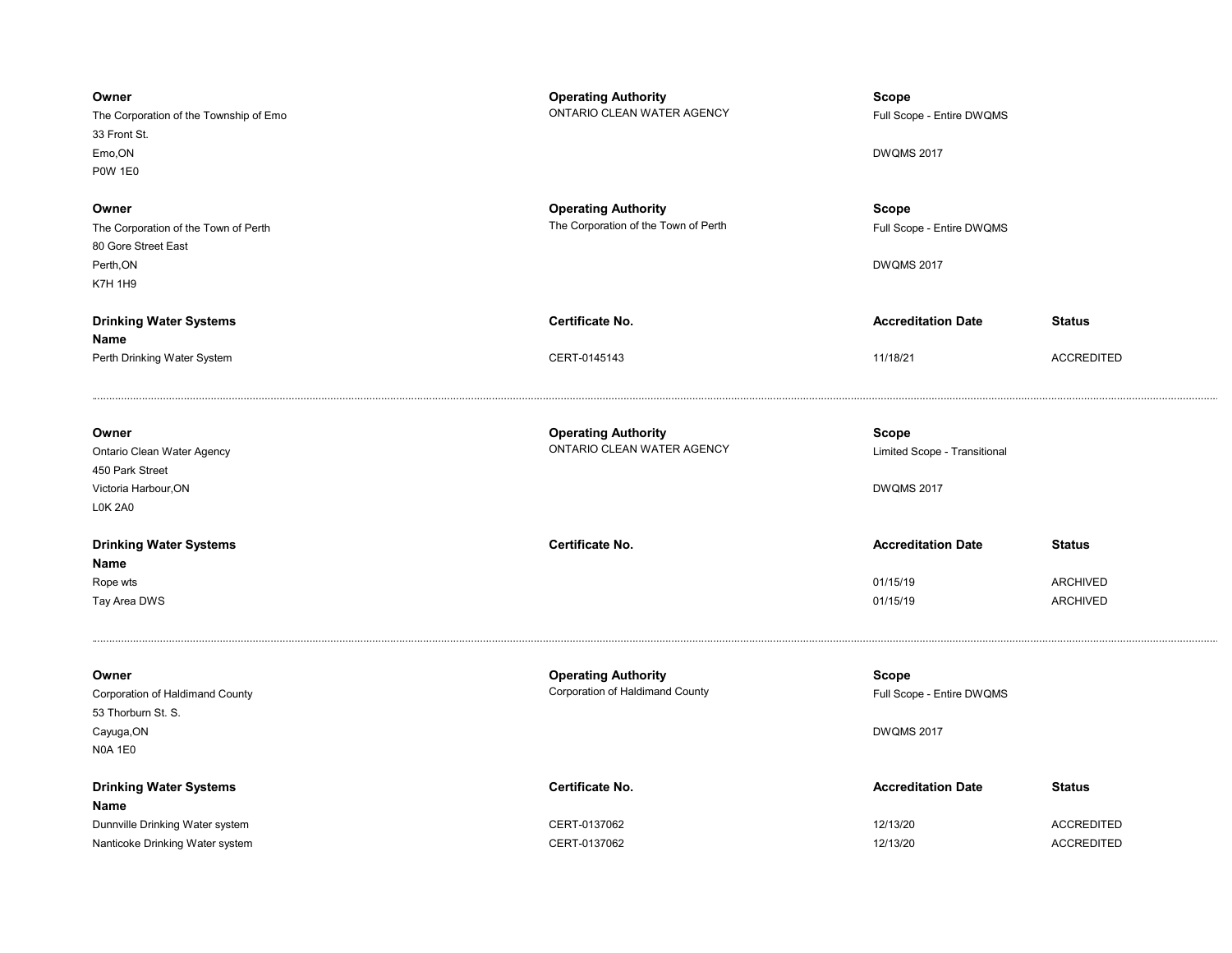| Caledonia and Cayuga Distribution system                                                             | CERT-0137062                                                           | 12/13/20                                                       | <b>ACCREDITED</b>                  |
|------------------------------------------------------------------------------------------------------|------------------------------------------------------------------------|----------------------------------------------------------------|------------------------------------|
| Owner<br>Vale Canada Ltd.<br>337 Power St.<br>Copper Cliff, ON<br><b>P0M 1N0</b>                     | <b>Operating Authority</b><br>Vale Canada Ltd.                         | <b>Scope</b><br>Full Scope - Entire DWQMS<br><b>DWQMS 2017</b> |                                    |
| <b>Drinking Water Systems</b><br>Name<br>Vermilion Drinking Water System                             | Certificate No.<br>CERT-0126794                                        | <b>Accreditation Date</b><br>03/22/22                          | <b>Status</b><br><b>ACCREDITED</b> |
| Owner<br>Town of Shelburne<br>203 Main St E<br>Shelburne, ON<br><b>L9V 3K7</b>                       | <b>Operating Authority</b><br>ONTARIO CLEAN WATER AGENCY               | <b>Scope</b><br>Full Scope - Entire DWQMS<br><b>DWQMS 2017</b> |                                    |
| <b>Drinking Water Systems</b><br>Name<br>Shelburne WS                                                | Certificate No.<br>CERT-0146479                                        | <b>Accreditation Date</b><br>04/26/22                          | <b>Status</b><br><b>ACCREDITED</b> |
| Owner<br>The Corporation of the Town of Gananoque<br>30 King Street East<br>Gananoque, ON<br>K7G 2T6 | <b>Operating Authority</b><br>The Corporation of the Town of Gananoque | <b>Scope</b><br>Full Scope - Entire DWQMS<br><b>DWQMS 2017</b> |                                    |
| <b>Drinking Water Systems</b><br>Name<br>James W. King Drinking Water System                         | Certificate No.<br>CERT-0146477                                        | <b>Accreditation Date</b><br>04/26/22                          | <b>Status</b><br><b>ACCREDITED</b> |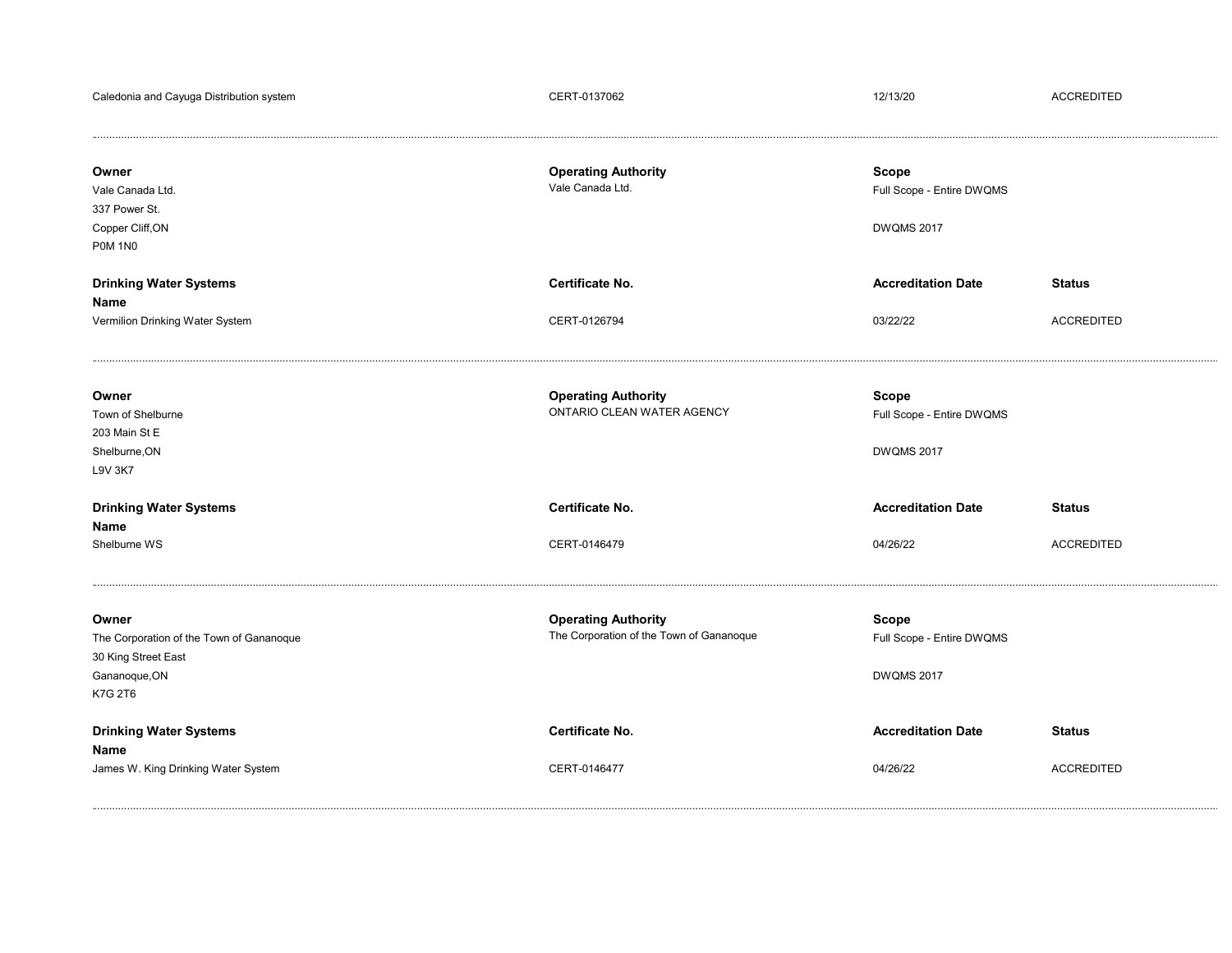| Owner<br>Town of Wasaga Beach<br>30 Lewis St.<br>Wasaga Beach, ON<br>L9Z 1A1                            | <b>Operating Authority</b><br>ONTARIO CLEAN WATER AGENCY                   | Scope<br>Full Scope - Entire DWQMS<br><b>DWQMS 2017</b>        |                                    |
|---------------------------------------------------------------------------------------------------------|----------------------------------------------------------------------------|----------------------------------------------------------------|------------------------------------|
| <b>Drinking Water Systems</b><br>Name<br>Wasaga Beach WTP                                               | Certificate No.<br>CERT-0146047                                            | <b>Accreditation Date</b><br>03/16/22                          | <b>Status</b><br><b>ACCREDITED</b> |
| Owner<br>Town of Wasaga Beach Public Works Department<br>30 Lewis Street<br>Wasaga Beach, ON<br>L9Z 1A1 | <b>Operating Authority</b><br>Town of Wasaga Beach Public Works Department | <b>Scope</b><br>Full Scope - Entire DWQMS<br><b>DWQMS 2017</b> |                                    |
|                                                                                                         |                                                                            |                                                                |                                    |
| <b>Drinking Water Systems</b>                                                                           | Certificate No.                                                            | <b>Accreditation Date</b>                                      | <b>Status</b>                      |
| Name<br>Wasaga Beach Distribution                                                                       | CERT-0146488                                                               | 04/27/22                                                       | <b>ACCREDITED</b>                  |
| Owner<br>Township of Essa<br>5786 Simcoe County Road 21<br>Utopia, Essa Twp,ON<br>LOM 1T0               | <b>Operating Authority</b><br>ONTARIO CLEAN WATER AGENCY                   | <b>Scope</b><br>Full Scope - Entire DWQMS<br><b>DWQMS 2017</b> |                                    |
| <b>Drinking Water Systems</b><br>Name                                                                   | <b>Certificate No.</b>                                                     | <b>Accreditation Date</b>                                      | <b>Status</b>                      |
| <b>Baxter Distribution</b>                                                                              | CERT-0146369                                                               | 04/18/22                                                       | <b>ACCREDITED</b>                  |
| Angus Drinking Water System                                                                             | CERT-0146369                                                               | 04/18/22                                                       | <b>ACCREDITED</b>                  |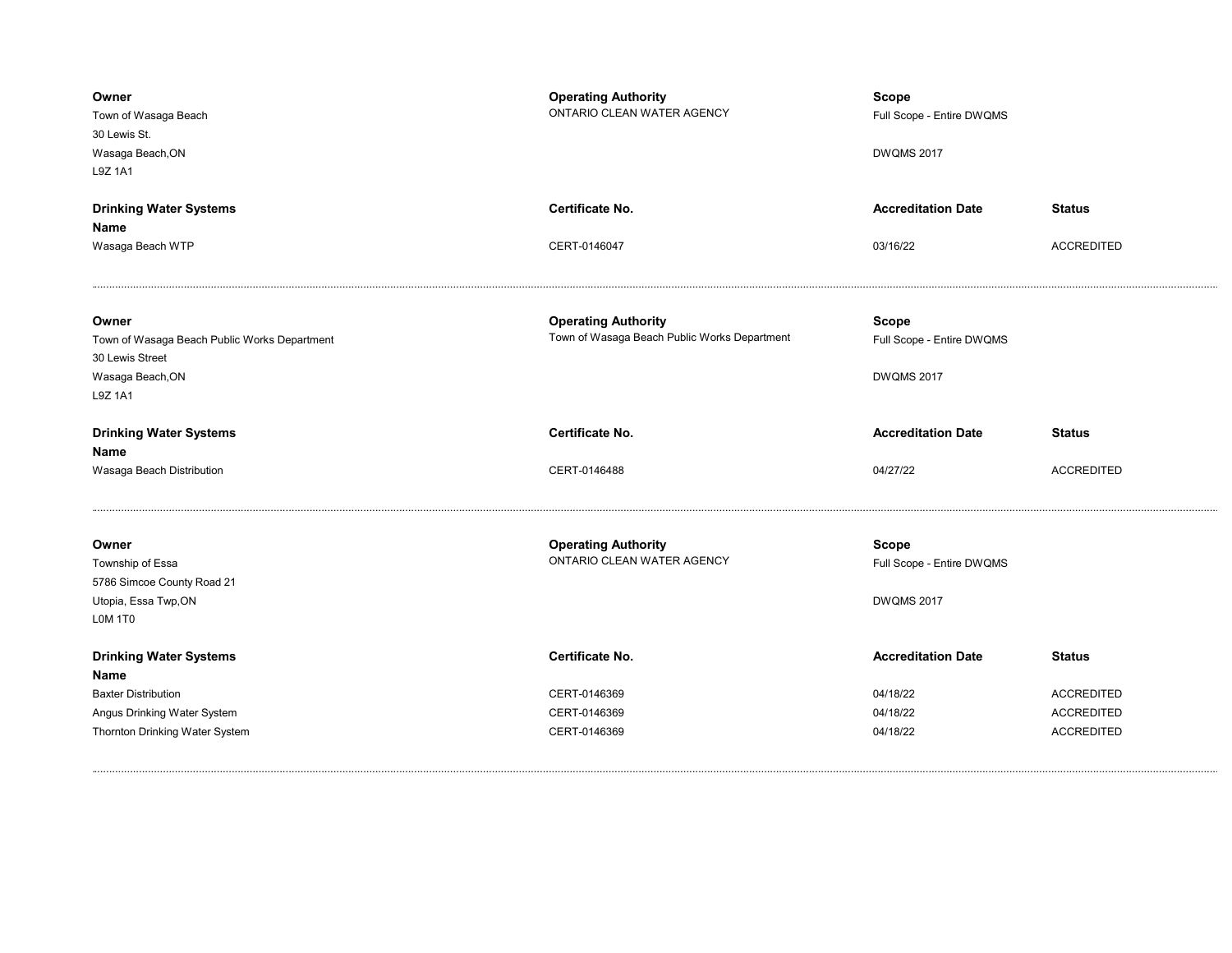| Owner<br>Township of Malahide<br>87 John St. South<br>Aylmer, ON<br><b>N5H 2C3</b>                 | <b>Operating Authority</b><br>ONTARIO CLEAN WATER AGENCY           | <b>Scope</b><br>Full Scope - Entire DWQMS<br><b>DWQMS 2017</b> |                   |
|----------------------------------------------------------------------------------------------------|--------------------------------------------------------------------|----------------------------------------------------------------|-------------------|
| <b>Drinking Water Systems</b><br>Name                                                              | <b>Certificate No.</b>                                             | <b>Accreditation Date</b>                                      | <b>Status</b>     |
| Malahide Water System                                                                              | CERT-0126930                                                       | 03/23/19                                                       | <b>ACCREDITED</b> |
| Owner<br>Corporation of the Town of Newmarket<br>1275 Maple Hill Court<br>Newmarket, ON<br>L3Y 9E8 | <b>Operating Authority</b><br>Corporation of the Town of Newmarket | <b>Scope</b><br>Full Scope - Entire DWQMS<br><b>DWQMS 2017</b> |                   |
|                                                                                                    |                                                                    |                                                                |                   |
| <b>Drinking Water Systems</b>                                                                      | Certificate No.                                                    | <b>Accreditation Date</b>                                      | <b>Status</b>     |
| Name<br>Newmarket Distribution System                                                              | CERT-0138466                                                       | 02/27/21                                                       | <b>ACCREDITED</b> |
| Owner<br>Township of Whitewater Region<br>44 Main Street<br>Cobden, ON<br><b>K0J 1K0</b>           | <b>Operating Authority</b><br>ONTARIO CLEAN WATER AGENCY           | <b>Scope</b><br>Full Scope - Entire DWQMS<br><b>DWQMS 2017</b> |                   |
| <b>Drinking Water Systems</b><br>Name                                                              | Certificate No.                                                    | <b>Accreditation Date</b>                                      | <b>Status</b>     |
| Cobden DWS & WDS                                                                                   | CERT-0138625                                                       | 03/05/21                                                       | <b>ACCREDITED</b> |
| Beachburg DWS                                                                                      | CERT-0138625                                                       | 03/05/21                                                       | <b>ACCREDITED</b> |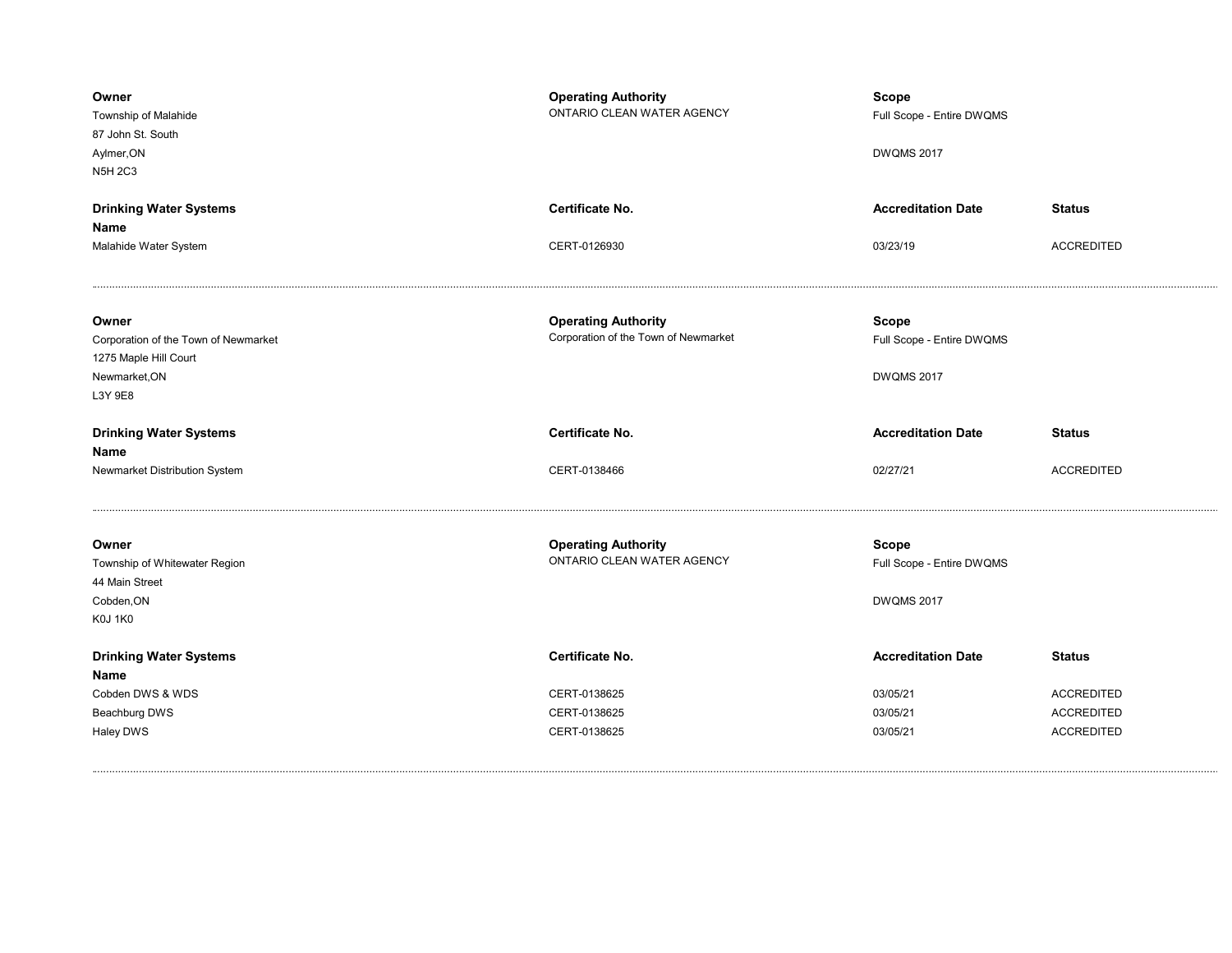| Owner<br>Township of Adjala-Tosorontio<br>7855 30th Sideroad RR#1<br>Alliston, ON      | <b>Operating Authority</b><br>ONTARIO CLEAN WATER AGENCY | <b>Scope</b><br>Full Scope - Entire DWQMS<br><b>DWQMS 2017</b> |                   |
|----------------------------------------------------------------------------------------|----------------------------------------------------------|----------------------------------------------------------------|-------------------|
| L9R 1V1                                                                                |                                                          |                                                                |                   |
| <b>Drinking Water Systems</b><br>Name                                                  | <b>Certificate No.</b>                                   | <b>Accreditation Date</b>                                      | <b>Status</b>     |
| Colgan Well Supply System                                                              | CERT-0146084                                             | 03/31/22                                                       | <b>ACCREDITED</b> |
| Everett Well Supply System                                                             | CERT-0146084                                             | 03/31/22                                                       | <b>ACCREDITED</b> |
| Hockley Well Supply System                                                             | CERT-0146084                                             | 03/31/22                                                       | <b>ACCREDITED</b> |
| Lisle Well Supply System                                                               | CERT-0146084                                             | 03/31/22                                                       | <b>ACCREDITED</b> |
| Rosemont Well Supply System                                                            | CERT-0146084                                             | 03/31/22                                                       | <b>ACCREDITED</b> |
| Weca Well Supply System                                                                | CERT-0146084                                             | 03/31/22                                                       | <b>ACCREDITED</b> |
| Owner<br>Municipality of Brighton<br>35 Alice Street<br>Brighton, ON<br>K0K 1H0        | <b>Operating Authority</b><br>Municipality of Brighton   | <b>Scope</b><br>Full Scope - Entire DWQMS<br><b>DWQMS 2017</b> |                   |
| Owner<br>Veolia Water Canada Inc.<br>130 Wallace St<br>Walkerton, ON<br><b>N0G 2V0</b> | <b>Operating Authority</b><br>Veolia Water Canada Inc.   | Scope<br>Full Scope - Entire DWQMS<br><b>DWQMS 2017</b>        |                   |
| <b>Drinking Water Systems</b><br><b>Name</b>                                           | <b>Certificate No.</b>                                   | <b>Accreditation Date</b>                                      | <b>Status</b>     |
| Chepstow Drinking Water System                                                         | CERT-0138983                                             | 03/30/21                                                       | <b>ACCREDITED</b> |
| Lake Rosalind Drinking Water System                                                    | CERT-0138983                                             | 03/30/21                                                       | <b>ACCREDITED</b> |
| Walkerton Drinking Water System                                                        | CERT-0138983                                             | 03/30/21                                                       | <b>ACCREDITED</b> |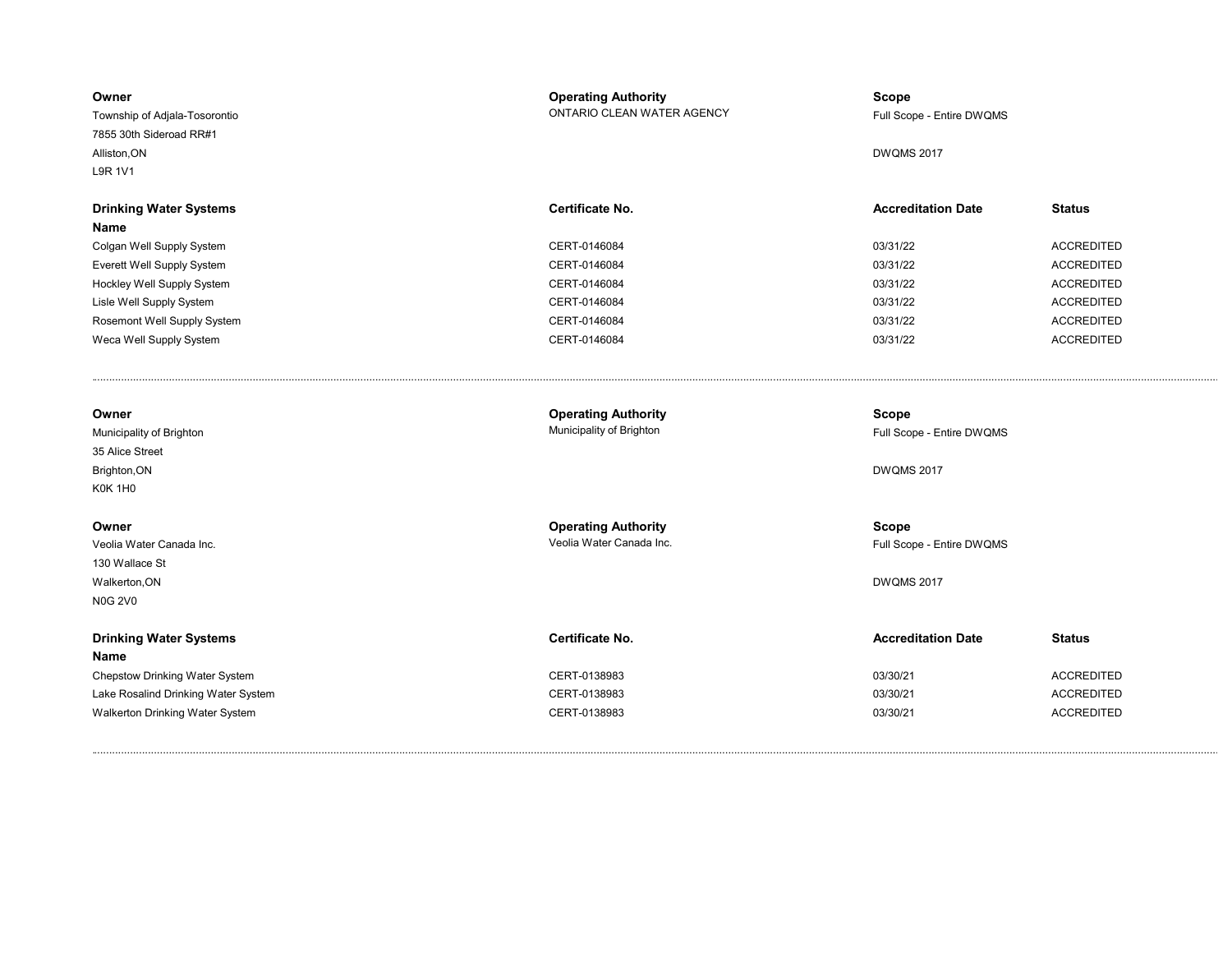| Owner<br>Township of Mapleton<br>7275 Sideroad 16<br>Drayton, ON<br><b>N0G 1P0</b>                               | <b>Operating Authority</b><br>ONTARIO CLEAN WATER AGENCY                      | Scope<br>Full Scope - Entire DWQMS<br><b>DWQMS 2017</b> |                                    |
|------------------------------------------------------------------------------------------------------------------|-------------------------------------------------------------------------------|---------------------------------------------------------|------------------------------------|
| <b>Drinking Water Systems</b><br>Name<br>Drayton WS                                                              | Certificate No.<br>CERT-0138469                                               | <b>Accreditation Date</b><br>04/09/21                   | <b>Status</b><br><b>ACCREDITED</b> |
| Moorefield WS                                                                                                    | CERT-0138469                                                                  | 04/09/21                                                | <b>ACCREDITED</b>                  |
| Owner<br>The Corporation of the Municipality of Tweed<br>255 Metcalf St.<br>Tweed, ON<br><b>K0K 3J0</b>          | <b>Operating Authority</b><br>ONTARIO CLEAN WATER AGENCY                      | Scope<br>Full Scope - Entire DWQMS<br><b>DWQMS 2017</b> |                                    |
| <b>Drinking Water Systems</b>                                                                                    | Certificate No.                                                               | <b>Accreditation Date</b>                               | <b>Status</b>                      |
| Name<br><b>Tweed DWS</b>                                                                                         | CERT-0138632                                                                  | 03/16/21                                                | <b>ACCREDITED</b>                  |
|                                                                                                                  |                                                                               |                                                         |                                    |
| Owner<br>Operations Management International Canada Inc.<br>30 Welsh St. P.O. Box 398<br>Seaforth, ON<br>NOK 1W0 | <b>Operating Authority</b><br>Operations Management International Canada Inc. | <b>Scope</b><br>Full Scope - Entire DWQMS<br>DWQMS 2017 |                                    |
| <b>Drinking Water Systems</b><br>Name                                                                            | Certificate No.                                                               | <b>Accreditation Date</b>                               | <b>Status</b>                      |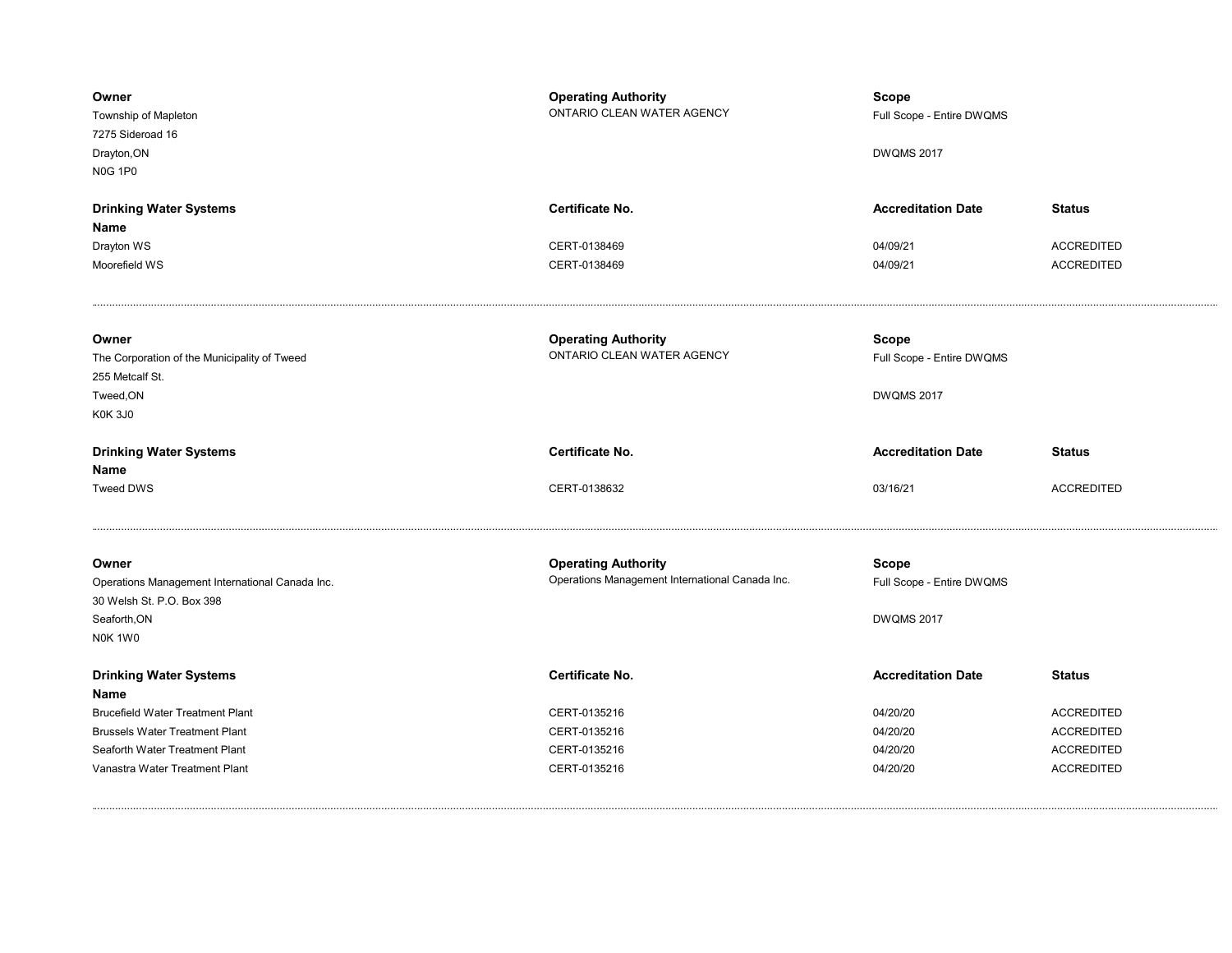| Owner<br>The Corporation Village of Hilton Beach<br>3051 East Street<br>Hilton Beach, ON<br><b>P0R 1G0</b> | <b>Operating Authority</b><br>ONTARIO CLEAN WATER AGENCY | <b>Scope</b><br>Full Scope - Entire DWQMS<br><b>DWQMS 2017</b> |                   |
|------------------------------------------------------------------------------------------------------------|----------------------------------------------------------|----------------------------------------------------------------|-------------------|
| <b>Drinking Water Systems</b>                                                                              | <b>Certificate No.</b>                                   | <b>Accreditation Date</b>                                      | <b>Status</b>     |
| Name                                                                                                       |                                                          |                                                                |                   |
| Hilton Beach WTP & DS                                                                                      | CERT-0127676                                             | 06/01/19                                                       | <b>ACCREDITED</b> |
| Owner<br>Town of Bruce Mines                                                                               | <b>Operating Authority</b><br>ONTARIO CLEAN WATER AGENCY | <b>Scope</b><br>Full Scope - Entire DWQMS                      |                   |
| 75 Bruce Bay Road                                                                                          |                                                          |                                                                |                   |
| Bruce Mines, ON                                                                                            |                                                          | <b>DWQMS 2017</b>                                              |                   |
| <b>P0R 1C0</b>                                                                                             |                                                          |                                                                |                   |
| <b>Drinking Water Systems</b><br>Name                                                                      | <b>Certificate No.</b>                                   | <b>Accreditation Date</b>                                      | <b>Status</b>     |
| Bruce Mines WTP & DS                                                                                       | CERT-0127677                                             | 06/01/19                                                       | <b>ACCREDITED</b> |
|                                                                                                            |                                                          |                                                                |                   |
| Owner<br>Town of Thessalon<br>111 Sunset Drive<br>Thessalon, ON<br><b>P0R 1L0</b>                          | <b>Operating Authority</b><br>ONTARIO CLEAN WATER AGENCY | <b>Scope</b><br>Full Scope - Entire DWQMS<br><b>DWQMS 2017</b> |                   |
| <b>Drinking Water Systems</b><br>Name                                                                      | <b>Certificate No.</b>                                   | <b>Accreditation Date</b>                                      | <b>Status</b>     |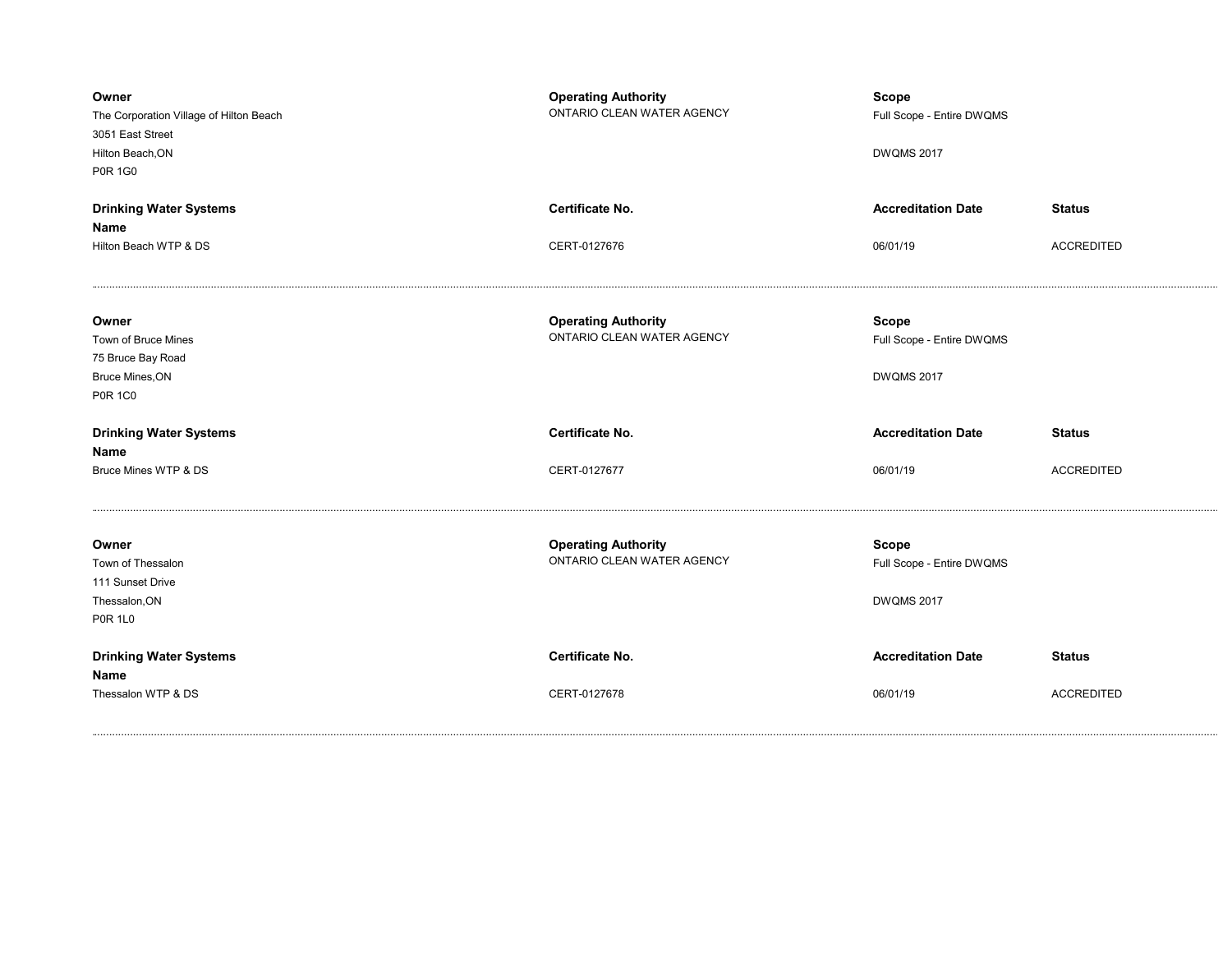| Owner<br>Town of Espanola<br>1151 Bass Lake Road<br>Espanola, ON<br>P5E 1P9                                          | <b>Operating Authority</b><br>ONTARIO CLEAN WATER AGENCY           | Scope<br>Full Scope - Entire DWQMS<br><b>DWQMS 2017</b>        |                                        |
|----------------------------------------------------------------------------------------------------------------------|--------------------------------------------------------------------|----------------------------------------------------------------|----------------------------------------|
| <b>Drinking Water Systems</b><br>Name                                                                                | <b>Certificate No.</b>                                             | <b>Accreditation Date</b>                                      | <b>Status</b>                          |
| Espanola WTP & DS                                                                                                    | CERT-0127679                                                       | 06/22/19                                                       | <b>ACCREDITED</b>                      |
| Owner<br>The Corporation of Loyalist Township<br>263 Main Street<br>Odessa, ON<br><b>K0H 2H0</b>                     | <b>Operating Authority</b><br>The Corporation of Loyalist Township | <b>Scope</b><br>Full Scope - Entire DWQMS<br><b>DWQMS 2017</b> |                                        |
|                                                                                                                      | <b>Certificate No.</b>                                             | <b>Accreditation Date</b>                                      | <b>Status</b>                          |
| <b>Drinking Water Systems</b>                                                                                        |                                                                    |                                                                |                                        |
| Name                                                                                                                 |                                                                    |                                                                |                                        |
| Fairfield Drinking Water System<br><b>Bath Drinking Water System</b>                                                 | CERT-0146100<br>CERT-0146100                                       | 03/31/22<br>03/31/22                                           | <b>ACCREDITED</b><br><b>ACCREDITED</b> |
| Owner<br>Town of Northeastern Manitoulin and the Islands<br>63 Merridith Street, Little Current ON<br>Manitoulin, ON | <b>Operating Authority</b><br>ONTARIO CLEAN WATER AGENCY           | <b>Scope</b><br>Full Scope - Entire DWQMS<br><b>DWQMS 2017</b> |                                        |
| <b>Drinking Water Systems</b>                                                                                        | Certificate No.                                                    | <b>Accreditation Date</b>                                      | <b>Status</b>                          |
| Name<br><b>Little Current WTP</b>                                                                                    | CERT-0127700                                                       | 05/19/19                                                       | <b>ACCREDITED</b>                      |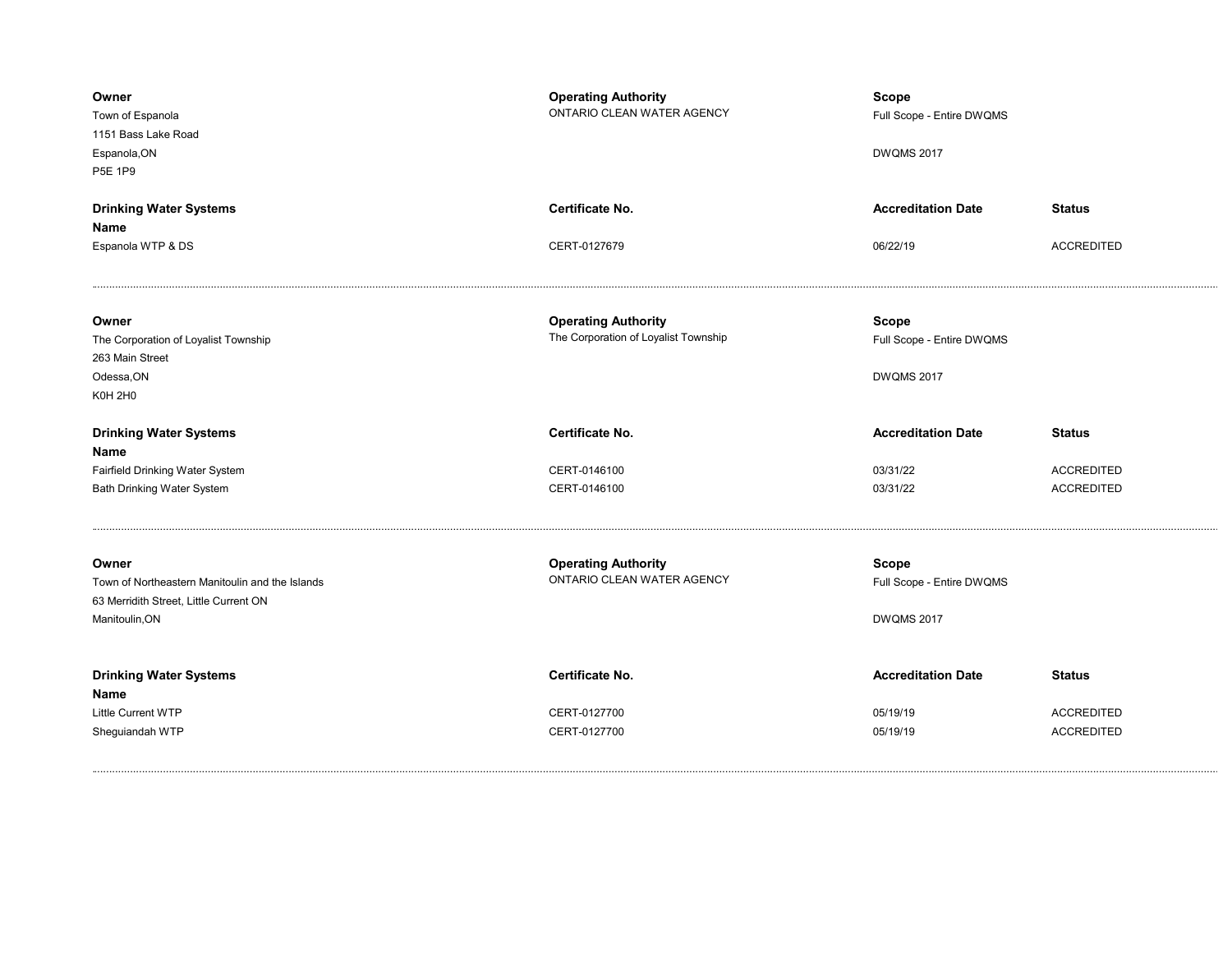| Owner<br>The Town of Gore Bay<br>119 Lighthouse Road<br>Gore Bay, ON<br><b>P0P 1H0</b>          | <b>Operating Authority</b><br>ONTARIO CLEAN WATER AGENCY | <b>Scope</b><br>Full Scope - Entire DWQMS<br><b>DWQMS 2017</b> |                   |
|-------------------------------------------------------------------------------------------------|----------------------------------------------------------|----------------------------------------------------------------|-------------------|
| <b>Drinking Water Systems</b><br>Name                                                           | Certificate No.                                          | <b>Accreditation Date</b>                                      | <b>Status</b>     |
| Gore Bay WTF and DS                                                                             | CERT-0127707                                             | 06/16/19                                                       | <b>ACCREDITED</b> |
| Owner<br>Township of Billings<br>75 Beach Street<br>Kagawong, ON<br>P0P 1J0                     | <b>Operating Authority</b><br>ONTARIO CLEAN WATER AGENCY | <b>Scope</b><br>Full Scope - Entire DWQMS<br><b>DWQMS 2017</b> |                   |
|                                                                                                 |                                                          |                                                                |                   |
| <b>Drinking Water Systems</b>                                                                   | <b>Certificate No.</b>                                   | <b>Accreditation Date</b>                                      | <b>Status</b>     |
| Name<br>Kagawong WTP & DS                                                                       | CERT-0127709                                             | 06/16/19                                                       | <b>ACCREDITED</b> |
| Owner<br>Municipality of Assiginack<br>2 Bay Street North<br>Manitowaning, ON<br><b>P0P 1N0</b> | <b>Operating Authority</b><br>ONTARIO CLEAN WATER AGENCY | <b>Scope</b><br>Full Scope - Entire DWQMS<br><b>DWQMS 2017</b> |                   |
| <b>Drinking Water Systems</b>                                                                   | <b>Certificate No.</b>                                   | <b>Accreditation Date</b>                                      | <b>Status</b>     |
| <b>Name</b><br>Assiginack (Manitowaning) WTP & DS                                               | CERT-0127711                                             | 06/16/19                                                       | <b>ACCREDITED</b> |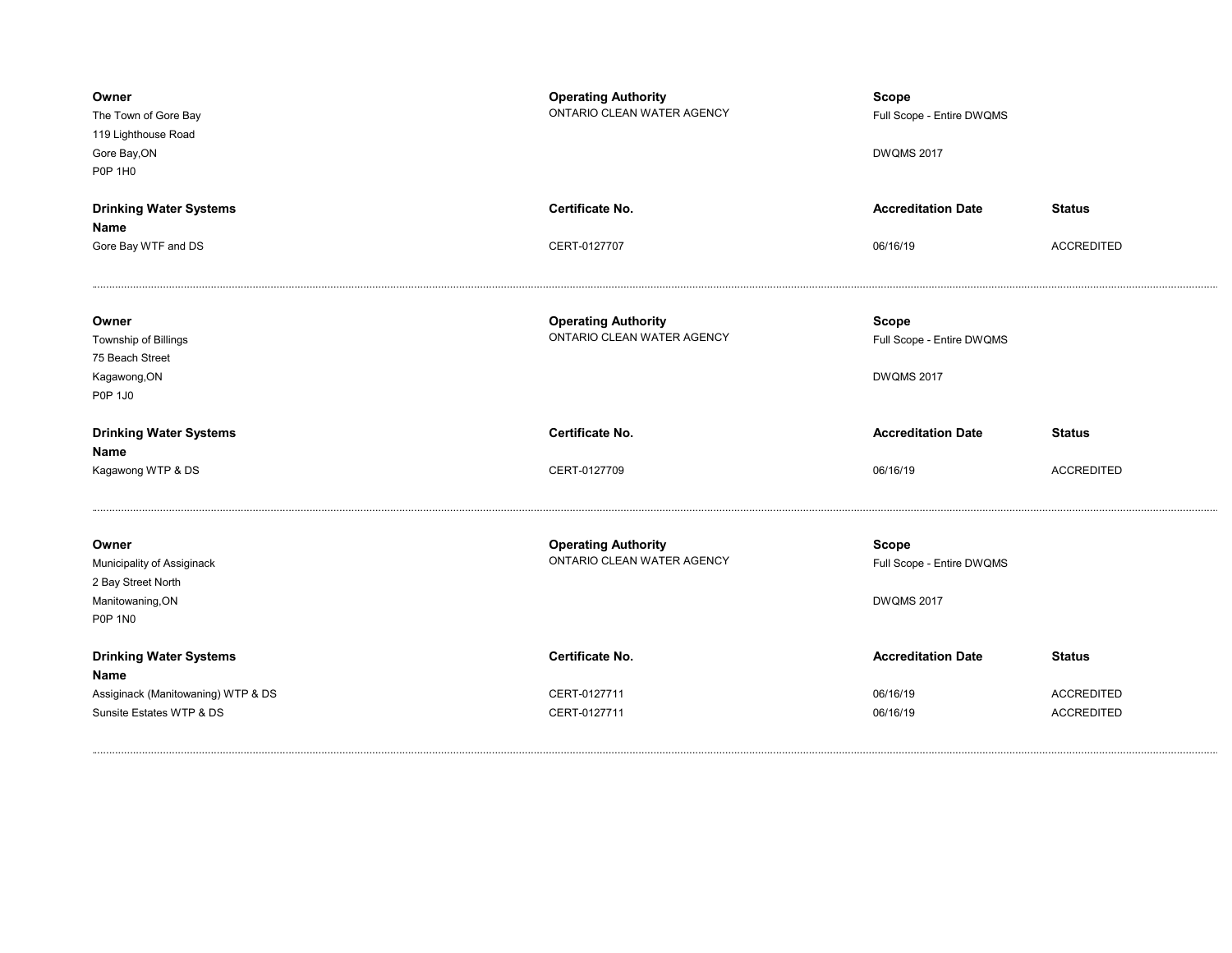| Owner<br>Coleman Township<br>937907 Marsh Bay Road<br>Coleman Township, ON<br><b>P0J 1C0</b>                    | <b>Operating Authority</b><br>ONTARIO CLEAN WATER AGENCY | Scope<br>Full Scope - Entire DWQMS<br><b>DWQMS 2017</b> |                                                         |
|-----------------------------------------------------------------------------------------------------------------|----------------------------------------------------------|---------------------------------------------------------|---------------------------------------------------------|
| Owner<br>City of Temiskaming Shores<br>Haileybury Water Treatment Plant<br>Haileybury, ON<br><b>P0J 1K0</b>     | <b>Operating Authority</b><br>ONTARIO CLEAN WATER AGENCY | Scope<br>Full Scope - Entire DWQMS<br><b>DWQMS 2017</b> |                                                         |
| <b>Drinking Water Systems</b><br>Name<br>Halleybury Drinking Water System<br>New Liskeard Drinking Water System | Certificate No.<br>CERT-0127737<br>CERT-0127737          | <b>Accreditation Date</b><br>11/06/19<br>11/06/19       | <b>Status</b><br><b>ACCREDITED</b><br><b>ACCREDITED</b> |

| Owner                         | <b>Operating Authority</b> | Scope                     |                   |
|-------------------------------|----------------------------|---------------------------|-------------------|
| Enwin Utilities Ltd.          | <b>EnWin Utilities</b>     | Full Scope - Entire DWQMS |                   |
| 3665 Wyandotte St. E          |                            |                           |                   |
| Windsor, ON                   |                            | <b>DWQMS 2017</b>         |                   |
| N8W 5T1                       |                            |                           |                   |
|                               |                            |                           |                   |
| <b>Drinking Water Systems</b> | Certificate No.            | <b>Accreditation Date</b> | <b>Status</b>     |
| Name                          |                            |                           |                   |
| <b>Water Treatment Plant</b>  | CERT-0144438               | 12/31/21                  | <b>ACCREDITED</b> |
| AJ Brian Pumping Station      | CERT-0144438               | 12/31/21                  | <b>ACCREDITED</b> |
| George Ave Pumping Station    | CERT-0144438               | 12/31/21                  | <b>ACCREDITED</b> |
| JF Cook Pumping Station       | CERT-0144438               | 12/31/21                  | <b>ACCREDITED</b> |
|                               |                            |                           |                   |

| Owner                          | <b>Operating Authority</b> | <b>Scope</b>              |
|--------------------------------|----------------------------|---------------------------|
| Township of Central Manitoulin | ONTARIO CLEAN WATER AGENCY | Full Scope - Entire DWQMS |
| 61 Old Highway 551             |                            |                           |
| Mindemoya,ON                   |                            | <b>DWQMS 2017</b>         |
| <b>P0P 1S0</b>                 |                            |                           |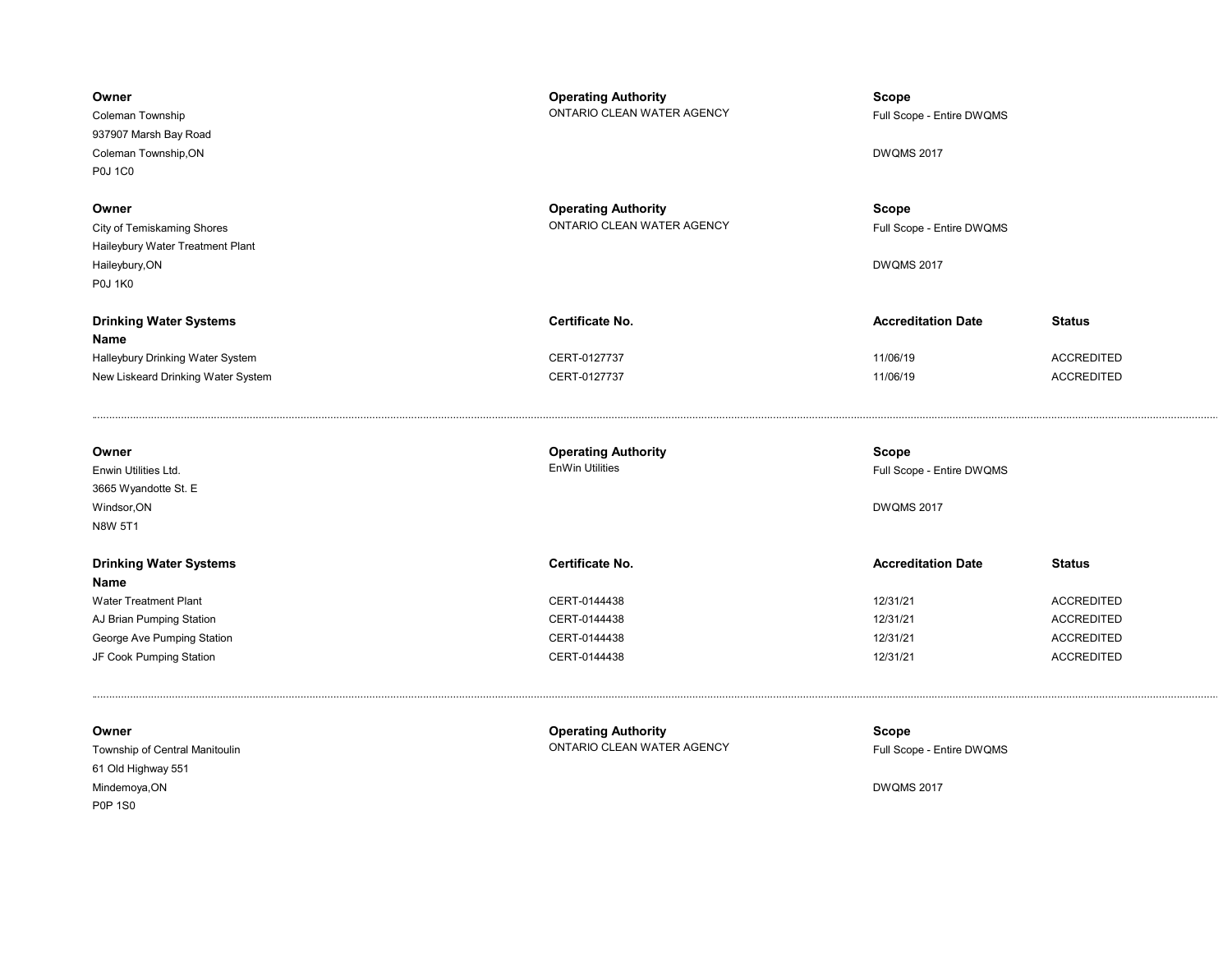| <b>Drinking Water Systems</b><br>Name                                                                                 | Certificate No.                                                                           | <b>Accreditation Date</b>                                      | <b>Status</b>     |
|-----------------------------------------------------------------------------------------------------------------------|-------------------------------------------------------------------------------------------|----------------------------------------------------------------|-------------------|
| Mindemoya WTP & DS                                                                                                    | CERT-0127754                                                                              | 06/16/19                                                       | <b>ACCREDITED</b> |
| Owner<br>Township of Tehkummah<br>41 Water Street<br>South Baymouth, ON<br><b>P0P 2C0</b>                             | <b>Operating Authority</b><br>ONTARIO CLEAN WATER AGENCY                                  | <b>Scope</b><br>Full Scope - Entire DWQMS<br><b>DWQMS 2017</b> |                   |
| <b>Drinking Water Systems</b>                                                                                         | Certificate No.                                                                           | <b>Accreditation Date</b>                                      | <b>Status</b>     |
| Name<br>South Baymouth WTP & DS                                                                                       | CERT-0127755                                                                              | 06/16/19                                                       | <b>ACCREDITED</b> |
| Owner<br>The Corporation of the Municipality of Mississippi Mills<br>RR2, PO Box 400<br>Almonte, ON<br><b>K0A 1A0</b> | <b>Operating Authority</b><br>The Corporation of the Municipality of Mississippi<br>Mills | <b>Scope</b><br>Full Scope - Entire DWQMS<br><b>DWQMS 2017</b> |                   |
| <b>Drinking Water Systems</b>                                                                                         | <b>Certificate No.</b>                                                                    | <b>Accreditation Date</b>                                      | <b>Status</b>     |
| Name<br>Mississippi Mills Drinking Water System                                                                       | CERT-0141729                                                                              | 05/27/21                                                       | <b>ACCREDITED</b> |
| Owner<br>The Corporation of the Municipality of Machin<br>1 Bay Street<br>Vermilion Bay, ON                           | <b>Operating Authority</b><br>The Corporation of the Municipality of Machin               | <b>Scope</b><br>Full Scope - Entire DWQMS<br><b>DWQMS 2017</b> |                   |
| <b>Drinking Water Systems</b><br>Name                                                                                 | Certificate No.                                                                           | <b>Accreditation Date</b>                                      | <b>Status</b>     |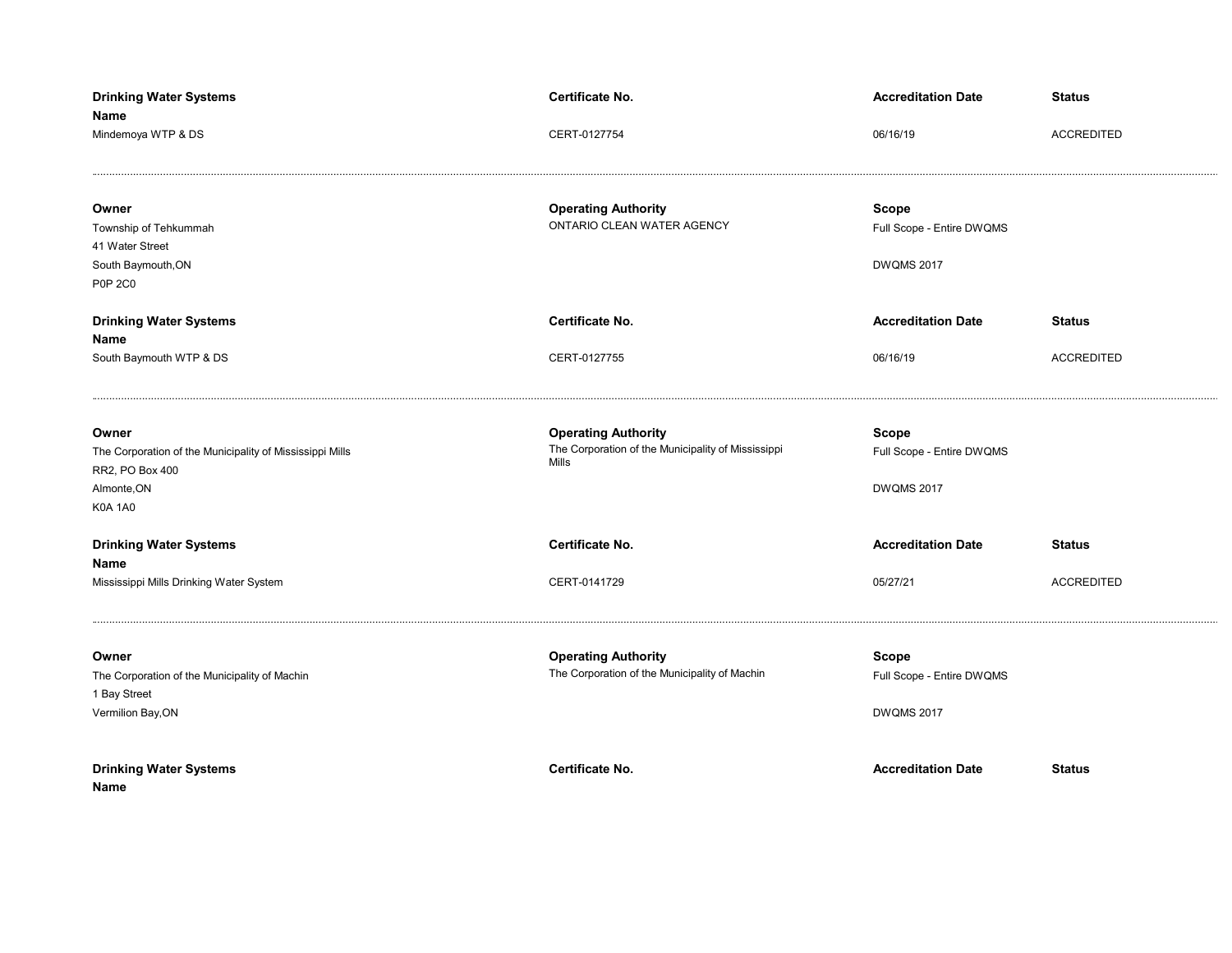| Owner<br>The Corporation of the Town of Latchford<br>10 Main Street, Hwy 11<br>Latchford, ON<br><b>P0J 1N0</b>                                                                                                                                                | <b>Operating Authority</b><br>The Corporation of the Town of Latchford | <b>Scope</b><br>Full Scope - Entire DWQMS<br><b>DWQMS 2017</b>                        |                                                                                                                        |
|---------------------------------------------------------------------------------------------------------------------------------------------------------------------------------------------------------------------------------------------------------------|------------------------------------------------------------------------|---------------------------------------------------------------------------------------|------------------------------------------------------------------------------------------------------------------------|
| <b>Drinking Water Systems</b><br>Name                                                                                                                                                                                                                         | Certificate No.                                                        | <b>Accreditation Date</b>                                                             | <b>Status</b>                                                                                                          |
| Latchford Drinking Water System                                                                                                                                                                                                                               | CERT-0136413                                                           | 09/11/20                                                                              | <b>ACCREDITED</b>                                                                                                      |
| Owner<br>The Regional Municipality of Peel<br>10 Peel Centre Drive, Suite A<br>Brampton, ON<br>L6T 4B9                                                                                                                                                        | <b>Operating Authority</b><br>The Regional Municipality of Peel        | <b>Scope</b><br>Full Scope - Entire DWQMS<br><b>DWQMS 2017</b>                        |                                                                                                                        |
| <b>Drinking Water Systems</b><br>Name<br>Caledon Village-Alton Drinking Water System<br>Inglewood Drinking Water System<br>Cheltenham Drinking Water System<br>Palgrave - Caledon East Drinking Water System<br>South Peel Drinking Water Distribution System | Certificate No.                                                        | <b>Accreditation Date</b><br>04/30/21<br>04/30/21<br>04/30/21<br>04/30/21<br>04/30/21 | <b>Status</b><br><b>ACCREDITED</b><br><b>ACCREDITED</b><br><b>ACCREDITED</b><br><b>ACCREDITED</b><br><b>ACCREDITED</b> |
| Owner<br>The Regional Municipality of Peel<br>10 Peel Centre Drive, Suite A<br>Brampton, ON<br>L6T 4B9                                                                                                                                                        | <b>Operating Authority</b><br>The Regional Municipality of Peel        | <b>Scope</b><br>Full Scope - Entire DWQMS<br><b>DWQMS 2017</b>                        |                                                                                                                        |
| <b>Drinking Water Systems</b><br>Name<br>Caledon Village-Alton Drinking Water System<br>Inglewood Drinking Water System                                                                                                                                       | Certificate No.                                                        | <b>Accreditation Date</b><br>04/30/21<br>04/30/21                                     | <b>Status</b><br><b>ACCREDITED</b><br><b>ACCREDITED</b>                                                                |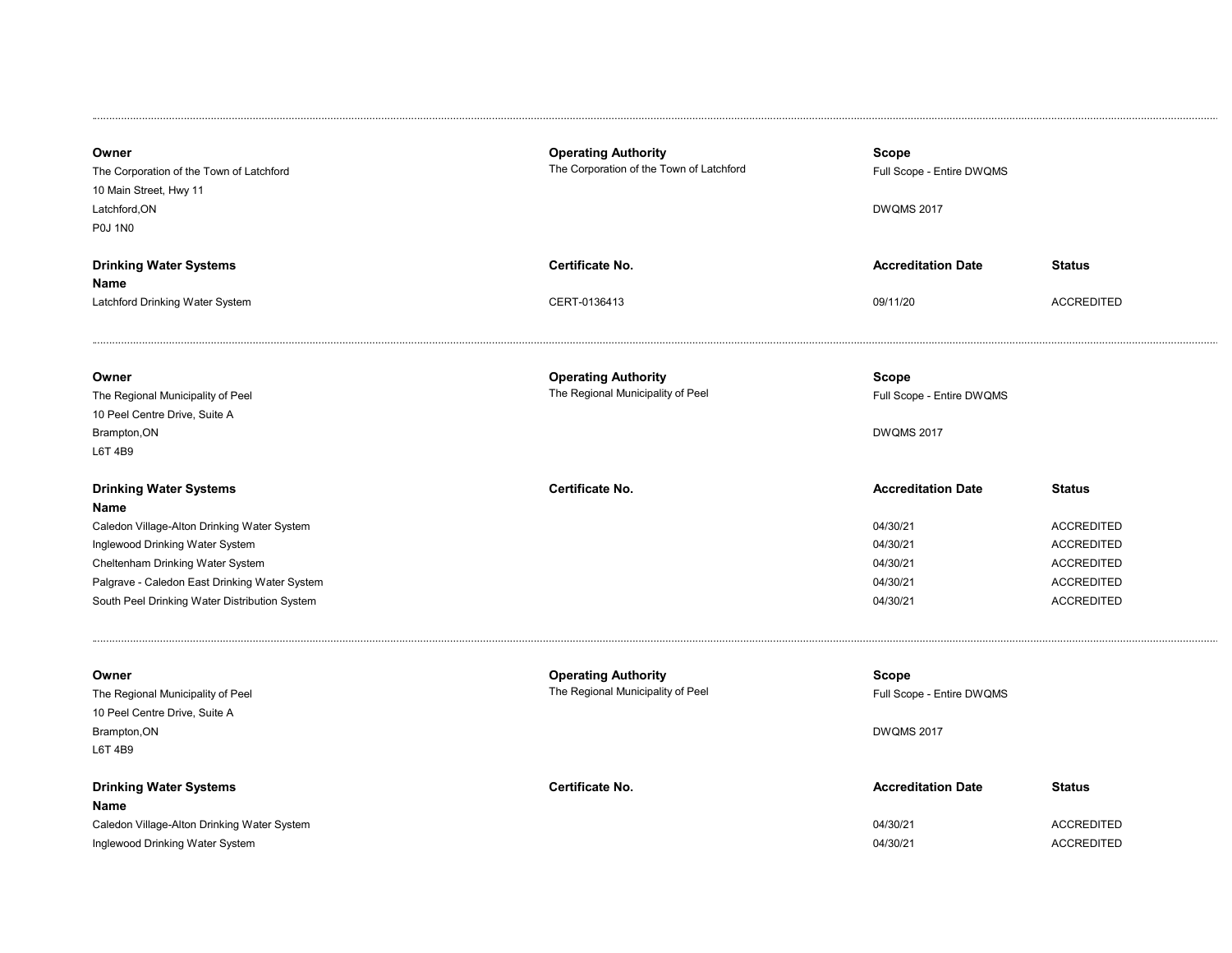| Cheltenham Drinking Water System<br>Palgrave - Caledon East Drinking Water System<br>South Peel Drinking Water Distribution System |                                                          | 04/30/21<br>04/30/21<br>04/30/21                               | <b>ACCREDITED</b><br><b>ACCREDITED</b><br><b>ACCREDITED</b> |
|------------------------------------------------------------------------------------------------------------------------------------|----------------------------------------------------------|----------------------------------------------------------------|-------------------------------------------------------------|
| Owner<br>Township of Larder Lake<br>1 Tenth Avenue<br>Larder Lake.ON<br><b>P0K 1L0</b>                                             | <b>Operating Authority</b><br>ONTARIO CLEAN WATER AGENCY | <b>Scope</b><br>Full Scope - Entire DWQMS<br><b>DWQMS 2017</b> |                                                             |
| <b>Drinking Water Systems</b>                                                                                                      | <b>Certificate No.</b>                                   | <b>Accreditation Date</b>                                      | <b>Status</b>                                               |
| Name<br>Larder Lake WTP & DS                                                                                                       | CERT-0127882                                             | 06/10/19                                                       | <b>ACCREDITED</b>                                           |
| Owner<br>Township of Matachewan<br>391 Bernard Street<br>Matachewan, ON<br><b>P0K 1N0</b>                                          | <b>Operating Authority</b><br>ONTARIO CLEAN WATER AGENCY | <b>Scope</b><br>Full Scope - Entire DWQMS<br><b>DWQMS 2017</b> |                                                             |
| <b>Drinking Water Systems</b>                                                                                                      | Certificate No.                                          | <b>Accreditation Date</b>                                      | <b>Status</b>                                               |
| <b>Name</b><br>MATACHEWAN WTP & DS                                                                                                 | CERT-0127884                                             | 06/17/19                                                       | <b>ACCREDITED</b>                                           |
| Owner<br>Township of McGarry<br><b>Cheminis Road</b><br>Virginiatown, ON<br><b>P0K 1X0</b>                                         | <b>Operating Authority</b><br>ONTARIO CLEAN WATER AGENCY | <b>Scope</b><br>Full Scope - Entire DWQMS<br><b>DWQMS 2017</b> |                                                             |
| <b>Drinking Water Systems</b>                                                                                                      | <b>Certificate No.</b>                                   | <b>Accreditation Date</b>                                      | <b>Status</b>                                               |
| Name<br>MCGARRY (VIRGINIATOWN-KEARNS) WTP & DS                                                                                     | CERT-0127886                                             | 06/15/19                                                       | <b>ACCREDITED</b>                                           |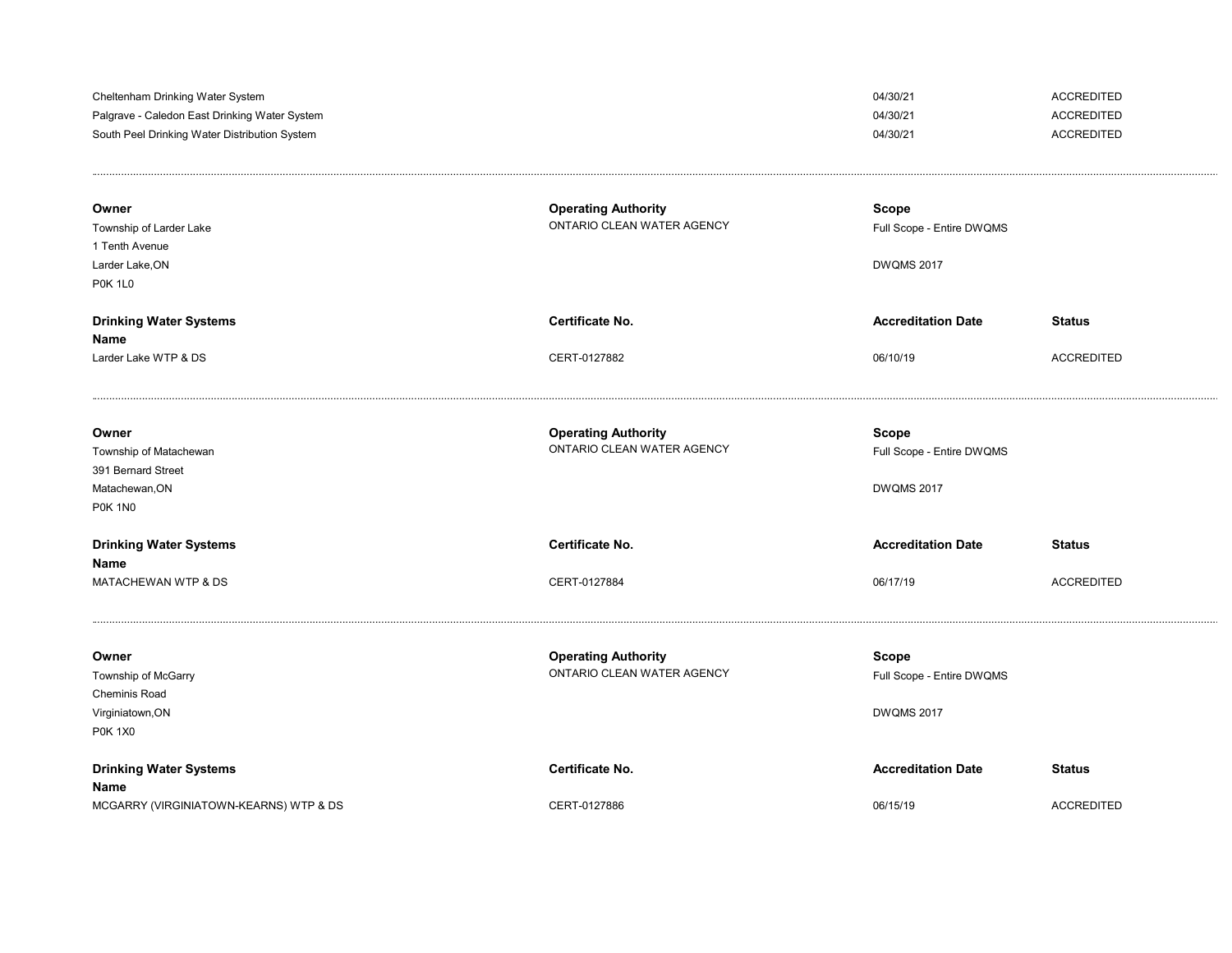| Owner<br>Township of James<br>Lot 83 First Street<br>Elk Lake, ON<br><b>P2N 1N1</b> | <b>Operating Authority</b><br>ONTARIO CLEAN WATER AGENCY | <b>Scope</b><br>Full Scope - Entire DWQMS<br><b>DWQMS 2017</b> |                   |
|-------------------------------------------------------------------------------------|----------------------------------------------------------|----------------------------------------------------------------|-------------------|
| <b>Drinking Water Systems</b>                                                       | Certificate No.                                          | <b>Accreditation Date</b>                                      | <b>Status</b>     |
| Name                                                                                |                                                          |                                                                |                   |
| ELK LAKE WTP & DS                                                                   |                                                          | 07/08/19                                                       | <b>ACCREDITED</b> |
| Owner<br>Municipality of Charlton and Dack<br>50 Bay Street                         | <b>Operating Authority</b><br>ONTARIO CLEAN WATER AGENCY | <b>Scope</b><br>Full Scope - Entire DWQMS                      |                   |
| Charlton, ON                                                                        |                                                          | <b>DWQMS 2017</b>                                              |                   |
| <b>P0J 1H0</b>                                                                      |                                                          |                                                                |                   |
| <b>Drinking Water Systems</b><br>Name                                               | <b>Certificate No.</b>                                   | <b>Accreditation Date</b>                                      | <b>Status</b>     |
| <b>CHARLTON WTP &amp; DS</b>                                                        | CERT-0127922                                             | 08/05/19                                                       | <b>ACCREDITED</b> |
| <b>Bradley Subdivision DS</b>                                                       | CERT-0127922                                             | 08/05/19                                                       | <b>ACCREDITED</b> |
| Owner<br>The Corporation of the Town of Kirkland Lake                               | <b>Operating Authority</b><br>ONTARIO CLEAN WATER AGENCY | <b>Scope</b><br>Full Scope - Entire DWQMS                      |                   |
| 1 Dunfield Road                                                                     |                                                          |                                                                |                   |
| Kirkland, ON                                                                        |                                                          | <b>DWQMS 2017</b>                                              |                   |
| <b>P2N 3P4</b>                                                                      |                                                          |                                                                |                   |
| <b>Drinking Water Systems</b><br>Name                                               | <b>Certificate No.</b>                                   | <b>Accreditation Date</b>                                      | <b>Status</b>     |
| Kirkland Lake Drinking Water System                                                 | CERT-0127985                                             | 08/02/19                                                       | <b>ACCREDITED</b> |
| Kirkland Lake Water Treatment Plant                                                 | CERT-0127985                                             | 08/02/19                                                       | <b>ACCREDITED</b> |
|                                                                                     |                                                          |                                                                |                   |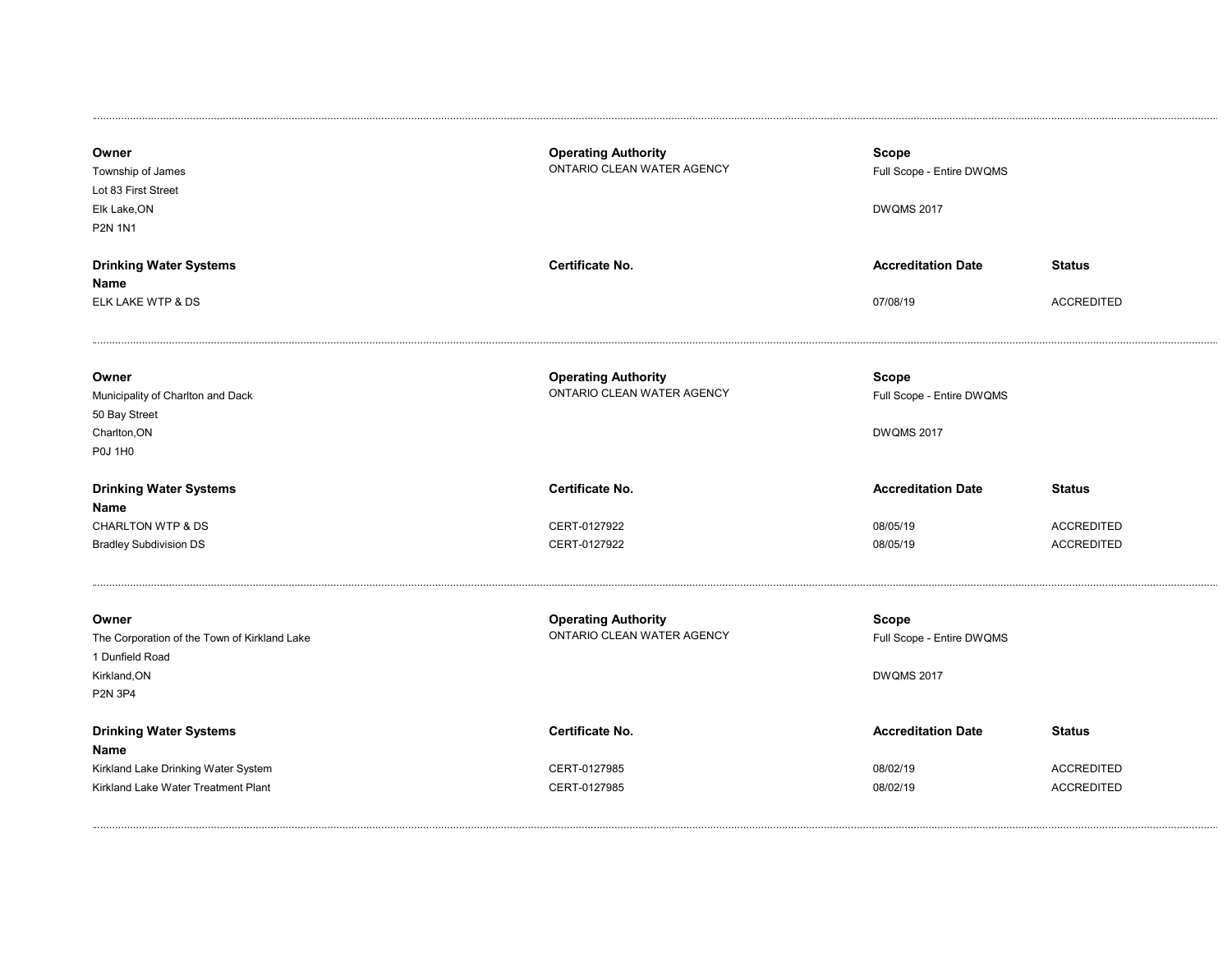| Owner<br>Town of Englehart<br>56 First Street<br>Englehart, ON<br><b>P0J 1H0</b> | <b>Operating Authority</b><br>ONTARIO CLEAN WATER AGENCY | <b>Scope</b><br>Full Scope - Entire DWQMS<br><b>DWQMS 2017</b> |                   |
|----------------------------------------------------------------------------------|----------------------------------------------------------|----------------------------------------------------------------|-------------------|
| <b>Drinking Water Systems</b>                                                    | Certificate No.                                          | <b>Accreditation Date</b>                                      | <b>Status</b>     |
| Name                                                                             |                                                          |                                                                |                   |
| <b>Englehart Distribution System</b>                                             | CERT-0127987                                             | 08/05/19                                                       | <b>ACCREDITED</b> |
| Englehart Ground WTP                                                             | CERT-0127987                                             | 08/05/19                                                       | <b>ACCREDITED</b> |
| Owner                                                                            | <b>Operating Authority</b><br>ONTARIO CLEAN WATER AGENCY | <b>Scope</b>                                                   |                   |
| Township of Black River-Matheson<br>429 Park Lane                                |                                                          | Full Scope - Entire DWQMS                                      |                   |
| Matheson, ON                                                                     |                                                          | <b>DWQMS 2017</b>                                              |                   |
| <b>P0K 1N0</b>                                                                   |                                                          |                                                                |                   |
| <b>Drinking Water Systems</b>                                                    | Certificate No.                                          | <b>Accreditation Date</b>                                      | <b>Status</b>     |
| Name                                                                             |                                                          |                                                                |                   |
| Val Gagne WTP & DS                                                               | CERT-0127988                                             | 07/08/19                                                       | <b>ACCREDITED</b> |
| Playfair (Ramore) WTP & DS                                                       | CERT-0127988                                             | 07/08/19                                                       | <b>ACCREDITED</b> |
| Matheson WTP & DS                                                                | CERT-0127988                                             | 07/08/19                                                       | <b>ACCREDITED</b> |
| Holtyre Water Works WTP & DS                                                     | CERT-0127988                                             | 07/08/19                                                       | <b>ACCREDITED</b> |
| Owner                                                                            | <b>Operating Authority</b>                               | <b>Scope</b>                                                   |                   |
| Ontario Infrastructure and Lands Corporation                                     | ONTARIO CLEAN WATER AGENCY                               | Full Scope - Entire DWQMS                                      |                   |
| 3052 Reese Road                                                                  |                                                          |                                                                |                   |
| Monteith, ON                                                                     |                                                          | <b>DWQMS 2017</b>                                              |                   |
| <b>P0K 1P0</b>                                                                   |                                                          |                                                                |                   |
| <b>Drinking Water Systems</b>                                                    | Certificate No.                                          | <b>Accreditation Date</b>                                      | <b>Status</b>     |
| Name                                                                             |                                                          |                                                                |                   |
| Monteith Correctional Center Well Supply System                                  | CERT-0128035                                             | 07/13/19                                                       | <b>ACCREDITED</b> |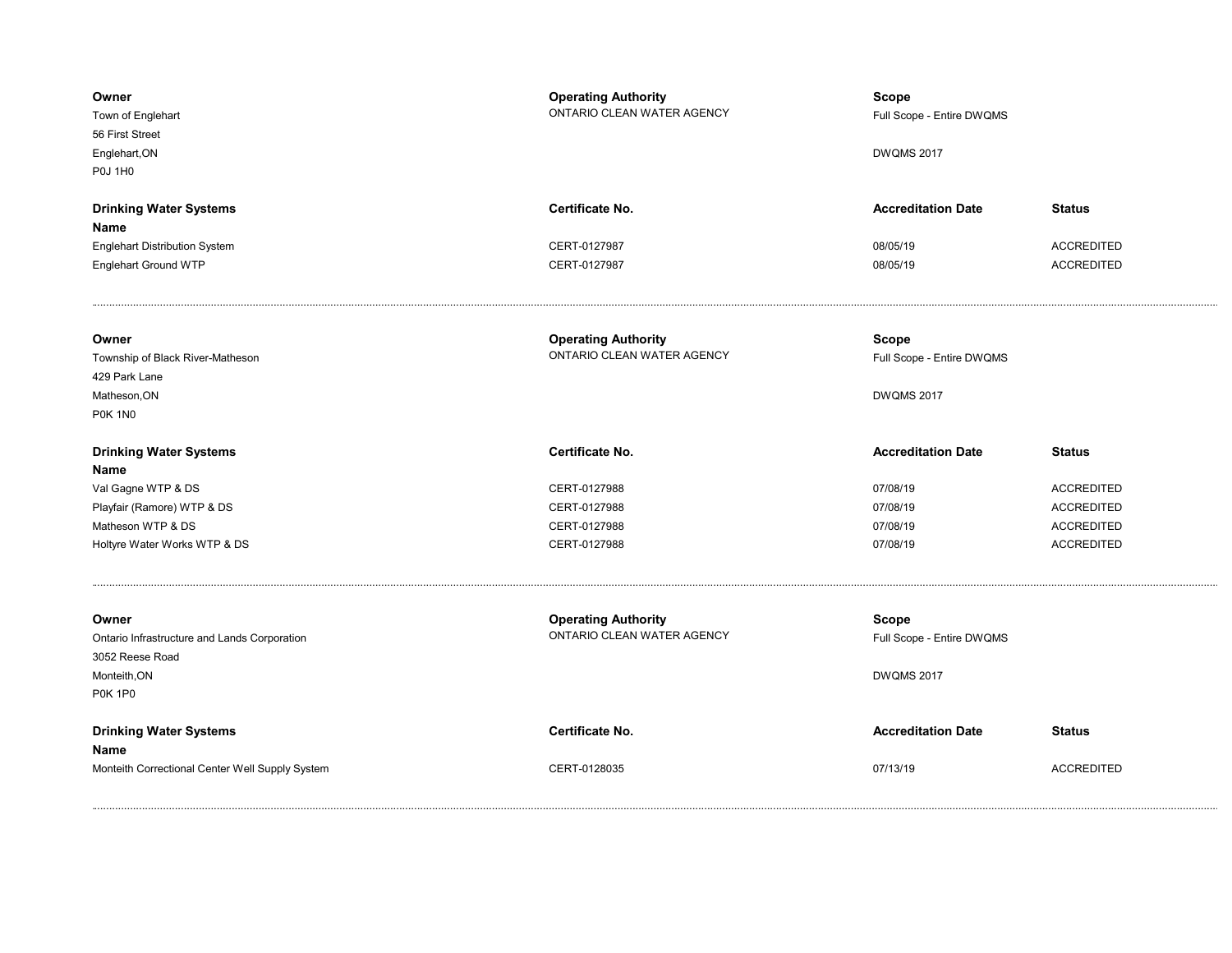| Owner<br>Township of Otonabee-South Monaghan<br>20 Third Street<br>Keene, ON<br><b>K0L 2G0</b> | <b>Operating Authority</b><br>ONTARIO CLEAN WATER AGENCY | <b>Scope</b><br>Full Scope - Entire DWQMS<br><b>DWQMS 2017</b> |                                        |
|------------------------------------------------------------------------------------------------|----------------------------------------------------------|----------------------------------------------------------------|----------------------------------------|
| <b>Drinking Water Systems</b>                                                                  | <b>Certificate No.</b>                                   | <b>Accreditation Date</b>                                      | <b>Status</b>                          |
| Name                                                                                           |                                                          |                                                                |                                        |
| Keene Heights                                                                                  | CERT-0128074                                             | 04/02/19                                                       | <b>ACCREDITED</b><br><b>ACCREDITED</b> |
| Elgeti-Crystal Springs                                                                         | CERT-0128074                                             | 04/02/19                                                       |                                        |
| Owner                                                                                          | <b>Operating Authority</b><br>ONTARIO CLEAN WATER AGENCY | <b>Scope</b>                                                   |                                        |
| Township of Champlain<br>948 Pleasant Corners Rd East                                          |                                                          | Full Scope - Entire DWQMS                                      |                                        |
| Vankleek Hill, ON                                                                              |                                                          | <b>DWQMS 2017</b>                                              |                                        |
| <b>K0B 1R0</b>                                                                                 |                                                          |                                                                |                                        |
|                                                                                                |                                                          |                                                                |                                        |
| <b>Drinking Water Systems</b>                                                                  | <b>Certificate No.</b>                                   | <b>Accreditation Date</b>                                      | <b>Status</b>                          |
| Name                                                                                           |                                                          |                                                                |                                        |
| Vankleek Hill Distribution                                                                     | CERT-0128081                                             | 04/20/19                                                       | <b>ACCREDITED</b>                      |
| Laurentian Park WDS                                                                            | CERT-0128081                                             | 04/20/19                                                       | <b>ACCREDITED</b>                      |
| L'Orignal Distribution                                                                         | CERT-0128081                                             | 04/20/19                                                       | <b>ACCREDITED</b>                      |
|                                                                                                |                                                          |                                                                |                                        |
| Owner                                                                                          | <b>Operating Authority</b><br>ONTARIO CLEAN WATER AGENCY | <b>Scope</b>                                                   |                                        |
| Township of North Dundas<br>636 St. Lawrence St                                                |                                                          | Full Scope - Entire DWQMS                                      |                                        |
| Winchester, ON                                                                                 |                                                          |                                                                |                                        |
|                                                                                                |                                                          |                                                                |                                        |
|                                                                                                |                                                          | <b>DWQMS 2017</b>                                              |                                        |
| <b>K0C 2K0</b>                                                                                 |                                                          |                                                                |                                        |
| <b>Drinking Water Systems</b>                                                                  | Certificate No.                                          | <b>Accreditation Date</b>                                      | <b>Status</b>                          |
| Name<br>North Dundas Drinking Water                                                            | CERT-0128118                                             | 04/22/19                                                       | <b>ACCREDITED</b>                      |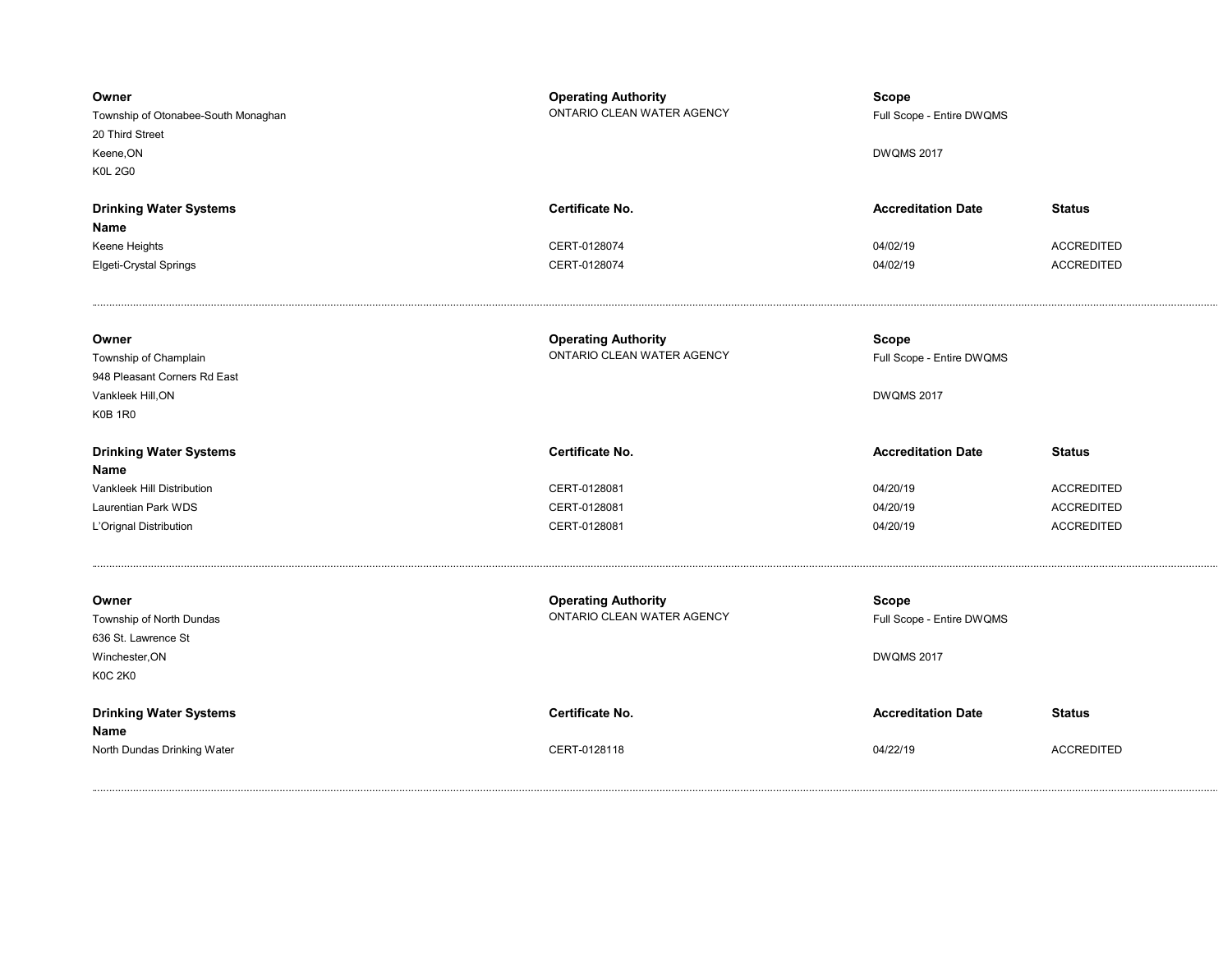| Owner<br>MUNICIPALITY OF NORTH MIDDLESEX<br>229 Main Street<br>Parkhill, ON<br><b>N0M 2K0</b>                     | <b>Operating Authority</b><br>ONTARIO CLEAN WATER AGENCY                               | <b>Scope</b><br>Full Scope - Entire DWQMS<br><b>DWQMS 2017</b> |                   |
|-------------------------------------------------------------------------------------------------------------------|----------------------------------------------------------------------------------------|----------------------------------------------------------------|-------------------|
| <b>Drinking Water Systems</b>                                                                                     | <b>Certificate No.</b>                                                                 | <b>Accreditation Date</b>                                      | <b>Status</b>     |
| Name                                                                                                              |                                                                                        |                                                                |                   |
| North Middlesex Distribution System                                                                               | CERT-0138815                                                                           | 04/29/21                                                       | <b>ACCREDITED</b> |
| Owner<br>Lambton Area Water Supply Joint Management Board<br>1215 Fort St.<br>Sarnia, ON<br><b>N7V 1M1</b>        | <b>Operating Authority</b><br>ONTARIO CLEAN WATER AGENCY                               | <b>Scope</b><br>Full Scope - Entire DWQMS<br><b>DWQMS 2017</b> |                   |
|                                                                                                                   |                                                                                        |                                                                |                   |
| <b>Drinking Water Systems</b><br>Name                                                                             | <b>Certificate No.</b>                                                                 | <b>Accreditation Date</b>                                      | <b>Status</b>     |
| Lambton Area Water Supply System (LAWSS)                                                                          | CERT-0137651                                                                           | 12/17/20                                                       | <b>ACCREDITED</b> |
| Owner<br>The Corporation of the Municipality of Dutton/Dunwich<br>199 Currie Road<br>Dutton, ON<br><b>NOL 1J0</b> | <b>Operating Authority</b><br>The Corporation of the Municipality of<br>Dutton/Dunwich | Scope<br>Full Scope - Entire DWQMS<br><b>DWQMS 2017</b>        |                   |
| <b>Drinking Water Systems</b><br>Name                                                                             | <b>Certificate No.</b>                                                                 | <b>Accreditation Date</b>                                      | <b>Status</b>     |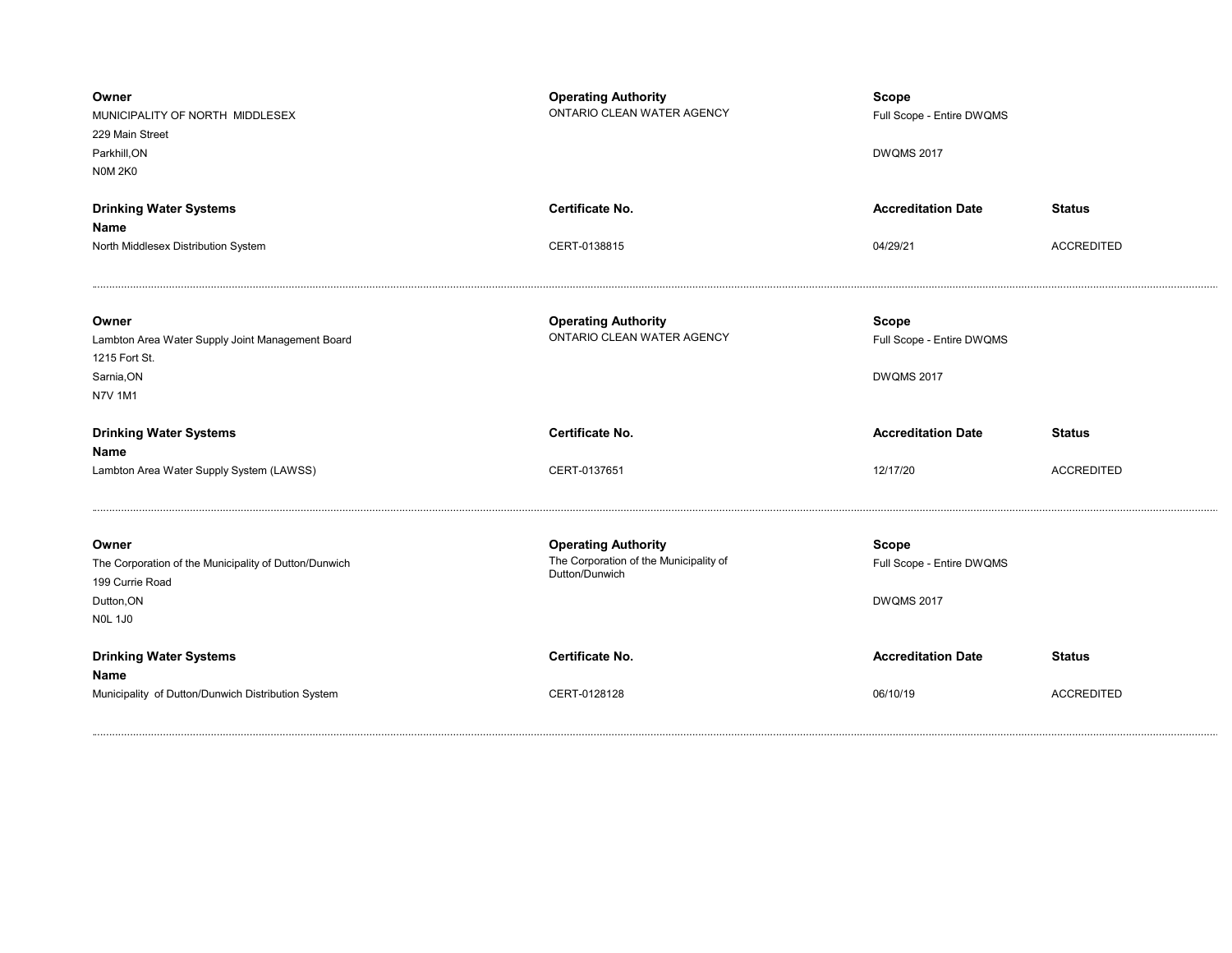| Owner<br>Town of Cochrane - Water & Waste Water Services<br>92 Second Street<br>Cochrane, ON<br><b>P0L 1C0</b> | <b>Operating Authority</b><br>Town of Cochrane - Water & Waste Water<br>Services | <b>Scope</b><br>Full Scope - Entire DWQMS<br><b>DWQMS 2017</b> |                                    |
|----------------------------------------------------------------------------------------------------------------|----------------------------------------------------------------------------------|----------------------------------------------------------------|------------------------------------|
| <b>Drinking Water Systems</b><br>Name<br>Cochrane Drinking Water System                                        | Certificate No.<br>CERT-0135713                                                  | <b>Accreditation Date</b><br>06/18/20                          | <b>Status</b><br><b>ACCREDITED</b> |
| Owner<br>Town of Hearst<br>1215 Edward St<br>Hearst, ON<br><b>P0L 1N0</b>                                      | <b>Operating Authority</b><br>ONTARIO CLEAN WATER AGENCY                         | <b>Scope</b><br>Full Scope - Entire DWQMS<br><b>DWQMS 2017</b> |                                    |
| <b>Drinking Water Systems</b>                                                                                  | <b>Certificate No.</b>                                                           | <b>Accreditation Date</b>                                      | <b>Status</b>                      |
| Name<br>Hearst WTP & DS                                                                                        | CERT-0128213                                                                     | 08/17/19                                                       | <b>ACCREDITED</b>                  |
| Owner<br>Township of Mattice-Val Cote<br>1 River Street South<br>Mattice, ON<br><b>P0L 1T0</b>                 | <b>Operating Authority</b><br>ONTARIO CLEAN WATER AGENCY                         | <b>Scope</b><br>Full Scope - Entire DWQMS<br><b>DWQMS 2017</b> |                                    |
| <b>Drinking Water Systems</b>                                                                                  | <b>Certificate No.</b>                                                           | <b>Accreditation Date</b>                                      | <b>Status</b>                      |
| Name                                                                                                           |                                                                                  |                                                                |                                    |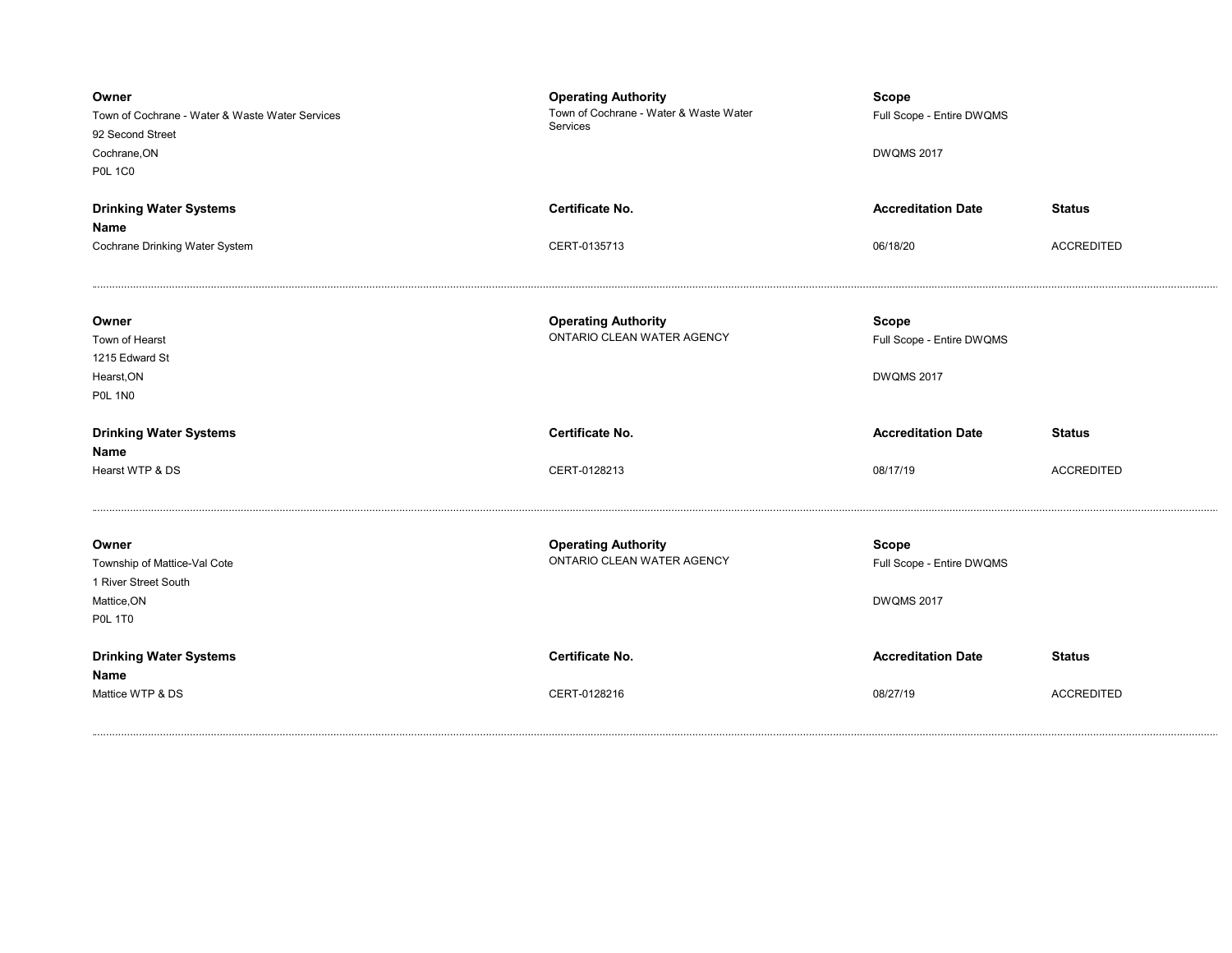| Owner<br>Township of Opasatika<br>Hwy 11 and Hyundai Road West<br>Opasatika, ON<br><b>P0L 1Z0</b> | <b>Operating Authority</b><br>ONTARIO CLEAN WATER AGENCY | <b>Scope</b><br>Full Scope - Entire DWQMS<br><b>DWQMS 2017</b> |                   |
|---------------------------------------------------------------------------------------------------|----------------------------------------------------------|----------------------------------------------------------------|-------------------|
| <b>Drinking Water Systems</b>                                                                     | <b>Certificate No.</b>                                   | <b>Accreditation Date</b>                                      | <b>Status</b>     |
| Name<br>Opasatika WTP & DS                                                                        | CERT-0128217                                             | 08/27/19                                                       | <b>ACCREDITED</b> |
| Owner<br>Township of Val Rita-Harty<br>8 Des Aulnes Ave<br>Val Rita, ON<br><b>P0L 2G0</b>         | <b>Operating Authority</b><br>ONTARIO CLEAN WATER AGENCY | <b>Scope</b><br>Full Scope - Entire DWQMS<br><b>DWQMS 2017</b> |                   |
|                                                                                                   |                                                          |                                                                |                   |
| <b>Drinking Water Systems</b>                                                                     | Certificate No.                                          | <b>Accreditation Date</b>                                      | <b>Status</b>     |
| Name<br>Val Rita-Harty WTP & DS                                                                   | CERT-0128220                                             | 09/16/19                                                       | <b>ACCREDITED</b> |
| Owner<br>Township of Fauquier-Strickland<br>12 Gravel Road<br>Fauquier, ON<br><b>P0L 1G0</b>      | <b>Operating Authority</b><br>ONTARIO CLEAN WATER AGENCY | <b>Scope</b><br>Full Scope - Entire DWQMS<br><b>DWQMS 2017</b> |                   |
| <b>Drinking Water Systems</b><br>Name                                                             | Certificate No.                                          | <b>Accreditation Date</b>                                      | <b>Status</b>     |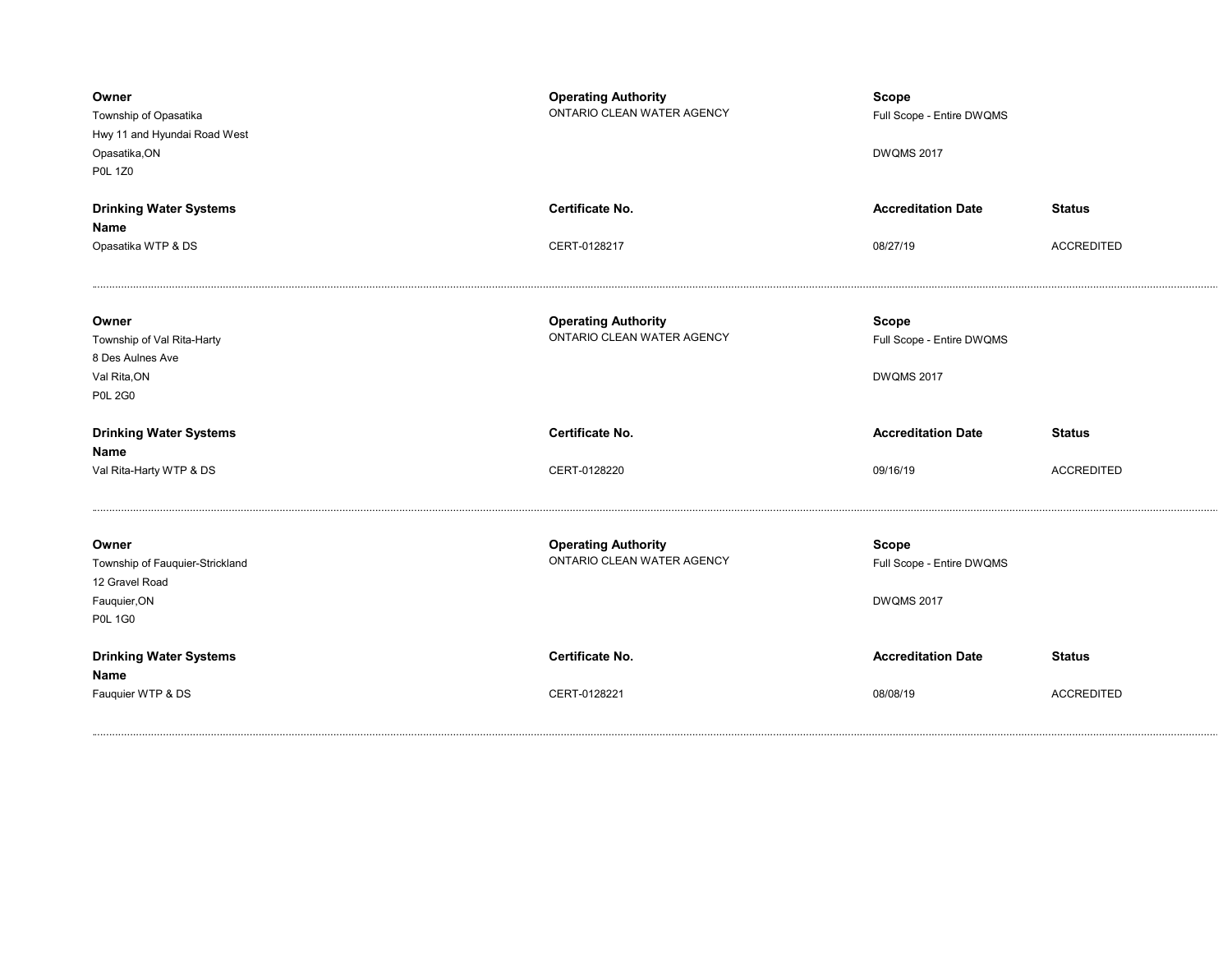| Owner<br>Corporation of the Town of Smooth Rock Falls<br>46 First St. PO Box 160<br>Smooth Rock Falls, ON<br><b>P0L 2B0</b> | <b>Operating Authority</b><br>ONTARIO CLEAN WATER AGENCY | <b>Scope</b><br>Full Scope - Entire DWQMS<br><b>DWQMS 2017</b> |                   |
|-----------------------------------------------------------------------------------------------------------------------------|----------------------------------------------------------|----------------------------------------------------------------|-------------------|
| <b>Drinking Water Systems</b>                                                                                               | Certificate No.                                          | <b>Accreditation Date</b>                                      | <b>Status</b>     |
| Name                                                                                                                        |                                                          |                                                                |                   |
| Smooth Rock Falls Drinking Water System                                                                                     | CERT-0128223                                             | 11/04/19                                                       | <b>ACCREDITED</b> |
| Owner                                                                                                                       | <b>Operating Authority</b>                               | Scope                                                          |                   |
| Township of Chapleau                                                                                                        | ONTARIO CLEAN WATER AGENCY                               | Full Scope - Entire DWQMS                                      |                   |
| 1 Water Plant Road                                                                                                          |                                                          |                                                                |                   |
| Chapleau, ON                                                                                                                |                                                          | <b>DWQMS 2017</b>                                              |                   |
| <b>P0M 1K0</b>                                                                                                              |                                                          |                                                                |                   |
| <b>Drinking Water Systems</b>                                                                                               | Certificate No.                                          | <b>Accreditation Date</b>                                      | <b>Status</b>     |
| Name                                                                                                                        |                                                          |                                                                |                   |
| Chapleau WTP                                                                                                                | CERT-0128224                                             | 09/28/19                                                       | <b>ACCREDITED</b> |
| Owner                                                                                                                       | <b>Operating Authority</b>                               | <b>Scope</b>                                                   |                   |
| Municipality of Greenstone                                                                                                  | ONTARIO CLEAN WATER AGENCY                               | Full Scope - Entire DWQMS                                      |                   |
| 1800 Main Street                                                                                                            |                                                          |                                                                |                   |
| Geraldton, ON                                                                                                               |                                                          | <b>DWQMS 2017</b>                                              |                   |
| P0T 1M0                                                                                                                     |                                                          |                                                                |                   |
| <b>Drinking Water Systems</b>                                                                                               | Certificate No.                                          | <b>Accreditation Date</b>                                      | <b>Status</b>     |
| Name                                                                                                                        |                                                          |                                                                |                   |
| Longlac WTP                                                                                                                 | CERT-0128226                                             | 08/19/19                                                       | <b>ACCREDITED</b> |
| Geraldton WTP                                                                                                               | CERT-0128226                                             | 08/19/19                                                       | <b>ACCREDITED</b> |
| Beardmore WTP                                                                                                               | CERT-0128226                                             | 08/19/19                                                       | <b>ACCREDITED</b> |
| Caramat WTP                                                                                                                 | CERT-0128226                                             | 08/19/19                                                       | <b>ACCREDITED</b> |
|                                                                                                                             |                                                          |                                                                |                   |
| Nakina Well Supply System                                                                                                   | CERT-0128226                                             | 08/19/19                                                       | <b>ACCREDITED</b> |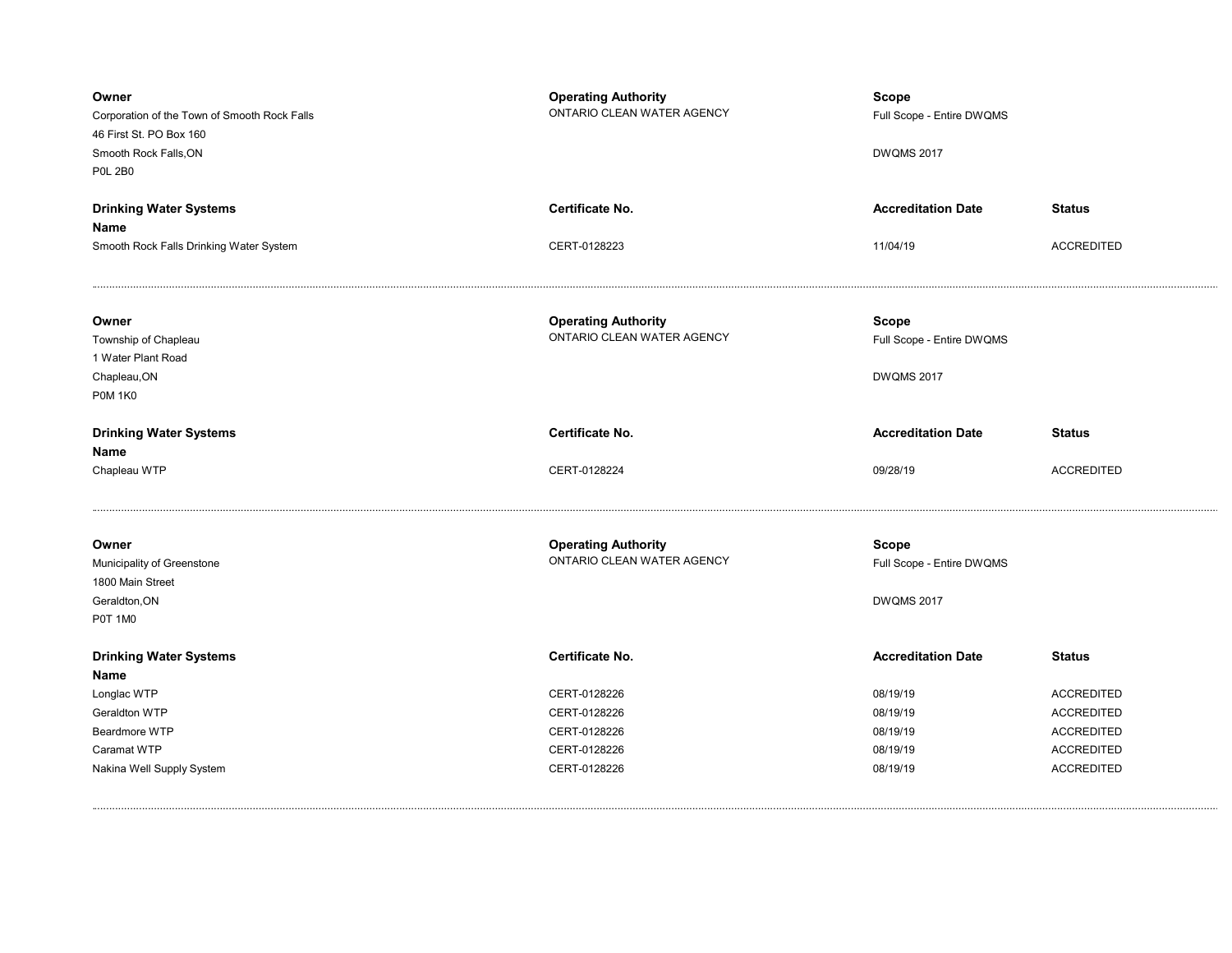| Owner<br>Township of Hornepayne<br>100 Hebert Avenue<br>Hornepayne Township, ON                       | <b>Operating Authority</b><br>ONTARIO CLEAN WATER AGENCY                    | <b>Scope</b><br>Full Scope - Entire DWQMS<br><b>DWQMS 2017</b> |                                    |
|-------------------------------------------------------------------------------------------------------|-----------------------------------------------------------------------------|----------------------------------------------------------------|------------------------------------|
| <b>Drinking Water Systems</b><br>Name<br>Hornepayne WTP                                               | <b>Certificate No.</b><br>CERT-0128229                                      | <b>Accreditation Date</b><br>09/17/19                          | <b>Status</b><br><b>ACCREDITED</b> |
| Owner<br>Township of Leeds and the Thousand Islands<br>1233 Prince Street<br>Lansdowne, ON<br>K0E 1L0 | <b>Operating Authority</b><br>ONTARIO CLEAN WATER AGENCY                    | <b>Scope</b><br>Full Scope - Entire DWQMS<br><b>DWQMS 2017</b> |                                    |
| <b>Drinking Water Systems</b><br>Name                                                                 | <b>Certificate No.</b>                                                      | <b>Accreditation Date</b>                                      | <b>Status</b>                      |
| Leeds and Lansdowne Well & Distribution                                                               | CERT-0128256                                                                | 04/22/19                                                       | <b>ACCREDITED</b>                  |
| Owner<br>The Corporation of the Municipality of Machin<br>1 Bay Street<br>Vermilion Bay, ON           | <b>Operating Authority</b><br>The Corporation of the Municipality of Machin | <b>Scope</b><br>Full Scope - Entire DWQMS<br><b>DWQMS 2017</b> |                                    |
| <b>Drinking Water Systems</b><br>Name<br>Vermillion Bay WTP & Distribution System                     | <b>Certificate No.</b><br>CERT-0133347                                      | <b>Accreditation Date</b><br>05/11/21                          | <b>Status</b><br><b>ACCREDITED</b> |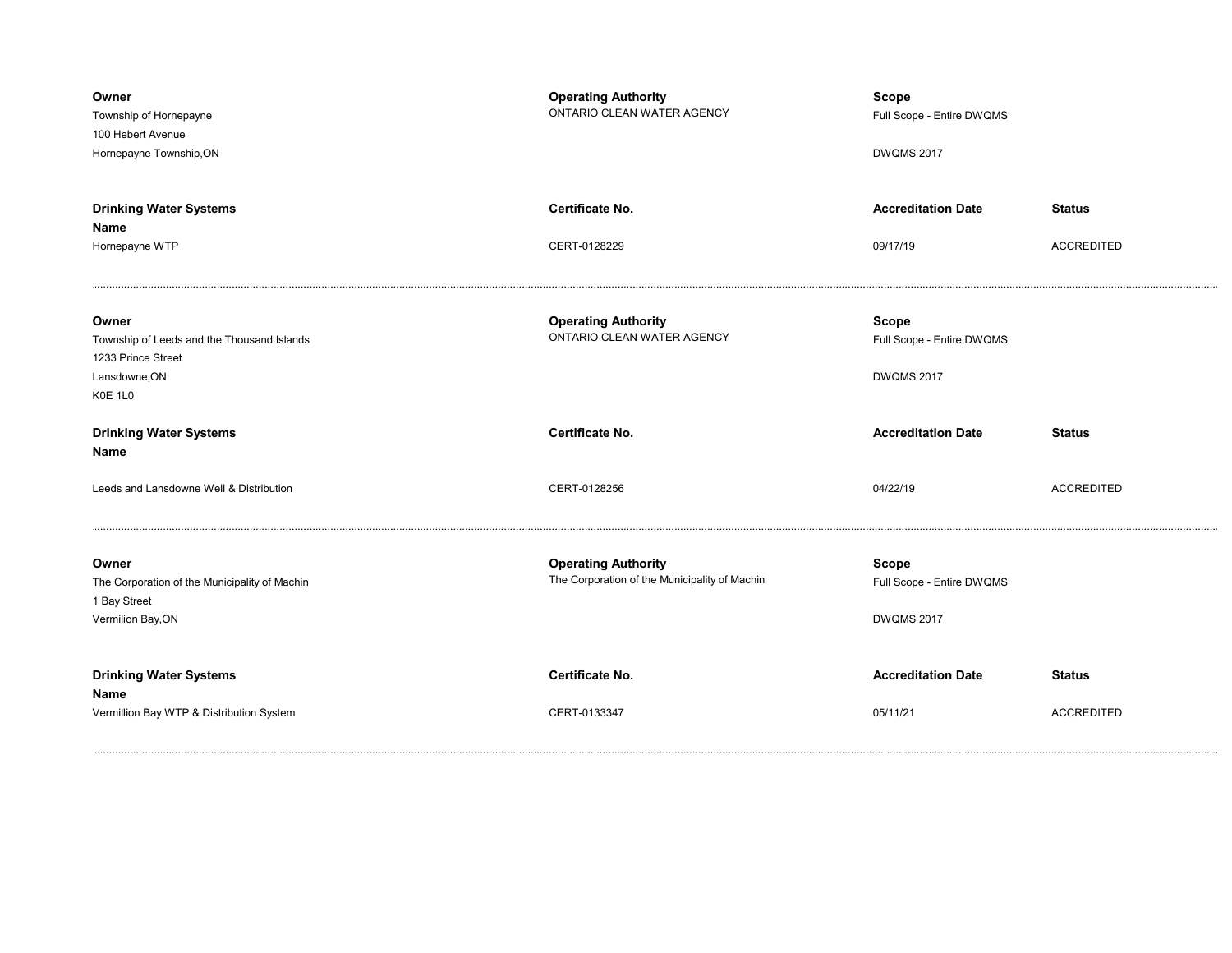| Owner<br>Municipality of Oliver Paipoonge<br>125 Maple Street<br>Rosslyn Village, ON                        | <b>Operating Authority</b><br>ONTARIO CLEAN WATER AGENCY | Scope<br>Limited Scope - Emergency<br><b>DWQMS 2017</b>        |                                 |
|-------------------------------------------------------------------------------------------------------------|----------------------------------------------------------|----------------------------------------------------------------|---------------------------------|
| <b>Drinking Water Systems</b><br>Name<br>Rosslyn Village Subdivision Drinking Water System                  | <b>Certificate No.</b>                                   | <b>Accreditation Date</b>                                      | <b>Status</b><br>PROJECT CLOSED |
| Owner<br>Township of Nairn and Hyman<br>26 Ferry St.<br>Nairn Centre, ON<br><b>P5E 1S4</b>                  | <b>Operating Authority</b><br>ONTARIO CLEAN WATER AGENCY | <b>Scope</b><br>Full Scope - Entire DWQMS<br><b>DWQMS 2017</b> |                                 |
|                                                                                                             |                                                          |                                                                |                                 |
| <b>Drinking Water Systems</b>                                                                               | <b>Certificate No.</b>                                   | <b>Accreditation Date</b>                                      | <b>Status</b>                   |
| Name<br>Nairn Centre WTP                                                                                    | CERT-0128259                                             | 10/08/19                                                       | <b>ACCREDITED</b>               |
| Owner<br>Municipality of Markstay-Warren<br>Pioneer Street, Markstay, ON P0M 2G0<br>Markstay and Warren, ON | <b>Operating Authority</b><br>ONTARIO CLEAN WATER AGENCY | <b>Scope</b><br>Full Scope - Entire DWQMS<br><b>DWQMS 2017</b> |                                 |
| <b>Drinking Water Systems</b>                                                                               | <b>Certificate No.</b>                                   | <b>Accreditation Date</b>                                      | <b>Status</b>                   |
| Name<br>Markstay Distribution                                                                               | CERT-0128260                                             | 10/08/19                                                       | <b>ACCREDITED</b>               |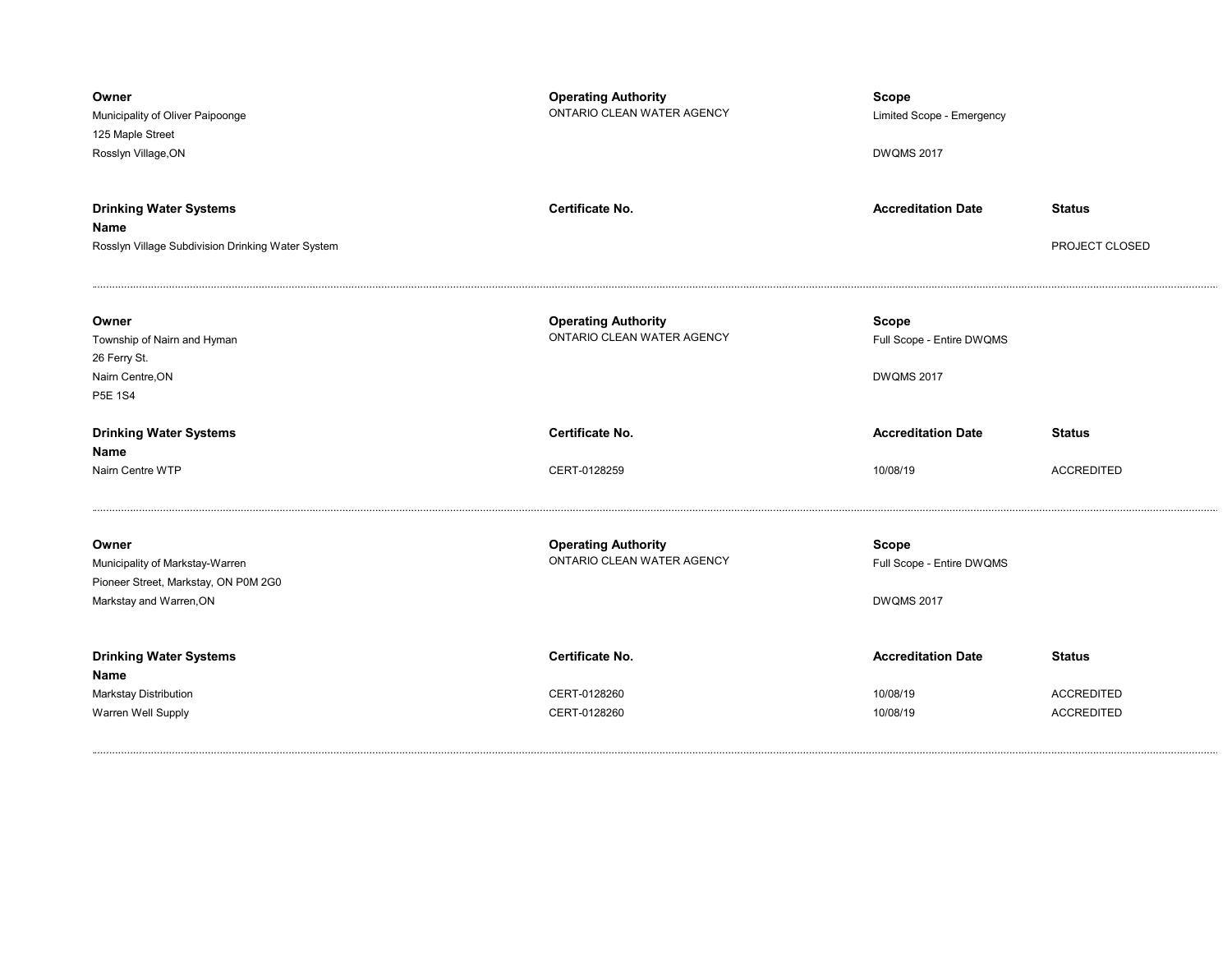| Owner<br>Municipality of Southwest Middlesex<br>153 McKellar St<br>Glencoe, ON<br><b>NOL 2MO</b>     | <b>Operating Authority</b><br>ONTARIO CLEAN WATER AGENCY | <b>Scope</b><br>Full Scope - Entire DWQMS<br><b>DWQMS 2017</b> |                   |
|------------------------------------------------------------------------------------------------------|----------------------------------------------------------|----------------------------------------------------------------|-------------------|
| <b>Drinking Water Systems</b>                                                                        | Certificate No.                                          | <b>Accreditation Date</b>                                      | <b>Status</b>     |
| Name                                                                                                 |                                                          |                                                                |                   |
| Southwest Middlesex DS                                                                               | CERT-0128306                                             | 06/24/19                                                       | <b>ACCREDITED</b> |
| Owner<br>Township of Sables-Spanish Rivers<br>Imperial Street South<br>Massey, ON<br><b>P0P 1P0</b>  | <b>Operating Authority</b><br>ONTARIO CLEAN WATER AGENCY | <b>Scope</b><br>Full Scope - Entire DWQMS<br><b>DWQMS 2017</b> |                   |
|                                                                                                      | Certificate No.                                          | <b>Accreditation Date</b>                                      |                   |
| <b>Drinking Water Systems</b><br>Name                                                                |                                                          |                                                                | <b>Status</b>     |
| Massey WTP                                                                                           | CERT-0128372                                             | 07/09/19                                                       | <b>ACCREDITED</b> |
| Owner<br>Town of Spanish<br>15 Goderich Street & 8A Victoria Street<br>Spanish, ON<br><b>P0P 2A0</b> | <b>Operating Authority</b><br>ONTARIO CLEAN WATER AGENCY | <b>Scope</b><br>Full Scope - Entire DWQMS<br><b>DWQMS 2017</b> |                   |
| <b>Drinking Water Systems</b><br>Name                                                                | Certificate No.                                          | <b>Accreditation Date</b>                                      | <b>Status</b>     |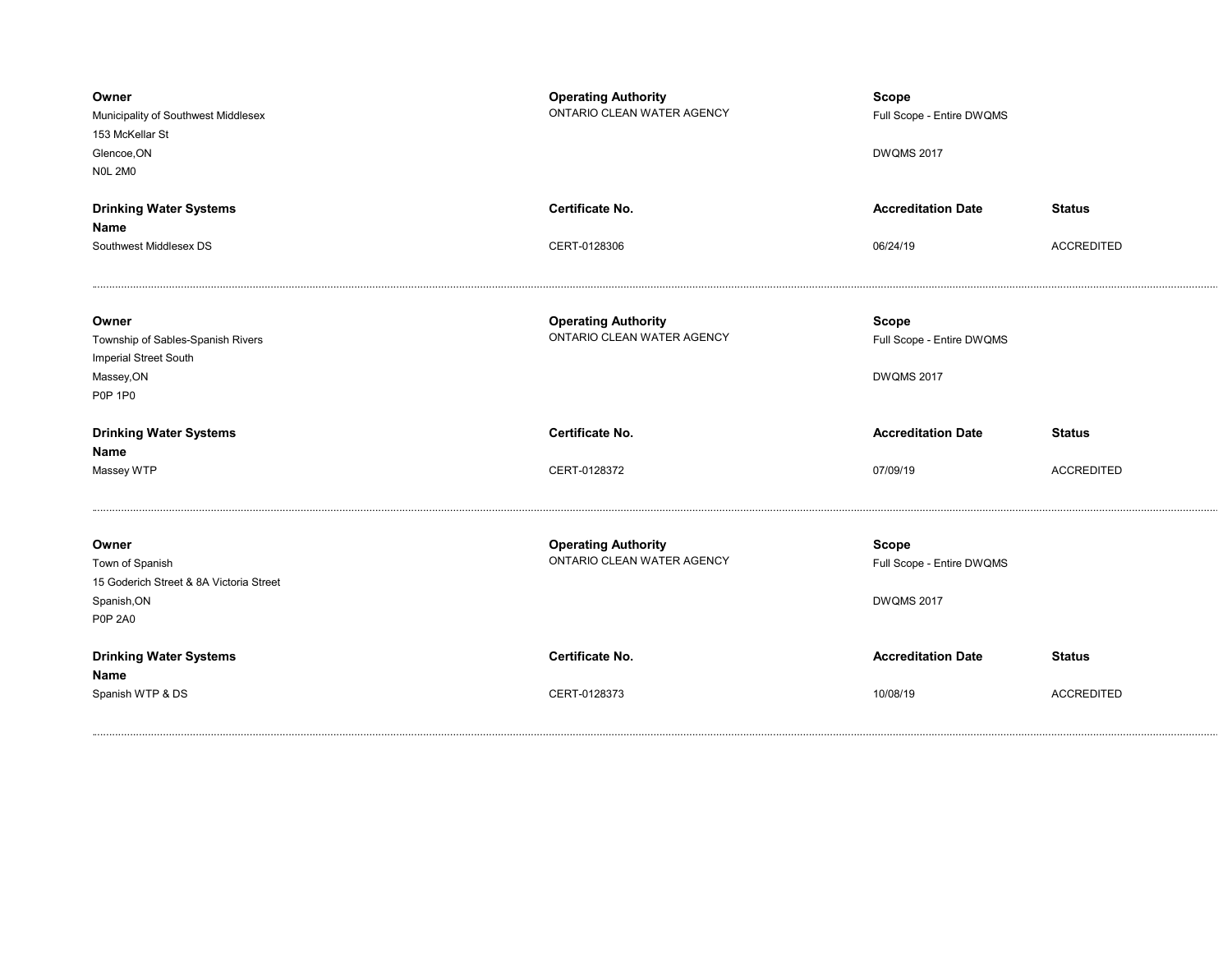| Owner                  | <b>Operating Authority</b> | <b>Scope</b>              |
|------------------------|----------------------------|---------------------------|
| City of Kawartha Lakes | ONTARIO CLEAN WATER AGENCY | Full Scope - Entire DWQMS |
| 322 Kent Street        |                            |                           |
| Lindsay, ON            |                            | <b>DWQMS 2017</b>         |
| K9V 5R8                |                            |                           |

| <b>Drinking Water Systems</b>               | Certificate No. | <b>Accreditation Date</b> | <b>Status</b>     |
|---------------------------------------------|-----------------|---------------------------|-------------------|
| Name                                        |                 |                           |                   |
| <b>Birch Point Drinking Water System</b>    | CERT-0141823    | 06/01/21                  | <b>ACCREDITED</b> |
| Western Trent/Palmina Drinking Water System | CERT-0141823    | 06/01/21                  | <b>ACCREDITED</b> |
| Mariposa (Canadiana Shores) WT facilities   | CERT-0141823    | 06/01/21                  | <b>ACCREDITED</b> |
| Omemee WTP                                  | CERT-0141823    | 06/01/21                  | <b>ACCREDITED</b> |
| Bobcaygeon WTP                              | CERT-0141823    | 06/01/21                  | <b>ACCREDITED</b> |
| Woodville WTP                               | CERT-0141823    | 06/01/21                  | <b>ACCREDITED</b> |
| Manvers (Janetville) WTP                    | CERT-0141823    | 06/01/21                  | <b>ACCREDITED</b> |
| Fenelon Falls WTP                           | CERT-0141823    | 06/01/21                  | <b>ACCREDITED</b> |
| Manvers-Woodfield Water                     | CERT-0141823    | 06/01/21                  | <b>ACCREDITED</b> |
| Manvers-Pinewood Water                      | CERT-0141823    | 06/01/21                  | <b>ACCREDITED</b> |
| Mariposa-Pleasant Point Water               | CERT-0141823    | 06/01/21                  | <b>ACCREDITED</b> |
| Manyers-Manorview Water                     | CERT-0141823    | 06/01/21                  | <b>ACCREDITED</b> |
| Mariposa-Mariposa Estates                   | CERT-0141823    | 06/01/21                  | <b>ACCREDITED</b> |
| Victoria Place                              | CERT-0141823    | 06/01/21                  | <b>ACCREDITED</b> |
| Kinmount WTP                                | CERT-0141823    | 06/01/21                  | <b>ACCREDITED</b> |
| Norland WTP                                 | CERT-0141823    | 06/01/21                  | <b>ACCREDITED</b> |
| Southview Estates WTP                       | CERT-0141823    | 06/01/21                  | <b>ACCREDITED</b> |
| King's Bay                                  | CERT-0141823    | 06/01/21                  | <b>ACCREDITED</b> |

| Owner<br>The Corporation of the City of Kawartha Lakes<br>322 Kent St. W<br>Lindsay, ON<br>K9V 5R8 | <b>Operating Authority</b><br>The Corporation of the City of Kawartha Lakes | Scope<br>Full Scope - Entire DWQMS<br><b>DWQMS 2017</b> |                   |
|----------------------------------------------------------------------------------------------------|-----------------------------------------------------------------------------|---------------------------------------------------------|-------------------|
| <b>Drinking Water Systems</b><br><b>Name</b>                                                       | Certificate No.                                                             | <b>Accreditation Date</b>                               | <b>Status</b>     |
| Birch Point Drinking Water System                                                                  | CERT-0143810                                                                | 09/06/21                                                | <b>ACCREDITED</b> |
| Bobcaygeon Drinking Water System                                                                   | CERT-0143810                                                                | 09/06/21                                                | <b>ACCREDITED</b> |
| Canadiana Shores Drinking Water System                                                             | CERT-0143810                                                                | 09/06/21                                                | <b>ACCREDITED</b> |
| Fenelon Falls Drinking Water System                                                                | CERT-0143810                                                                | 09/06/21                                                | <b>ACCREDITED</b> |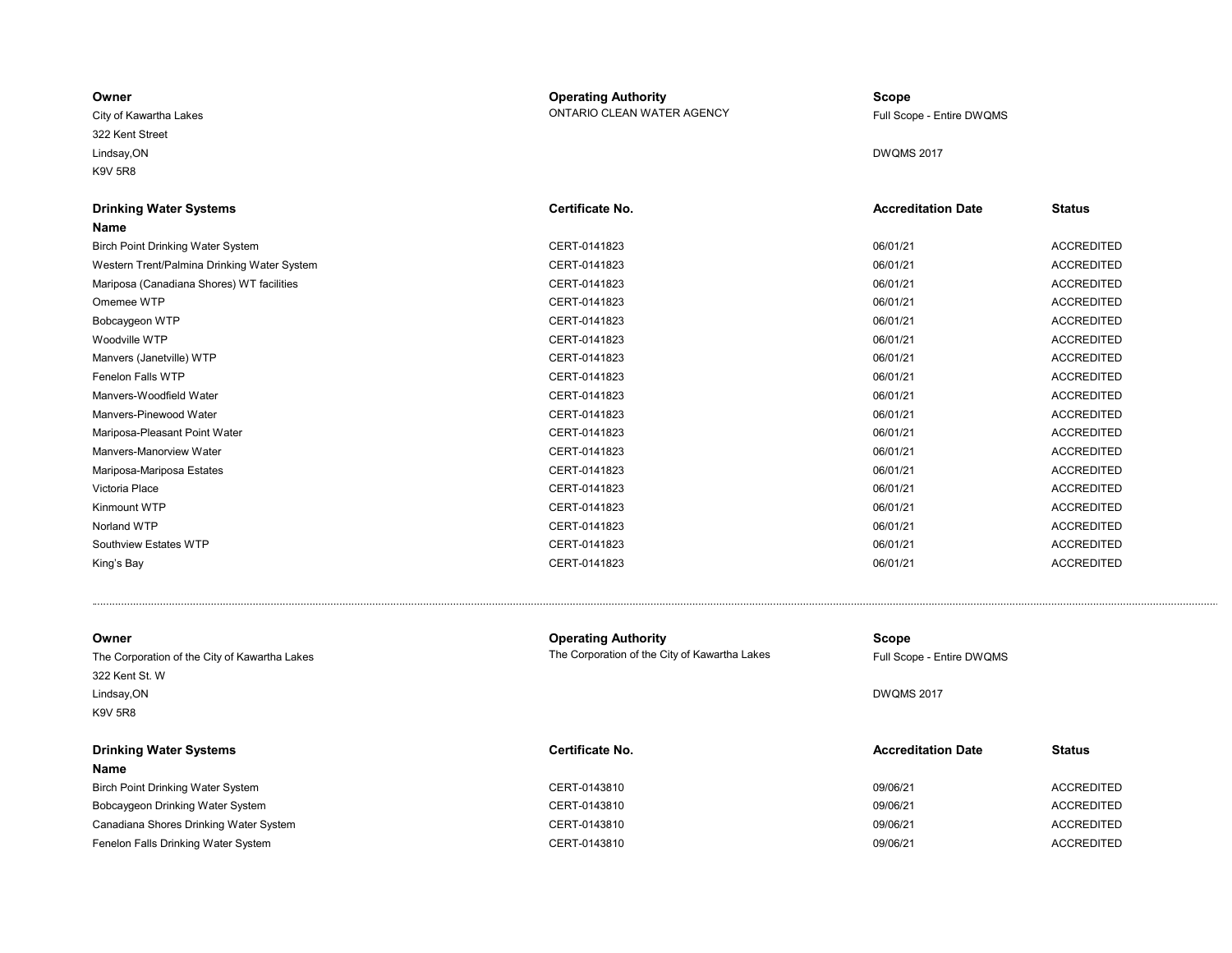| CERT-0143810<br>09/06/21<br>King's Bay Drinking Water System<br>09/06/21<br>CERT-0143810<br>Kinmount Drinking Water System | <b>ACCREDITED</b><br><b>ACCREDITED</b><br><b>ACCREDITED</b> |
|----------------------------------------------------------------------------------------------------------------------------|-------------------------------------------------------------|
|                                                                                                                            |                                                             |
|                                                                                                                            |                                                             |
| CERT-0143810<br>09/06/21<br>Lindsay Drinking Water System                                                                  |                                                             |
| CERT-0143810<br>09/06/21<br>Manilla Drinking Water System (Woods of Manilla)                                               | ACCREDITED                                                  |
| CERT-0143810<br>09/06/21<br>Manorview Drinking Water System                                                                | <b>ACCREDITED</b>                                           |
| CERT-0143810<br>09/06/21<br>Mariposa Estates Drinking Water System                                                         | <b>ACCREDITED</b>                                           |
| CERT-0143810<br>09/06/21<br>Norland Drinking Water System                                                                  | <b>ACCREDITED</b>                                           |
| CERT-0143810<br>09/06/21<br>Omemee Drinking Water System                                                                   | <b>ACCREDITED</b>                                           |
| CERT-0143810<br>09/06/21<br>Pinewood Drinking Water System                                                                 | <b>ACCREDITED</b>                                           |
| CERT-0143810<br>09/06/21<br><b>Pleasant Point Drinking Water System</b>                                                    | <b>ACCREDITED</b>                                           |
| 09/06/21<br>CERT-0143810<br>Sonya Subdivision Drinking Water System T                                                      | ACCREDITED                                                  |
| 09/06/21<br>Southview Estates Drinking Water System<br>CERT-0143810                                                        | <b>ACCREDITED</b>                                           |
| 09/06/21<br>Victoria Place Drinking Water System<br>CERT-0143810                                                           | <b>ACCREDITED</b>                                           |
| CERT-0143810<br>09/06/21<br>Western Trent/Palmina Drinking Water System                                                    | <b>ACCREDITED</b>                                           |
| CERT-0143810<br>09/06/21<br>Woodfield Drinking Water System                                                                | <b>ACCREDITED</b>                                           |
| Woodville Drinking Water System<br>CERT-0143810<br>09/06/21                                                                | ACCREDITED                                                  |

| Owner                                                | <b>Operating Authority</b> | Scope                     |                   |  |  |
|------------------------------------------------------|----------------------------|---------------------------|-------------------|--|--|
| Ontario Clean Water Agency (Township of Springwater) | ONTARIO CLEAN WATER AGENCY | Full Scope - Entire DWQMS |                   |  |  |
| 2231 Nursery Rd.                                     |                            |                           |                   |  |  |
| Springwater, ON                                      |                            | <b>DWQMS 2017</b>         |                   |  |  |
| <b>LOL 1Y2</b>                                       |                            |                           |                   |  |  |
| <b>Drinking Water Systems</b>                        | Certificate No.            | <b>Accreditation Date</b> | <b>Status</b>     |  |  |
| Name                                                 |                            |                           |                   |  |  |
| Minesing Well Supply System                          | CERT-0146101               | 06/04/22                  | <b>ACCREDITED</b> |  |  |
| Anten Mills Well Supply System                       | CERT-0146101               | 06/04/22                  | <b>ACCREDITED</b> |  |  |
| Elmvale Well Supply System                           | CERT-0146101               | 06/04/22                  | <b>ACCREDITED</b> |  |  |
| Hillsdale Well Supply System                         | CERT-0146101               | 06/04/22                  | <b>ACCREDITED</b> |  |  |
| Snow Valley Well Supply System                       | CERT-0146101               | 06/04/22                  | <b>ACCREDITED</b> |  |  |
| Del Trend Well Supply System                         | CERT-0146101               | 06/04/22                  | <b>ACCREDITED</b> |  |  |
| Vespra Downs Well Supply System                      | CERT-0146101               | 06/04/22                  | <b>ACCREDITED</b> |  |  |
| Midhurst Well Supply System                          | CERT-0146101               | 06/04/22                  | <b>ACCREDITED</b> |  |  |
| Phelpston Well Supply System                         | CERT-0146101               | 06/04/22                  | <b>ACCREDITED</b> |  |  |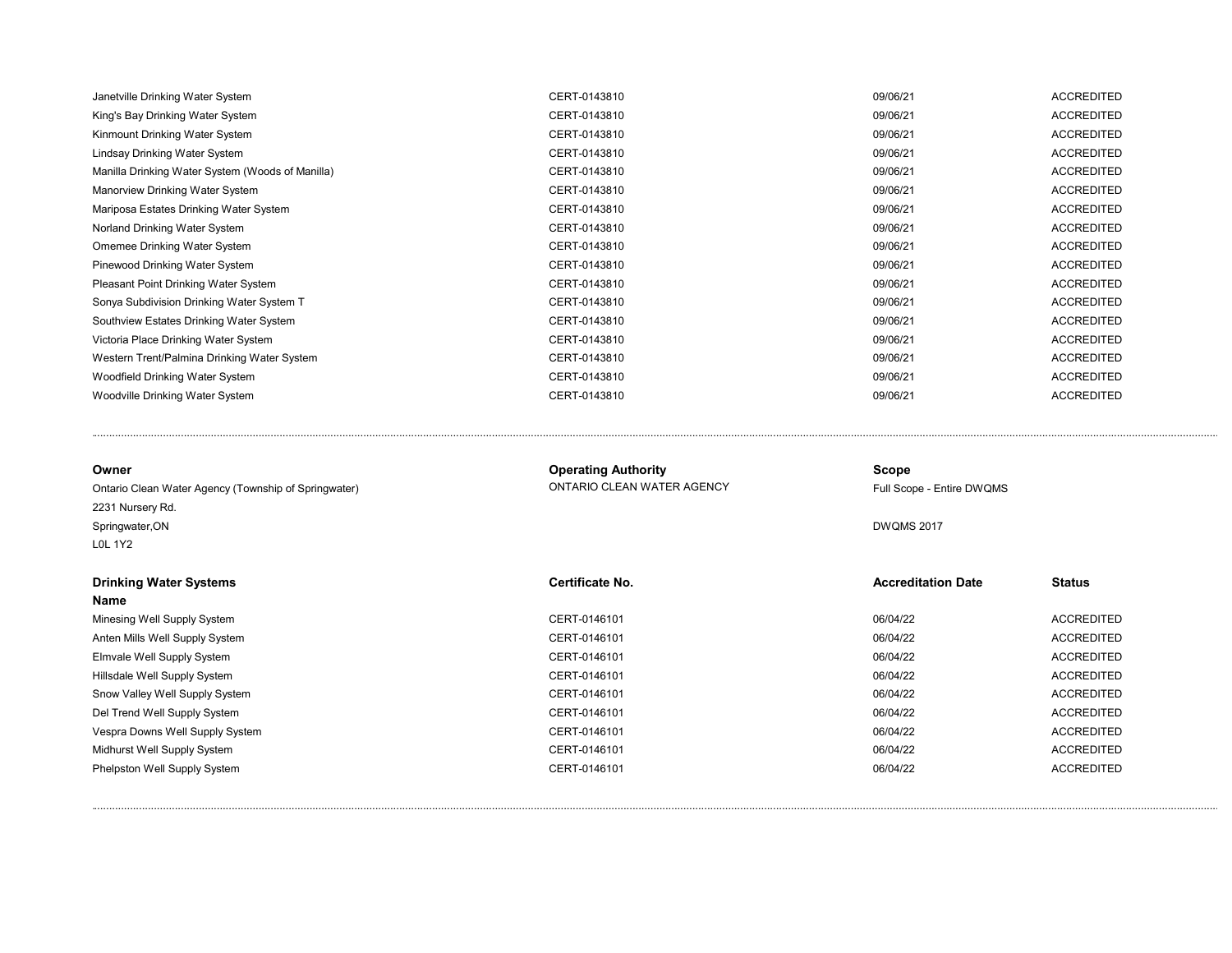| Owner<br>The City of Belleville<br>169 Front Street<br>Belleville, ON<br><b>K8N 2Y8</b>    | <b>Operating Authority</b><br>The City of Belleville     | <b>Scope</b><br>Full Scope - Entire DWQMS<br><b>DWQMS 2017</b> |                                        |
|--------------------------------------------------------------------------------------------|----------------------------------------------------------|----------------------------------------------------------------|----------------------------------------|
| <b>Drinking Water Systems</b><br>Name                                                      | <b>Certificate No.</b>                                   | <b>Accreditation Date</b>                                      | <b>Status</b>                          |
| Belleville Drinking Water System<br>Point Anne Hamlet Drinking Water System                | CERT-0135422<br>CERT-0135422                             | 05/19/20<br>05/19/20                                           | <b>ACCREDITED</b><br><b>ACCREDITED</b> |
| Owner<br>Municipality of Powassan<br>76 Fairview Lane<br>Powassan, ON<br><b>P0H 1Z0</b>    | <b>Operating Authority</b><br>ONTARIO CLEAN WATER AGENCY | <b>Scope</b><br>Full Scope - Entire DWQMS<br><b>DWQMS 2017</b> |                                        |
| <b>Drinking Water Systems</b><br>Name                                                      | Certificate No.                                          | <b>Accreditation Date</b>                                      | <b>Status</b>                          |
| Powassan Well System                                                                       | CERT-0128404                                             | 05/17/19                                                       | <b>ACCREDITED</b>                      |
| Owner<br>Village of Burk's Falls<br>98 George Street<br>Burk's Falls, ON<br><b>P0A 1C0</b> | <b>Operating Authority</b><br>ONTARIO CLEAN WATER AGENCY | <b>Scope</b><br>Full Scope - Entire DWQMS<br><b>DWQMS 2017</b> |                                        |
| <b>Drinking Water Systems</b><br>Name                                                      | <b>Certificate No.</b>                                   | <b>Accreditation Date</b>                                      | <b>Status</b>                          |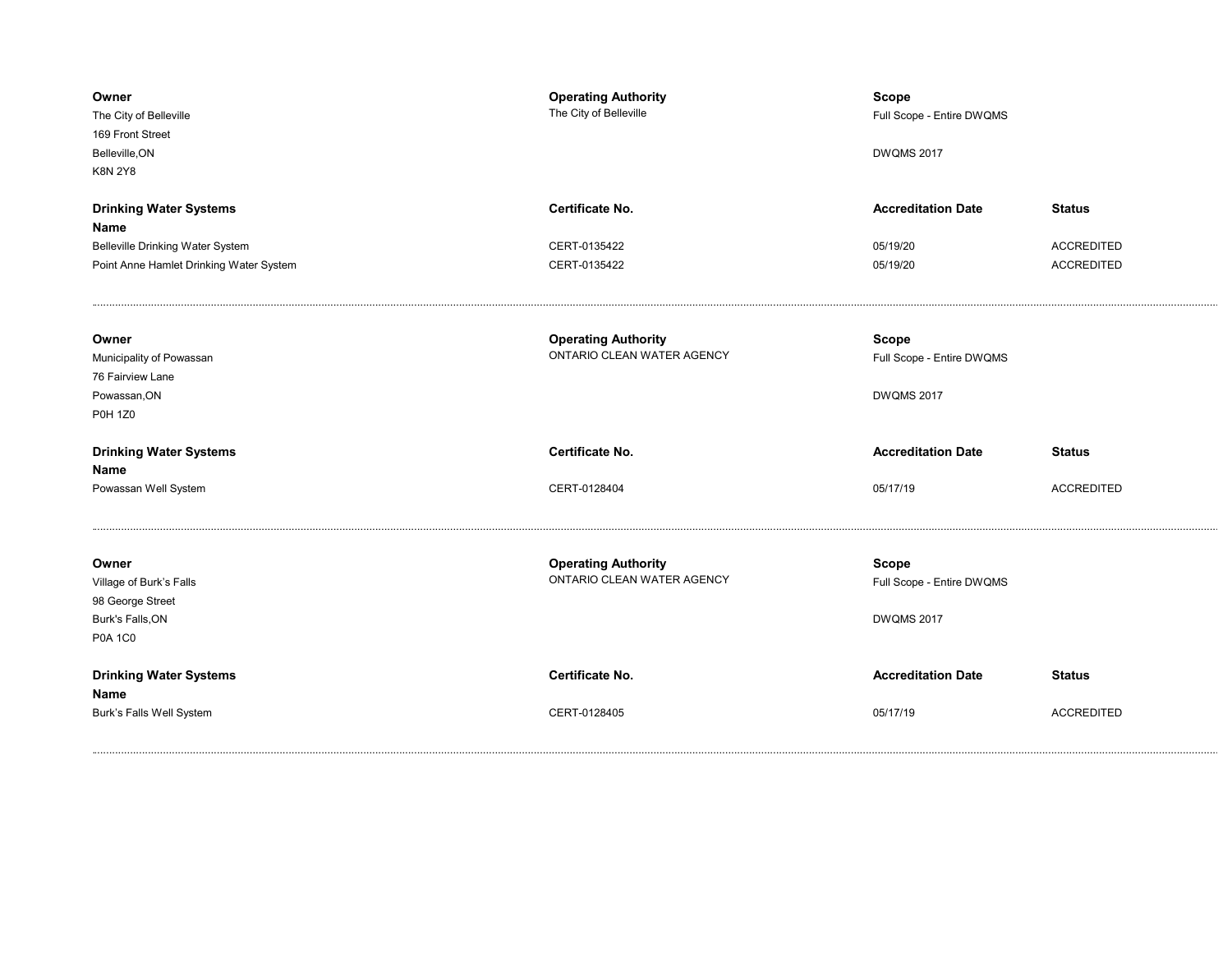| Owner<br>The Municipality of Callander<br>100 Nipissing<br>Callander, ON<br><b>P0H 1H0</b>   | <b>Operating Authority</b><br>ONTARIO CLEAN WATER AGENCY            | <b>Scope</b><br>Full Scope - Entire DWQMS<br><b>DWQMS 2017</b> |                   |
|----------------------------------------------------------------------------------------------|---------------------------------------------------------------------|----------------------------------------------------------------|-------------------|
| <b>Drinking Water Systems</b>                                                                | <b>Certificate No.</b>                                              | <b>Accreditation Date</b>                                      | <b>Status</b>     |
| Name                                                                                         |                                                                     |                                                                |                   |
| Callander WTP                                                                                | CERT-0128407                                                        | 06/08/19                                                       | <b>ACCREDITED</b> |
| Owner<br>Village of South River<br>28 Howard Street<br>South River, ON<br>P0A 1X0            | <b>Operating Authority</b><br>ONTARIO CLEAN WATER AGENCY            | <b>Scope</b><br>Full Scope - Entire DWQMS<br><b>DWQMS 2017</b> |                   |
| <b>Drinking Water Systems</b><br>Name                                                        | <b>Certificate No.</b>                                              | <b>Accreditation Date</b>                                      | <b>Status</b>     |
| South River Drinking Water System                                                            | CERT-0129175                                                        | 06/08/19                                                       | <b>ACCREDITED</b> |
| Owner                                                                                        |                                                                     |                                                                |                   |
| The Corporation of the City of Dryden<br>30 Van Horne Avenue<br>Dryden, ON<br><b>P8N 2A7</b> | <b>Operating Authority</b><br>The Corporation of the City of Dryden | <b>Scope</b><br>Full Scope - Entire DWQMS<br>DWQMS 2017        |                   |
| <b>Drinking Water Systems</b><br>Name                                                        | Certificate No.                                                     | <b>Accreditation Date</b>                                      | <b>Status</b>     |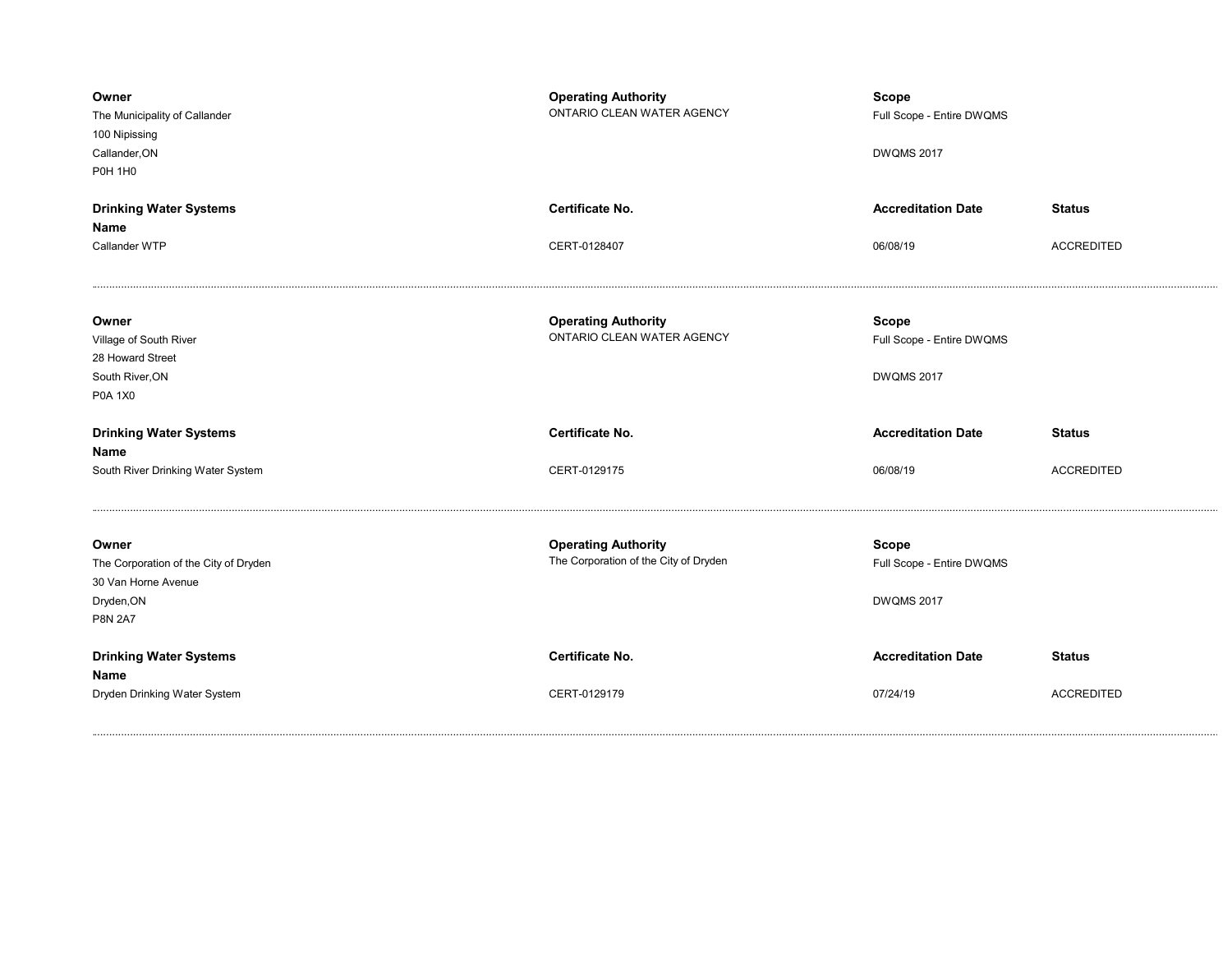| Owner<br>The Corporation of the City of Kenora<br>1 Main Street<br>Kenora, ON<br><b>P9N 3X2</b> | <b>Operating Authority</b><br>The Corporation of the City of Kenora | <b>Scope</b><br>Full Scope - Entire DWQMS<br><b>DWQMS 2017</b> |                   |
|-------------------------------------------------------------------------------------------------|---------------------------------------------------------------------|----------------------------------------------------------------|-------------------|
| <b>Drinking Water Systems</b>                                                                   | Certificate No.                                                     | <b>Accreditation Date</b>                                      | <b>Status</b>     |
| Name                                                                                            |                                                                     |                                                                |                   |
| Kenora Area Drinking Water System                                                               | CERT-0129189                                                        | 08/08/19                                                       | <b>ACCREDITED</b> |
| Owner<br>Town of Mississippi Mills<br>201 Paterson Crescent<br>Almonte, ON<br><b>K0A 1A0</b>    | <b>Operating Authority</b><br>ONTARIO CLEAN WATER AGENCY            | <b>Scope</b><br>Full Scope - Entire DWQMS<br><b>DWQMS 2017</b> |                   |
|                                                                                                 |                                                                     |                                                                |                   |
| <b>Drinking Water Systems</b>                                                                   | Certificate No.                                                     | <b>Accreditation Date</b>                                      | <b>Status</b>     |
| Name<br>Mississippi Mills Water                                                                 | CERT-0129190                                                        | 05/13/19                                                       | <b>ACCREDITED</b> |
| Owner<br>City of Clarence-Rockland<br>125 Edwards St.<br>Rockland, ON<br>K4K 1J1                | <b>Operating Authority</b><br>ONTARIO CLEAN WATER AGENCY            | <b>Scope</b><br>Full Scope - Entire DWQMS<br><b>DWQMS 2017</b> |                   |
| <b>Drinking Water Systems</b><br>Name                                                           | <b>Certificate No.</b>                                              | <b>Accreditation Date</b>                                      | <b>Status</b>     |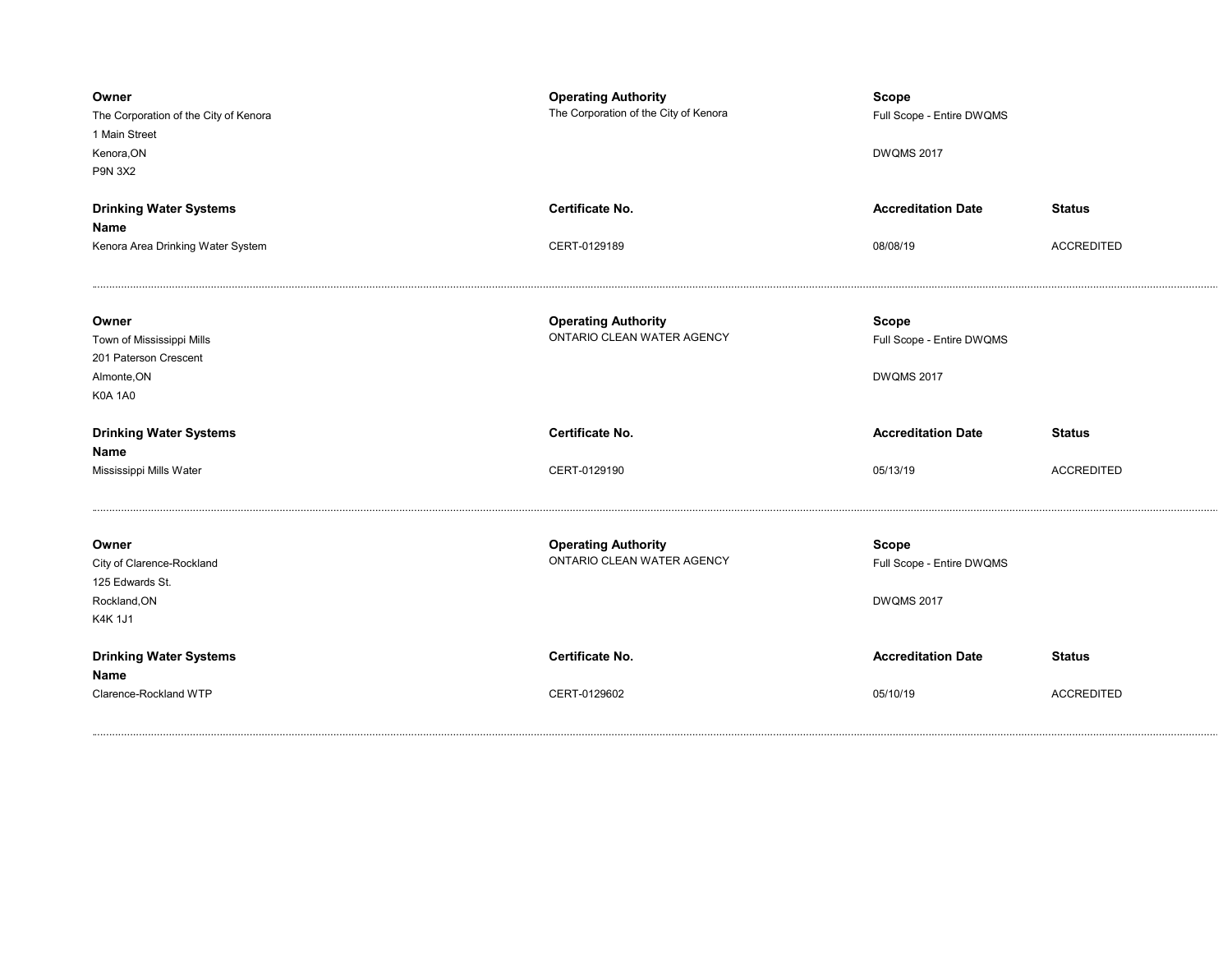| Owner<br>Corporation of the Village of Merrickville-Wolford<br>317 Brock St. W<br>Merrickville, ON<br><b>K0G 1N0</b> | <b>Operating Authority</b><br>ONTARIO CLEAN WATER AGENCY     | <b>Scope</b><br>Full Scope - Entire DWQMS<br><b>DWQMS 2017</b> |                   |
|----------------------------------------------------------------------------------------------------------------------|--------------------------------------------------------------|----------------------------------------------------------------|-------------------|
| <b>Drinking Water Systems</b><br>Name                                                                                | <b>Certificate No.</b>                                       | <b>Accreditation Date</b>                                      | <b>Status</b>     |
| Merrickville WTP                                                                                                     | CERT-0129631                                                 | 05/08/19                                                       | <b>ACCREDITED</b> |
| Owner<br>Town of Iroquois Falls<br>P.O. Box 430                                                                      | <b>Operating Authority</b><br>Town of Iroquois Falls         | <b>Scope</b><br>Full Scope - Entire DWQMS                      |                   |
| Iroquois Falls, ON<br><b>P0K 1G0</b>                                                                                 |                                                              | <b>DWQMS 2017</b>                                              |                   |
| <b>Drinking Water Systems</b><br>Name                                                                                | Certificate No.                                              | <b>Accreditation Date</b>                                      | <b>Status</b>     |
| Iroquois Falls Treatment and Distribution System                                                                     | CERT-0129633                                                 | 01/03/20                                                       | <b>ACCREDITED</b> |
| Monteith Distribution system                                                                                         | CERT-0129633                                                 | 01/03/20                                                       | <b>ACCREDITED</b> |
| Porquis Junction Drinking Water System                                                                               | CERT-0129633                                                 | 01/03/20                                                       | <b>ACCREDITED</b> |
| Owner<br>Municipality of Highlands East<br>2778 Monck Rd                                                             | <b>Operating Authority</b><br>Municipality of Highlands East | <b>Scope</b><br>Full Scope - Entire DWQMS                      |                   |
| Cardiff, ON<br>K0L 1M0                                                                                               |                                                              | <b>DWQMS 2017</b>                                              |                   |
| <b>Drinking Water Systems</b><br>Name                                                                                | <b>Certificate No.</b>                                       | <b>Accreditation Date</b>                                      | <b>Status</b>     |
| Dyno Estates Drinking Water System                                                                                   | CERT-0145171                                                 | 11/19/21                                                       | <b>ACCREDITED</b> |
| Cardiff Drinking Water System                                                                                        | CERT-0145171                                                 | 11/19/21                                                       | <b>ACCREDITED</b> |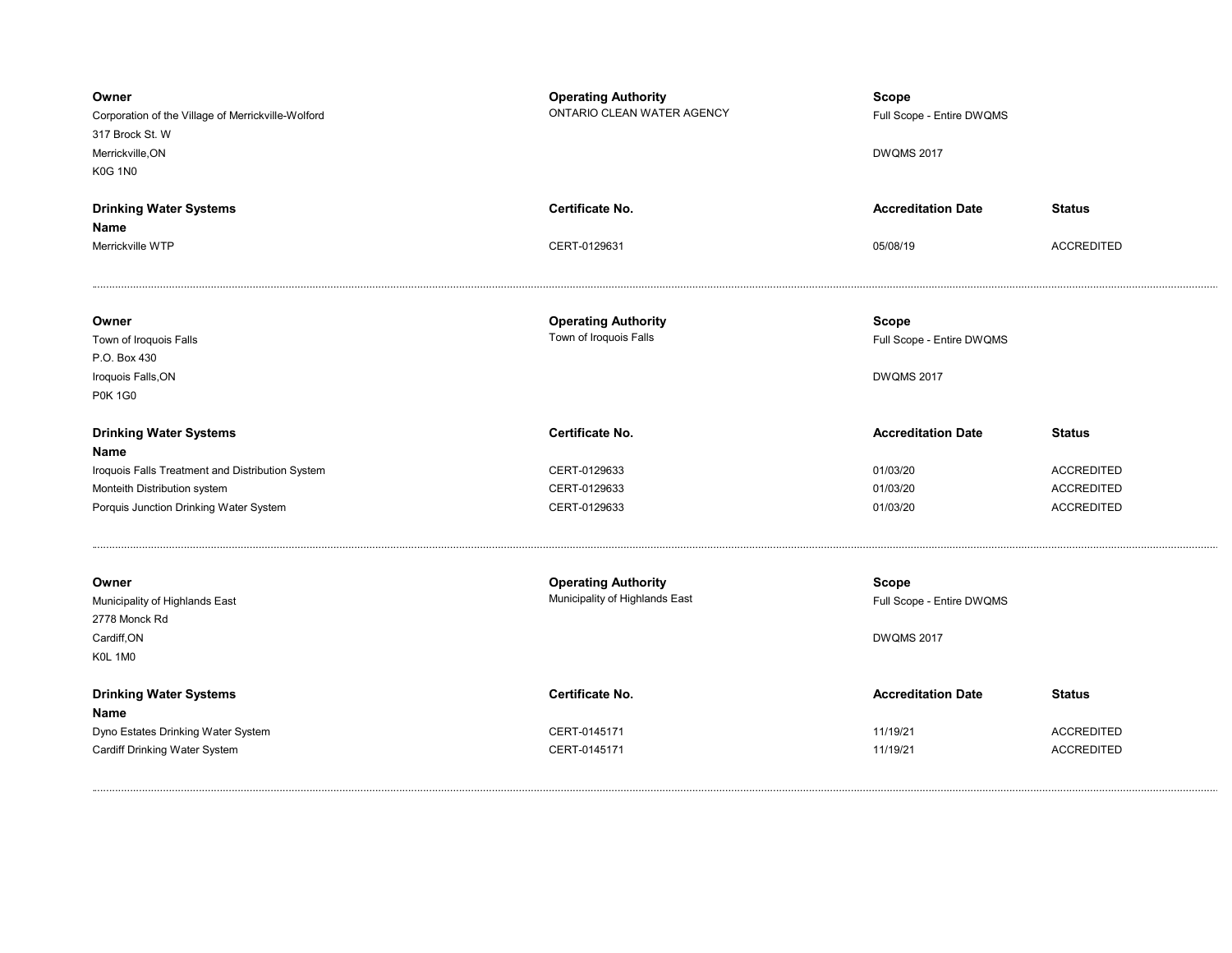| Owner<br>The Corporation of the Township of Havelock-Belmont-Methuen<br>39 George Street<br>Havelock, ON<br><b>K0L 1Z0</b> | <b>Operating Authority</b><br>ONTARIO CLEAN WATER AGENCY | <b>Scope</b><br>Full Scope - Entire DWQMS<br><b>DWQMS 2017</b> |                   |
|----------------------------------------------------------------------------------------------------------------------------|----------------------------------------------------------|----------------------------------------------------------------|-------------------|
| <b>Drinking Water Systems</b><br>Name                                                                                      | <b>Certificate No.</b>                                   | <b>Accreditation Date</b>                                      | <b>Status</b>     |
| Havelock Water System                                                                                                      | CERT-0141731                                             | 05/27/21                                                       | <b>ACCREDITED</b> |
| Owner<br>Township of North Stormont<br>15 Union St<br>Berwick, ON<br><b>K0C 1G0</b>                                        | <b>Operating Authority</b><br>ONTARIO CLEAN WATER AGENCY | <b>Scope</b><br>Full Scope - Entire DWQMS<br><b>DWQMS 2017</b> |                   |
| <b>Drinking Water Systems</b><br>Name                                                                                      | <b>Certificate No.</b>                                   | <b>Accreditation Date</b>                                      | <b>Status</b>     |
| Moose Creek Well & Distribution                                                                                            | CERT-0129702                                             | 06/03/19                                                       | <b>ACCREDITED</b> |
| Crysler Well System                                                                                                        | CERT-0129702                                             | 06/03/19                                                       | <b>ACCREDITED</b> |
| Finch Well & Distribution                                                                                                  | CERT-0129702                                             | 06/03/19                                                       | <b>ACCREDITED</b> |
|                                                                                                                            |                                                          |                                                                |                   |
| Owner<br>Municipality of Killarney<br>34 Commissioner Street<br>Killarney, ON<br><b>P0M 2A0</b>                            | <b>Operating Authority</b><br>ONTARIO CLEAN WATER AGENCY | Scope<br>Full Scope - Entire DWQMS<br><b>DWQMS 2017</b>        |                   |
| <b>Drinking Water Systems</b><br>Name                                                                                      | Certificate No.                                          | <b>Accreditation Date</b>                                      | <b>Status</b>     |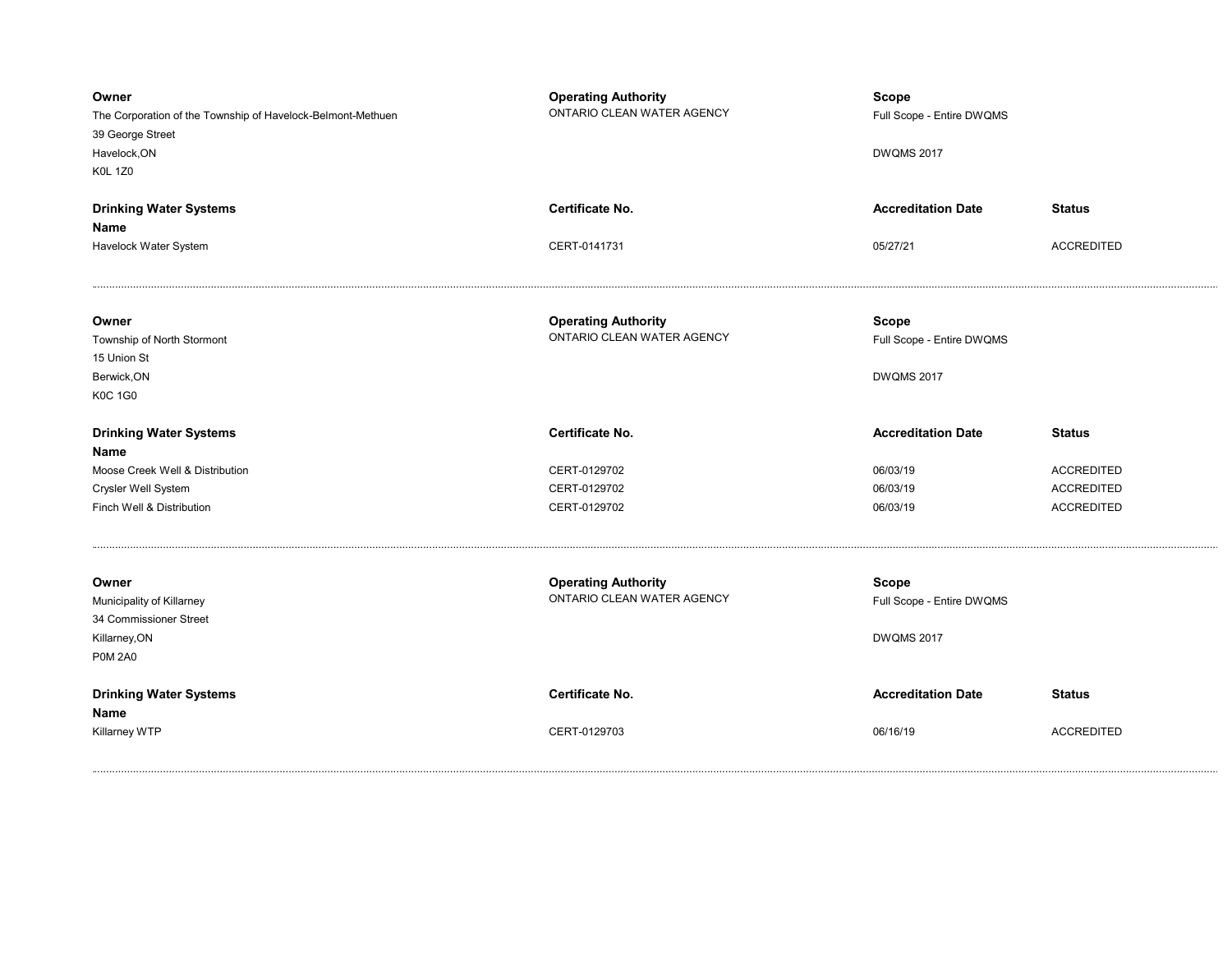| Owner<br>Operations Management International Canada Inc.<br>7550 Brush Road<br>Lambton Shores, ON<br><b>NON 1J5</b> | <b>Operating Authority</b><br>Operations Management International Canada Inc. | Scope<br>Full Scope - Entire DWQMS<br><b>DWQMS 2017</b>        |                   |
|---------------------------------------------------------------------------------------------------------------------|-------------------------------------------------------------------------------|----------------------------------------------------------------|-------------------|
| <b>Drinking Water Systems</b><br>Name                                                                               | <b>Certificate No.</b>                                                        | <b>Accreditation Date</b>                                      | <b>Status</b>     |
| West Lambton Shores Water Distribution System                                                                       | CERT-0135423                                                                  | 05/22/20                                                       | <b>ACCREDITED</b> |
| East Lambton Shores Water Distribution System                                                                       | CERT-0135423                                                                  | 05/22/20                                                       | <b>ACCREDITED</b> |
| Owner<br>Town of Carleton Place<br>199 John St.<br>Carleton Place, ON<br><b>KC7 1N7</b>                             | <b>Operating Authority</b><br>ONTARIO CLEAN WATER AGENCY                      | <b>Scope</b><br>Full Scope - Entire DWQMS<br><b>DWQMS 2017</b> |                   |
| <b>Drinking Water Systems</b><br>Name                                                                               | <b>Certificate No.</b>                                                        | <b>Accreditation Date</b>                                      | <b>Status</b>     |
| Carleton Place WTP                                                                                                  | CERT-0129722                                                                  | 05/31/19                                                       | <b>ACCREDITED</b> |
| Owner<br>Veolia Water Canada Inc.<br>100 Cove Road<br>Goderich, ON<br>N7A 3Z2                                       | <b>Operating Authority</b><br>Veolia Water Canada Inc.                        | <b>Scope</b><br>Full Scope - Entire DWQMS<br><b>DWQMS 2017</b> |                   |
| <b>Drinking Water Systems</b><br>Name                                                                               | <b>Certificate No.</b>                                                        | <b>Accreditation Date</b>                                      | <b>Status</b>     |
| Goderich Drinking Water System                                                                                      | CERT-0129747                                                                  | 08/08/19                                                       | <b>ACCREDITED</b> |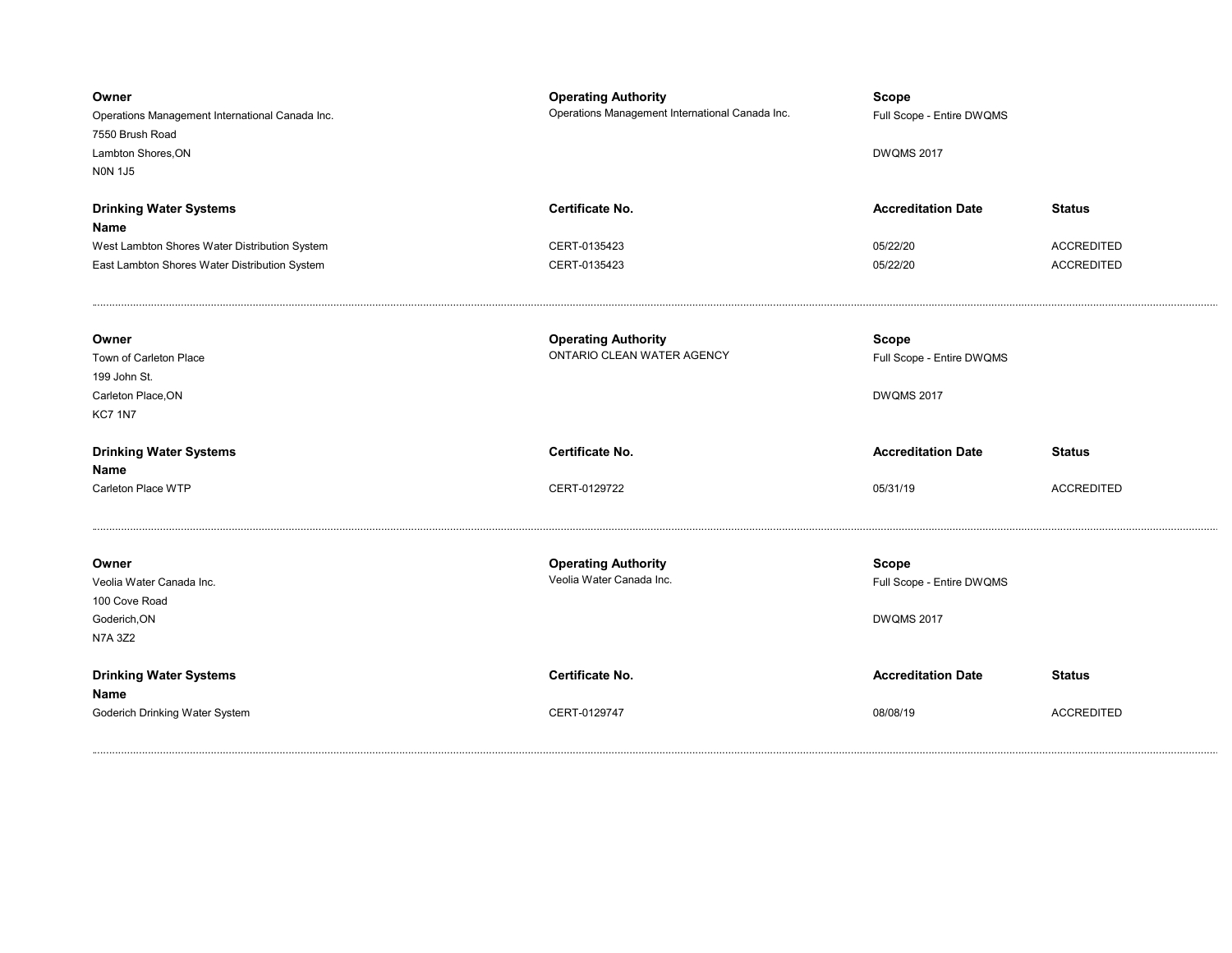| Owner<br>City of Thorold<br>3540 Schmon Parkway; P.O. Box 1044<br>Thorold, ON<br>L2V 4Y6                                                      | <b>Operating Authority</b><br>City of Thorold                   | <b>Scope</b><br>Full Scope - Entire DWQMS<br><b>DWQMS 2017</b> |                                                                              |
|-----------------------------------------------------------------------------------------------------------------------------------------------|-----------------------------------------------------------------|----------------------------------------------------------------|------------------------------------------------------------------------------|
| <b>Drinking Water Systems</b><br>Name<br>Decew Distribution System<br>Port Robinson Area Distribution System<br>South End Distribution System | Certificate No.<br>CERT-0129748<br>CERT-0129748<br>CERT-0129748 | <b>Accreditation Date</b><br>06/12/19<br>06/12/19<br>06/12/19  | <b>Status</b><br><b>ACCREDITED</b><br><b>ACCREDITED</b><br><b>ACCREDITED</b> |
| Owner<br>Town of Smiths Falls<br>Box 695, 77 Beckwith St. N<br>Smiths Falls, ON<br><b>K7A 4T6</b>                                             | <b>Operating Authority</b><br>Town of Smiths Falls              | <b>Scope</b><br>Full Scope - Entire DWQMS<br><b>DWQMS 2017</b> |                                                                              |
|                                                                                                                                               |                                                                 |                                                                |                                                                              |
| <b>Drinking Water Systems</b><br>Name                                                                                                         | Certificate No.                                                 | <b>Accreditation Date</b>                                      | <b>Status</b>                                                                |
| Smiths Falls Drinking Water System                                                                                                            | CERT-0129749                                                    | 06/10/19                                                       | <b>ACCREDITED</b>                                                            |
| Owner<br>Township of Alfred and Plantagenet<br>205 Old Highway #17<br>Plantgenet, ON<br>K0B 1L0                                               | <b>Operating Authority</b><br>ONTARIO CLEAN WATER AGENCY        | <b>Scope</b><br>Full Scope - Entire DWQMS<br><b>DWQMS 2017</b> |                                                                              |
| <b>Drinking Water Systems</b><br>Name                                                                                                         | <b>Certificate No.</b>                                          | <b>Accreditation Date</b>                                      | <b>Status</b>                                                                |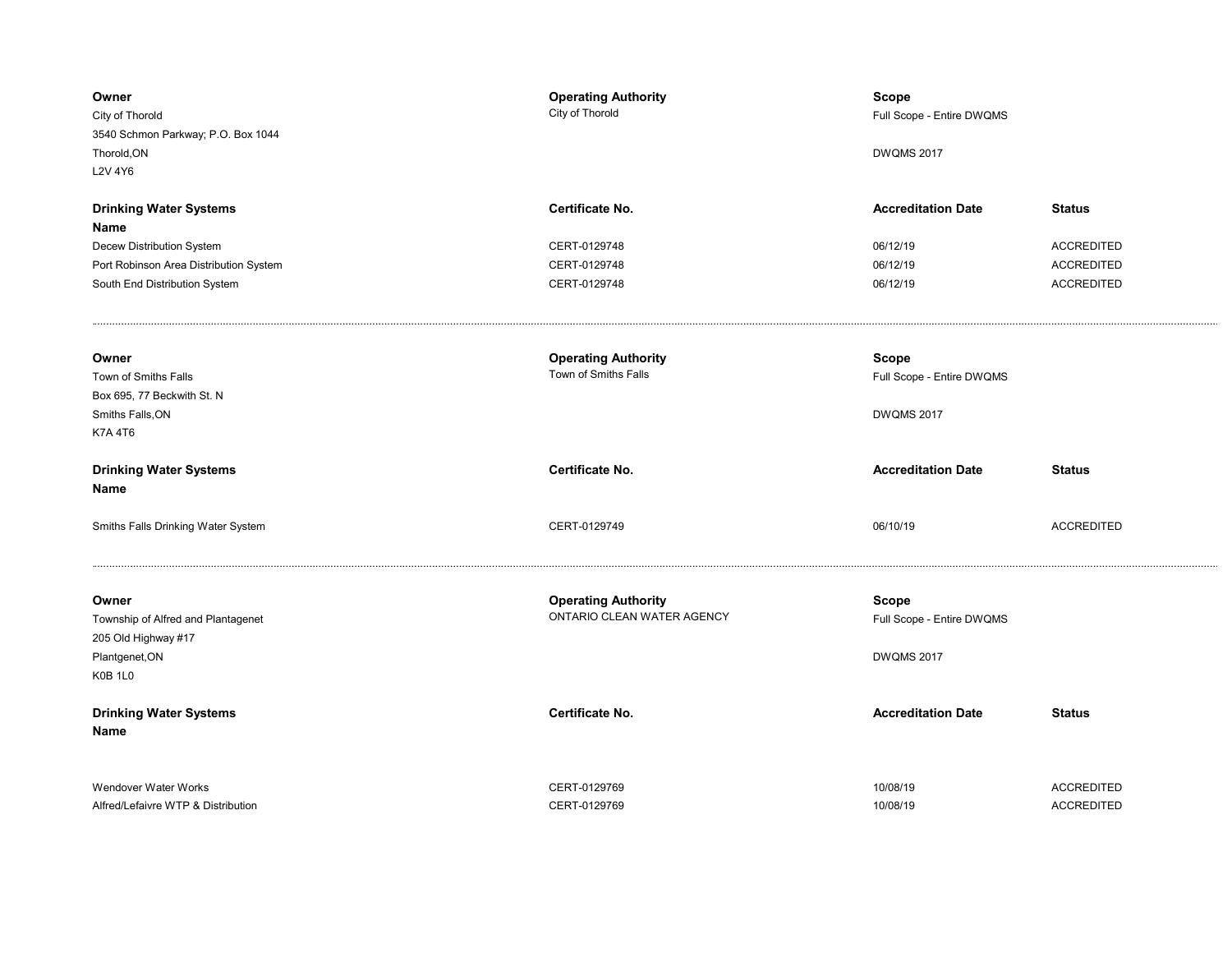| Owner<br>Township of King<br>2585 King Road<br>King City, ON<br>L7B 1A1                                      | <b>Operating Authority</b><br>Township of King                           | Scope<br>Full Scope - Entire DWQMS<br><b>DWQMS 2017</b>        |                   |
|--------------------------------------------------------------------------------------------------------------|--------------------------------------------------------------------------|----------------------------------------------------------------|-------------------|
| <b>Drinking Water Systems</b>                                                                                | <b>Certificate No.</b>                                                   | <b>Accreditation Date</b>                                      | <b>Status</b>     |
| Name                                                                                                         |                                                                          |                                                                |                   |
| Ansnorveldt                                                                                                  | CERT-0129770                                                             | 11/06/19                                                       | <b>ACCREDITED</b> |
| King City                                                                                                    | CERT-0129770                                                             | 11/06/19                                                       | <b>ACCREDITED</b> |
| Nobleton                                                                                                     | CERT-0129770                                                             | 11/06/19                                                       | <b>ACCREDITED</b> |
| Schomberg                                                                                                    | CERT-0129770                                                             | 11/06/19                                                       | <b>ACCREDITED</b> |
| Owner<br>The Corporation of the City of Elliot Lake<br>45 Hillside Drive North<br>Elliot Lake, ON<br>P5A 1X5 | <b>Operating Authority</b><br>The Corporation of the City of Elliot Lake | <b>Scope</b><br>Full Scope - Entire DWQMS<br><b>DWQMS 2017</b> |                   |
| <b>Drinking Water Systems</b>                                                                                | <b>Certificate No.</b>                                                   | <b>Accreditation Date</b>                                      | <b>Status</b>     |
| Name                                                                                                         |                                                                          |                                                                |                   |
| Elliot Lake Drinking Water System                                                                            | CERT-0139345                                                             | 04/27/21                                                       | <b>ACCREDITED</b> |
| Owner<br>The City of Timmins<br>220 Algonquin Blvd. E<br>Timmins, ON<br>P4N 1B3                              | <b>Operating Authority</b><br>The City of Timmins                        | <b>Scope</b><br>Full Scope - Entire DWQMS<br><b>DWQMS 2017</b> |                   |
| <b>Drinking Water Systems</b>                                                                                | Certificate No.                                                          | <b>Accreditation Date</b>                                      | <b>Status</b>     |
| Name                                                                                                         |                                                                          |                                                                |                   |
| Timmins Drinking Water System                                                                                | CERT-0144985                                                             | 11/05/21                                                       | <b>ACCREDITED</b> |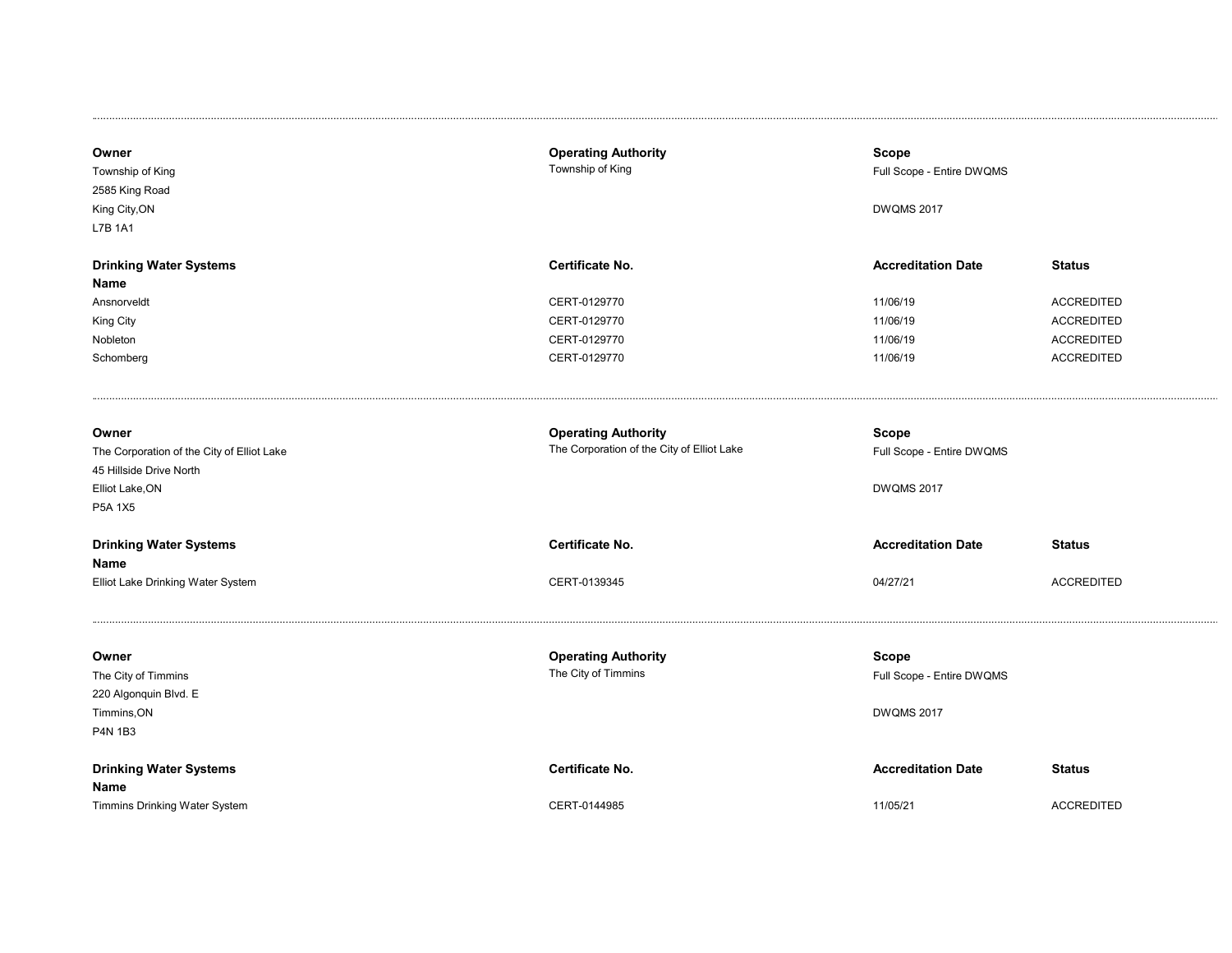| Owner<br>The Corporation of the Township of White River<br>102 Durham st.<br>White River, ON<br>P0M3G0              | <b>Operating Authority</b><br>The Corporation of the Township of White River | Scope<br>Full Scope - Entire DWQMS<br><b>DWQMS 2017</b>        |                   |
|---------------------------------------------------------------------------------------------------------------------|------------------------------------------------------------------------------|----------------------------------------------------------------|-------------------|
| <b>Drinking Water Systems</b>                                                                                       | <b>Certificate No.</b>                                                       | <b>Accreditation Date</b>                                      | <b>Status</b>     |
| Name                                                                                                                |                                                                              |                                                                |                   |
| White River Drinking Water System                                                                                   | CERT-0129804                                                                 | 04/17/20                                                       | <b>ACCREDITED</b> |
| Owner<br>Municipality of Northern Bruce Peninsula<br>10 IDA Street<br>Lion's Head, ON<br>NOH 1WO                    | <b>Operating Authority</b><br>ONTARIO CLEAN WATER AGENCY                     | <b>Scope</b><br>Full Scope - Entire DWQMS<br><b>DWQMS 2017</b> |                   |
| <b>Drinking Water Systems</b><br>Name                                                                               | Certificate No.                                                              | <b>Accreditation Date</b>                                      | <b>Status</b>     |
| Lion's Head WS                                                                                                      | CERT-0129805                                                                 | 10/15/19                                                       | <b>ACCREDITED</b> |
| Owner<br>The Corporation of the Township of Dubreuilville<br>118 Heliport Rd.<br>Dubreuilville, ON<br><b>P0S1B0</b> | <b>Operating Authority</b><br>ONTARIO CLEAN WATER AGENCY                     | <b>Scope</b><br>Full Scope - Entire DWQMS<br><b>DWQMS 2017</b> |                   |
| <b>Drinking Water Systems</b><br>Name                                                                               | <b>Certificate No.</b>                                                       | <b>Accreditation Date</b>                                      | <b>Status</b>     |
| Dubreuilville Drinking Water System                                                                                 | CERT-0129806                                                                 | 10/28/19                                                       | <b>ACCREDITED</b> |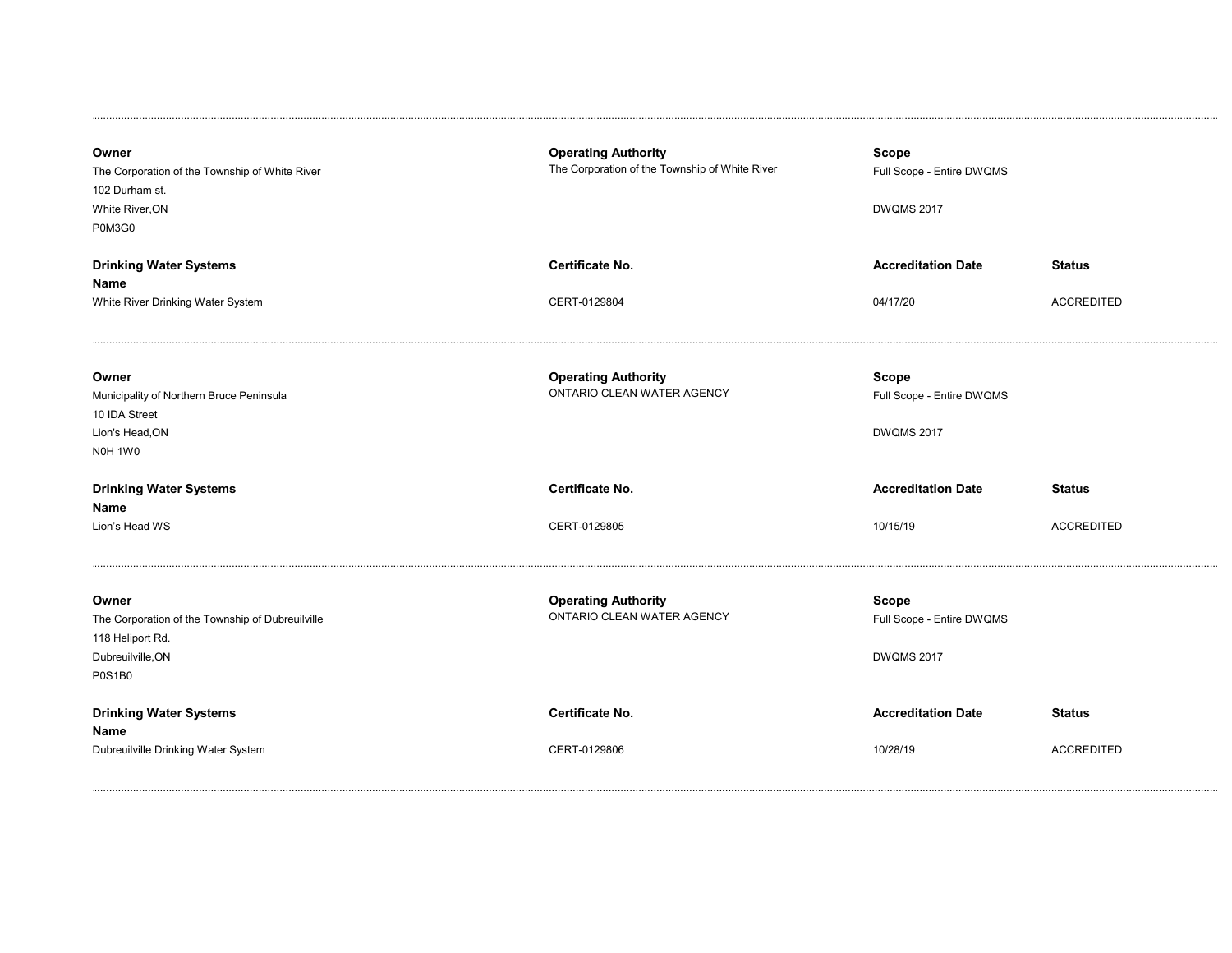| Owner<br>The Corporation of the Township of St Clair<br>1155 Emily St<br>Mooretown, ON<br><b>NON 1M0</b> | <b>Operating Authority</b><br>The Corporation of the Township of St Clair | <b>Scope</b><br>Full Scope - Entire DWQMS<br><b>DWQMS 2017</b> |                   |
|----------------------------------------------------------------------------------------------------------|---------------------------------------------------------------------------|----------------------------------------------------------------|-------------------|
| <b>Drinking Water Systems</b>                                                                            | Certificate No.                                                           | <b>Accreditation Date</b>                                      | <b>Status</b>     |
| Name                                                                                                     |                                                                           |                                                                |                   |
| St Clair Water Distribution System                                                                       | CERT-0139752                                                              | 05/18/21                                                       | <b>ACCREDITED</b> |
| Owner<br>The Township of Red Rock<br>42 Salls Street<br>Red Rock, ON<br><b>P0T 2P0</b>                   | <b>Operating Authority</b><br>The Township of Red Rock                    | <b>Scope</b><br>Full Scope - Entire DWQMS<br><b>DWQMS 2017</b> |                   |
| <b>Drinking Water Systems</b><br>Name                                                                    | Certificate No.                                                           | <b>Accreditation Date</b>                                      | <b>Status</b>     |
| Red Rock Drinking Water System                                                                           |                                                                           | 10/03/19                                                       | PROJECT CLOSED    |
| Owner<br>Town of Renfrew<br>244 McAndrew Ave<br>Renfrew, ON<br><b>K7V 3X3</b>                            | <b>Operating Authority</b><br>ONTARIO CLEAN WATER AGENCY                  | <b>Scope</b><br>Full Scope - Entire DWQMS<br><b>DWQMS 2017</b> |                   |
| <b>Drinking Water Systems</b><br>Name                                                                    | <b>Certificate No.</b>                                                    | <b>Accreditation Date</b>                                      | <b>Status</b>     |
| <b>Renfrew WTP</b>                                                                                       | CERT-0129878                                                              | 10/08/19                                                       | <b>ACCREDITED</b> |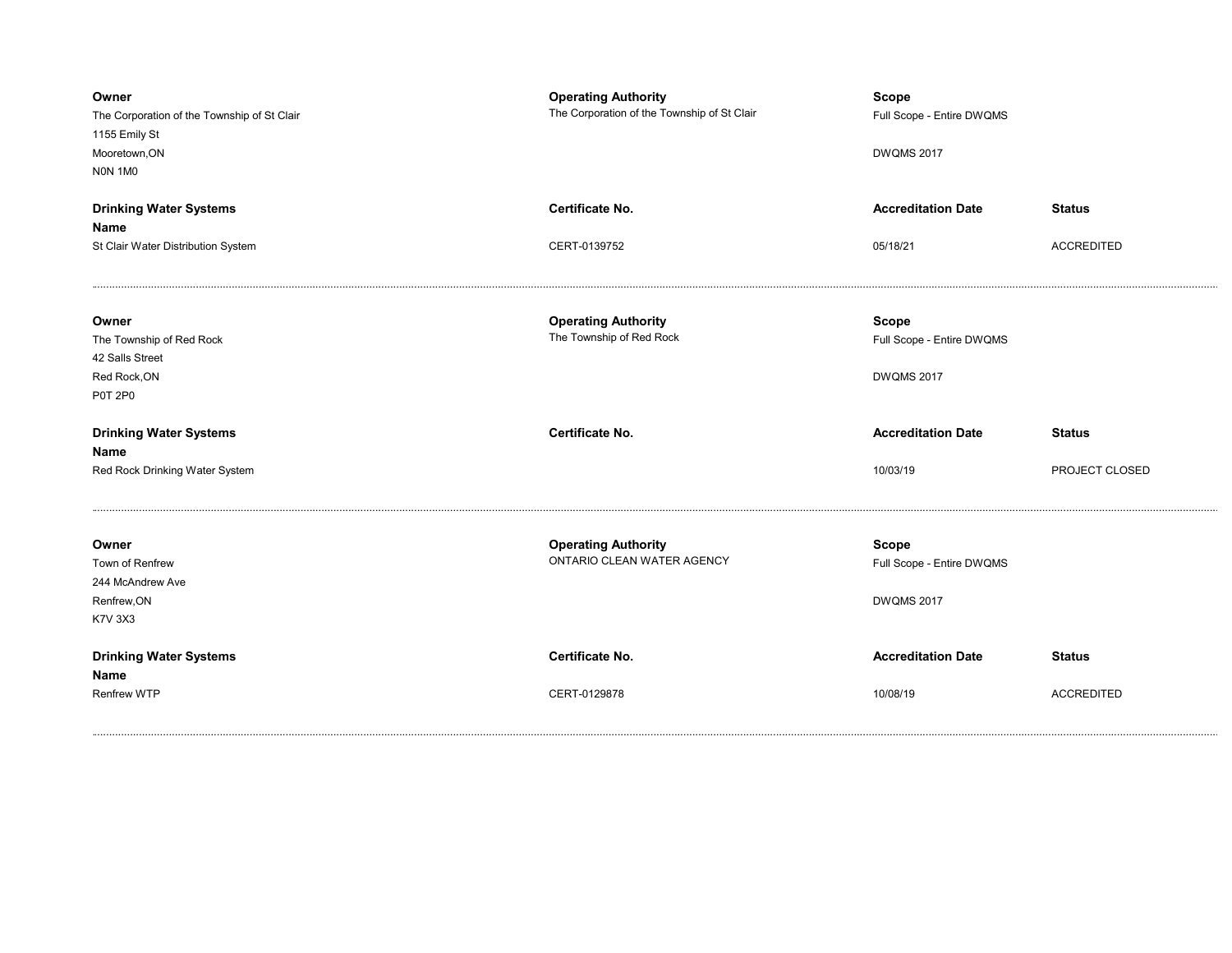| Owner<br>Caneau Water & Sewage Operations Inc.<br>15005 County Rd Suite 2<br>Ingleside, ON<br><b>K0C 1M0</b> | <b>Operating Authority</b><br>Caneau Water & Sewage Operations Inc. | <b>Scope</b><br>Full Scope - Entire DWQMS<br><b>DWQMS 2017</b> |                                        |
|--------------------------------------------------------------------------------------------------------------|---------------------------------------------------------------------|----------------------------------------------------------------|----------------------------------------|
| <b>Drinking Water Systems</b><br>Name<br>Long Sault/Ingleside WTP                                            | Certificate No.<br>CERT-0129889                                     | <b>Accreditation Date</b><br>11/13/19                          | <b>Status</b><br><b>ACCREDITED</b>     |
| Newington WTP<br>St. Andrew's WTP                                                                            | CERT-0129889<br>CERT-0129889                                        | 11/13/19<br>11/13/19                                           | <b>ACCREDITED</b><br><b>ACCREDITED</b> |
| Owner<br>Municipality of Trent Lakes<br>760 County Rd 36, Box 820<br>Trent Lakes, ON<br>K0M 1A0              | <b>Operating Authority</b><br>ONTARIO CLEAN WATER AGENCY            | Scope<br>Full Scope - Entire DWQMS<br><b>DWQMS 2017</b>        |                                        |
| <b>Drinking Water Systems</b>                                                                                | Certificate No.                                                     | <b>Accreditation Date</b>                                      | <b>Status</b>                          |
| Name<br><b>Buckhorn Lakes Estates WT</b><br>Alpine Village WTP                                               | CERT-0129961<br>CERT-0129961                                        | 07/11/19<br>07/11/19                                           | <b>ACCREDITED</b><br><b>ACCREDITED</b> |
| Owner<br>The Regional Municipality of York<br>17250 Yonge Street<br>Newmarket, ON<br>L3Y 6Z1                 | <b>Operating Authority</b><br>The Regional Municipality of York     | <b>Scope</b><br>Full Scope - Entire DWQMS<br><b>DWQMS 2017</b> |                                        |
| Owner<br>Township of South Stormont<br>2 Mille Roches Rd<br>Long Sault, ON<br>K0C1P0                         | <b>Operating Authority</b><br>Township of South Stormont            | <b>Scope</b><br>Full Scope - Entire DWQMS<br><b>DWQMS 2017</b> |                                        |
| <b>Drinking Water Systems</b><br>Name                                                                        | Certificate No.                                                     | <b>Accreditation Date</b>                                      | <b>Status</b>                          |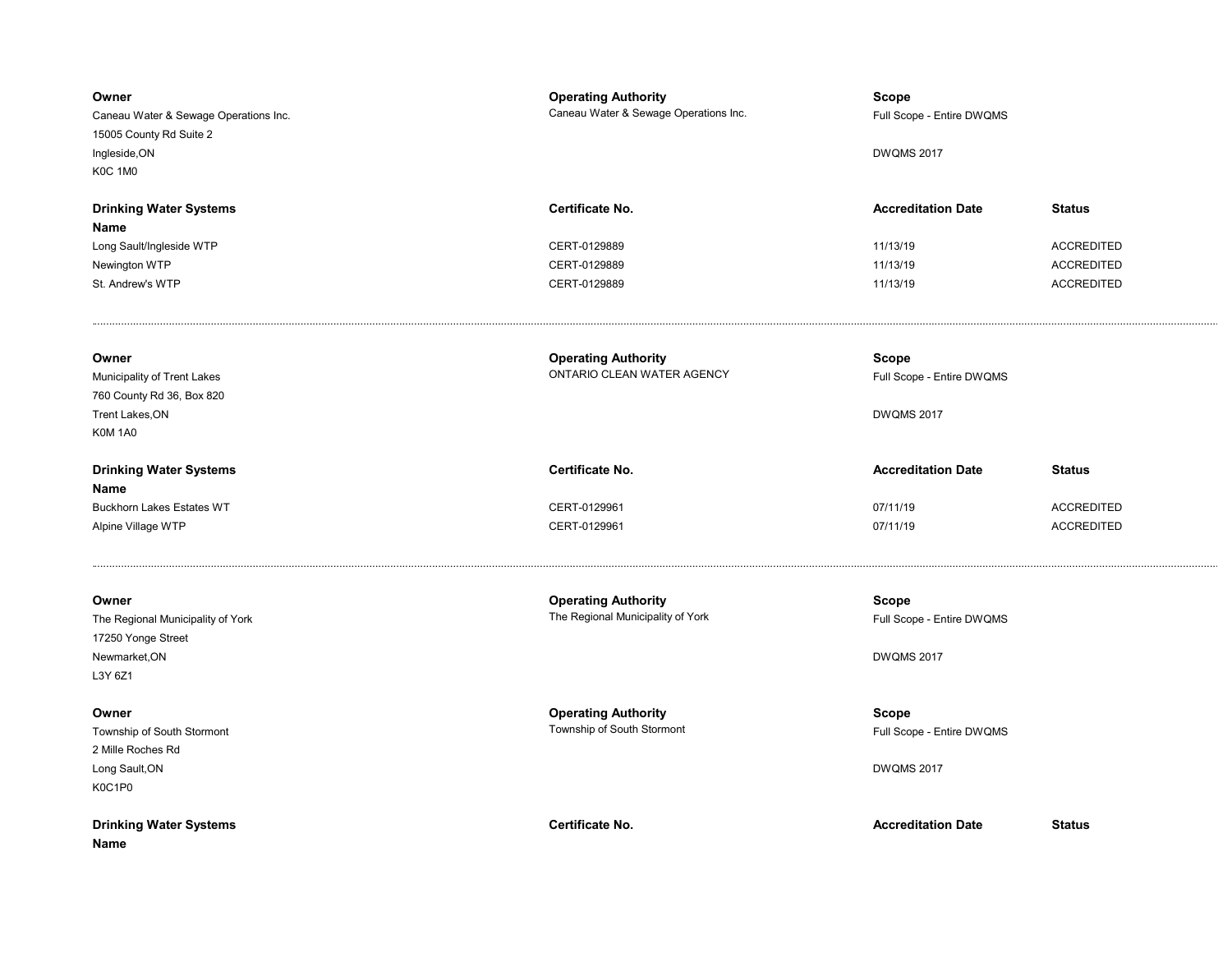| Long Sault/Ingleside Regional Drinking Water Distribution System<br>Newington Drinking Water Distribution System<br>St. Andrews/Rosedale Terrace Drinking Water Distribution System<br>Owner<br>The Corporation of the Township of Manitouwadge<br>14 Shawinigan Place<br>Manitouwadge, ON<br><b>P0T 2C0</b> | CERT-0129993<br>CERT-0129993<br>CERT-0129993<br><b>Operating Authority</b><br>ONTARIO CLEAN WATER AGENCY | 10/08/19<br>10/08/19<br>10/08/19<br>Scope<br>Full Scope - Entire DWQMS<br><b>DWQMS 2017</b> | <b>ACCREDITED</b><br><b>ACCREDITED</b><br><b>ACCREDITED</b> |
|--------------------------------------------------------------------------------------------------------------------------------------------------------------------------------------------------------------------------------------------------------------------------------------------------------------|----------------------------------------------------------------------------------------------------------|---------------------------------------------------------------------------------------------|-------------------------------------------------------------|
| <b>Drinking Water Systems</b><br>Name<br>Manitouwadge Drinking Water System                                                                                                                                                                                                                                  | Certificate No.<br>CERT-0142459                                                                          | <b>Accreditation Date</b><br>07/08/21                                                       | <b>Status</b><br><b>ACCREDITED</b>                          |
| Owner<br>1425445 Ontario Limited (Operating as Utilities Kingston)<br>4410 Point Road<br>Sydenham, ON<br>K0H <sub>2T0</sub>                                                                                                                                                                                  | <b>Operating Authority</b><br>1425445 Ontario Limited (Operating as Utilities<br>Kingston)               | Scope<br>Full Scope - Entire DWQMS<br><b>DWQMS 2017</b>                                     |                                                             |
| <b>Drinking Water Systems</b><br>Name<br>SYDENHAM DRINKING WATER SYSTEMS<br>Owned by the Corporation of the township of South Frontenac                                                                                                                                                                      | Certificate No.<br>CERT-0129995<br>CERT-0129995                                                          | <b>Accreditation Date</b><br>08/08/19<br>08/08/19                                           | <b>Status</b><br><b>ACCREDITED</b><br><b>ACCREDITED</b>     |
| Owner<br>The Corporation of the Township of Georgian Bluffs<br>177964 Grey Road 18, R.R. #3<br>Owen Sound, ON<br><b>N4K 5N5</b>                                                                                                                                                                              | <b>Operating Authority</b><br>ONTARIO CLEAN WATER AGENCY                                                 | Scope<br>Full Scope - Entire DWQMS<br><b>DWQMS 2017</b>                                     |                                                             |
| <b>Drinking Water Systems</b><br>Name<br>Oxenden Distribution System<br>Pottawatomi Drinking Water System                                                                                                                                                                                                    | Certificate No.<br>CERT-0136435<br>CERT-0136435                                                          | <b>Accreditation Date</b><br>09/11/20<br>09/11/20                                           | <b>Status</b><br><b>ACCREDITED</b><br><b>ACCREDITED</b>     |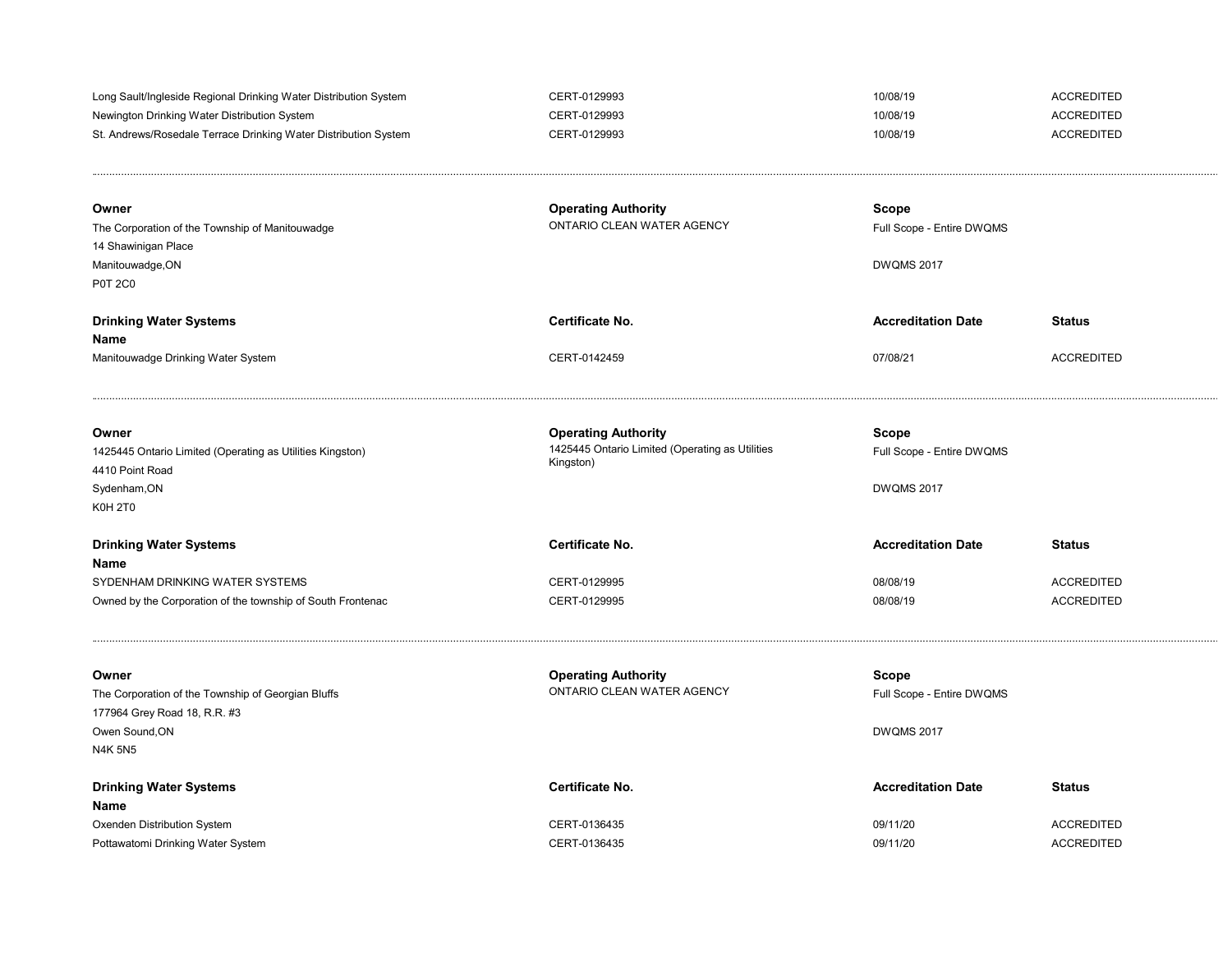| East Linton Drinking Water System   | CERT-0136435 | 09/11/20 | <b>ACCREDITED</b> |
|-------------------------------------|--------------|----------|-------------------|
| Shallow Lake Water Treatment System | CERT-0136435 | 09/11/20 | <b>ACCREDITED</b> |

| Owner<br>City of St. Thomas Environmental Services Department/Operations Division<br>P.O. Box 520<br>St. Thomas.ON<br>N5P 3V7 | <b>Operating Authority</b><br>City of St. Thomas Environmental Services<br>Department/Operations Division | Scope<br>Full Scope - Entire DWQMS<br><b>DWOMS 2017</b> |                   |
|-------------------------------------------------------------------------------------------------------------------------------|-----------------------------------------------------------------------------------------------------------|---------------------------------------------------------|-------------------|
| <b>Drinking Water Systems</b><br>Name                                                                                         | Certificate No.                                                                                           | <b>Accreditation Date</b>                               | <b>Status</b>     |
| The Municipality of Central Elgin Water Distribution System                                                                   | CERT-0144176                                                                                              | 08/19/21                                                | <b>ACCREDITED</b> |
| The City of St. Thomas Water Distribution Sytem                                                                               | CERT-0144176                                                                                              | 08/19/21                                                | <b>ACCREDITED</b> |
| The St. Thomas Area Secondary Water Supply System                                                                             | CERT-0144176                                                                                              | 08/19/21                                                | <b>ACCREDITED</b> |
| The Township of Southwold Water Distribution System (Lynhurst)                                                                | CERT-0144176                                                                                              | 08/19/21                                                | <b>ACCREDITED</b> |

| Owner<br>The Regional Municipality of Niagara<br>3501 Schmon Parkway<br>Thorold, ON<br><b>L2V 4T7</b> | <b>Operating Authority</b><br>The Regional Municipality of Niagara | Scope<br>Full Scope - Entire DWQMS<br><b>DWQMS 2017</b> |                   |
|-------------------------------------------------------------------------------------------------------|--------------------------------------------------------------------|---------------------------------------------------------|-------------------|
| <b>Drinking Water Systems</b><br>Name                                                                 | Certificate No.                                                    | <b>Accreditation Date</b>                               | <b>Status</b>     |
| Decew Falls Water Treatment Plant                                                                     | CERT-0136884                                                       | 10/16/20                                                | <b>ACCREDITED</b> |
| Niagara Falls Water Treatment Plant                                                                   | CERT-0136884                                                       | 10/16/20                                                | <b>ACCREDITED</b> |
| Grimsby Drinking Water System                                                                         | CERT-0136884                                                       | 10/16/20                                                | <b>ACCREDITED</b> |
| Port Colborne Drinking Water System                                                                   | CERT-0136884                                                       | 10/16/20                                                | <b>ACCREDITED</b> |
| Welland Drinking Water System                                                                         | CERT-0136884                                                       | 10/16/20                                                | <b>ACCREDITED</b> |
| Rosehill Drinking Water System                                                                        | CERT-0136884                                                       | 10/16/20                                                | <b>ACCREDITED</b> |

........................................................................................................................................................................................................................................................................................................................................................................................... .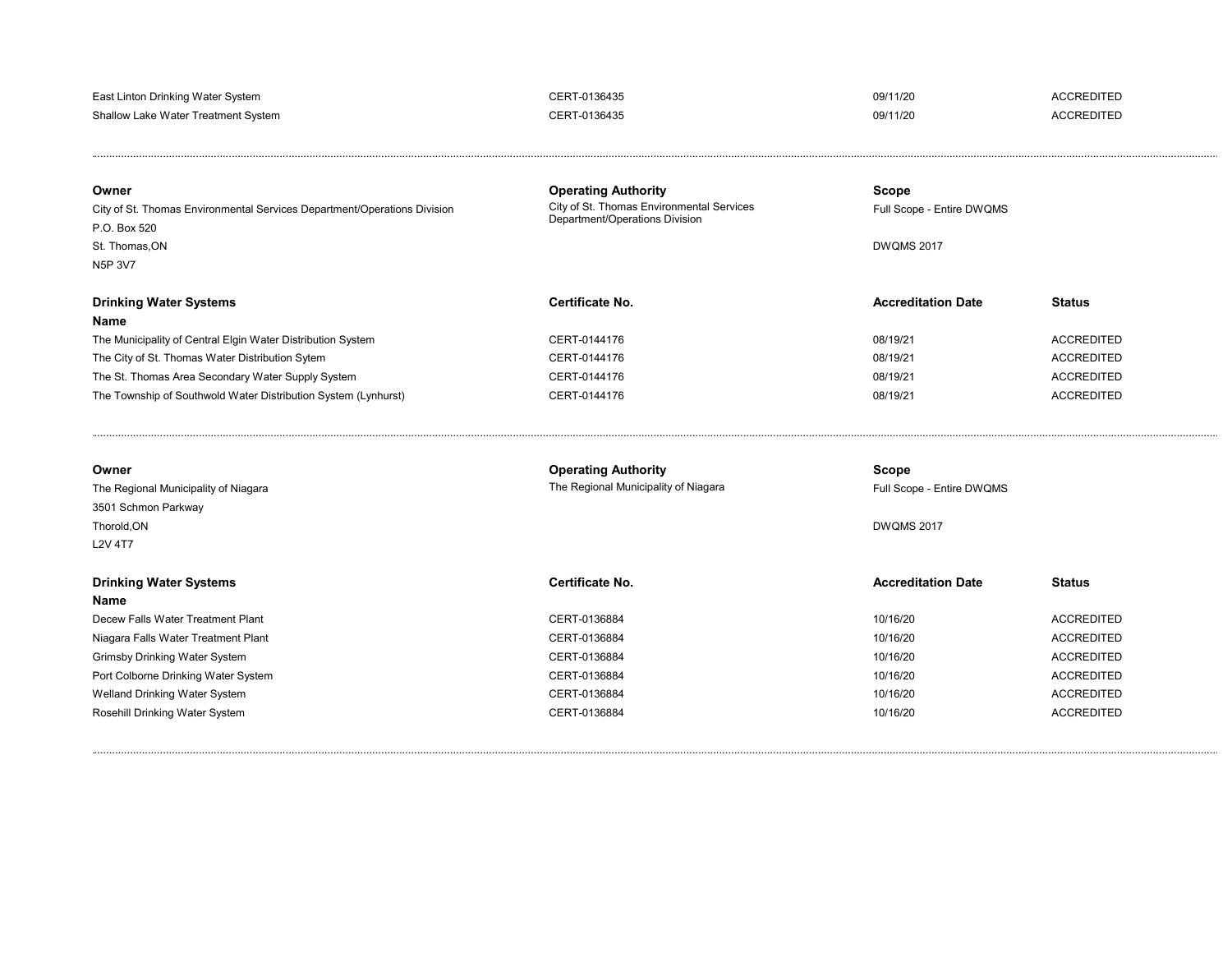| Owner<br>Veolia Water Canada Inc.            | <b>Operating Authority</b><br>Veolia Water Canada Inc. | Scope<br>Full Scope - Entire DWQMS |                   |
|----------------------------------------------|--------------------------------------------------------|------------------------------------|-------------------|
| 21 Queen Street                              |                                                        |                                    |                   |
| Ripley, ON                                   |                                                        | <b>DWQMS 2017</b>                  |                   |
| N0G2R0                                       |                                                        |                                    |                   |
|                                              |                                                        |                                    |                   |
| <b>Drinking Water Systems</b>                | Certificate No.                                        | <b>Accreditation Date</b>          | <b>Status</b>     |
| Name                                         |                                                        |                                    |                   |
| Lakeshore Drinking Water System              | CERT-0143826                                           | 09/14/21                           | <b>ACCREDITED</b> |
| Lucknow Drinking Water System                | CERT-0143826                                           | 09/14/21                           | <b>ACCREDITED</b> |
| <b>Ripley Drinking Water System</b>          | CERT-0143826                                           | 09/14/21                           | <b>ACCREDITED</b> |
| Whitechurch Drinking Water System            | CERT-0143826                                           | 09/14/21                           | <b>ACCREDITED</b> |
|                                              |                                                        |                                    |                   |
| Owner                                        | <b>Operating Authority</b>                             | Scope                              |                   |
| The Regional Municipality of York            | The Regional Municipality of York                      | Full Scope - Entire DWQMS          |                   |
| 17250 Yonge Street                           |                                                        |                                    |                   |
| Newmarket, ON                                |                                                        | <b>DWQMS 2017</b>                  |                   |
| L3Y 6Z1                                      |                                                        |                                    |                   |
| <b>Drinking Water Systems</b>                | Certificate No.                                        | <b>Accreditation Date</b>          | <b>Status</b>     |
| Name                                         |                                                        |                                    |                   |
| York Drinking Water System                   | CERT-0146371                                           | 05/20/22                           | <b>ACCREDITED</b> |
| Mount Albert Drinking Water System           | CERT-0146371                                           | 05/20/22                           | <b>ACCREDITED</b> |
| Georgina Drinking Water System               | CERT-0146371                                           | 05/20/22                           | <b>ACCREDITED</b> |
| Nobleton Drinking Water System               | CERT-0146371                                           | 05/20/22                           | <b>ACCREDITED</b> |
| Ballantrae/Musselman's Drinking Water System | CERT-0146371                                           | 05/20/22                           | <b>ACCREDITED</b> |
| Ansnorveldt Drinking Water System            | CERT-0146371                                           | 05/20/22                           | <b>ACCREDITED</b> |
| Schomberg Drinking Water System              | CERT-0146371                                           | 05/20/22                           | <b>ACCREDITED</b> |
|                                              |                                                        |                                    |                   |
| Owner                                        | <b>Operating Authority</b>                             | <b>Scope</b>                       |                   |
| Municipality of Wawa                         | Municipality of Wawa                                   | Full Scope - Entire DWQMS          |                   |
| 40 Broadway Avenue                           |                                                        |                                    |                   |
| Wawa, ON                                     |                                                        | <b>DWQMS 2017</b>                  |                   |
| <b>P0S 1K0</b>                               |                                                        |                                    |                   |
| <b>Drinking Water Systems</b>                | Certificate No.                                        | <b>Accreditation Date</b>          | <b>Status</b>     |
| Name                                         |                                                        |                                    |                   |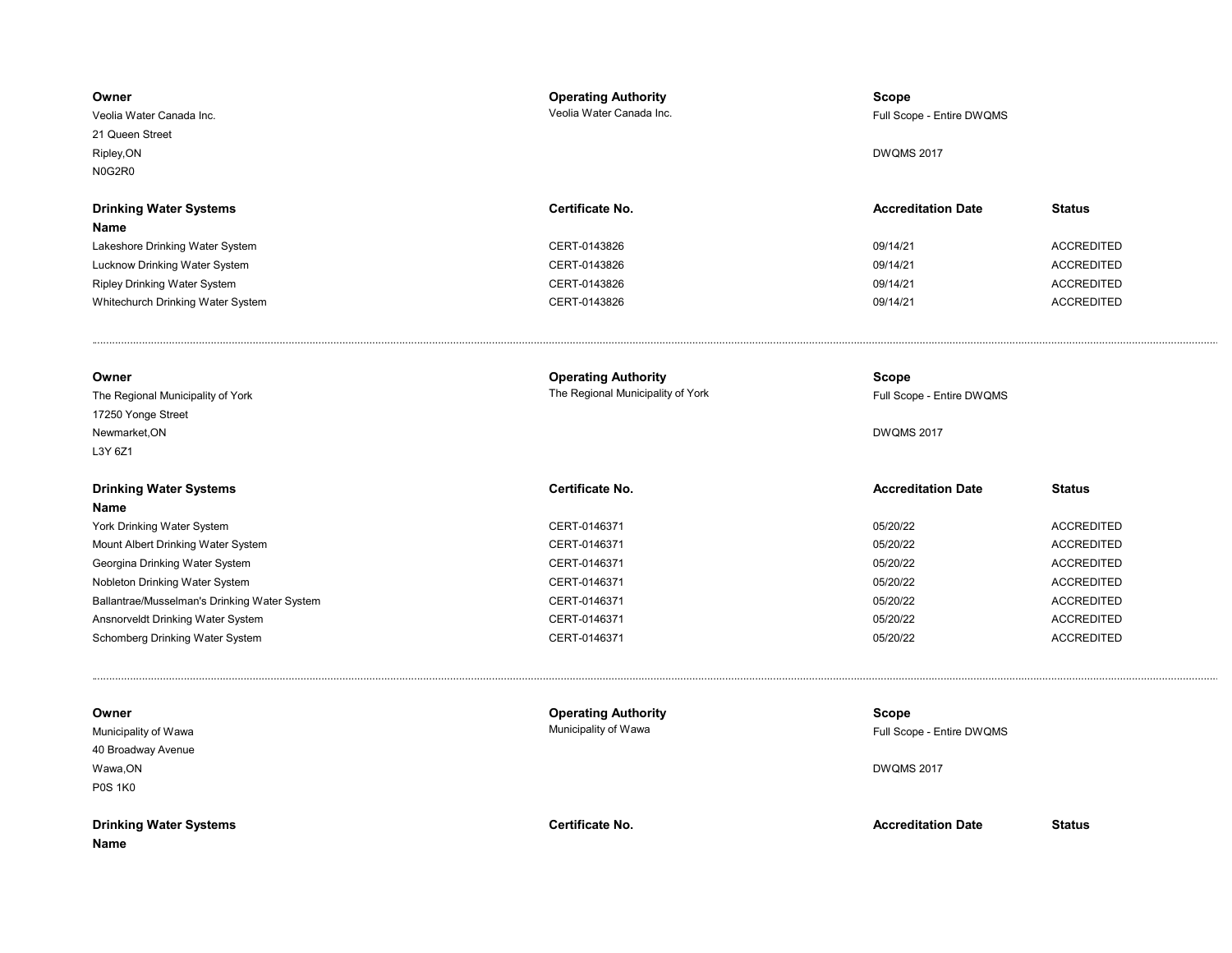| Wawa Drinking Water System                                                                                                                       | CERT-0130038                                                                   | 12/15/19                                                       | <b>ACCREDITED</b>                                       |
|--------------------------------------------------------------------------------------------------------------------------------------------------|--------------------------------------------------------------------------------|----------------------------------------------------------------|---------------------------------------------------------|
| Owner<br>Municipality of Thames Centre<br>4305 Hamilton Road<br>Dorchester, ON<br><b>N0L 1G3</b>                                                 | <b>Operating Authority</b><br>Municipality of Thames Centre                    | <b>Scope</b><br>Full Scope - Entire DWQMS<br><b>DWQMS 2017</b> |                                                         |
| <b>Drinking Water Systems</b><br>Name<br>Dorchester Drinking Water System<br>Thorndale Drinking Water System                                     | Certificate No.<br>CERT-0130039<br>CERT-0130039                                | <b>Accreditation Date</b><br>11/07/19<br>11/07/19              | <b>Status</b><br><b>ACCREDITED</b><br><b>ACCREDITED</b> |
| Owner<br>The Corporation of the Township of Macdonald, Meredith and Aberdeen<br>208 Church Street P.O. Box 10<br>Echo Bay,, ON<br><b>P0S 1C0</b> | <b>Operating Authority</b><br>ONTARIO CLEAN WATER AGENCY                       | Scope<br>Full Scope - Entire DWQMS<br><b>DWQMS 2017</b>        |                                                         |
| <b>Drinking Water Systems</b><br>Name<br>Echo Bay Water Treatment Facility and Distribution.                                                     | <b>Certificate No.</b><br>CERT-0139191                                         | <b>Accreditation Date</b><br>06/27/21                          | <b>Status</b><br><b>ACCREDITED</b>                      |
| Owner<br>The Corporation of the Municipality of McDougall<br>5 Barager Blvd<br>McDougall, ON<br>P2A 2W9                                          | <b>Operating Authority</b><br>The Corporation of the Municipality of McDougall | <b>Scope</b><br>Full Scope - Entire DWQMS<br><b>DWQMS 2017</b> |                                                         |
| <b>Drinking Water Systems</b><br>Name<br>McDougall Nobel Distribution System                                                                     | Certificate No.<br>CERT-0130056                                                | <b>Accreditation Date</b><br>12/10/19                          | <b>Status</b><br><b>ACCREDITED</b>                      |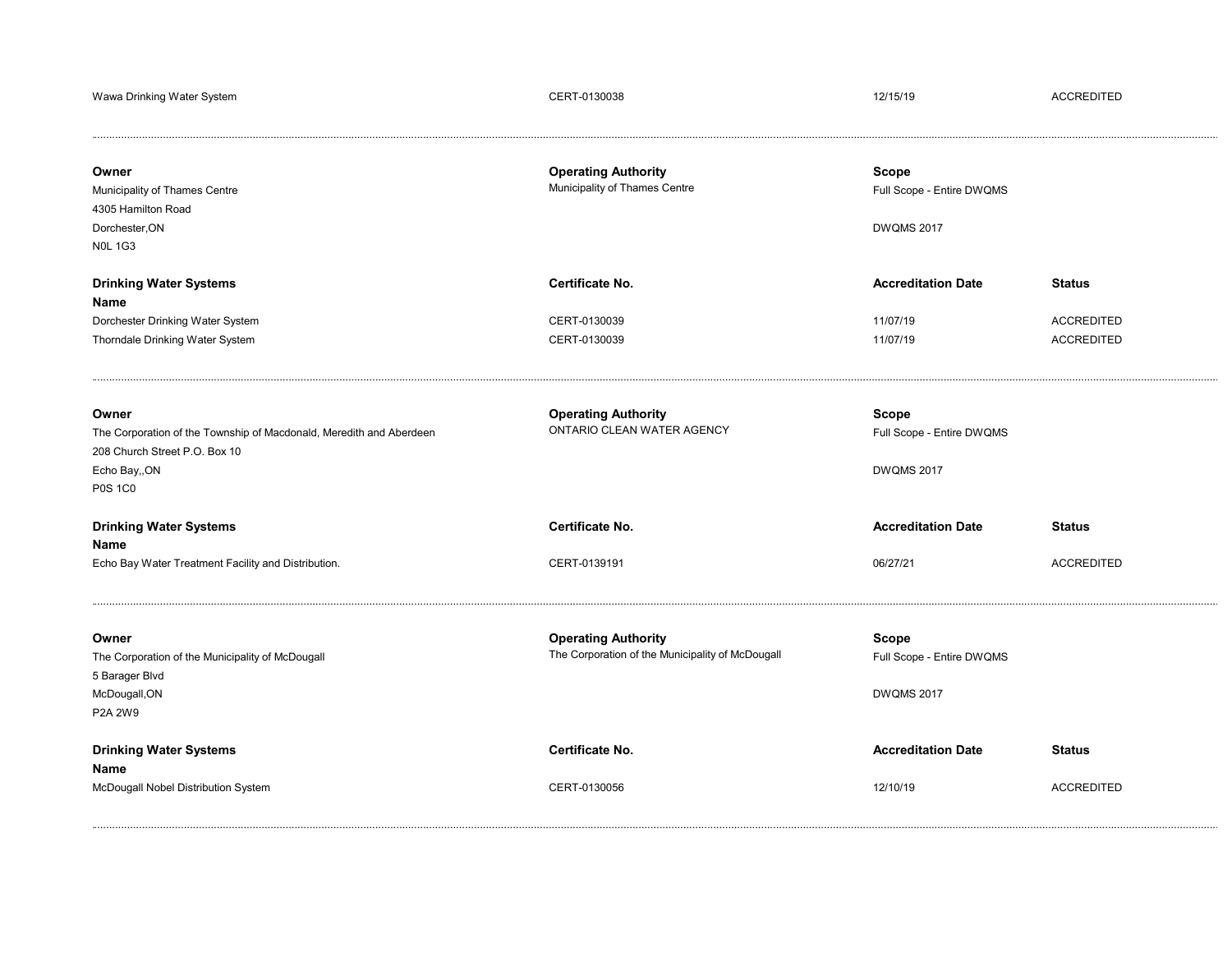| Owner<br>Corporation of the Village of Westport<br>30 Bedford St.<br>Westport, ON<br><b>K0G 1X0</b>     | <b>Operating Authority</b><br>Corporation of the Village of Westport     | <b>Scope</b><br>Full Scope - Entire DWQMS<br><b>DWQMS 2017</b> |                                        |
|---------------------------------------------------------------------------------------------------------|--------------------------------------------------------------------------|----------------------------------------------------------------|----------------------------------------|
| <b>Drinking Water Systems</b><br>Name                                                                   | <b>Certificate No.</b>                                                   | <b>Accreditation Date</b>                                      | <b>Status</b>                          |
| Westport Well Supply / Westport Water Distribution and Supply Class 2 Plant                             | CERT-0145506                                                             | 01/03/22                                                       | <b>ACCREDITED</b>                      |
| Owner<br>The Corporation of the Town of Orangeville<br>87 Broadway<br>Orangeville, ON<br>L9W 1K1        | <b>Operating Authority</b><br>The Corporation of the Town of Orangeville | Scope<br>Full Scope - Entire DWQMS<br><b>DWQMS 2017</b>        |                                        |
|                                                                                                         |                                                                          |                                                                |                                        |
| <b>Drinking Water Systems</b>                                                                           | <b>Certificate No.</b>                                                   | <b>Accreditation Date</b>                                      | <b>Status</b>                          |
| Name                                                                                                    |                                                                          |                                                                |                                        |
| Cardinal Woods Drinking Water System<br>Island Lake Drinking Water System                               | CERT-0130063<br>CERT-0130063                                             | 08/19/19<br>08/19/19                                           | <b>ACCREDITED</b><br><b>ACCREDITED</b> |
| Owner<br>The Corporation of the Town of Orangeville<br>87 Broadway<br>Orangeville, ON<br><b>L9W 1K1</b> | <b>Operating Authority</b><br>The Corporation of the Town of Orangeville | Scope<br>Full Scope - Entire DWQMS<br><b>DWQMS 2017</b>        |                                        |
| <b>Drinking Water Systems</b><br>Name                                                                   | <b>Certificate No.</b>                                                   | <b>Accreditation Date</b>                                      | <b>Status</b>                          |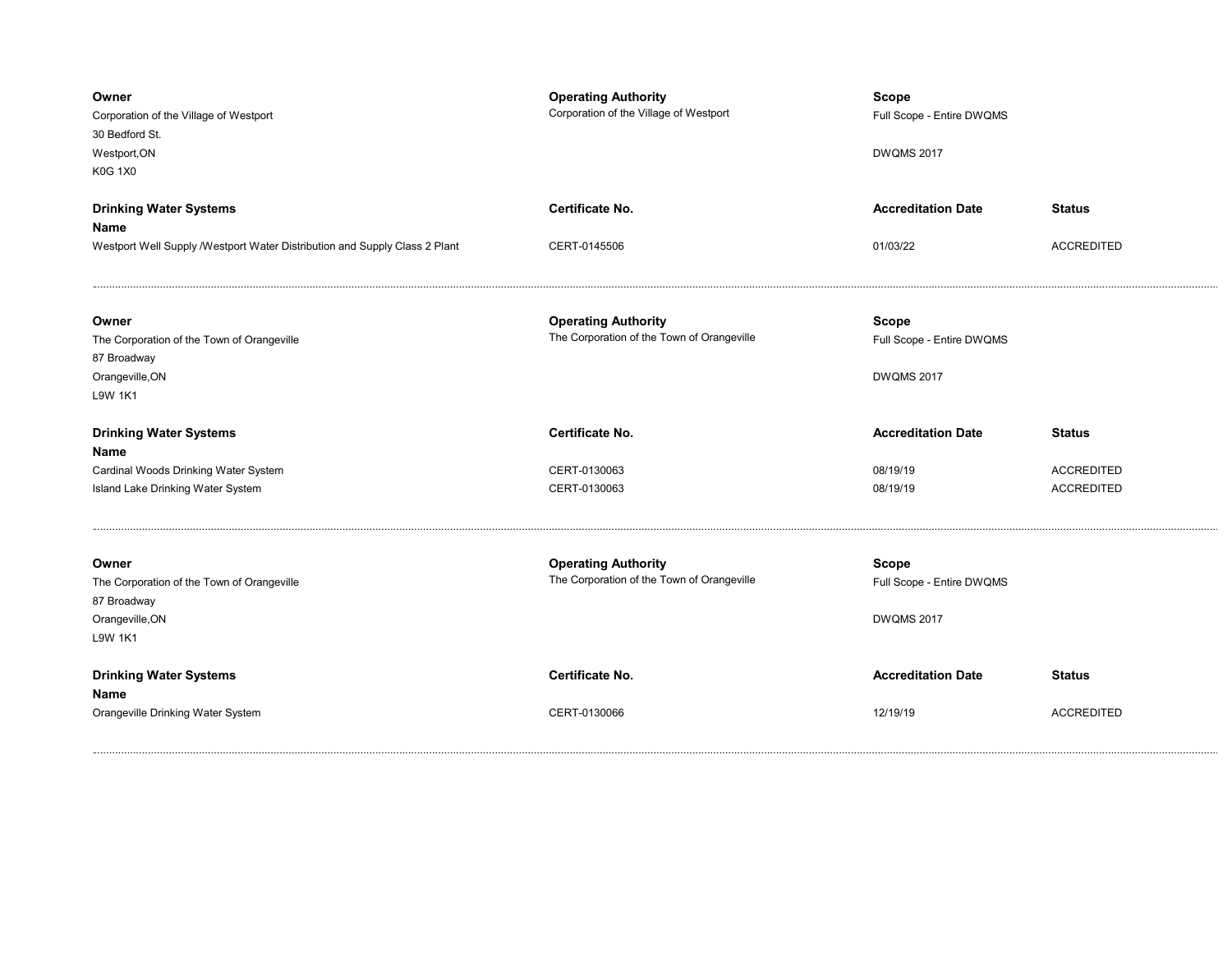| Owner<br>The Corporation of the City of London<br>663 Bathurst St<br>London, ON<br>N5Z 1P8              | <b>Operating Authority</b><br>The Corporation of the City of London    | <b>Scope</b><br>Full Scope - Entire DWQMS<br><b>DWQMS 2017</b> |                   |
|---------------------------------------------------------------------------------------------------------|------------------------------------------------------------------------|----------------------------------------------------------------|-------------------|
| <b>Drinking Water Systems</b><br>Name                                                                   | <b>Certificate No.</b>                                                 | <b>Accreditation Date</b>                                      | <b>Status</b>     |
| City of London Distribution System                                                                      | CERT-0130067                                                           | 09/05/19                                                       | <b>ACCREDITED</b> |
| Owner<br>Operated 1425445 Ontario Limited<br>85 Lappans Lane<br>Kingston, ON<br><b>K7L 4X7</b>          | <b>Operating Authority</b><br>Operated 1425445 Ontario Limited         | <b>Scope</b><br>Full Scope - Entire DWQMS<br><b>DWQMS 2017</b> |                   |
| <b>Drinking Water Systems</b>                                                                           | <b>Certificate No.</b>                                                 | <b>Accreditation Date</b>                                      | <b>Status</b>     |
| Name<br>Kingston Drinking Water System                                                                  | CERT-0144251                                                           | 12/16/21                                                       | <b>ACCREDITED</b> |
| Cana Drinking Water System                                                                              | CERT-0144251                                                           | 12/16/21                                                       | <b>ACCREDITED</b> |
|                                                                                                         |                                                                        |                                                                |                   |
| Owner<br>The Corporation of the City of Kitchener<br>131 Goodrich Dr<br>Kitchener, ON<br><b>N2C 2E8</b> | <b>Operating Authority</b><br>The Corporation of the City of Kitchener | Scope<br>Full Scope - Entire DWQMS<br><b>DWQMS 2017</b>        |                   |
| <b>Drinking Water Systems</b><br>Name                                                                   | <b>Certificate No.</b>                                                 | <b>Accreditation Date</b>                                      | <b>Status</b>     |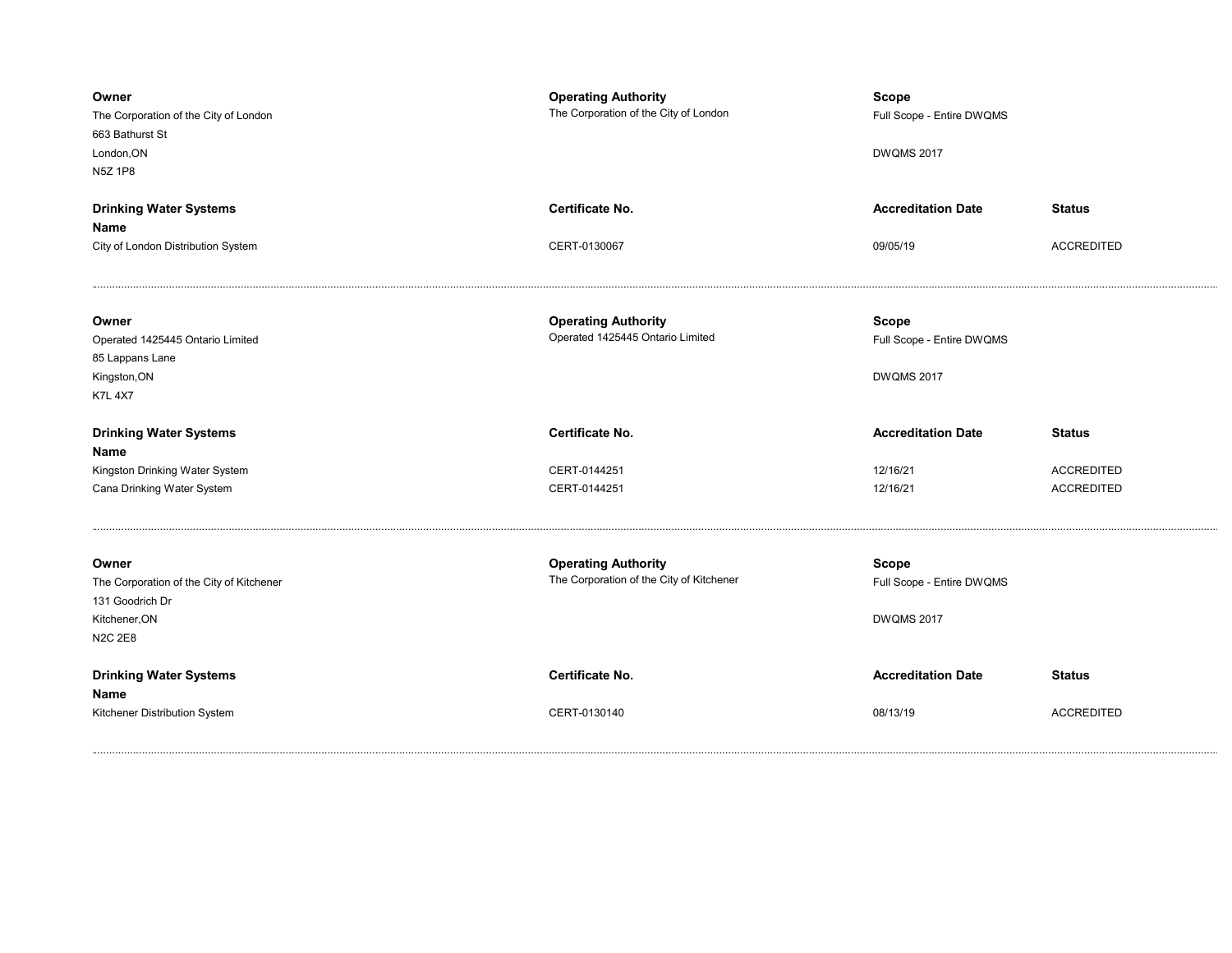| Owner<br>The Corporation of the Municipality of Centre Hastings<br>109 Rollins Street<br>Madoc, ON<br><b>K0K 2K0</b> | <b>Operating Authority</b><br>ONTARIO CLEAN WATER AGENCY | <b>Scope</b><br>Full Scope - Entire DWQMS<br><b>DWQMS 2017</b> |                   |
|----------------------------------------------------------------------------------------------------------------------|----------------------------------------------------------|----------------------------------------------------------------|-------------------|
| <b>Drinking Water Systems</b>                                                                                        | Certificate No.                                          | <b>Accreditation Date</b>                                      | <b>Status</b>     |
| Name                                                                                                                 |                                                          |                                                                |                   |
| Madoc DWS                                                                                                            | CERT-0130142                                             | 08/08/19                                                       | <b>ACCREDITED</b> |
| Owner                                                                                                                | <b>Operating Authority</b>                               | <b>Scope</b>                                                   |                   |
| The Corporation of the City of Pembroke                                                                              | The Corporation of the City of Pembroke                  | Full Scope - Entire DWQMS                                      |                   |
| 1 Pembroke Street East<br>Pembroke, ON                                                                               |                                                          | <b>DWQMS 2017</b>                                              |                   |
| K8A 3J5                                                                                                              |                                                          |                                                                |                   |
|                                                                                                                      |                                                          |                                                                |                   |
| <b>Drinking Water Systems</b>                                                                                        | Certificate No.                                          | <b>Accreditation Date</b>                                      | <b>Status</b>     |
| Name                                                                                                                 |                                                          |                                                                |                   |
| Pembroke Drinking Water System                                                                                       | CERT-0130144                                             | 10/08/19                                                       | <b>ACCREDITED</b> |
| Owner                                                                                                                | <b>Operating Authority</b>                               | <b>Scope</b>                                                   |                   |
| Town of Renfrew                                                                                                      | Town of Renfrew                                          | Full Scope - Entire DWQMS                                      |                   |
| 127 Raglan Street South                                                                                              |                                                          |                                                                |                   |
| Renfrew, ON                                                                                                          |                                                          | <b>DWQMS 2017</b>                                              |                   |
| <b>K7V 1P8</b>                                                                                                       |                                                          |                                                                |                   |
| <b>Drinking Water Systems</b><br>Name                                                                                | <b>Certificate No.</b>                                   | <b>Accreditation Date</b>                                      | <b>Status</b>     |
| Town of Renfrew Water Distribution System                                                                            | CERT-0130173                                             | 11/13/19                                                       | <b>ACCREDITED</b> |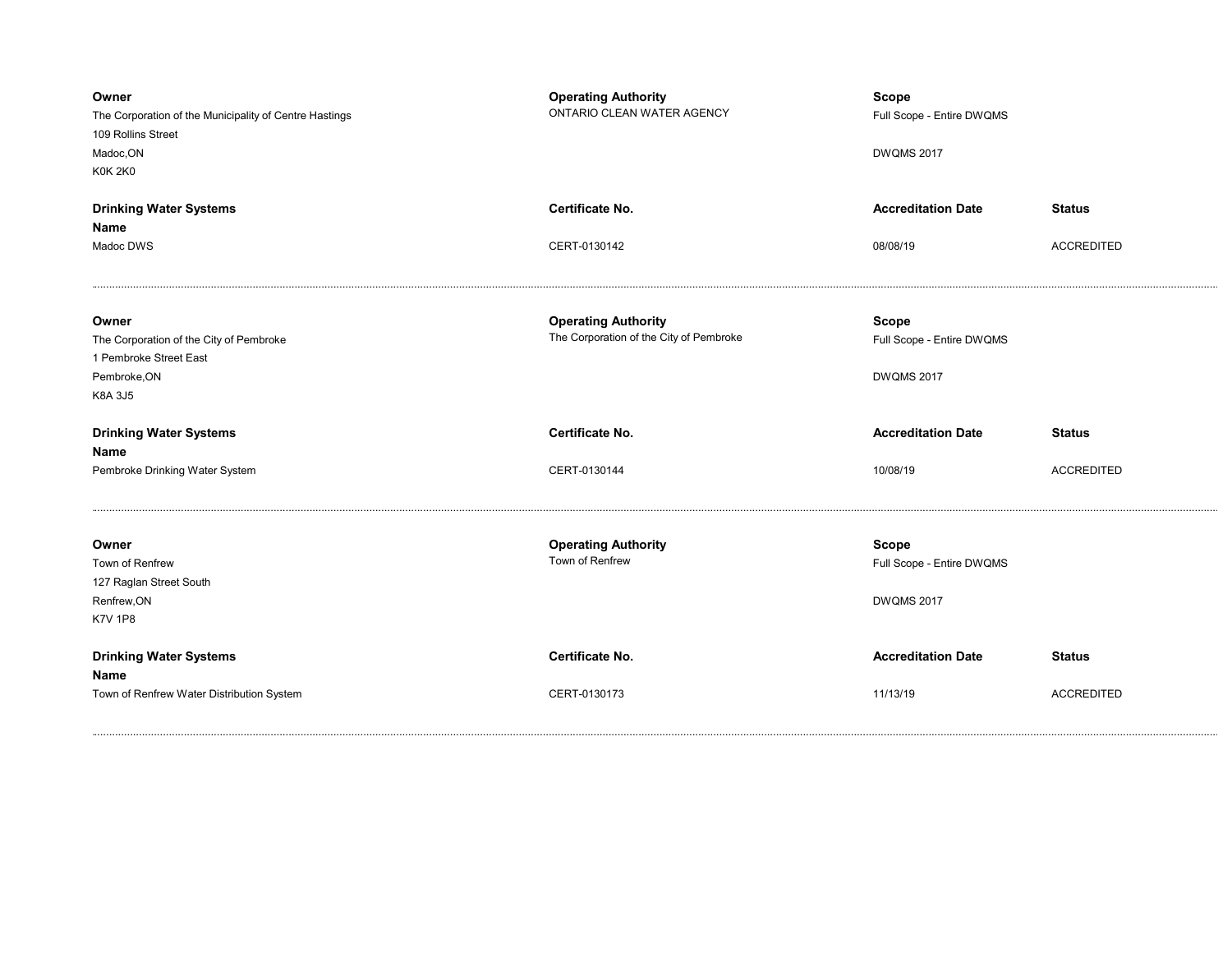| Owner<br>The Corporation of the County of Brant<br>26 Park Avenue<br>Burford, ON<br><b>N0E 1A0</b> | <b>Operating Authority</b><br>The Corporation of the County of Brant     | <b>Scope</b><br>Full Scope - Entire DWQMS<br><b>DWQMS 2017</b> |                   |
|----------------------------------------------------------------------------------------------------|--------------------------------------------------------------------------|----------------------------------------------------------------|-------------------|
| <b>Drinking Water Systems</b>                                                                      | Certificate No.                                                          | <b>Accreditation Date</b>                                      | <b>Status</b>     |
| Name<br>Airport Drinking Water System                                                              | CERT-0130203                                                             | 10/03/19                                                       | <b>ACCREDITED</b> |
| Cainsville Distribution System                                                                     | CERT-0130203                                                             | 10/03/19                                                       | <b>ACCREDITED</b> |
| Mt. Pleasant Drinking Water System                                                                 | CERT-0130203                                                             | 10/03/19                                                       | <b>ACCREDITED</b> |
| Paris Drinking Water System                                                                        | CERT-0130203                                                             | 10/03/19                                                       | <b>ACCREDITED</b> |
| St. George Drinking Water System                                                                   | CERT-0130203                                                             | 10/03/19                                                       | <b>ACCREDITED</b> |
|                                                                                                    |                                                                          |                                                                |                   |
| Owner<br>Corporation of the Township of Pickle Lake                                                | <b>Operating Authority</b><br>Corporation of the Township of Pickle Lake | <b>Scope</b><br>Full Scope - Entire DWQMS                      |                   |
| 2 Anne Street                                                                                      |                                                                          |                                                                |                   |
| Pickle Lake, ON                                                                                    |                                                                          | <b>DWQMS 2017</b>                                              |                   |
| <b>P0V 3A0</b>                                                                                     |                                                                          |                                                                |                   |
| <b>Drinking Water Systems</b><br>Name                                                              | Certificate No.                                                          | <b>Accreditation Date</b>                                      | <b>Status</b>     |
| Pickle Lake Drinking Water System                                                                  | CERT-0130220                                                             | 05/19/20                                                       | <b>ACCREDITED</b> |
| Owner                                                                                              | <b>Operating Authority</b>                                               | Scope                                                          |                   |
| The Village of Casselman                                                                           | ONTARIO CLEAN WATER AGENCY                                               | Full Scope - Entire DWQMS                                      |                   |
| P.O. Box 710                                                                                       |                                                                          |                                                                |                   |
| Casselman, ON                                                                                      |                                                                          | <b>DWQMS 2017</b>                                              |                   |
| <b>K0A 1M0</b>                                                                                     |                                                                          |                                                                |                   |
| <b>Drinking Water Systems</b>                                                                      | Certificate No.                                                          | <b>Accreditation Date</b>                                      | <b>Status</b>     |
| Name                                                                                               |                                                                          |                                                                |                   |
| Casselman Drinking Water System                                                                    | CERT-0130221                                                             | 08/08/19                                                       | <b>ACCREDITED</b> |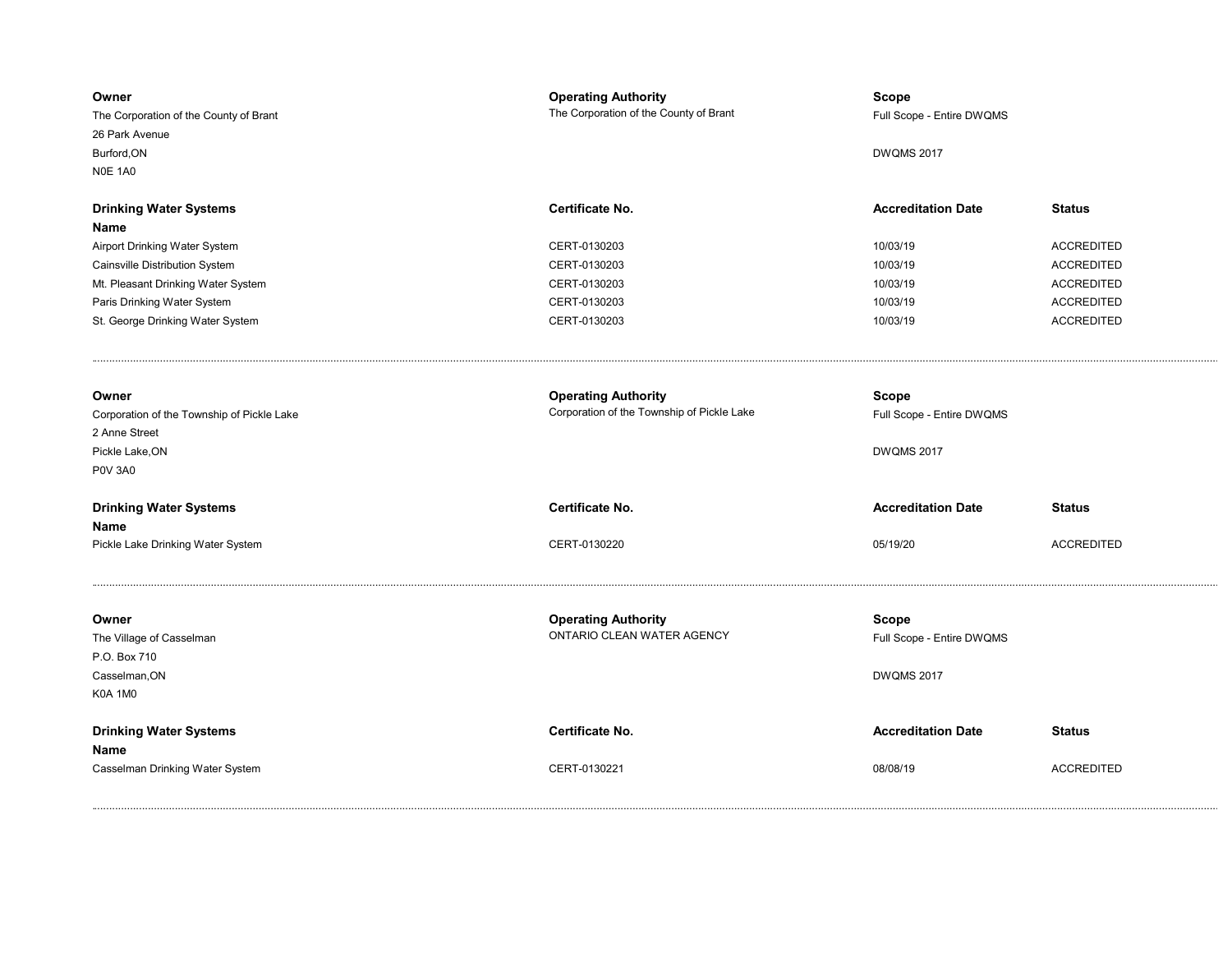| Owner<br>Veolia Water Canada Inc.<br>30 McCrea Street<br>Belgrave, ON<br><b>N0G 1E0</b>   | <b>Operating Authority</b><br>Veolia Water Canada Inc.   | <b>Scope</b><br>Full Scope - Entire DWQMS<br><b>DWQMS 2017</b> |                   |
|-------------------------------------------------------------------------------------------|----------------------------------------------------------|----------------------------------------------------------------|-------------------|
| <b>Drinking Water Systems</b>                                                             | Certificate No.                                          | <b>Accreditation Date</b>                                      | <b>Status</b>     |
| Name                                                                                      |                                                          |                                                                |                   |
| Belgrave Drinking Water System                                                            | CERT-0144056                                             | 09/06/21                                                       | <b>ACCREDITED</b> |
| Owner<br>Township of Perth (S)<br>3191 Road 122<br>St. Pauls, ON<br>N0K1V0                | <b>Operating Authority</b><br>ONTARIO CLEAN WATER AGENCY | <b>Scope</b><br>Full Scope - Entire DWQMS<br><b>DWQMS 2017</b> |                   |
| <b>Drinking Water Systems</b><br>Name                                                     | <b>Certificate No.</b>                                   | <b>Accreditation Date</b>                                      | <b>Status</b>     |
| Sebringville WSS                                                                          | CERT-0130306                                             | 08/08/19                                                       | <b>ACCREDITED</b> |
| St. Pauls WSS                                                                             | CERT-0130306                                             | 08/08/19                                                       | <b>ACCREDITED</b> |
| Owner<br>Township of Minden Hills<br>7 Milne St., Box 359<br>Minden, ON<br><b>K0M 1S0</b> | <b>Operating Authority</b><br>ONTARIO CLEAN WATER AGENCY | <b>Scope</b><br>Full Scope - Entire DWQMS<br><b>DWQMS 2017</b> |                   |
| <b>Drinking Water Systems</b><br>Name                                                     | Certificate No.                                          | <b>Accreditation Date</b>                                      | <b>Status</b>     |
| Lutterworth WTP                                                                           | CERT-0130311                                             | 09/09/19                                                       | <b>ACCREDITED</b> |
| Minden Hills WTP                                                                          | CERT-0130311                                             | 09/09/19                                                       | <b>ACCREDITED</b> |
| Lutterworth DS                                                                            | CERT-0130311                                             | 09/09/19                                                       | <b>ACCREDITED</b> |
| Minden Hills DS                                                                           | CERT-0130311                                             | 09/09/19                                                       | <b>ACCREDITED</b> |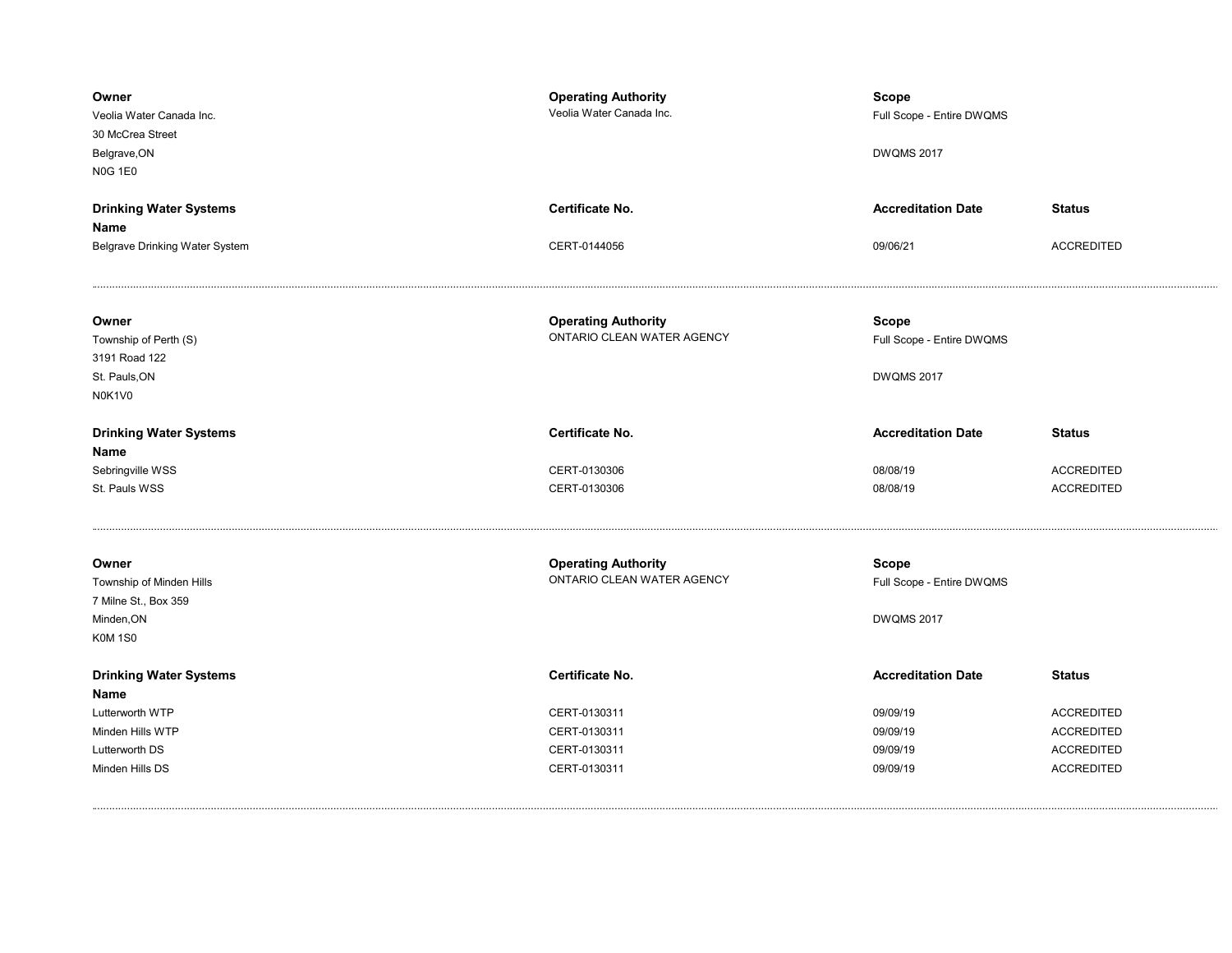| Owner<br>Township of Nipigon<br>105 Cemetery Road<br>Nipigon, ON<br>P0T 2J0 | <b>Operating Authority</b><br>Township of Nipigon | <b>Scope</b><br>Full Scope - Entire DWQMS<br><b>DWQMS 2017</b> |                                        |
|-----------------------------------------------------------------------------|---------------------------------------------------|----------------------------------------------------------------|----------------------------------------|
| <b>Drinking Water Systems</b>                                               | <b>Certificate No.</b>                            | <b>Accreditation Date</b>                                      | <b>Status</b>                          |
| Name                                                                        |                                                   |                                                                | <b>ACCREDITED</b>                      |
| Nipigon Drinking Water System                                               | CERT-0130315                                      | 01/13/20                                                       |                                        |
| Owner                                                                       | <b>Operating Authority</b>                        | <b>Scope</b>                                                   |                                        |
| Separated Town of Prescott                                                  | ONTARIO CLEAN WATER AGENCY                        | Full Scope - Entire DWQMS                                      |                                        |
| 675 Corrine St.                                                             |                                                   |                                                                |                                        |
| Prescott, ON                                                                |                                                   | <b>DWQMS 2017</b>                                              |                                        |
| K0E 1T0                                                                     |                                                   |                                                                |                                        |
| <b>Drinking Water Systems</b>                                               | <b>Certificate No.</b>                            | <b>Accreditation Date</b>                                      | <b>Status</b>                          |
| Name                                                                        |                                                   |                                                                |                                        |
| Prescott WTP                                                                | CERT-0145206                                      | 11/24/21                                                       | <b>ACCREDITED</b>                      |
| Owner                                                                       | <b>Operating Authority</b>                        | <b>Scope</b>                                                   |                                        |
| The Municipality of Central Huron                                           | The Municipality of Central Huron                 | Full Scope - Entire DWQMS                                      |                                        |
| 23 Albert Street                                                            |                                                   |                                                                |                                        |
| Clinton, ON<br>NOM 1L0                                                      |                                                   | <b>DWQMS 2017</b>                                              |                                        |
| <b>Drinking Water Systems</b>                                               | Certificate No.                                   | <b>Accreditation Date</b>                                      | <b>Status</b>                          |
| Name                                                                        |                                                   |                                                                |                                        |
| Auburn Drinking Water System                                                | CERT-0145919                                      | 03/18/22                                                       | <b>ACCREDITED</b>                      |
| Clinton Drinking Water System<br>Kelly Drinking Water System                | CERT-0145919<br>CERT-0145919                      | 03/18/22<br>03/18/22                                           | <b>ACCREDITED</b><br><b>ACCREDITED</b> |
| McClinchey Drinking Water System                                            | CERT-0145919                                      | 03/18/22                                                       | <b>ACCREDITED</b>                      |
| SAM Drinking Water System                                                   | CERT-0145919                                      | 03/18/22                                                       | <b>ACCREDITED</b>                      |
| Vandewetering Drinking Water System                                         | CERT-0145919                                      | 03/18/22                                                       | <b>ACCREDITED</b>                      |
|                                                                             |                                                   |                                                                |                                        |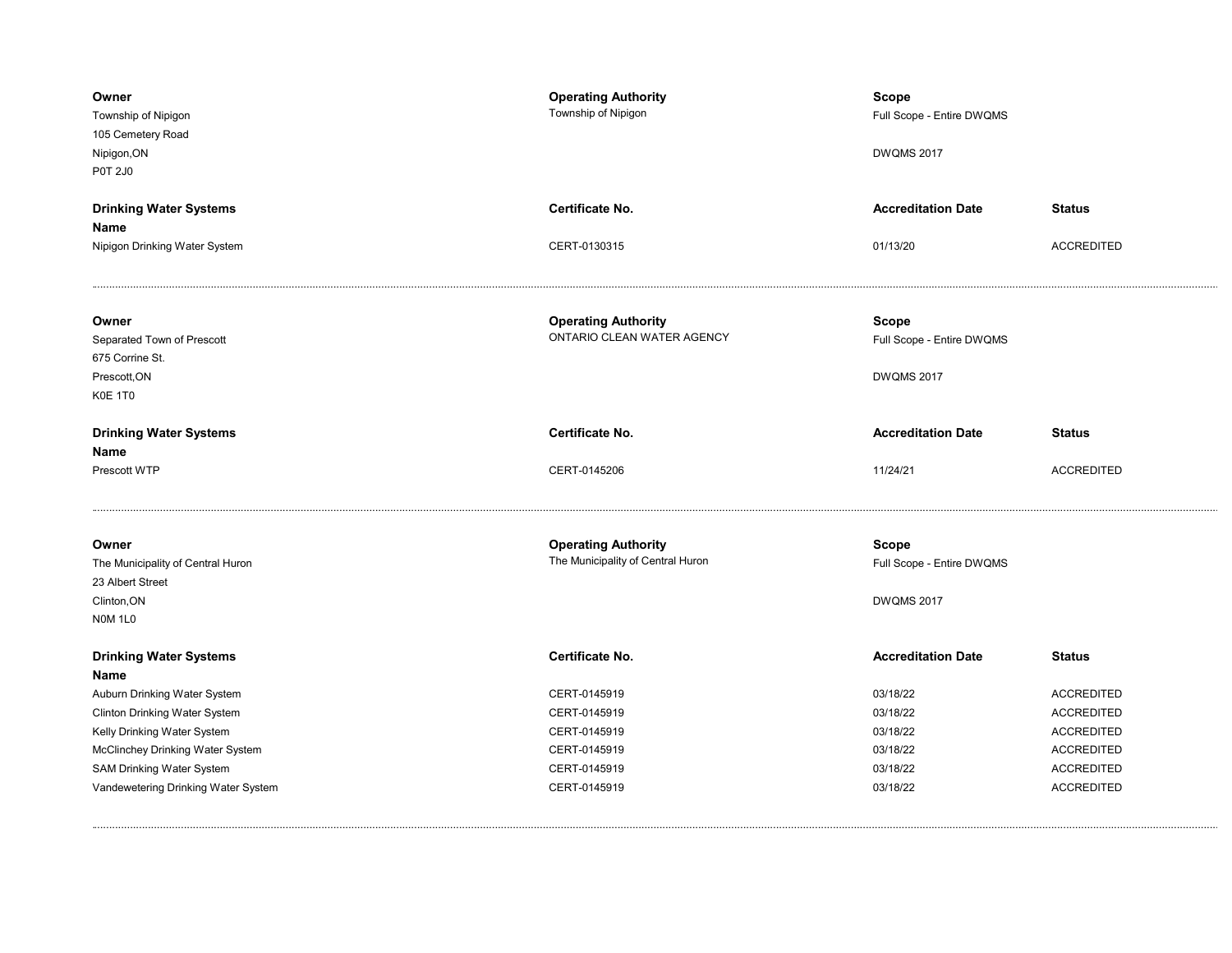| Owner<br>Corporation of Haldimand County<br>33 Haldimand Road 55<br>Nanticoke, ON<br>N0A1L0 | <b>Operating Authority</b><br>Corporation of Haldimand County | <b>Scope</b><br>Full Scope - Entire DWQMS<br><b>DWQMS 2017</b> |                   |
|---------------------------------------------------------------------------------------------|---------------------------------------------------------------|----------------------------------------------------------------|-------------------|
| Owner<br>Veolia Water Canada Inc.<br>100 Cove Rd<br>Goderich, ON<br><b>N7A 3Z2</b>          | <b>Operating Authority</b><br>Veolia Water Canada Inc.        | Scope<br>Full Scope - Entire DWQMS<br><b>DWQMS 2017</b>        |                   |
| <b>Drinking Water Systems</b>                                                               | <b>Certificate No.</b>                                        | <b>Accreditation Date</b>                                      | <b>Status</b>     |
| Name                                                                                        |                                                               |                                                                |                   |
| Benmiller Drinking Water System                                                             | CERT-0130368                                                  | 11/06/19                                                       | <b>ACCREDITED</b> |
| Century Heights Subdivision Drinking Water System                                           | CERT-0130368                                                  | 11/06/19                                                       | <b>ACCREDITED</b> |
| Courtney Subdivision Distribution System                                                    | CERT-0130368                                                  | 11/06/19                                                       | <b>ACCREDITED</b> |
| Dungannon Drinking Water System                                                             | CERT-0130368                                                  | 11/06/19                                                       | <b>ACCREDITED</b> |
| Huron sands Drinking Water system                                                           | CERT-0130368                                                  | 11/06/19                                                       | <b>ACCREDITED</b> |
| South Lucknow Distribution System                                                           | CERT-0130368                                                  | 11/06/19                                                       | <b>ACCREDITED</b> |
| Owner<br>Municpality of Temagami<br>7 Lakeshore Drive<br>Temagami, ON<br><b>P0H 2H0</b>     | <b>Operating Authority</b><br>ONTARIO CLEAN WATER AGENCY      | <b>Scope</b><br>Full Scope - Entire DWQMS<br><b>DWQMS 2017</b> |                   |
|                                                                                             |                                                               |                                                                |                   |
| <b>Drinking Water Systems</b><br><b>Name</b>                                                | <b>Certificate No.</b>                                        | <b>Accreditation Date</b>                                      | <b>Status</b>     |
| Temagami North Treatment & Distribution                                                     | CERT-0145453                                                  | 12/22/21                                                       | <b>ACCREDITED</b> |
| Temagami South Treatment & Distribution                                                     | CERT-0145453                                                  | 12/22/21                                                       | <b>ACCREDITED</b> |
|                                                                                             |                                                               |                                                                |                   |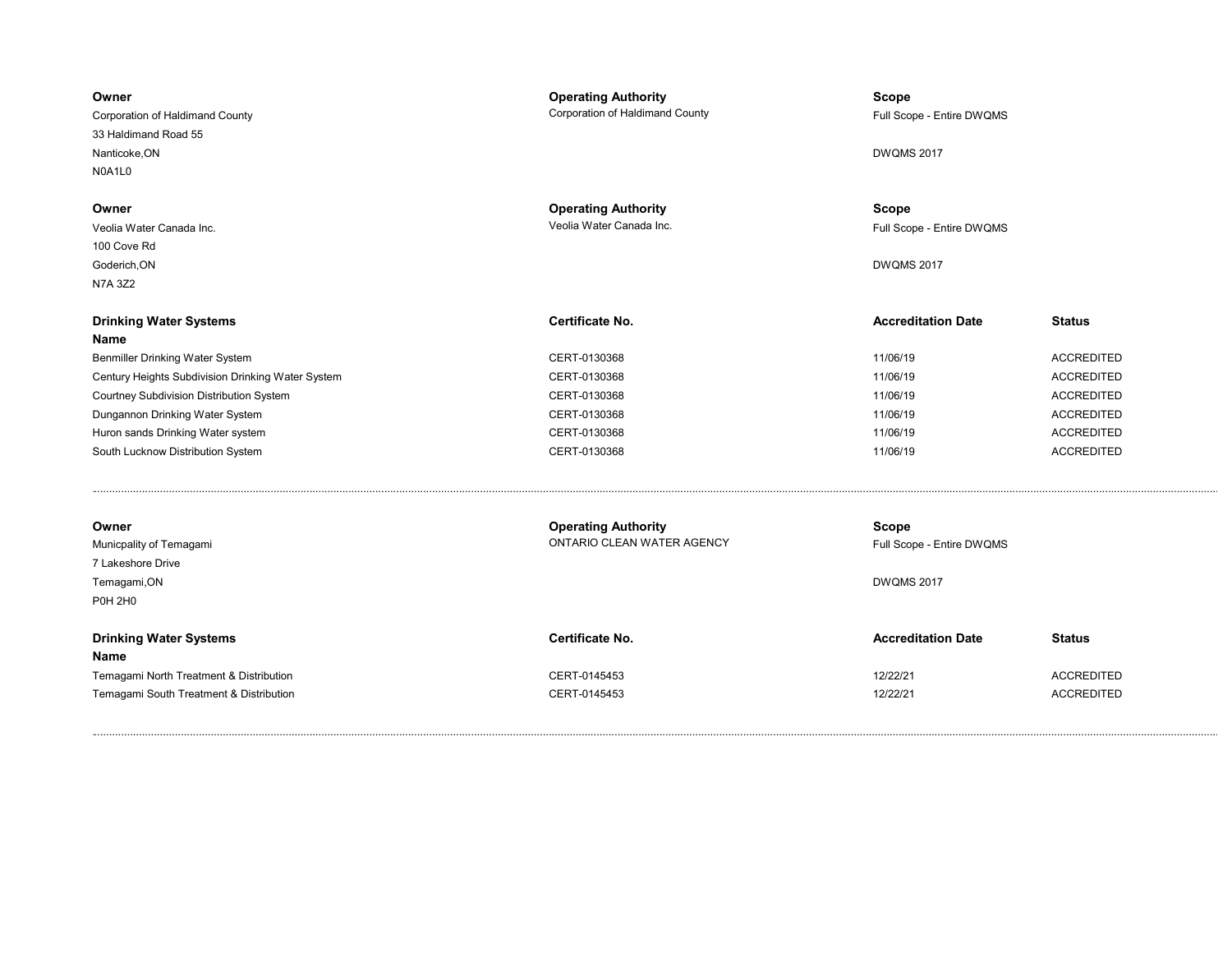| Owner<br>The Corporation of the City of Cambridge<br>1310 Bishop St.<br>Cambridge, ON<br>N1R6V5                   | <b>Operating Authority</b><br>The Corporation of the City of Cambridge | <b>Scope</b><br>Full Scope - Entire DWQMS<br><b>DWQMS 2017</b> |                   |
|-------------------------------------------------------------------------------------------------------------------|------------------------------------------------------------------------|----------------------------------------------------------------|-------------------|
| <b>Drinking Water Systems</b>                                                                                     | Certificate No.                                                        | <b>Accreditation Date</b>                                      | <b>Status</b>     |
| Name<br>Cambridge Distribution System                                                                             | CERT-0130384                                                           | 08/26/19                                                       | <b>ACCREDITED</b> |
|                                                                                                                   |                                                                        |                                                                |                   |
| Owner<br>Township of West Lincoln<br>318 Canborough Rd<br>Smithville, ON<br><b>LOR 2A0</b>                        | <b>Operating Authority</b><br>Township of West Lincoln                 | <b>Scope</b><br>Full Scope - Entire DWQMS<br><b>DWQMS 2017</b> |                   |
| <b>Drinking Water Systems</b><br>Name                                                                             | <b>Certificate No.</b>                                                 | <b>Accreditation Date</b>                                      | <b>Status</b>     |
| Smithville Distribution System                                                                                    | CERT-0144471                                                           | 09/17/21                                                       | <b>ACCREDITED</b> |
|                                                                                                                   |                                                                        |                                                                |                   |
| Owner<br>Union Water System Joint Board of Management<br>1615 Union Ave. Box 340<br>Ruthven, ON<br><b>N0P 2G0</b> | <b>Operating Authority</b><br>ONTARIO CLEAN WATER AGENCY               | <b>Scope</b><br>Full Scope - Entire DWQMS<br><b>DWQMS 2017</b> |                   |
| <b>Drinking Water Systems</b><br>Name                                                                             | <b>Certificate No.</b>                                                 | <b>Accreditation Date</b>                                      | <b>Status</b>     |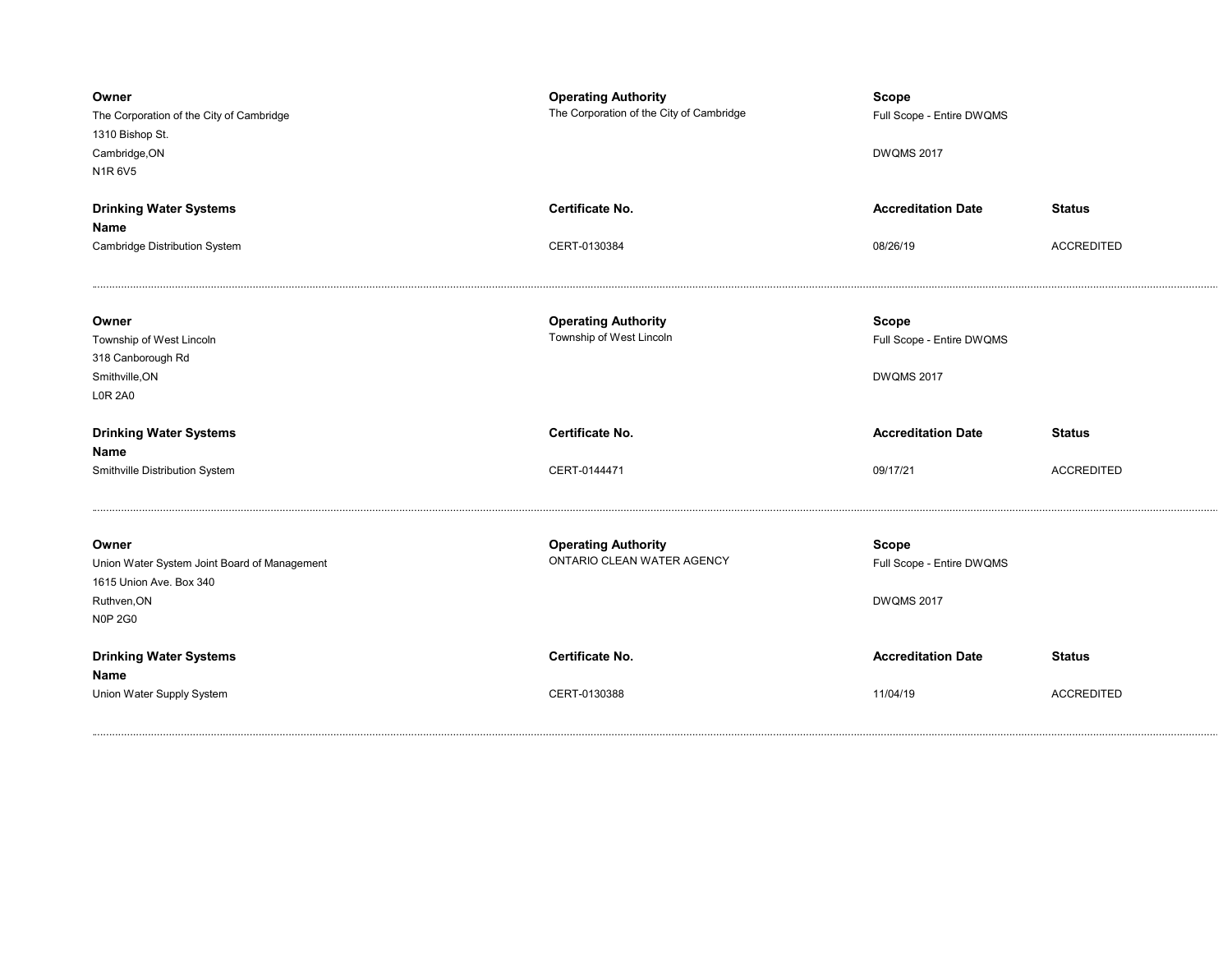| Owner<br>Town of South Bruce Peninsula<br>897 Bayview Street<br>Wiarton, ON<br><b>N0H 2T0</b>                      | <b>Operating Authority</b><br>ONTARIO CLEAN WATER AGENCY | <b>Scope</b><br>Full Scope - Entire DWQMS<br><b>DWQMS 2017</b> |                   |
|--------------------------------------------------------------------------------------------------------------------|----------------------------------------------------------|----------------------------------------------------------------|-------------------|
| <b>Drinking Water Systems</b>                                                                                      | Certificate No.                                          | <b>Accreditation Date</b>                                      | <b>Status</b>     |
| Name<br><b>Wiarton DS</b>                                                                                          | CERT-0130750                                             | 10/07/19                                                       | <b>ACCREDITED</b> |
| Amabel-Sauble DS                                                                                                   | CERT-0130750                                             | 10/07/19                                                       | <b>ACCREDITED</b> |
| Huron Woods DS                                                                                                     | CERT-0130750                                             | 10/07/19                                                       | <b>ACCREDITED</b> |
| Oliphant DS                                                                                                        | CERT-0130750                                             | 10/07/19                                                       | <b>ACCREDITED</b> |
| Foreman DS                                                                                                         | CERT-0130750                                             | 10/07/19                                                       | <b>ACCREDITED</b> |
|                                                                                                                    |                                                          |                                                                |                   |
| Owner<br>Town of Saugeen Shores<br>140 Island St                                                                   | <b>Operating Authority</b><br>ONTARIO CLEAN WATER AGENCY | <b>Scope</b><br>Full Scope - Entire DWQMS                      |                   |
| Southampton, ON<br>NOH <sub>2L0</sub>                                                                              |                                                          | <b>DWQMS 2017</b>                                              |                   |
| <b>Drinking Water Systems</b><br>Name                                                                              | Certificate No.                                          | <b>Accreditation Date</b>                                      | <b>Status</b>     |
| Saugeen Shores (Southampton) WTP                                                                                   | CERT-0144905                                             | 11/05/21                                                       | <b>ACCREDITED</b> |
| Owner<br>The Corporation of the Township of Asphodel-Norwood<br>12 County Road 40<br>Norwood, ON<br><b>K0L 2V0</b> | <b>Operating Authority</b><br>ONTARIO CLEAN WATER AGENCY | <b>Scope</b><br>Full Scope - Entire DWQMS<br><b>DWQMS 2017</b> |                   |
| <b>Drinking Water Systems</b><br>Name                                                                              | Certificate No.                                          | <b>Accreditation Date</b>                                      | <b>Status</b>     |
| Norwood DWS                                                                                                        | CERT-0145419                                             | 12/20/21                                                       | <b>ACCREDITED</b> |
| Trentview Estates Development Distribution System                                                                  | CERT-0145419                                             | 12/20/21                                                       | <b>ACCREDITED</b> |
|                                                                                                                    |                                                          |                                                                |                   |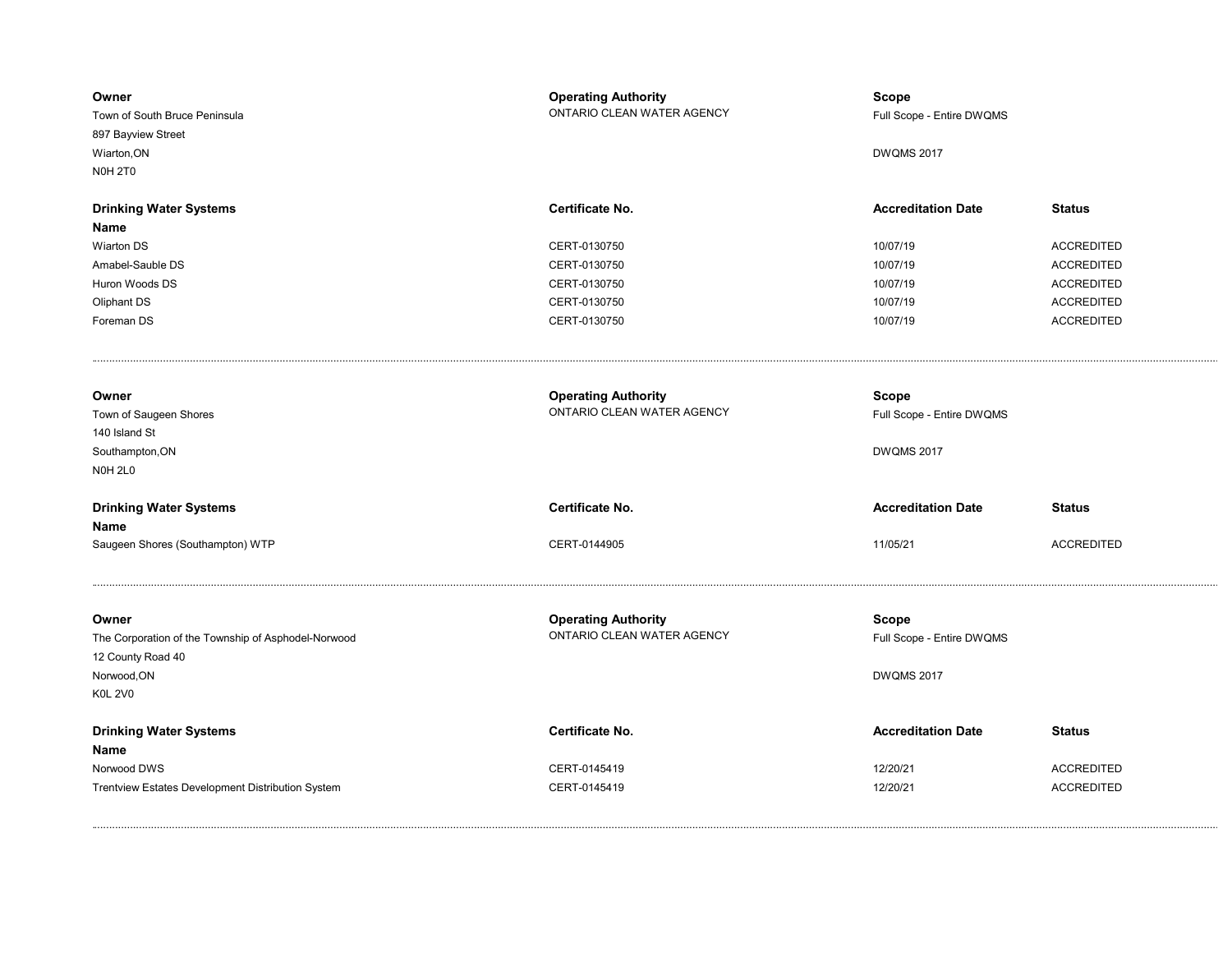| Owner<br>Corporation of the Town of Kingsville<br>2021 Division Road<br>Kingsville, ON<br>N9Y 2Y9 | <b>Operating Authority</b><br>Corporation of the Town of Kingsville | <b>Scope</b><br>Full Scope - Entire DWQMS<br><b>DWQMS 2017</b> |                   |
|---------------------------------------------------------------------------------------------------|---------------------------------------------------------------------|----------------------------------------------------------------|-------------------|
| <b>Drinking Water Systems</b>                                                                     | <b>Certificate No.</b>                                              | <b>Accreditation Date</b>                                      | <b>Status</b>     |
| Name<br>Kingsville Water Distribution System                                                      | CERT-0136144                                                        | 08/18/20                                                       | <b>ACCREDITED</b> |
| Owner<br>Innservices Utilities Inc.                                                               | <b>Operating Authority</b><br>Innservices Utilities Inc.            | Scope<br>Full Scope - Entire DWQMS                             |                   |
| 7251 Yonge St.<br>Innisfil, ON<br>L9S 0J3                                                         |                                                                     | <b>DWQMS 2017</b>                                              |                   |
| <b>Drinking Water Systems</b><br>Name                                                             | <b>Certificate No.</b>                                              | <b>Accreditation Date</b>                                      | <b>Status</b>     |
| Innisfil Lake Simcoe Drinking Water System                                                        | CERT-0136878                                                        | 10/15/20                                                       | <b>ACCREDITED</b> |
| Stroud Drinking Water System                                                                      | CERT-0136878                                                        | 10/15/20                                                       | <b>ACCREDITED</b> |
| Innisfil Heights Drinking Water System                                                            | CERT-0136878                                                        | 10/15/20                                                       | <b>ACCREDITED</b> |
| Churchill Drinking Water System                                                                   | CERT-0136878                                                        | 10/15/20                                                       | <b>ACCREDITED</b> |
| Owner                                                                                             | <b>Operating Authority</b>                                          | <b>Scope</b>                                                   |                   |
| Town of East Gwillimbury                                                                          | Town of East Gwillimbury                                            | Full Scope - Entire DWQMS                                      |                   |
| 19000 Leslie Street                                                                               |                                                                     |                                                                |                   |
| Sharon, ON<br><b>L0G 1V0</b>                                                                      |                                                                     | <b>DWQMS 2017</b>                                              |                   |
| <b>Drinking Water Systems</b><br>Name                                                             | Certificate No.                                                     | <b>Accreditation Date</b>                                      | <b>Status</b>     |
| Holland Landing/Queensville/Sharon Distribution                                                   | CERT-0135714                                                        | 08/20/20                                                       | <b>ACCREDITED</b> |
| <b>Mount Albert Distribution</b>                                                                  | CERT-0135714                                                        | 08/20/20                                                       | <b>ACCREDITED</b> |
| Yonge/Green Lane Distribution                                                                     | CERT-0135714                                                        | 08/20/20                                                       | <b>ACCREDITED</b> |
|                                                                                                   |                                                                     |                                                                |                   |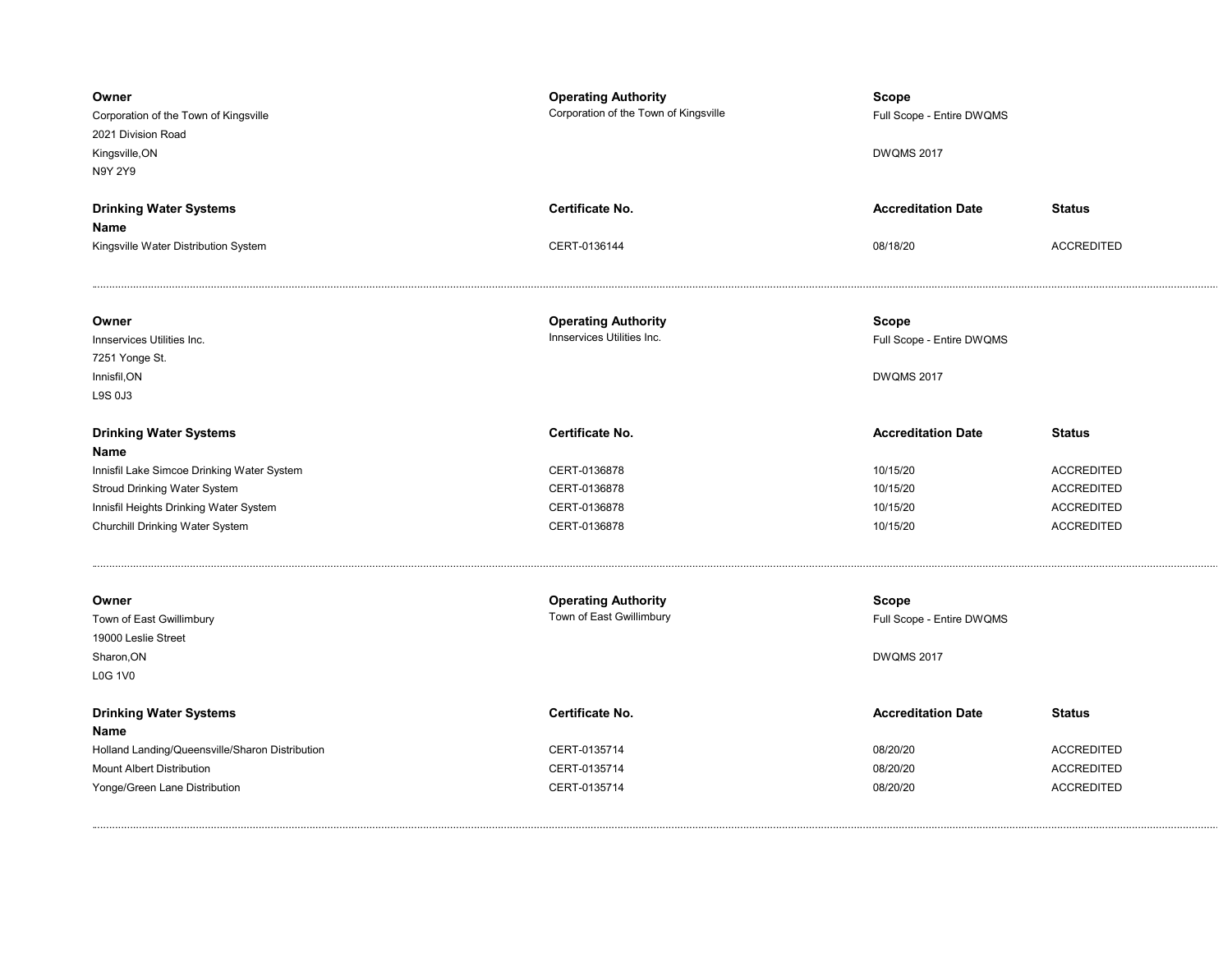| Owner<br>Aylmer Area Secondary Water Supply System Joint Board of Management<br>87 John St. South<br>Aylmer, ON<br><b>N5H 2C3</b>                                                | <b>Operating Authority</b><br>ONTARIO CLEAN WATER AGENCY                           | <b>Scope</b><br>Full Scope - Entire DWQMS<br><b>DWQMS 2017</b>                              |                   |
|----------------------------------------------------------------------------------------------------------------------------------------------------------------------------------|------------------------------------------------------------------------------------|---------------------------------------------------------------------------------------------|-------------------|
| <b>Drinking Water Systems</b>                                                                                                                                                    | Certificate No.                                                                    | <b>Accreditation Date</b>                                                                   | <b>Status</b>     |
| Name<br>Aylmer Area Secondary Water Supply System                                                                                                                                | CERT-0130783                                                                       | 11/06/19                                                                                    | <b>ACCREDITED</b> |
| Owner<br>Port Burwell Area Secondary Water Supply System Joint Board of Management<br>87 John St. South<br>Aylmer, ON<br><b>N5H 2C3</b><br><b>Drinking Water Systems</b><br>Name | <b>Operating Authority</b><br>ONTARIO CLEAN WATER AGENCY<br><b>Certificate No.</b> | <b>Scope</b><br>Full Scope - Entire DWQMS<br><b>DWQMS 2017</b><br><b>Accreditation Date</b> | <b>Status</b>     |
| Port Burwell Area Secondary Water Supply System                                                                                                                                  | CERT-0130784                                                                       | 11/06/19                                                                                    | <b>ACCREDITED</b> |
| Owner<br>The Corporation of the Township of Southwold<br>35663 Fingal Line<br>Fingal, ON<br><b>NOL 1K0</b>                                                                       | <b>Operating Authority</b><br>ONTARIO CLEAN WATER AGENCY                           | <b>Scope</b><br>Full Scope - Entire DWQMS<br><b>DWQMS 2017</b>                              |                   |
|                                                                                                                                                                                  |                                                                                    |                                                                                             |                   |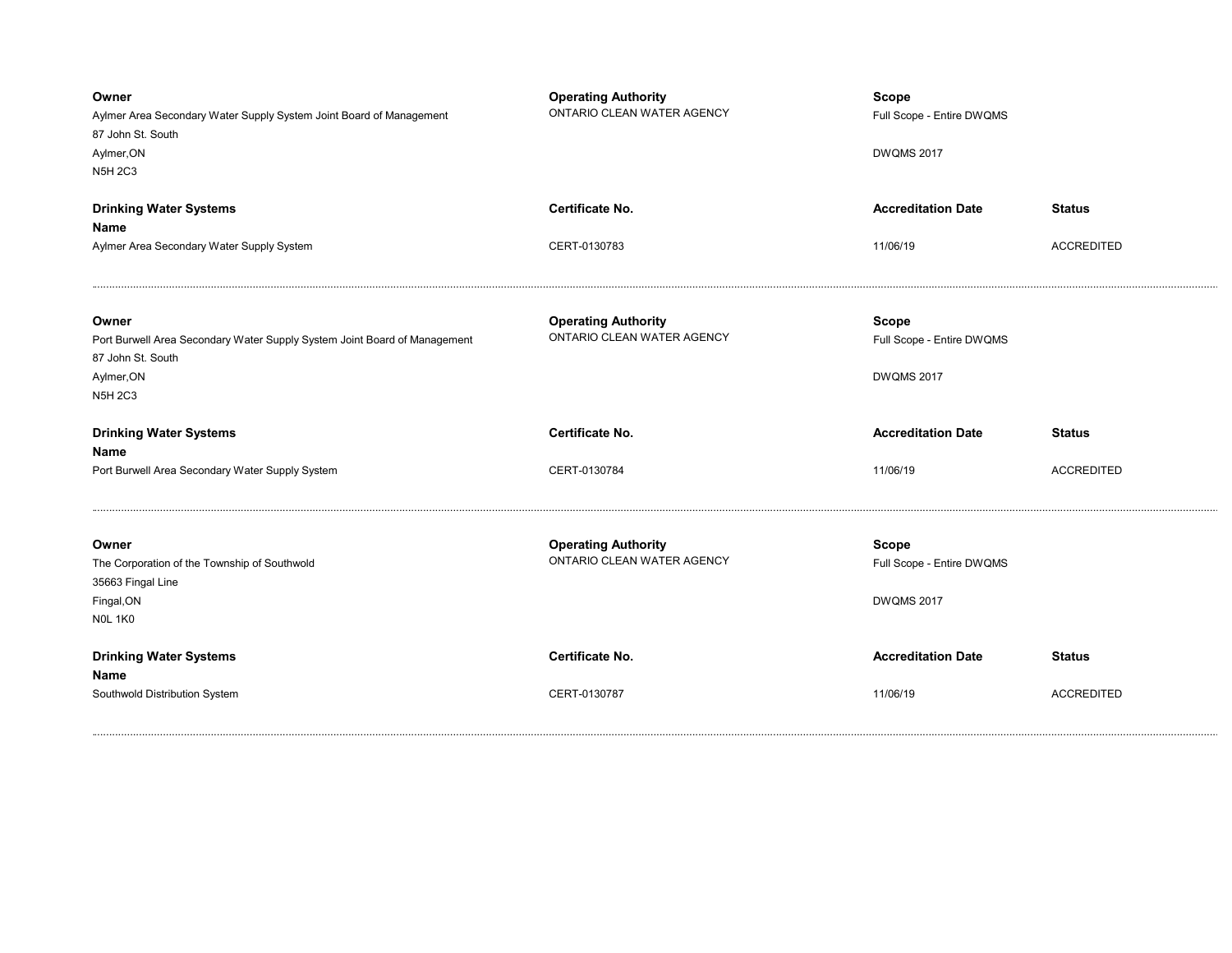| Owner<br>The Corporation of the Town of Amherstburg<br>415 Front Road N.<br>Amherstburg, ON<br>N9V 2V5           | <b>Operating Authority</b><br>ONTARIO CLEAN WATER AGENCY                             | <b>Scope</b><br>Full Scope - Entire DWQMS<br><b>DWQMS 2017</b> |                   |
|------------------------------------------------------------------------------------------------------------------|--------------------------------------------------------------------------------------|----------------------------------------------------------------|-------------------|
| <b>Drinking Water Systems</b>                                                                                    | Certificate No.                                                                      | <b>Accreditation Date</b>                                      | <b>Status</b>     |
| Name<br>Amherstburg WTP                                                                                          | CERT-0130895                                                                         | 10/15/19                                                       | <b>ACCREDITED</b> |
| Owner<br>Town of Essex<br>405 Clitherow St. Box 909<br>Harrow, ON<br><b>N0R 1G0</b>                              | <b>Operating Authority</b><br>ONTARIO CLEAN WATER AGENCY                             | <b>Scope</b><br>Full Scope - Entire DWQMS<br><b>DWQMS 2017</b> |                   |
|                                                                                                                  |                                                                                      |                                                                |                   |
| <b>Drinking Water Systems</b>                                                                                    | <b>Certificate No.</b>                                                               | <b>Accreditation Date</b>                                      | <b>Status</b>     |
| Name<br>Harrow-Colchester South WTP                                                                              | CERT-0130896                                                                         | 09/09/19                                                       | <b>ACCREDITED</b> |
| Owner<br>The Corporation of the Township of Wellington North<br>P.O. Box 125<br>Kenilworth, ON<br><b>N0G 2E0</b> | <b>Operating Authority</b><br>The Corporation of the Township of Wellington<br>North | <b>Scope</b><br>Full Scope - Entire DWQMS<br><b>DWQMS 2017</b> |                   |
| <b>Drinking Water Systems</b>                                                                                    | Certificate No.                                                                      | <b>Accreditation Date</b>                                      | <b>Status</b>     |
| Name<br>Arthur Drinking Water System                                                                             | CERT-0136883                                                                         | 11/13/20                                                       | <b>ACCREDITED</b> |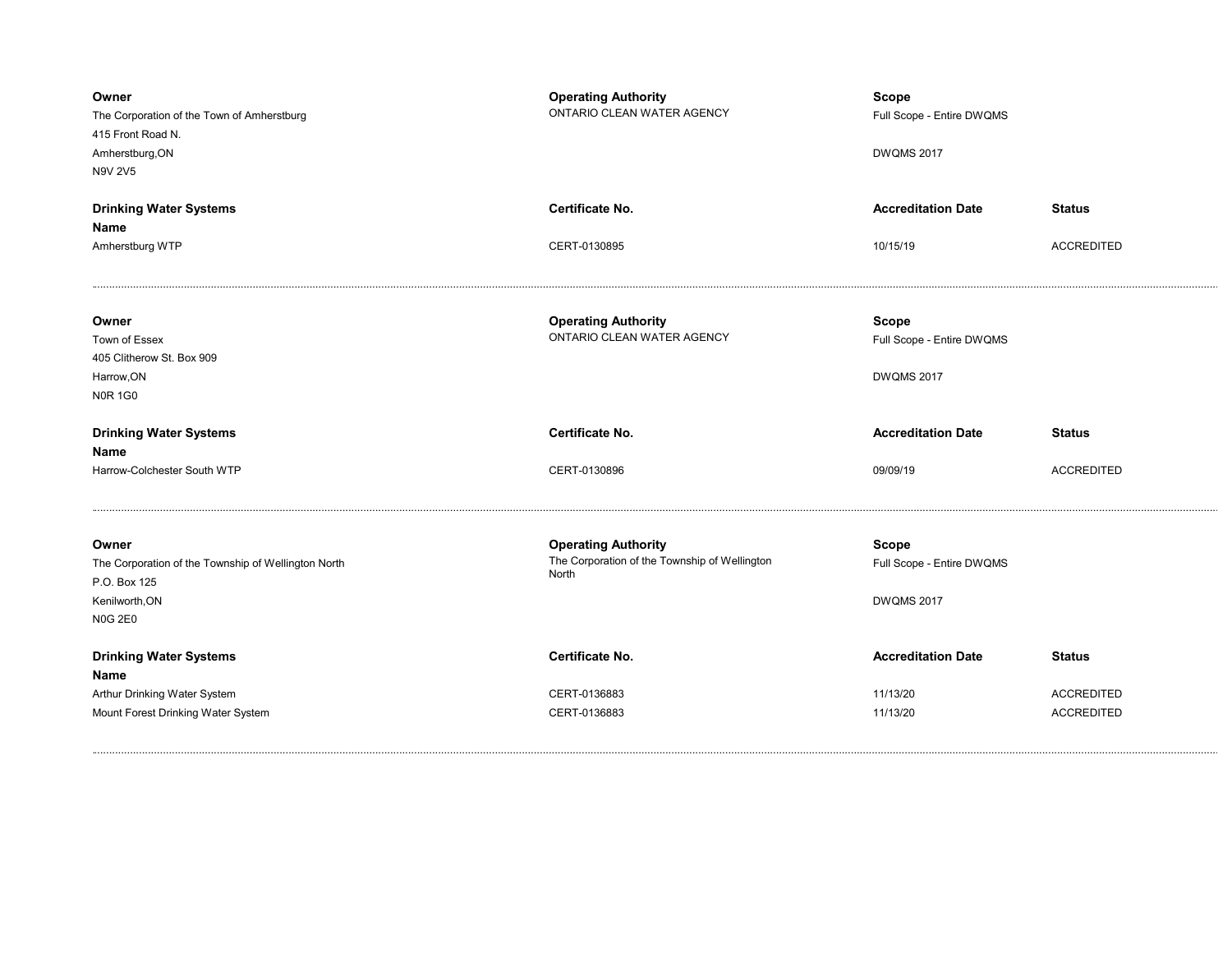| Owner<br>Town of Chapleau<br>20 Pine Street West<br>Chapleau, ON<br><b>P0M 1K0</b>                          | <b>Operating Authority</b><br>Town of Chapleau                       | Scope<br>Full Scope - Entire DWQMS<br><b>DWQMS 2017</b> |                                        |
|-------------------------------------------------------------------------------------------------------------|----------------------------------------------------------------------|---------------------------------------------------------|----------------------------------------|
| Owner<br>Corporation of the Town of Parry Sound<br>52 Seguin Street<br>Parry Sound, ON<br>P2A 1B4           | <b>Operating Authority</b><br>Corporation of the Town of Parry Sound | Scope<br>Full Scope - Entire DWQMS<br><b>DWQMS 2017</b> |                                        |
| <b>Drinking Water Systems</b><br>Name                                                                       | Certificate No.                                                      | <b>Accreditation Date</b>                               | <b>Status</b>                          |
| Parry Sound Water Treatment Plant<br>Parry Sound Water Distribution System                                  | CERT-0144343<br>CERT-0144343                                         | 09/07/21<br>09/07/21                                    | <b>ACCREDITED</b><br><b>ACCREDITED</b> |
| Owner<br>Municipality of South Dundas<br>34 Ottawa Street, P.O. Box 740<br>Morrisburg, ON<br><b>K0C 1X0</b> | <b>Operating Authority</b><br>Municipality of South Dundas           | Scope<br>Full Scope - Entire DWQMS<br><b>DWQMS 2017</b> |                                        |
| <b>Drinking Water Systems</b><br>Name                                                                       | <b>Certificate No.</b>                                               | <b>Accreditation Date</b>                               | <b>Status</b>                          |
| South Dundas Treatment & Distribution                                                                       | CERT-0137623                                                         | 12/08/20                                                | <b>ACCREDITED</b>                      |
| Owner<br>Corporation of the Town of Mattawa<br>160 Water St, Box 390<br>Mattawa, ON<br>POH <sub>1V0</sub>   | <b>Operating Authority</b><br>ONTARIO CLEAN WATER AGENCY             | Scope<br>Full Scope - Entire DWQMS<br><b>DWQMS 2017</b> |                                        |
| <b>Drinking Water Systems</b><br>Name                                                                       | Certificate No.                                                      | <b>Accreditation Date</b>                               | <b>Status</b>                          |
| Mattawa Drinking Water System                                                                               | CERT-0135876                                                         | 07/09/20                                                | <b>ACCREDITED</b>                      |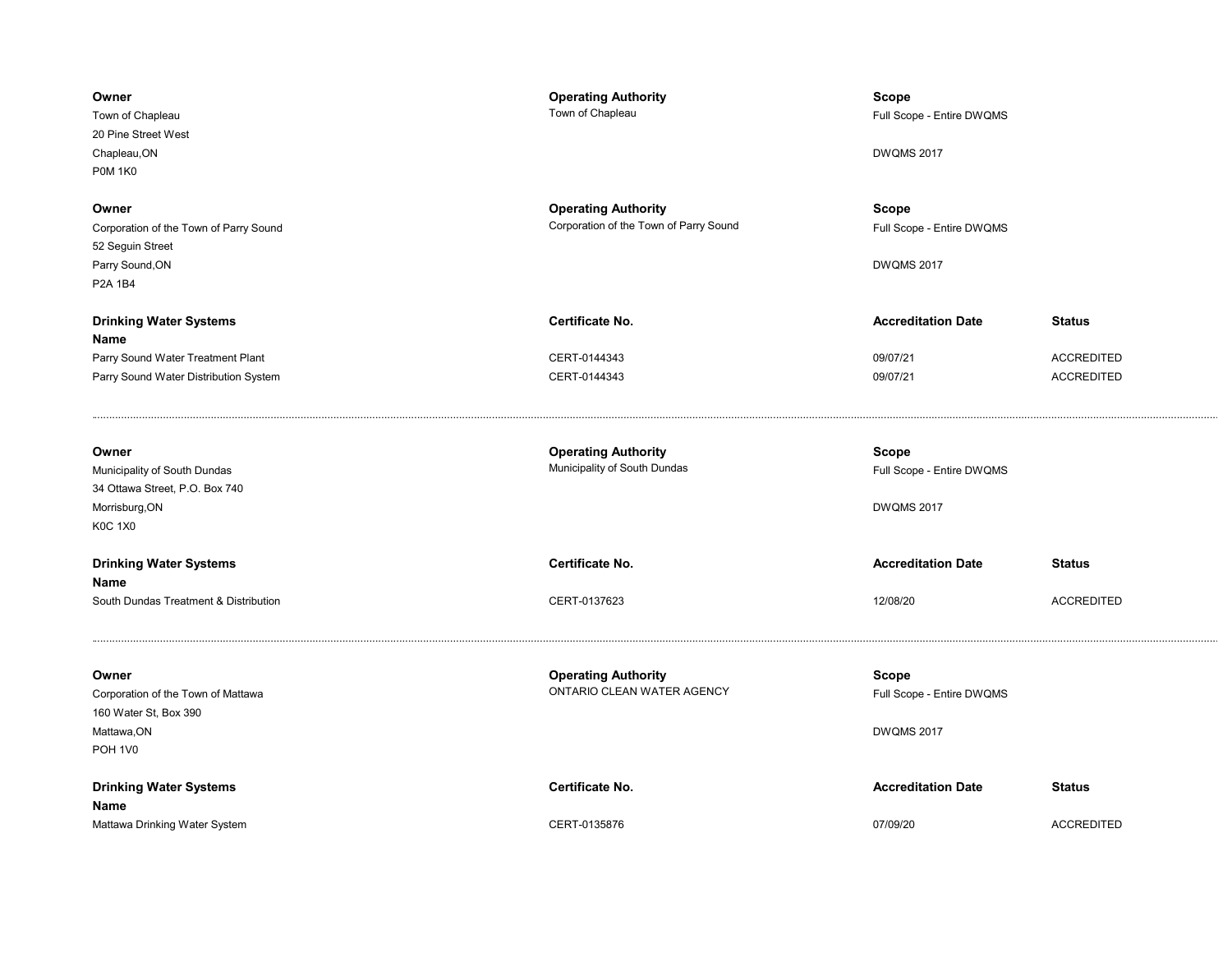| Owner<br>Corporation of the City of Welland<br>99 Federal Road<br>Welland, ON<br>L3B 6C2      | <b>Operating Authority</b><br>Corporation of the City of Welland | Scope<br>Full Scope - Entire DWQMS<br><b>DWQMS 2017</b>        |                   |
|-----------------------------------------------------------------------------------------------|------------------------------------------------------------------|----------------------------------------------------------------|-------------------|
| <b>Drinking Water Systems</b>                                                                 | <b>Certificate No.</b>                                           | <b>Accreditation Date</b>                                      | <b>Status</b>     |
| <b>Name</b><br>Welland Distribution System                                                    | CERT-0136877                                                     | 10/15/20                                                       | <b>ACCREDITED</b> |
| Owner<br>PUC Services Inc.<br>1303 Richards Street<br>Richard's Landing, ON<br><b>P0R 1J0</b> | <b>Operating Authority</b><br>PUC Services Inc.                  | <b>Scope</b><br>Full Scope - Entire DWQMS<br><b>DWQMS 2017</b> |                   |
| <b>Drinking Water Systems</b><br>Name                                                         | <b>Certificate No.</b>                                           | <b>Accreditation Date</b>                                      | <b>Status</b>     |
| The Township of St. Joseph                                                                    | CERT-0131077                                                     | 12/10/19                                                       | <b>ACCREDITED</b> |
| Owner<br>PUC Services Inc.<br>47 Murray St.<br><b>Blind River, ON</b><br><b>P0R 1B0</b>       | <b>Operating Authority</b><br>PUC Services Inc.                  | <b>Scope</b><br>Full Scope - Entire DWQMS<br><b>DWQMS 2017</b> |                   |
| <b>Drinking Water Systems</b><br>Name                                                         | Certificate No.                                                  | <b>Accreditation Date</b>                                      | <b>Status</b>     |
| The Corporation of the Town of Blind River Municipal Drinking Water System                    | CERT-0131080                                                     | 12/10/19                                                       | <b>ACCREDITED</b> |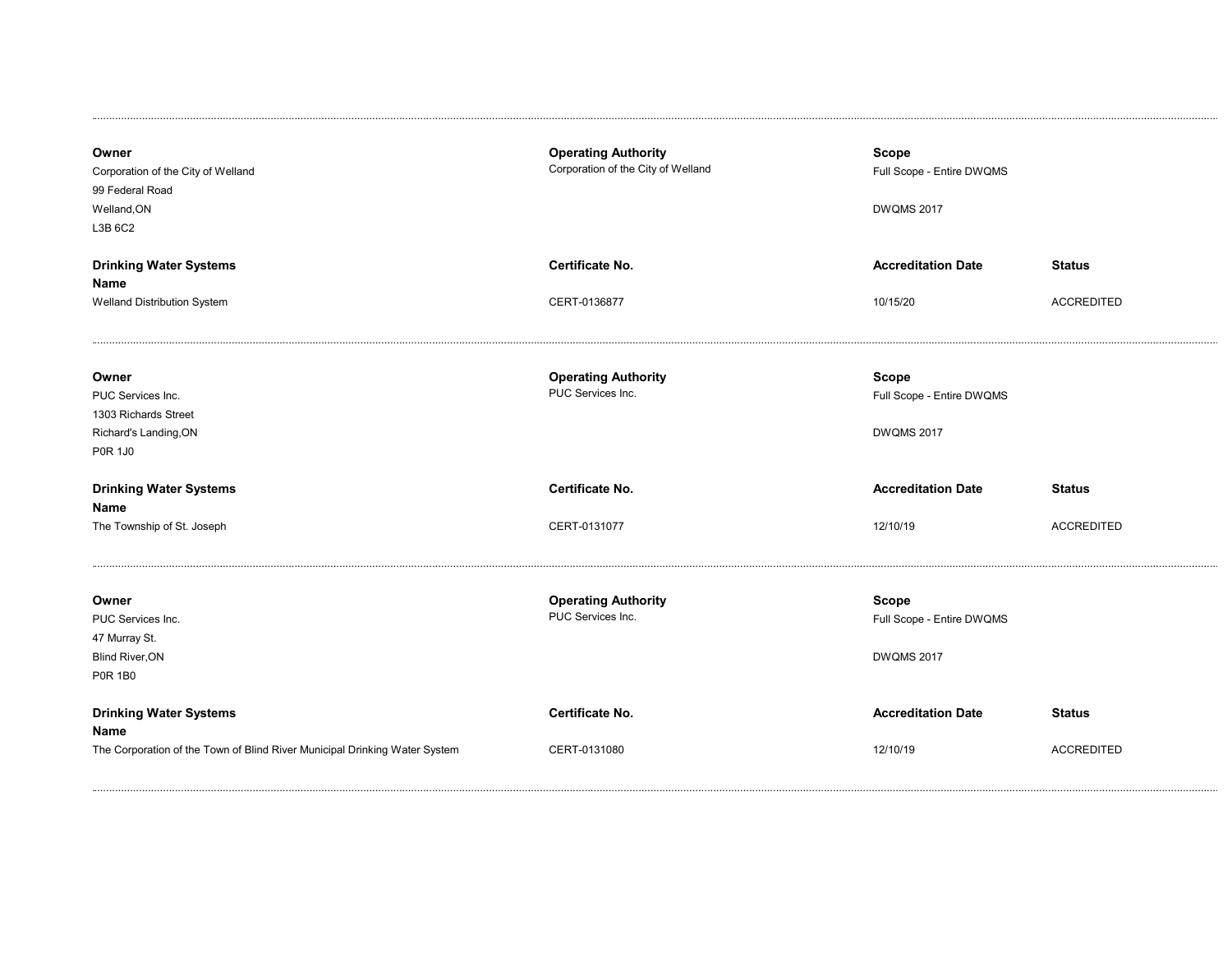| Owner<br>PUC Services Inc.<br>7 Kensington Point Rd<br>Desbarats, ON<br><b>P0R 1E0</b> | <b>Operating Authority</b><br>PUC Services Inc. | <b>Scope</b><br>Full Scope - Entire DWQMS<br><b>DWQMS 2017</b> |                                        |
|----------------------------------------------------------------------------------------|-------------------------------------------------|----------------------------------------------------------------|----------------------------------------|
| <b>Drinking Water Systems</b>                                                          | <b>Certificate No.</b>                          | <b>Accreditation Date</b>                                      | <b>Status</b>                          |
| Name<br>The Township of Johnson Drinking Water System                                  | CERT-0131084                                    | 12/10/19                                                       | <b>ACCREDITED</b>                      |
| Owner<br>PUC Services Inc.<br>500 Second Line East<br>Sault Ste Marie, ON<br>P6A 6P2   | <b>Operating Authority</b><br>PUC Services Inc. | Scope<br>Full Scope - Entire DWQMS<br><b>DWQMS 2017</b>        |                                        |
|                                                                                        |                                                 |                                                                |                                        |
| <b>Drinking Water Systems</b>                                                          | <b>Certificate No.</b>                          | <b>Accreditation Date</b>                                      | <b>Status</b>                          |
| Name                                                                                   |                                                 |                                                                |                                        |
| Serpent Rvier Water Treatment Plant<br>Pronto East Water Treatment Plant               | CERT-0131088<br>CERT-0131088                    | 12/10/19<br>12/10/19                                           | <b>ACCREDITED</b><br><b>ACCREDITED</b> |
|                                                                                        |                                                 |                                                                |                                        |
| Owner                                                                                  | <b>Operating Authority</b>                      | Scope                                                          |                                        |
| PUC SERVICES INC.                                                                      | PUC Services Inc.                               | Full Scope - Entire DWQMS                                      |                                        |
| 2059 Second Line West                                                                  |                                                 |                                                                |                                        |
| Sault Ste. Marie, ON<br>P6A 5K6                                                        |                                                 | <b>DWQMS 2017</b>                                              |                                        |
| <b>Drinking Water Systems</b><br>Name                                                  | <b>Certificate No.</b>                          | <b>Accreditation Date</b>                                      | <b>Status</b>                          |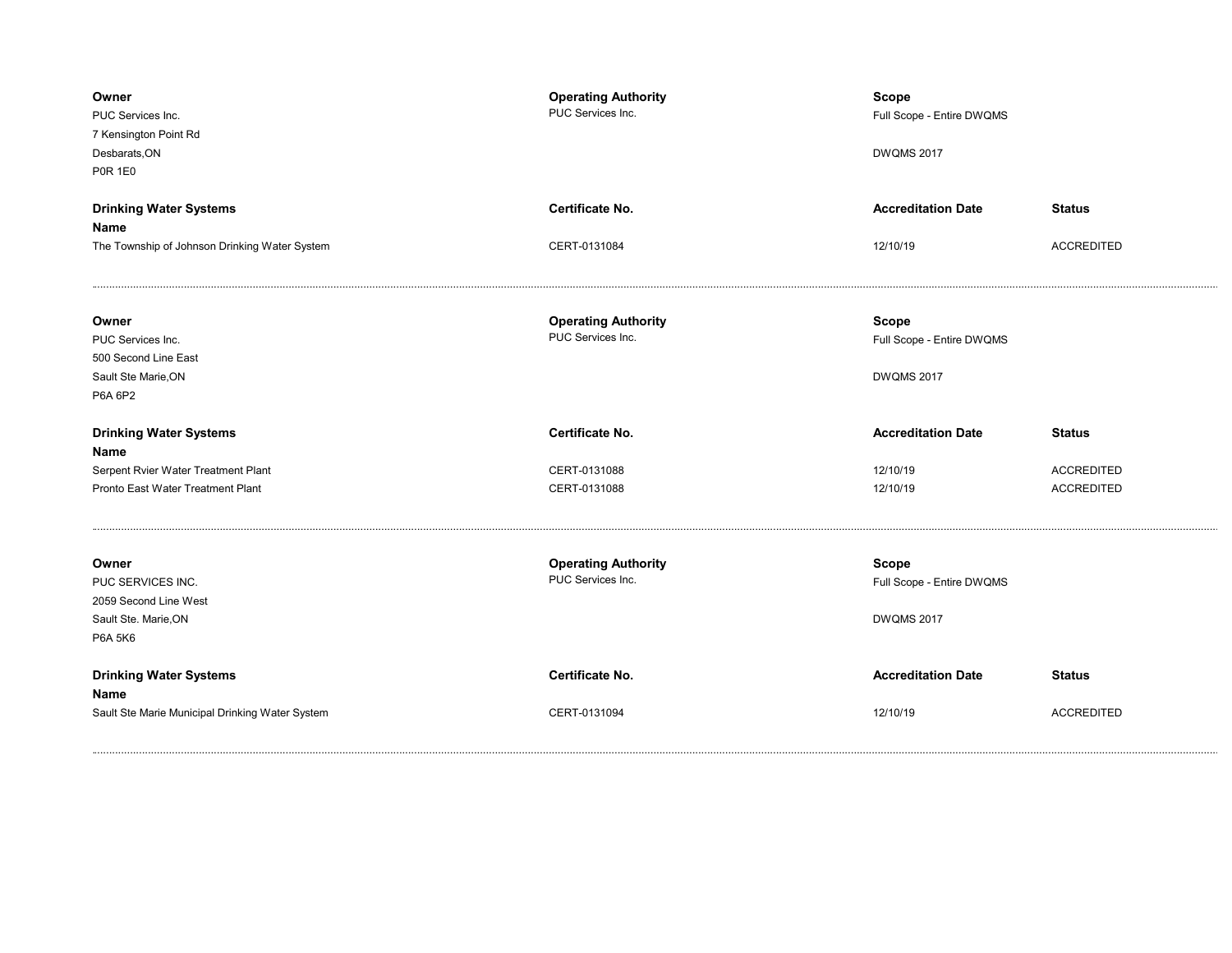| Owner<br>The Corporation of the City of Brantford<br>324 Grand River Ave<br>Brantford, ON<br>N3T 4Y8 | <b>Operating Authority</b><br>The Corporation of the City of Brantford         | <b>Scope</b><br>Full Scope - Entire DWQMS<br><b>DWQMS 2017</b> |                   |
|------------------------------------------------------------------------------------------------------|--------------------------------------------------------------------------------|----------------------------------------------------------------|-------------------|
| <b>Drinking Water Systems</b>                                                                        | <b>Certificate No.</b>                                                         | <b>Accreditation Date</b>                                      | <b>Status</b>     |
| Name                                                                                                 |                                                                                |                                                                |                   |
| Brantford Drinking Water Treatment and Distribution System                                           | CERT-0131101                                                                   | 11/06/19                                                       | <b>ACCREDITED</b> |
| Owner                                                                                                | <b>Operating Authority</b><br>The Corporation of the Municipality of Port Hope | <b>Scope</b><br>Full Scope - Entire DWQMS                      |                   |
| The Corporation of the Municipality of Port Hope<br>35 Marsh St.                                     |                                                                                |                                                                |                   |
| Port Hope, ON                                                                                        |                                                                                | <b>DWQMS 2017</b>                                              |                   |
| L1A 4K3                                                                                              |                                                                                |                                                                |                   |
|                                                                                                      |                                                                                |                                                                |                   |
| <b>Drinking Water Systems</b><br>Name                                                                | Certificate No.                                                                | <b>Accreditation Date</b>                                      | <b>Status</b>     |
| Port Hope Drinking Water System                                                                      | CERT-0143999                                                                   | 12/18/21                                                       | <b>ACCREDITED</b> |
| Owner                                                                                                | <b>Operating Authority</b>                                                     | <b>Scope</b>                                                   |                   |
| City of Sarnia                                                                                       | City of Sarnia                                                                 | Full Scope - Entire DWQMS                                      |                   |
| 255 Christina Street North                                                                           |                                                                                |                                                                |                   |
| Sarnia, ON                                                                                           |                                                                                | <b>DWQMS 2017</b>                                              |                   |
| <b>N7T 7N2</b>                                                                                       |                                                                                |                                                                |                   |
| <b>Drinking Water Systems</b><br>Name                                                                | <b>Certificate No.</b>                                                         | <b>Accreditation Date</b>                                      | <b>Status</b>     |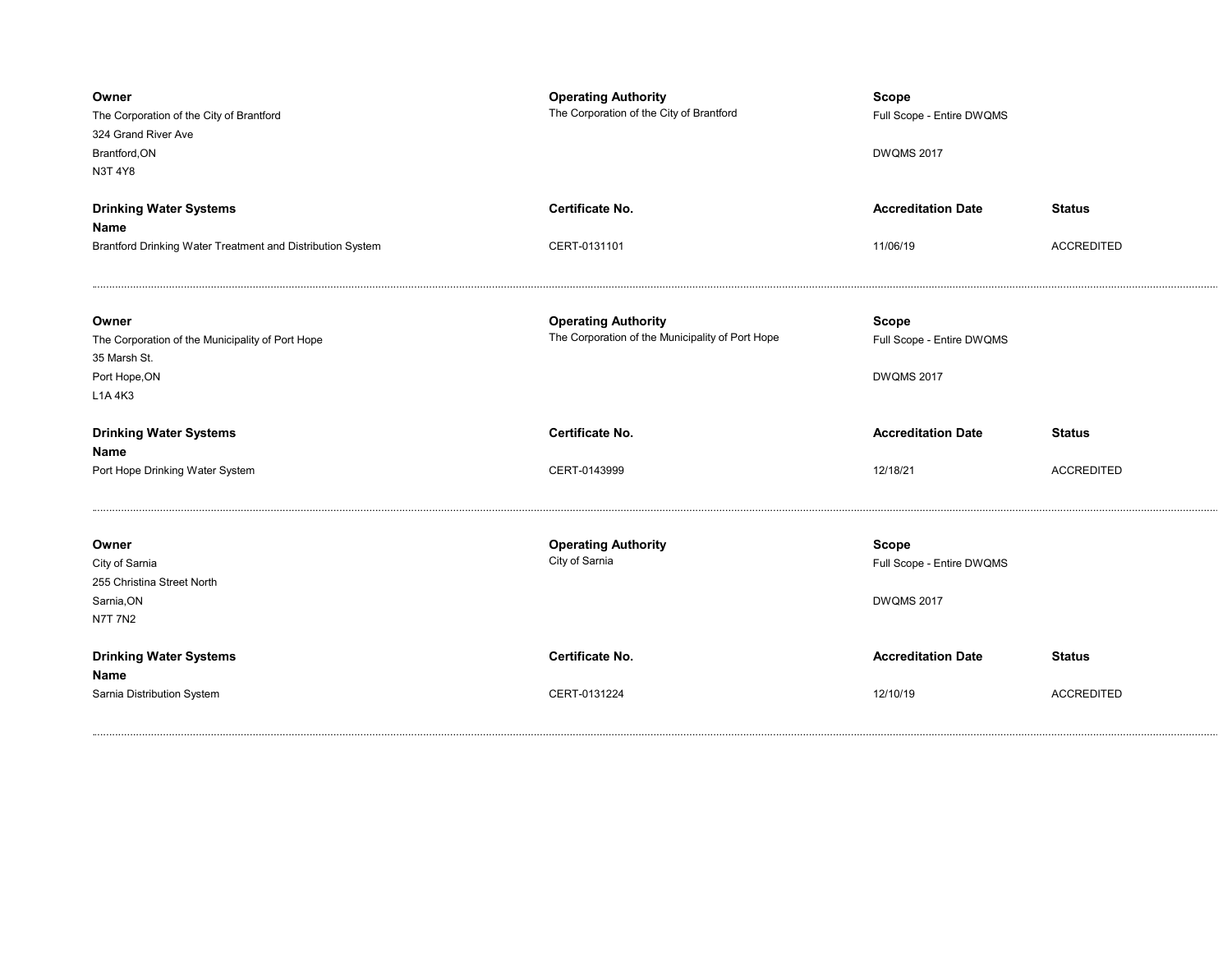| Owner<br>Corporation of the City of Stratford<br>82 Erie Street, 3rd Floor<br>Stratford, ON<br><b>N5A 2M4</b> | <b>Operating Authority</b><br>Corporation of the City of Stratford     | <b>Scope</b><br>Full Scope - Entire DWQMS<br><b>DWQMS 2017</b> |                   |
|---------------------------------------------------------------------------------------------------------------|------------------------------------------------------------------------|----------------------------------------------------------------|-------------------|
| <b>Drinking Water Systems</b>                                                                                 | Certificate No.                                                        | <b>Accreditation Date</b>                                      | <b>Status</b>     |
| Name<br><b>Stratford Drinking Water System</b>                                                                | CERT-0131283                                                           | 11/06/19                                                       | <b>ACCREDITED</b> |
|                                                                                                               |                                                                        |                                                                |                   |
| Owner<br>North Grenville Water & Wastewater Dept.<br>285 County Road #44<br>Kemptville, ON<br><b>K0G 1J0</b>  | <b>Operating Authority</b><br>North Grenville Water & Wastewater Dept. | <b>Scope</b><br>Full Scope - Entire DWQMS<br><b>DWQMS 2017</b> |                   |
|                                                                                                               |                                                                        |                                                                |                   |
| <b>Drinking Water Systems</b><br>Name                                                                         | Certificate No.                                                        | <b>Accreditation Date</b>                                      | <b>Status</b>     |
| Kemptville Drinking Water System                                                                              | CERT-0133280                                                           | 01/05/22                                                       | <b>ACCREDITED</b> |
| Owner<br>Town of St. Marys<br>309 Thomas Street<br>St. Marys, ON<br>N4X 1B6                                   | <b>Operating Authority</b><br>ONTARIO CLEAN WATER AGENCY               | <b>Scope</b><br>Full Scope - Entire DWQMS<br><b>DWQMS 2017</b> |                   |
| <b>Drinking Water Systems</b><br>Name                                                                         | <b>Certificate No.</b>                                                 | <b>Accreditation Date</b>                                      | <b>Status</b>     |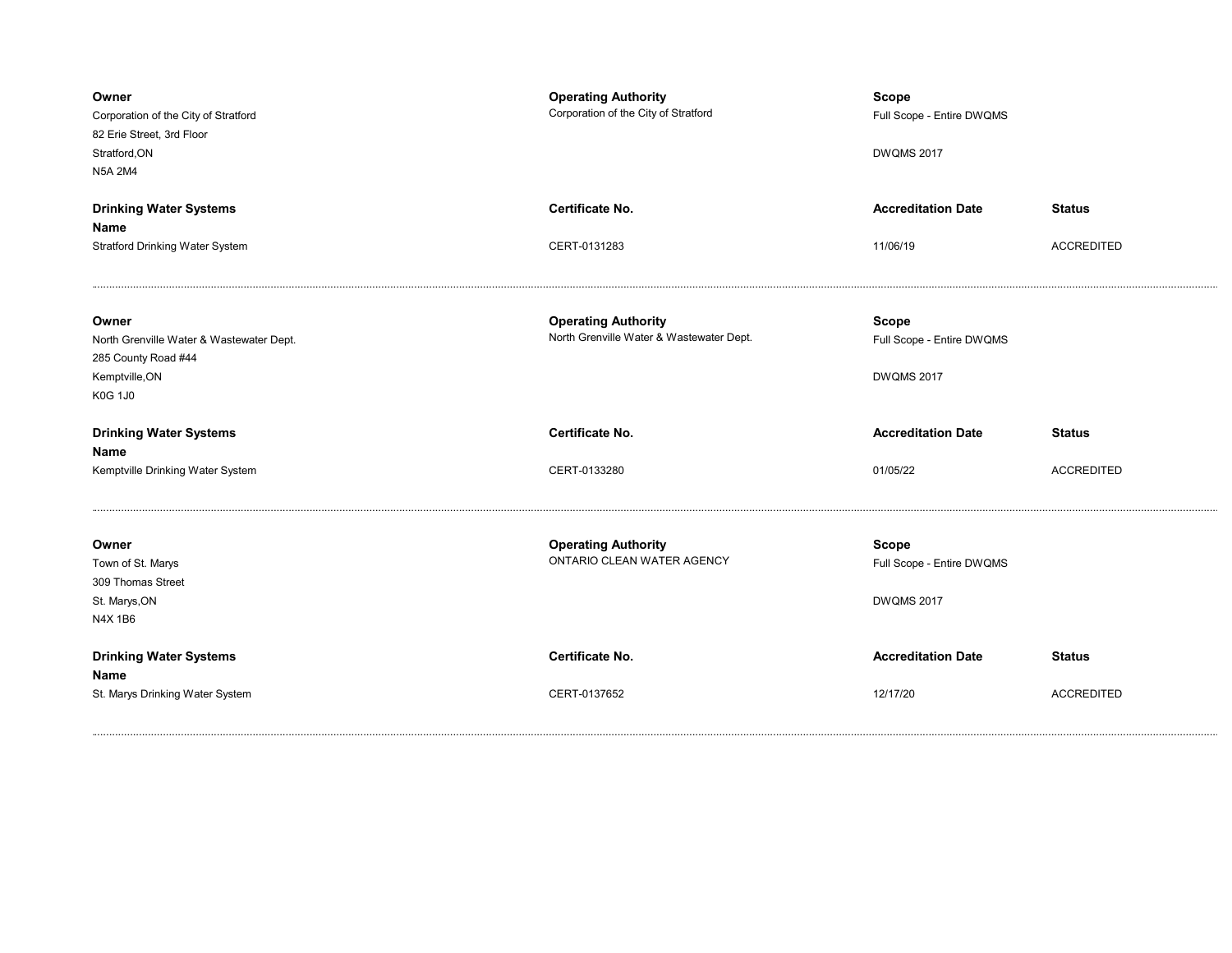| Owner<br>The Corporation of the Town of Rainy River<br>PO Box 488<br>Rainy River, ON<br><b>P0W 1L0</b> | <b>Operating Authority</b><br>The Corporation of the Town of Rainy River | <b>Scope</b><br>Full Scope - Entire DWQMS<br><b>DWQMS 2017</b> |                   |
|--------------------------------------------------------------------------------------------------------|--------------------------------------------------------------------------|----------------------------------------------------------------|-------------------|
| <b>Drinking Water Systems</b>                                                                          | <b>Certificate No.</b>                                                   | <b>Accreditation Date</b>                                      | <b>Status</b>     |
| Name                                                                                                   |                                                                          |                                                                |                   |
| Rainy River Drinking Water Supply System                                                               | CERT-0144797                                                             | 03/12/22                                                       | <b>ACCREDITED</b> |
| Owner                                                                                                  | <b>Operating Authority</b>                                               | <b>Scope</b>                                                   |                   |
| The Corporation of the City of Port Colborne                                                           | The Corporation of the City of Port Colborne                             | Full Scope - Entire DWQMS                                      |                   |
| 66 Charlotte Street<br>Port Colborne, ON                                                               |                                                                          | <b>DWQMS 2017</b>                                              |                   |
| L3K 3C8                                                                                                |                                                                          |                                                                |                   |
|                                                                                                        |                                                                          |                                                                |                   |
| <b>Drinking Water Systems</b>                                                                          | Certificate No.                                                          | <b>Accreditation Date</b>                                      | <b>Status</b>     |
| Name                                                                                                   |                                                                          |                                                                |                   |
| Port Colborne Distribution System                                                                      | CERT-0132857                                                             | 01/03/20                                                       | <b>ACCREDITED</b> |
|                                                                                                        |                                                                          |                                                                |                   |
| Owner                                                                                                  | <b>Operating Authority</b><br>ONTARIO CLEAN WATER AGENCY                 | Scope                                                          |                   |
| <b>Tri-County Water Board</b><br>9210 Graham Road, RR #2                                               |                                                                          | Full Scope - Entire DWQMS                                      |                   |
| West Lorne, ON                                                                                         |                                                                          | <b>DWQMS 2017</b>                                              |                   |
| <b>NOL 2P0</b>                                                                                         |                                                                          |                                                                |                   |
| <b>Drinking Water Systems</b><br>Name                                                                  | <b>Certificate No.</b>                                                   | <b>Accreditation Date</b>                                      | <b>Status</b>     |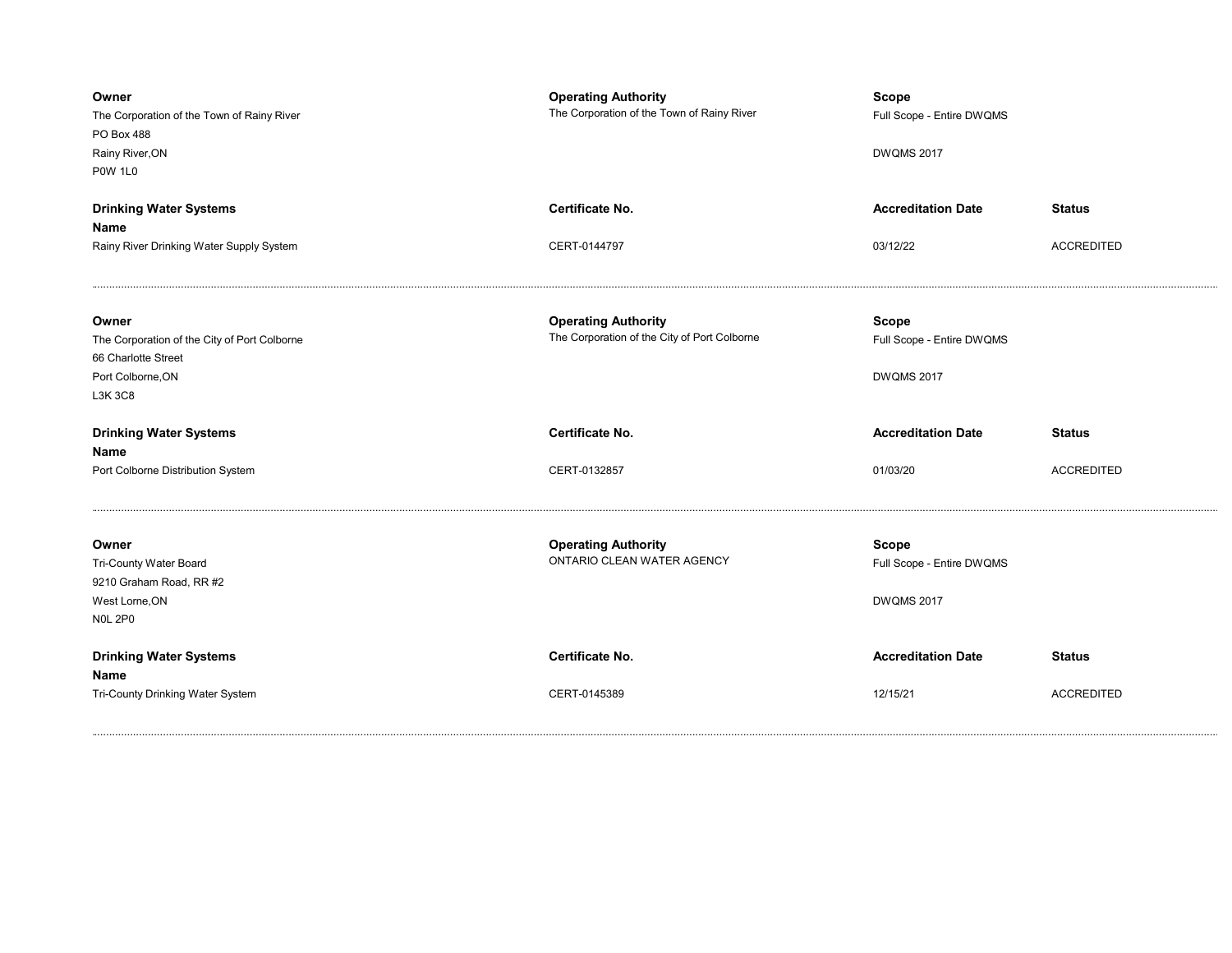| Owner<br>Municipality of Bluewater<br>38594A Mill Rd<br>Varna, ON<br><b>N0M 2R0</b> | <b>Operating Authority</b><br>ONTARIO CLEAN WATER AGENCY | <b>Scope</b><br>Full Scope - Entire DWQMS<br><b>DWQMS 2017</b> |                   |
|-------------------------------------------------------------------------------------|----------------------------------------------------------|----------------------------------------------------------------|-------------------|
| <b>Drinking Water Systems</b>                                                       | Certificate No.                                          | <b>Accreditation Date</b>                                      | <b>Status</b>     |
| Name                                                                                |                                                          |                                                                |                   |
| Zurich Drinking Water System                                                        | CERT-0144988                                             | 02/17/22                                                       | <b>ACCREDITED</b> |
| <b>Hensall DS</b>                                                                   | CERT-0144988                                             | 02/17/22                                                       | <b>ACCREDITED</b> |
| Varna Drinking Water System                                                         | CERT-0144988                                             | 02/17/22                                                       | <b>ACCREDITED</b> |
| Bluewater Lakeshore Distribution System                                             | CERT-0144988                                             | 02/17/22                                                       | <b>ACCREDITED</b> |
| Owner                                                                               | <b>Operating Authority</b>                               | <b>Scope</b>                                                   |                   |
| The Corporation of the City of Markham                                              | The Corporation of the City of Markham                   | Full Scope - Entire DWQMS                                      |                   |
| 101 Town Centre Boulevard<br>Markham, ON                                            |                                                          | <b>DWQMS 2017</b>                                              |                   |
| L3R 9W3                                                                             |                                                          |                                                                |                   |
|                                                                                     |                                                          |                                                                |                   |
| <b>Drinking Water Systems</b>                                                       | Certificate No.                                          | <b>Accreditation Date</b>                                      | <b>Status</b>     |
| Name                                                                                |                                                          |                                                                |                   |
| Markham Distribution System                                                         | CERT-0145249                                             | 01/03/22                                                       | <b>ACCREDITED</b> |
| Owner                                                                               | <b>Operating Authority</b>                               | Scope                                                          |                   |
| TOWNSHIP OF SOUTH GLENGARRY                                                         | TOWNSHIP OF SOUTH GLENGARRY                              | Full Scope - Entire DWQMS                                      |                   |
| 6 Oak Street, Box 220                                                               |                                                          |                                                                |                   |
| Lancaster, ON                                                                       |                                                          | <b>DWQMS 2017</b>                                              |                   |
| K0C1N0                                                                              |                                                          |                                                                |                   |
| <b>Drinking Water Systems</b>                                                       | Certificate No.                                          | <b>Accreditation Date</b>                                      | <b>Status</b>     |
| Name                                                                                |                                                          |                                                                |                   |
| Glen Walter Drinking Water System                                                   | CERT-0145346                                             | 01/20/22                                                       | <b>ACCREDITED</b> |
| Redwood Estates Water Treatment                                                     | CERT-0145346                                             | 01/20/22                                                       | <b>ACCREDITED</b> |
| Lancaster Drinking Watery System                                                    | CERT-0145346                                             | 01/20/22                                                       | <b>ACCREDITED</b> |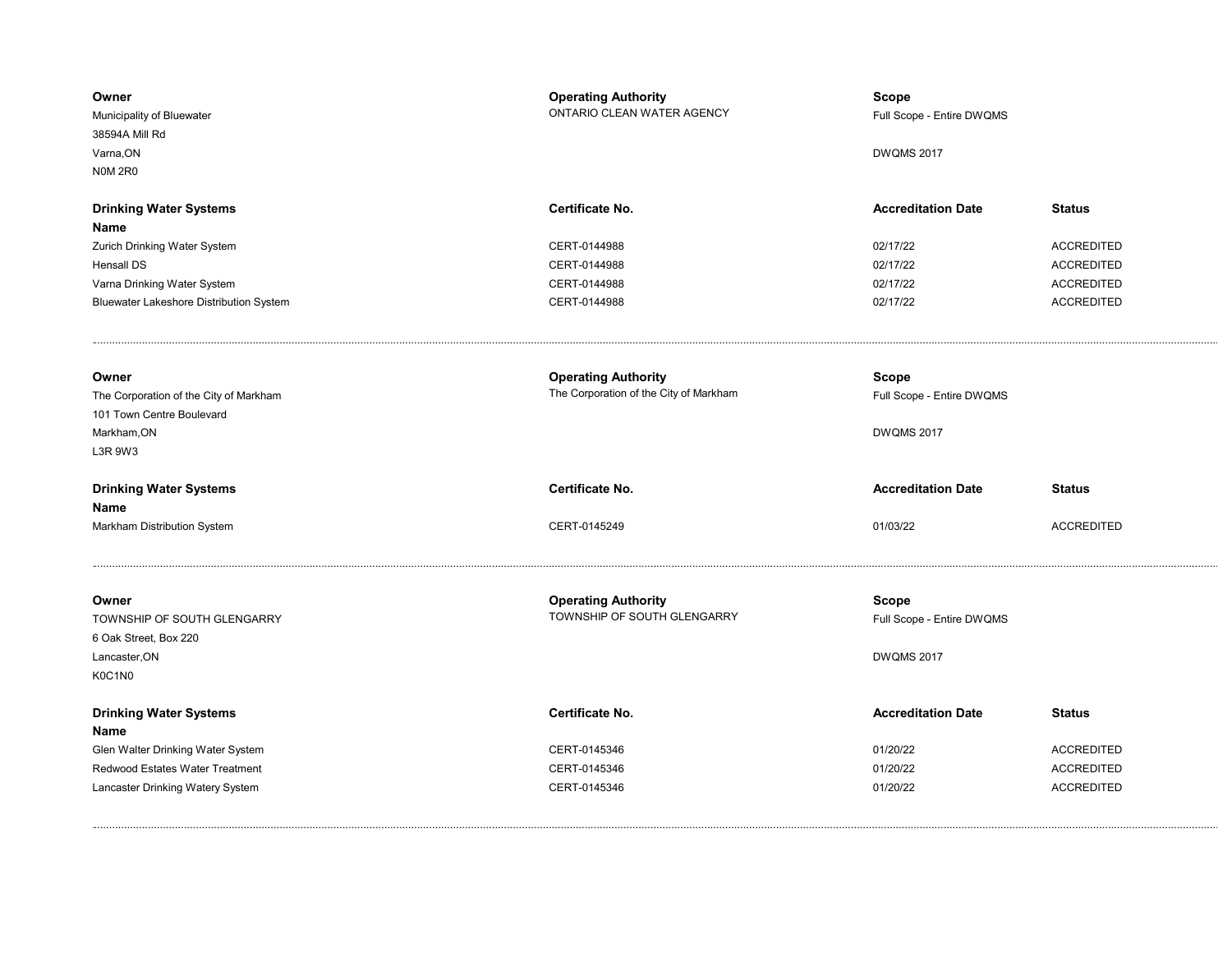| Owner<br>Municipality of Bayham<br>9190 Richmond Rd.<br>Richmond, ON<br><b>N0J 1Y0</b>                                      | <b>Operating Authority</b><br>Municipality of Bayham                                | <b>Scope</b><br>Full Scope - Entire DWQMS<br><b>DWQMS 2017</b> |                                        |
|-----------------------------------------------------------------------------------------------------------------------------|-------------------------------------------------------------------------------------|----------------------------------------------------------------|----------------------------------------|
| <b>Drinking Water Systems</b>                                                                                               | <b>Certificate No.</b>                                                              | <b>Accreditation Date</b>                                      | <b>Status</b>                          |
| Name<br>Richmond Community Water System.                                                                                    | CERT-0137805                                                                        | 01/04/21                                                       | <b>ACCREDITED</b>                      |
| Owner<br>The Corporation of the Township of North Glengarry<br>P.O. Box 700<br>Alexandria, ON<br><b>K0C 1A0</b>             | <b>Operating Authority</b><br>The Corporation of the Township of North<br>Glengarry | <b>Scope</b><br>Full Scope - Entire DWQMS<br><b>DWQMS 2017</b> |                                        |
|                                                                                                                             | <b>Certificate No.</b>                                                              | <b>Accreditation Date</b>                                      | <b>Status</b>                          |
| <b>Drinking Water Systems</b>                                                                                               |                                                                                     |                                                                |                                        |
| <b>Name</b>                                                                                                                 |                                                                                     |                                                                |                                        |
| Alexandria Drinking Water System<br>Glen Robertson Drinking Water System                                                    | CERT-0132912<br>CERT-0132912                                                        | 12/10/19<br>12/10/19                                           | <b>ACCREDITED</b><br><b>ACCREDITED</b> |
| Owner<br>The Corporation of the Township of Lucan Biddulph<br>33351 Richmond Street, Box 190<br>Lucan, ON<br><b>NOM 2J0</b> | <b>Operating Authority</b><br>The Corporation of the Township of Lucan<br>Biddulph  | <b>Scope</b><br>Full Scope - Entire DWQMS<br><b>DWQMS 2017</b> |                                        |
| <b>Drinking Water Systems</b><br><b>Name</b>                                                                                | <b>Certificate No.</b>                                                              | <b>Accreditation Date</b>                                      | <b>Status</b>                          |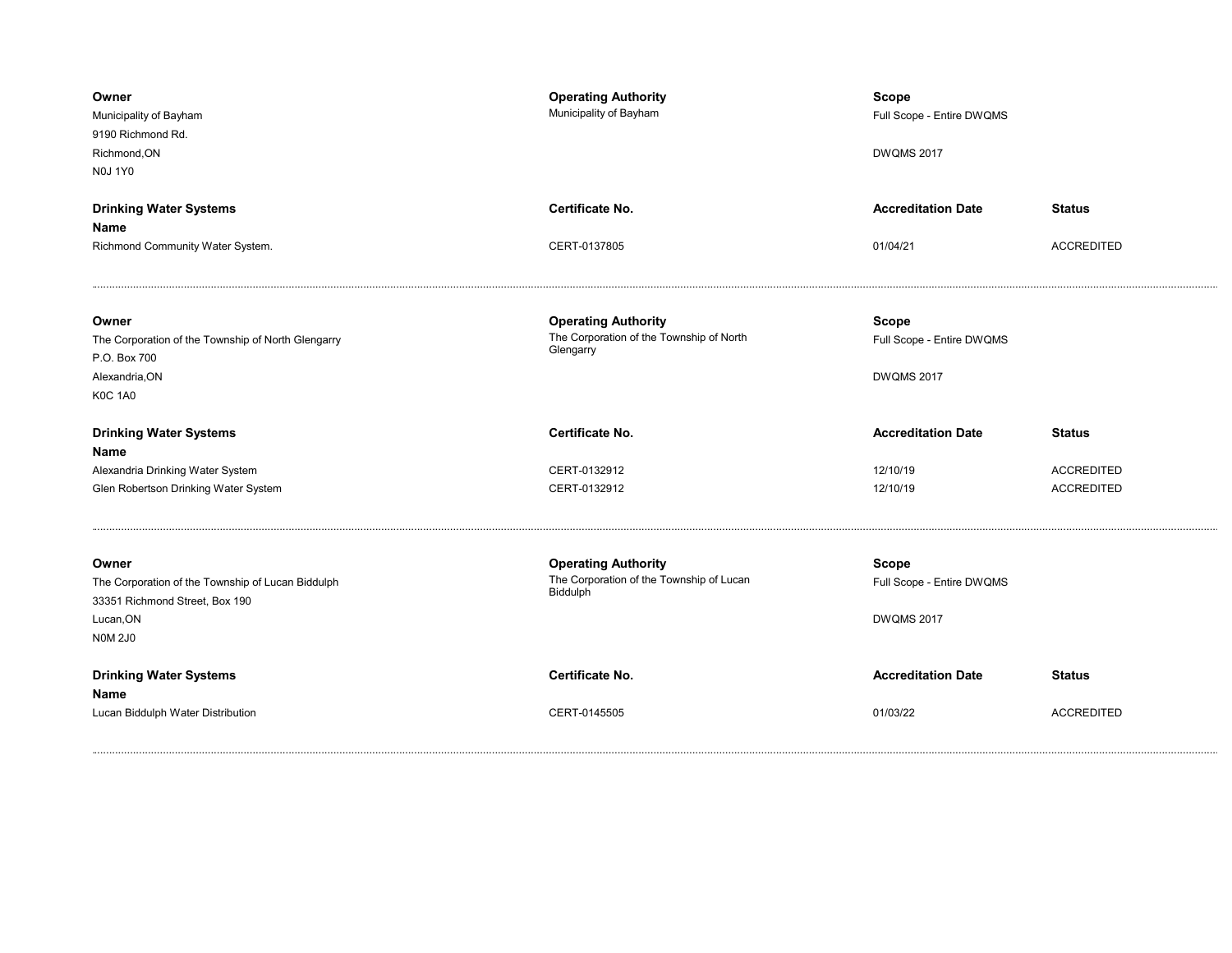| Owner<br>The Public Utilities Commission for the Municipality of Chatham-Kent<br>325 Grand Avenue East, P.O. Box 1191<br>Chatham, ON<br><b>N7M 5L8</b> | <b>Operating Authority</b><br>The Public Utilities Commission for the Municipality<br>of Chatham-Kent | <b>Scope</b><br>Full Scope - Entire DWQMS<br><b>DWQMS 2017</b> |                   |
|--------------------------------------------------------------------------------------------------------------------------------------------------------|-------------------------------------------------------------------------------------------------------|----------------------------------------------------------------|-------------------|
| <b>Drinking Water Systems</b><br>Name                                                                                                                  | Certificate No.                                                                                       | <b>Accreditation Date</b>                                      | <b>Status</b>     |
| <b>Bothwell Distribution System</b>                                                                                                                    | CERT-0138277                                                                                          | 02/11/21                                                       | <b>ACCREDITED</b> |
| Chatham-Kent Surface Water Treat. Plants and Dist. System                                                                                              | CERT-0138277                                                                                          | 02/11/21                                                       | <b>ACCREDITED</b> |
| Ridgetown Well Supply and Distribution System                                                                                                          | CERT-0138277                                                                                          | 02/11/21                                                       | <b>ACCREDITED</b> |
|                                                                                                                                                        |                                                                                                       |                                                                |                   |
| Owner                                                                                                                                                  | <b>Operating Authority</b>                                                                            | Scope                                                          |                   |
| Corporation of the Municipality of Central Elgin                                                                                                       | Corporation of the Municipality of Central Elgin                                                      | Full Scope - Entire DWQMS                                      |                   |
| 450 Sunset Drive<br>St. Thomas, ON                                                                                                                     |                                                                                                       | <b>DWQMS 2017</b>                                              |                   |
| <b>N5R 5V1</b>                                                                                                                                         |                                                                                                       |                                                                |                   |
|                                                                                                                                                        |                                                                                                       |                                                                |                   |
| <b>Drinking Water Systems</b><br>Name                                                                                                                  | Certificate No.                                                                                       | <b>Accreditation Date</b>                                      | <b>Status</b>     |
| Central Elgin Distribution System                                                                                                                      | CERT-0145420                                                                                          | 12/20/21                                                       | <b>ACCREDITED</b> |
| <b>Belmont Water System</b>                                                                                                                            | CERT-0145420                                                                                          | 12/20/21                                                       | <b>ACCREDITED</b> |
|                                                                                                                                                        |                                                                                                       |                                                                |                   |
| Owner<br>JACOBS (Operations Management International Canada)<br>4591 Oil Springs Line<br>Oil Springs, ON<br><b>NON 1P0</b>                             | <b>Operating Authority</b><br>JACOBS (Operations Management International<br>Canada)                  | <b>Scope</b><br>Full Scope - Entire DWQMS<br><b>DWQMS 2017</b> |                   |
| <b>Drinking Water Systems</b>                                                                                                                          | Certificate No.                                                                                       | <b>Accreditation Date</b>                                      | <b>Status</b>     |
| Name<br>Oil Springs Water Distribution System                                                                                                          | CERT-0137313                                                                                          | 11/20/20                                                       | <b>ACCREDITED</b> |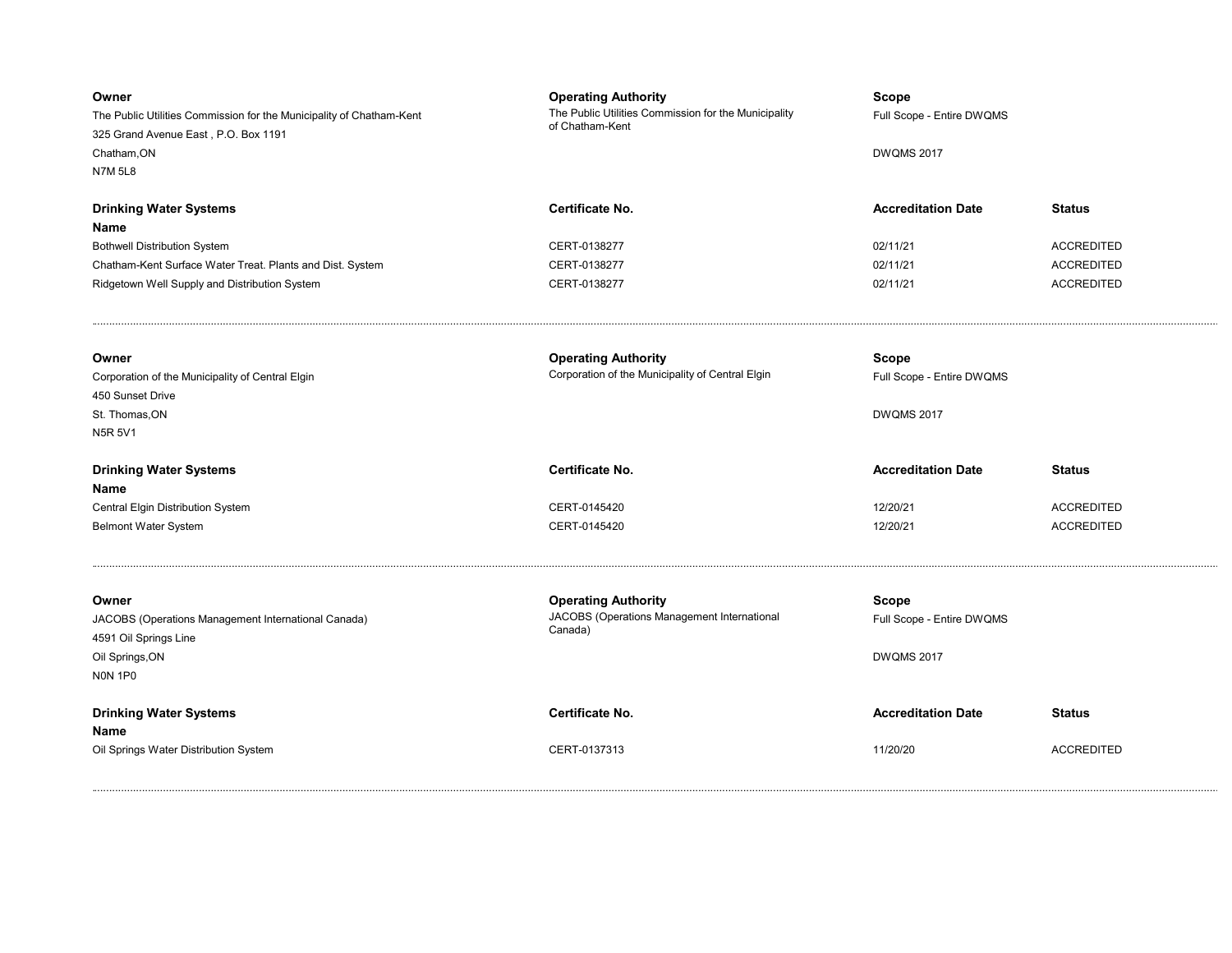| Owner<br>Corporation of the Town of Prescott<br>360 Dibble Street West<br>Prescott.ON<br>K0E 1T0 | <b>Operating Authority</b><br>Corporation of the Town of Prescott  | <b>Scope</b><br>Full Scope - Entire DWQMS<br><b>DWQMS 2017</b> |                   |
|--------------------------------------------------------------------------------------------------|--------------------------------------------------------------------|----------------------------------------------------------------|-------------------|
| <b>Drinking Water Systems</b>                                                                    | Certificate No.                                                    | <b>Accreditation Date</b>                                      | <b>Status</b>     |
| Name                                                                                             |                                                                    |                                                                |                   |
| Town of Prescott                                                                                 | CERT-0145421                                                       | 01/24/22                                                       | <b>ACCREDITED</b> |
| Owner                                                                                            | <b>Operating Authority</b>                                         | <b>Scope</b>                                                   |                   |
| The Corporation of the Town of Fort Frances                                                      | The Corporation of the Town of Fort Frances                        | Full Scope - Entire DWQMS                                      |                   |
| 320 Portage Avenue                                                                               |                                                                    |                                                                |                   |
| Fort Frances, ON                                                                                 |                                                                    | <b>DWQMS 2017</b>                                              |                   |
| P9A 2P9                                                                                          |                                                                    |                                                                |                   |
| <b>Drinking Water Systems</b>                                                                    | Certificate No.                                                    | <b>Accreditation Date</b>                                      | <b>Status</b>     |
| <b>Name</b>                                                                                      |                                                                    |                                                                |                   |
|                                                                                                  |                                                                    |                                                                |                   |
| Fort Frances Drinking Water System                                                               | CERT-0145422                                                       | 02/17/22                                                       | <b>ACCREDITED</b> |
| Owner                                                                                            |                                                                    |                                                                |                   |
| The Corporation of the Town of Minto                                                             | <b>Operating Authority</b><br>The Corporation of the Town of Minto | Scope<br>Full Scope - Entire DWQMS                             |                   |
| 5941 Highway #89                                                                                 |                                                                    |                                                                |                   |
| Harriston, ON                                                                                    |                                                                    | <b>DWQMS 2017</b>                                              |                   |
| <b>N0G 1Z0</b>                                                                                   |                                                                    |                                                                |                   |
| <b>Drinking Water Systems</b>                                                                    | Certificate No.                                                    | <b>Accreditation Date</b>                                      | <b>Status</b>     |
| Name                                                                                             |                                                                    |                                                                |                   |
| <b>Clifford Drinking Water System</b>                                                            | CERT-0137315                                                       | 12/03/20                                                       | <b>ACCREDITED</b> |
| Harriston Drinking Water System                                                                  | CERT-0137315                                                       | 12/03/20                                                       | <b>ACCREDITED</b> |
| Palmerston Drinking Water System                                                                 | CERT-0137315                                                       | 12/03/20                                                       | <b>ACCREDITED</b> |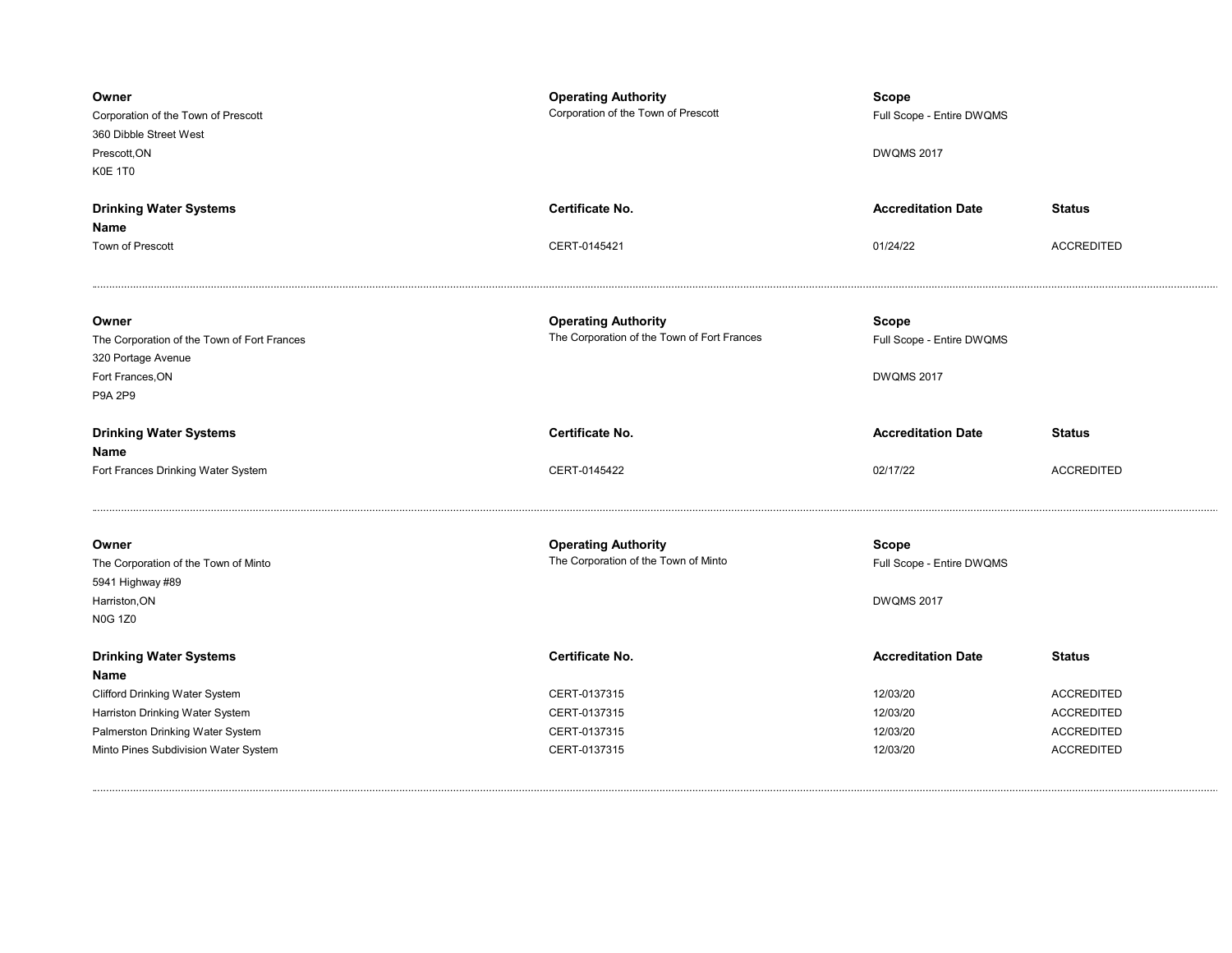| Owner<br>Township of Terrace Bay<br>1 Selkirk Avenue<br>Terrace Bay, ON<br><b>P0T 2W0</b> | <b>Operating Authority</b><br>ONTARIO CLEAN WATER AGENCY              | <b>Scope</b><br>Full Scope - Entire DWQMS<br><b>DWQMS 2017</b> |                   |
|-------------------------------------------------------------------------------------------|-----------------------------------------------------------------------|----------------------------------------------------------------|-------------------|
| <b>Drinking Water Systems</b>                                                             | <b>Certificate No.</b>                                                | <b>Accreditation Date</b>                                      | <b>Status</b>     |
| Name                                                                                      |                                                                       |                                                                |                   |
| Terrace Bay WTP & DS                                                                      | CERT-0142580                                                          | 10/09/21                                                       | <b>ACCREDITED</b> |
| Owner<br>Township of Armstrong                                                            | <b>Operating Authority</b><br>Township of Armstrong                   | <b>Scope</b>                                                   |                   |
| 35 10th Street                                                                            |                                                                       | Full Scope - Entire DWQMS                                      |                   |
| Earlton, ON                                                                               |                                                                       | <b>DWQMS 2017</b>                                              |                   |
| <b>P0J 1E0</b>                                                                            |                                                                       |                                                                |                   |
| <b>Drinking Water Systems</b><br>Name                                                     | Certificate No.                                                       | <b>Accreditation Date</b>                                      | <b>Status</b>     |
| Earlton Drinking Water System                                                             | CERT-0132967                                                          | 01/23/20                                                       | <b>ACCREDITED</b> |
|                                                                                           |                                                                       |                                                                |                   |
| Owner<br>The Corporation of the Town of Arnprior                                          | <b>Operating Authority</b><br>The Corporation of the Town of Arnprior | <b>Scope</b><br>Full Scope - Entire DWQMS                      |                   |
| Arnprior, ON<br><b>K7S 1C9</b>                                                            |                                                                       | <b>DWQMS 2017</b>                                              |                   |
| <b>Drinking Water Systems</b><br>Name                                                     | <b>Certificate No.</b>                                                | <b>Accreditation Date</b>                                      | <b>Status</b>     |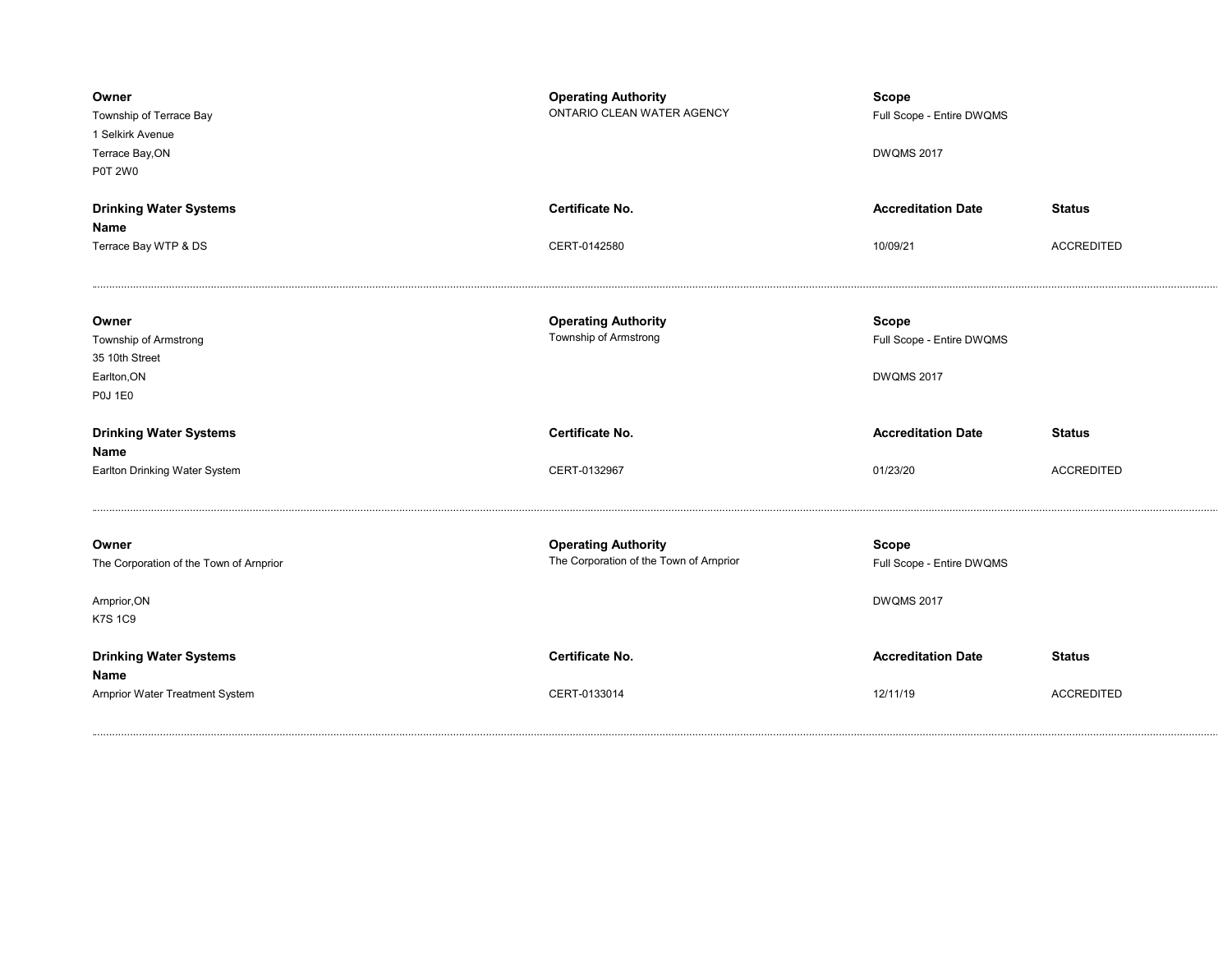| Owner<br>The Town of Plympton - Wyoming Public Works Department<br>P.O. Box 250, 546 Niagara Street<br>Wyoming, ON<br>NON 1TO | <b>Operating Authority</b><br>The Town of Plympton - Wyoming Public Works<br>Department | <b>Scope</b><br>Full Scope - Entire DWQMS<br><b>DWQMS 2017</b> |                   |
|-------------------------------------------------------------------------------------------------------------------------------|-----------------------------------------------------------------------------------------|----------------------------------------------------------------|-------------------|
| <b>Drinking Water Systems</b>                                                                                                 | Certificate No.                                                                         | <b>Accreditation Date</b>                                      | <b>Status</b>     |
| Name<br>Plympton - Wyoming Water System                                                                                       |                                                                                         | 01/03/20                                                       | PROJECT CLOSED    |
| Owner<br>The Corporation of the Town of Fort Erie                                                                             | <b>Operating Authority</b><br>The Corporation of the Town of Fort Erie                  | Scope<br>Full Scope - Entire DWQMS                             |                   |
| 1 Municipal Centre Drive                                                                                                      |                                                                                         |                                                                |                   |
| Fort Erie, ON<br><b>L2A 2S6</b>                                                                                               |                                                                                         | <b>DWQMS 2017</b>                                              |                   |
| Owner                                                                                                                         | <b>Operating Authority</b>                                                              | Scope                                                          |                   |
| The Nation Municipality                                                                                                       | The Nation Municipality                                                                 | Full Scope - Entire DWQMS                                      |                   |
| 958 Route 500 West                                                                                                            |                                                                                         | <b>DWQMS 2017</b>                                              |                   |
| Casselman, ON<br><b>K0A 1M0</b>                                                                                               |                                                                                         |                                                                |                   |
| <b>Drinking Water Systems</b><br>Name                                                                                         | Certificate No.                                                                         | <b>Accreditation Date</b>                                      | <b>Status</b>     |
| Limoges Drinking Water System                                                                                                 | CERT-0145440                                                                            | 12/21/21                                                       | <b>ACCREDITED</b> |
| St-Isidore Distribution System                                                                                                | CERT-0145440                                                                            | 12/21/21                                                       | <b>ACCREDITED</b> |
| Owner<br>The Corporation of the Township of Schreiber<br>700 Peary Street                                                     | <b>Operating Authority</b><br>ONTARIO CLEAN WATER AGENCY                                | Scope<br>Full Scope - Entire DWQMS                             |                   |
| Schreiber, ON<br><b>P0T 2S0</b>                                                                                               |                                                                                         | <b>DWQMS 2017</b>                                              |                   |
| <b>Drinking Water Systems</b><br>Name                                                                                         | Certificate No.                                                                         | <b>Accreditation Date</b>                                      | <b>Status</b>     |
| Schreiber Drinking Water System                                                                                               | CERT-0138073                                                                            | 01/26/21                                                       | <b>ACCREDITED</b> |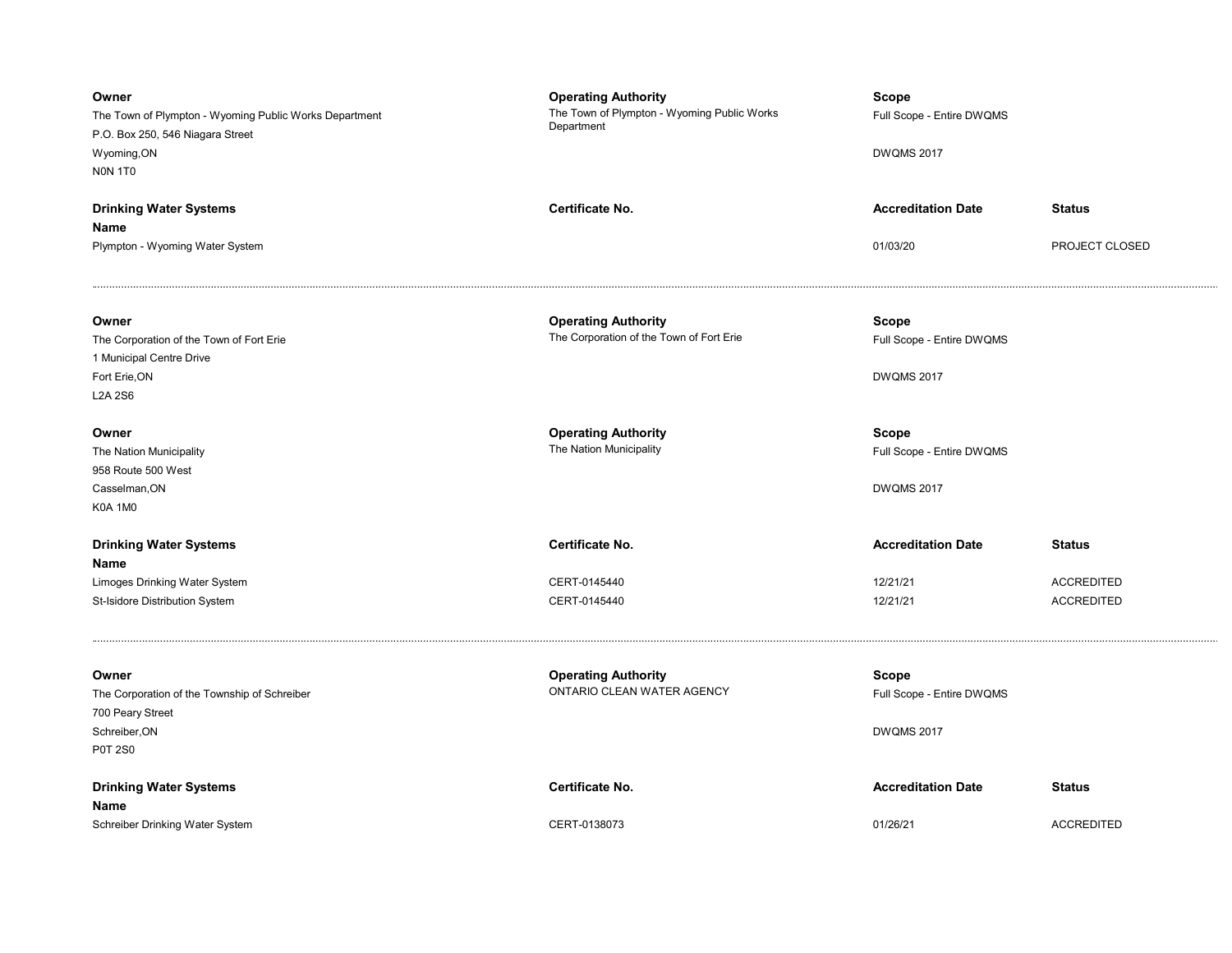| Owner<br>West Nipissing Water and Sewer<br>225 Holditch Street<br>Sturgeon Falls, ON<br>P2B 1T1                                                                             | <b>Operating Authority</b><br>West Nipissing Water and Sewer                                   | Scope<br>Full Scope - Entire DWQMS<br><b>DWQMS 2017</b>                                                 |                                                         |
|-----------------------------------------------------------------------------------------------------------------------------------------------------------------------------|------------------------------------------------------------------------------------------------|---------------------------------------------------------------------------------------------------------|---------------------------------------------------------|
| <b>Drinking Water Systems</b><br>Name<br>Sturgeon Falls Drinking Water System<br>Verner Distribution System                                                                 | Certificate No.<br>CERT-0144906<br>CERT-0144906                                                | <b>Accreditation Date</b><br>01/14/22<br>01/14/22                                                       | <b>Status</b><br><b>ACCREDITED</b><br><b>ACCREDITED</b> |
| Owner<br>Town of Carleton Place<br>175 Bridge Street<br>Carleton Place, ON<br><b>K7C 2V8</b><br><b>Drinking Water Systems</b><br>Name<br>Carleton Place Distribution System | <b>Operating Authority</b><br>Town of Carleton Place<br><b>Certificate No.</b><br>CERT-0146086 | <b>Scope</b><br>Full Scope - Entire DWQMS<br><b>DWQMS 2017</b><br><b>Accreditation Date</b><br>03/23/22 | <b>Status</b><br><b>ACCREDITED</b>                      |
| Owner<br>Jacobs-Operations Management International Canada Inc.<br>4043 Aberarder Line<br>Camlachie, ON<br><b>NON-1E0</b>                                                   | <b>Operating Authority</b><br>The Town of Plympton - Wyoming Public Works<br>Department        | <b>Scope</b><br>Full Scope - Entire DWQMS<br><b>DWQMS 2017</b>                                          |                                                         |
| Owner<br>Jacobs-Operations Management International Canada Inc.<br>4043 Aberarder Line<br>Camlachie, ON<br>NON-1E0                                                          | <b>Operating Authority</b><br>The Town of Plympton - Wyoming Public Works<br>Department        | <b>Scope</b><br>Full Scope - Entire DWQMS<br><b>DWQMS 2017</b>                                          |                                                         |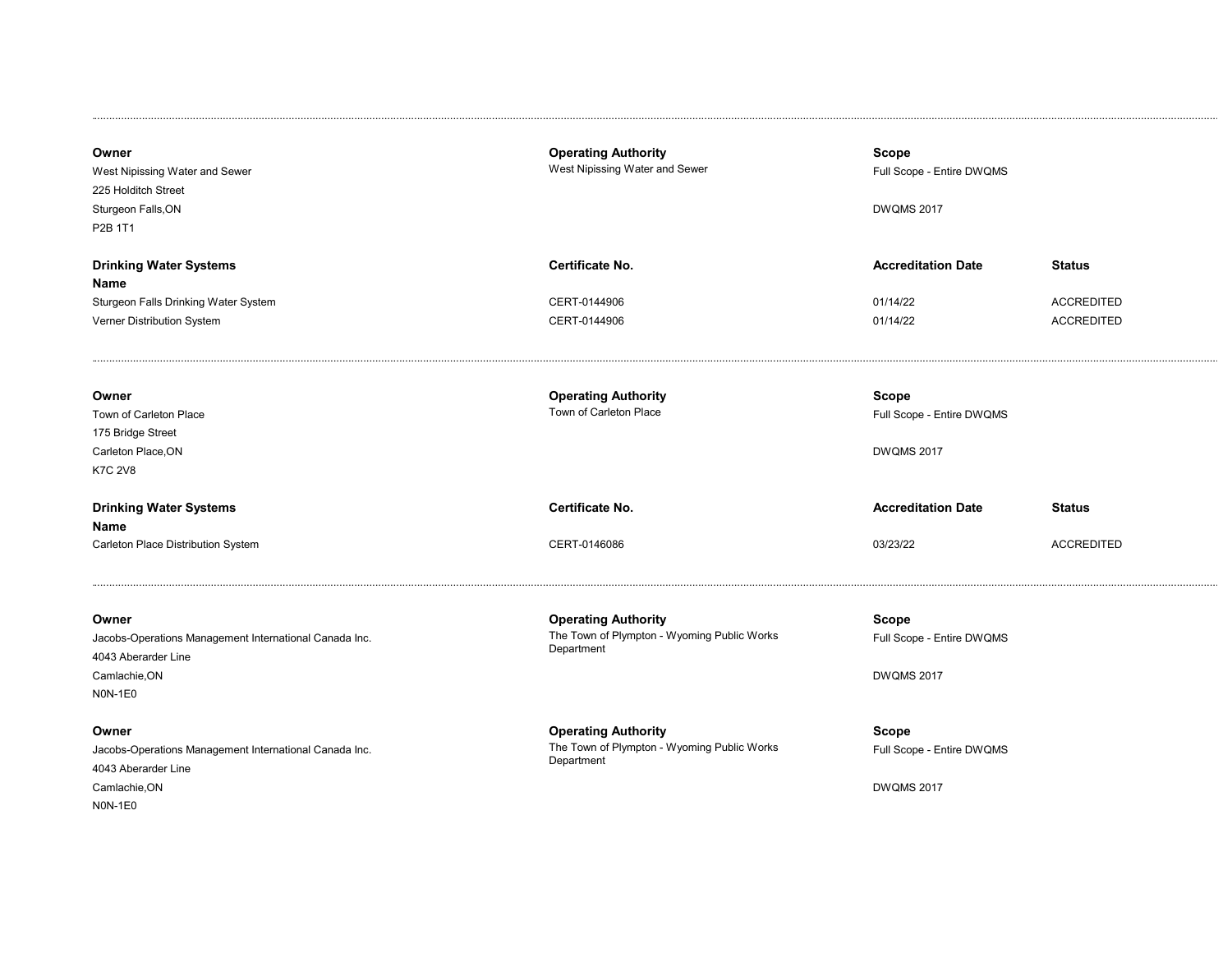| Owner<br>Fetherston Mobile Home Park<br>58 Fetherston Lane<br>Kemptville, ON<br><b>K0G 1J0</b> | <b>Operating Authority</b><br>Clearford Water System Inc. | Scope<br>Limited Scope - Emergency<br><b>DWQMS 2017</b> |                   |
|------------------------------------------------------------------------------------------------|-----------------------------------------------------------|---------------------------------------------------------|-------------------|
| Owner<br>Clearford Water System Inc.<br>300-1545 Carling Ave<br>Ottawa, ON<br>K1Z 8P9          | <b>Operating Authority</b><br>Clearford Water System Inc. | Scope<br>Full Scope - Entire DWQMS<br><b>DWQMS 2017</b> |                   |
| <b>Drinking Water Systems</b>                                                                  | <b>Certificate No.</b>                                    | <b>Accreditation Date</b>                               | <b>Status</b>     |
| Name                                                                                           |                                                           |                                                         |                   |
| Fetherston Mobile Home Park                                                                    | CERT-0135829                                              | 12/08/20                                                | <b>ACCREDITED</b> |
|                                                                                                |                                                           |                                                         |                   |
| Owner                                                                                          | <b>Operating Authority</b>                                | <b>Scope</b>                                            |                   |
| Township of Ramara                                                                             | ONTARIO CLEAN WATER AGENCY                                | Full Scope - Entire DWQMS                               |                   |
| 2115 Hwy 12                                                                                    |                                                           |                                                         |                   |
| Brechin, ON                                                                                    |                                                           | <b>DWQMS 2017</b>                                       |                   |
| <b>LOK 1B0</b>                                                                                 |                                                           |                                                         |                   |
| <b>Drinking Water Systems</b><br>Name                                                          | <b>Certificate No.</b>                                    | <b>Accreditation Date</b>                               | <b>Status</b>     |
| Brechin and Lagoon City Drinking Water System                                                  | CERT-0145185                                              | 11/22/21                                                | <b>ACCREDITED</b> |
| Bayshore Village Subdivision Drinking Water System                                             | CERT-0145185                                              | 11/22/21                                                | <b>ACCREDITED</b> |
| Val Harbour Subdivision Drinking Water System                                                  | CERT-0145185                                              | 11/22/21                                                | <b>ACCREDITED</b> |
| South Ramara Drinking Water System                                                             | CERT-0145185                                              | 11/22/21                                                | <b>ACCREDITED</b> |
| Park Lane Subdivision Drinking Water System                                                    | CERT-0145185                                              | 11/22/21                                                | <b>ACCREDITED</b> |
| Davy Drive Subdivision Drinking Water System                                                   | CERT-0145185                                              | 11/22/21                                                | <b>ACCREDITED</b> |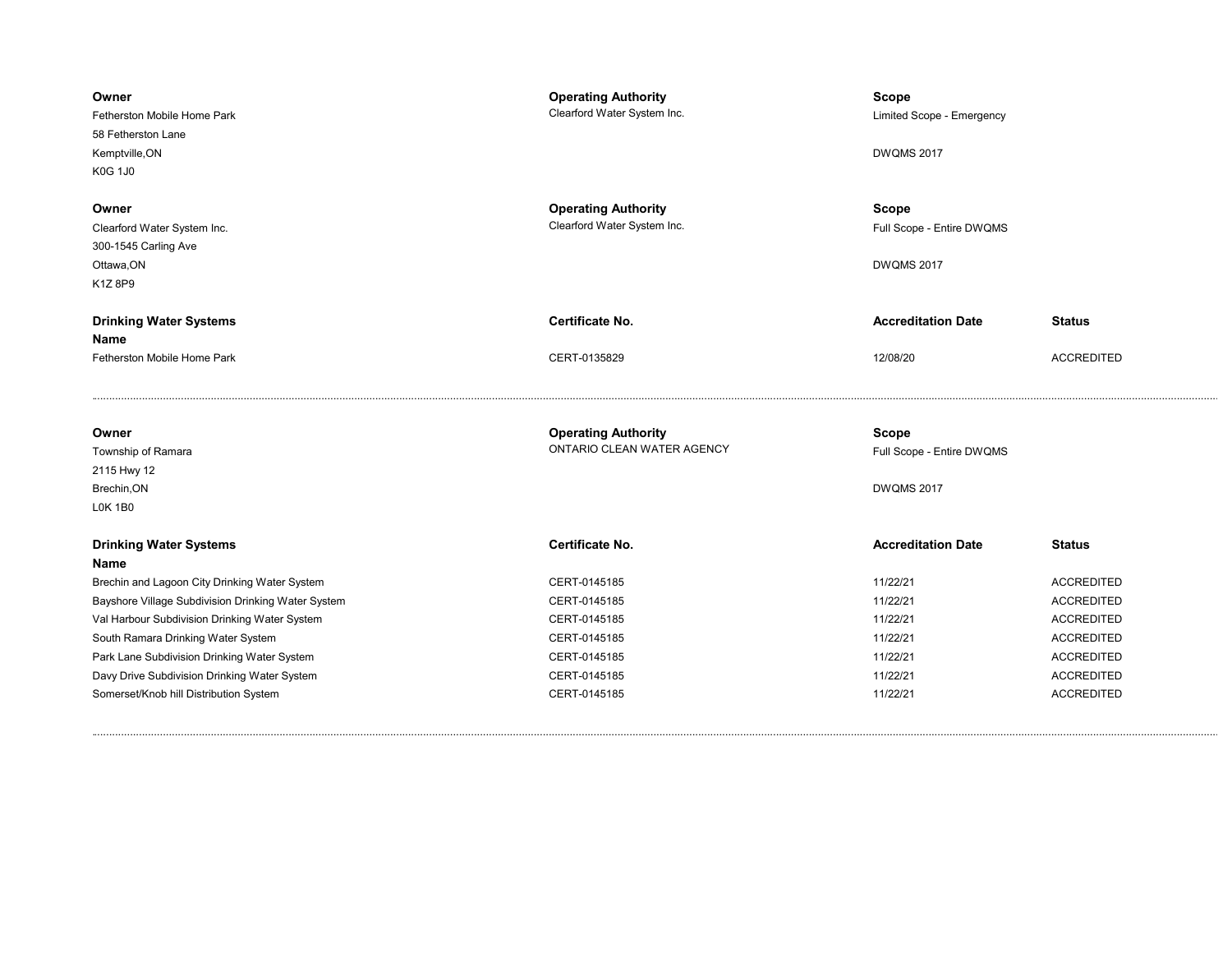| Owner<br>The Corporation of Haldimand County<br>53 Thorburn Street South<br>Cayuga, ON<br><b>N0A 1E0</b>    | <b>Operating Authority</b><br>ONTARIO CLEAN WATER AGENCY               | <b>Scope</b><br>Full Scope - Entire DWQMS<br><b>DWQMS 2017</b> |                                    |
|-------------------------------------------------------------------------------------------------------------|------------------------------------------------------------------------|----------------------------------------------------------------|------------------------------------|
| <b>Drinking Water Systems</b><br>Name<br>Dunnville Water Treatment Plant                                    | <b>Certificate No.</b><br>CERT-0145055                                 | <b>Accreditation Date</b><br>11/11/21                          | <b>Status</b><br><b>ACCREDITED</b> |
| Nanticoke Water Treatment Plant                                                                             | CERT-0145055                                                           | 11/11/21                                                       | <b>ACCREDITED</b>                  |
| Owner<br>THE CITY OF VAUGHAN<br>2141 Major Mackenzie Drive<br>Vaughan, ON<br>L6A 1T1                        | <b>Operating Authority</b><br>THE CITY OF VAUGHAN                      | <b>Scope</b><br>Full Scope - Entire DWQMS<br><b>DWQMS 2017</b> |                                    |
| Owner<br>Canadian Nuclear Laboratories Ltd.<br>286 Plant Road<br>Chalk River, ON<br>K0J 1J0                 | <b>Operating Authority</b><br>Candu Energy Inc.                        | <b>Scope</b><br>Full Scope - Entire DWQMS<br><b>DWQMS 2017</b> |                                    |
| Owner<br>AQUATECH CANADIAN WATER SERVICES INC.<br>4750, Henri-Julien ave.,<br>Montreal, PQ<br><b>H2T2C8</b> | <b>Operating Authority</b><br>AQUATECH CANADIAN WATER SERVICES<br>INC. | Scope<br>Full Scope - Entire DWQMS<br><b>DWQMS 2017</b>        |                                    |
| <b>Drinking Water Systems</b><br>Name<br>THE COLBORNE WATER SUPPLY AND DISTRIBUTION SYSTEMS                 | Certificate No.<br>CERT-0146048                                        | <b>Accreditation Date</b><br>03/16/22                          | <b>Status</b><br><b>ACCREDITED</b> |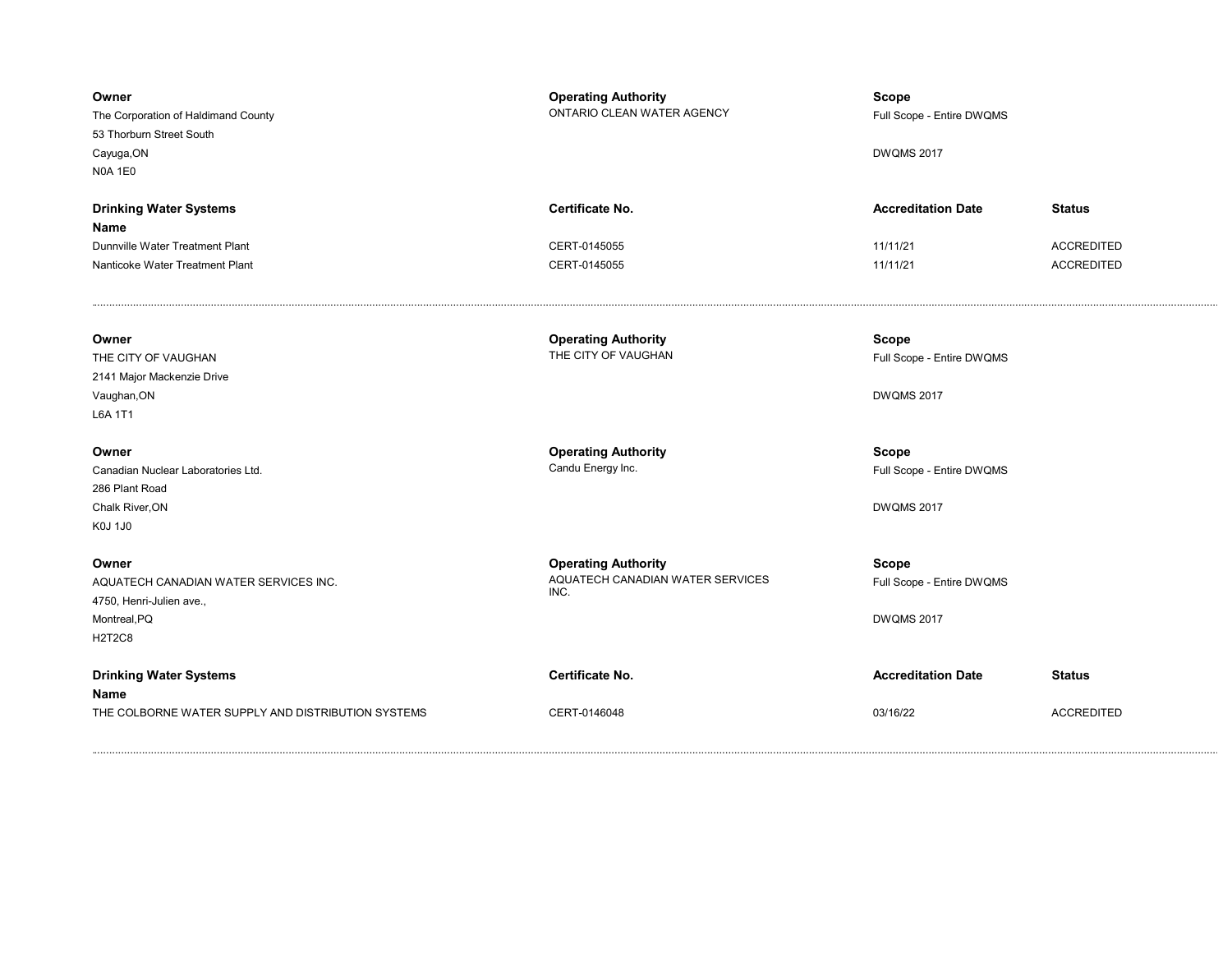| Owner<br>The Corporation of the Township of Red Rock<br>20 Baker Road<br>Red Rock, ON<br><b>P0T 2P0</b>            | <b>Operating Authority</b><br>ONTARIO CLEAN WATER AGENCY                                | Scope<br>Limited Scope - Transitional<br><b>DWQMS 2017</b>     |                   |
|--------------------------------------------------------------------------------------------------------------------|-----------------------------------------------------------------------------------------|----------------------------------------------------------------|-------------------|
| Owner<br>Municipality of Oliver Paipoonge<br>125 Maple Street<br>Rosslyn Village, ON                               | <b>Operating Authority</b><br>ONTARIO CLEAN WATER AGENCY                                | <b>Scope</b><br>Limited Scope - Emergency<br><b>DWQMS 2017</b> |                   |
| <b>Drinking Water Systems</b>                                                                                      | <b>Certificate No.</b>                                                                  | <b>Accreditation Date</b>                                      | <b>Status</b>     |
| Name<br>Rosslyn Village Subdivision Drinking Water System                                                          | CERT-0142434                                                                            | 06/09/21                                                       | <b>ACCREDITED</b> |
| Owner<br>Jacobs-Operations Management International Canada Inc.<br>4043 Aberarder Line<br>Camlachie, ON<br>NON-1E0 | <b>Operating Authority</b><br>The Town of Plympton - Wyoming Public Works<br>Department | <b>Scope</b><br>Full Scope - Entire DWQMS<br><b>DWQMS 2017</b> |                   |
| Owner<br>Ontario Clean Water Agency<br>450 Park Street                                                             | <b>Operating Authority</b><br>ONTARIO CLEAN WATER AGENCY                                | <b>Scope</b><br>Limited Scope - Transitional                   |                   |
| Victoria Harbour, ON<br><b>L0K 2A0</b>                                                                             |                                                                                         | <b>DWQMS 2017</b>                                              |                   |